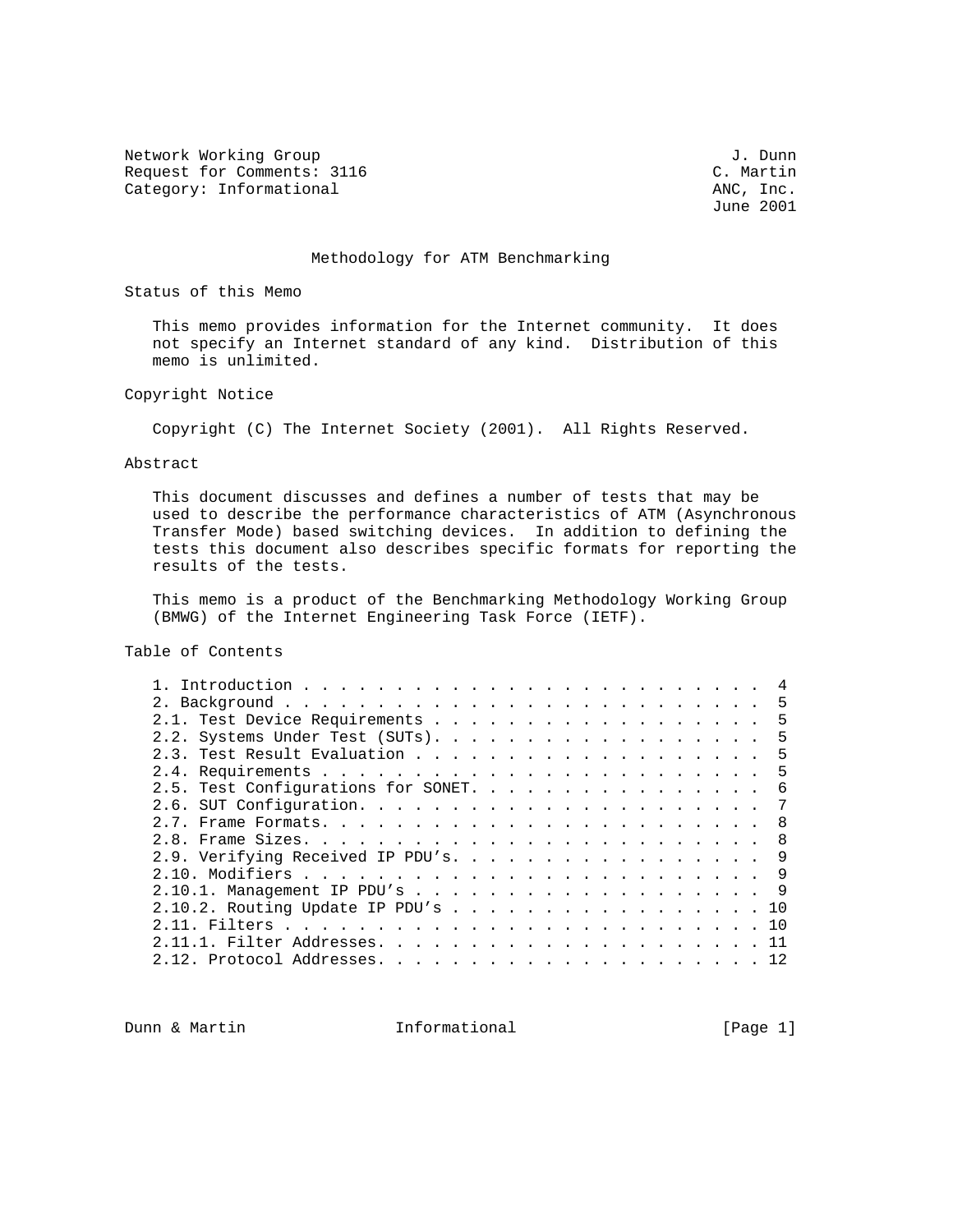| 2.14. Bidirectional Traffic 12                         |                         |  |                            |
|--------------------------------------------------------|-------------------------|--|----------------------------|
|                                                        |                         |  |                            |
|                                                        |                         |  |                            |
|                                                        |                         |  |                            |
| 2.18. Multiple IP PDU Sizes 14                         |                         |  |                            |
| 2.19. Testing Beyond a Single SUT 14                   |                         |  |                            |
|                                                        |                         |  |                            |
|                                                        |                         |  |                            |
|                                                        |                         |  |                            |
|                                                        |                         |  |                            |
|                                                        |                         |  |                            |
|                                                        |                         |  |                            |
| 2.25. Synchronized Payload Bit Pattern. 16             |                         |  |                            |
| 2.26. Burst Traffic Descriptors 17                     |                         |  |                            |
|                                                        |                         |  |                            |
|                                                        |                         |  |                            |
|                                                        |                         |  |                            |
| 3.1.1.1. Pointer Movement Propagation 17               |                         |  |                            |
| 3.1.1.2. Cell Loss due to Pointer Movement. 19         |                         |  |                            |
| 3.1.1.3. IP Packet Loss due to Pointer Movement 20     |                         |  |                            |
| 3.1.2. Transport Overhead (TOH) Error Count 21         |                         |  |                            |
| 3.1.2.1. TOH Error Propagation. 21                     |                         |  |                            |
| 3.1.2.2. Cell Loss due to TOH Error 22                 |                         |  |                            |
| 3.1.2.3. IP Packet Loss due to TOH Error. 23           |                         |  |                            |
| 3.1.3. Path Overhead (POH) Error Count. 24             |                         |  |                            |
| 3.1.3.1. POH Error Propagation. 24                     |                         |  |                            |
| 3.1.3.2. Cell Loss due to POH Error 25                 |                         |  |                            |
| 3.1.3.3. IP Packet Loss due to POH Error. 26           |                         |  |                            |
|                                                        |                         |  |                            |
|                                                        |                         |  |                            |
| 3.2.1. Two-Point Cell Delay Variation (CDV) 27         |                         |  |                            |
|                                                        |                         |  |                            |
| $3.2.1.2.$ Two-point CDV/Steady Load/One VCC. 27       |                         |  |                            |
| 3.2.1.3. Two-point CDV/Steady Load/Twelve VCCs. 28     |                         |  |                            |
| 3.2.1.4. Two-point CDV/Steady Load/Maximum VCCs 30     |                         |  |                            |
| 3.2.1.5. Two-point CDV/Bursty VBR Load/One VCC. 31     |                         |  |                            |
| 3.2.1.6. Two-point CDV/Bursty VBR Load/Twelve VCCs. 32 |                         |  |                            |
| 3.2.1.7. Two-point CDV/Bursty VBR Load/Maximum VCCs 34 |                         |  |                            |
| 3.2.1.8. Two-point CDV/Mixed Load/Three VCC's 35       |                         |  |                            |
| 3.2.1.9. Two-point CDV/Mixed Load/Twelve VCCs 36       |                         |  |                            |
| 3.2.1.10. Two-point CDV/Mixed Load/Maximum VCCs 38     |                         |  |                            |
| 3.2.2. Cell Error Ratio (CER) 39                       |                         |  |                            |
| 3.2.2.1. Test Setup                                    | $\cdot$ $\cdot$ $\cdot$ |  | . 39                       |
| 3.2.2.2. CER/Steady Load/One VCC.                      |                         |  | 40                         |
|                                                        |                         |  | 41<br>$\ddot{\phantom{a}}$ |
| $3.2.2.4.$ CER/Steady Load/Maximum VCCs                |                         |  | 42                         |
| $3.2.2.5$ . CER/Bursty VBR Load/One VCC.               |                         |  | 43                         |
|                                                        |                         |  |                            |
| $3.2.2.6$ . CER/Bursty VBR Load/Twelve VCCs.           |                         |  | 44                         |
| 3.2.2.7. CER/Bursty VBR Load/Maximum VCCs              |                         |  | 46                         |

Dunn & Martin **Informational** [Page 2]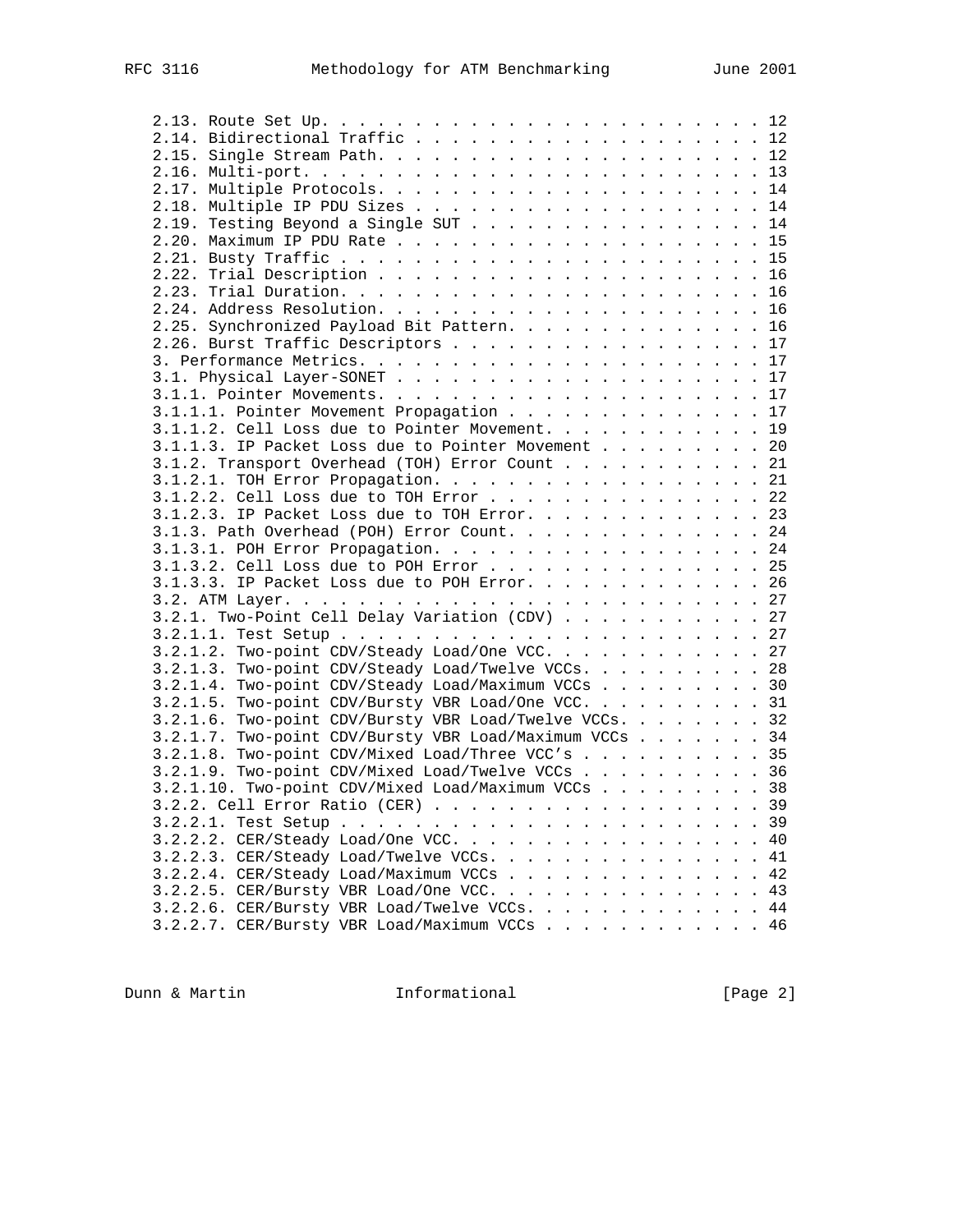| 3.2.3.1. CLR/Steady Load/One VCC. 47                        |  |
|-------------------------------------------------------------|--|
| 3.2.3.2. CLR/Steady Load/Twelve VCCs. 48                    |  |
| 3.2.3.3. CLR/Steady Load/Maximum VCCs 49                    |  |
| 3.2.3.4. CLR/Bursty VBR Load/One VCC. 51                    |  |
| 3.2.3.5. CLR/Bursty VBR Load/Twelve VCCs. 52                |  |
| 3.2.3.6. CLR/Bursty VBR Load/Maximum VCCs 53                |  |
| $3.2.4.$ Cell Misinsertion Rate (CMR) 54                    |  |
| 3.2.4.1. CMR/Steady Load/One VCC. 54                        |  |
| 3.2.4.2. CMR/Steady Load/Twelve VCCs. 55                    |  |
|                                                             |  |
| 3.2.4.3. CMR/Steady Load/Maximum VCCs 57                    |  |
| 3.2.4.4. CMR/Bursty VBR Load/One VCC. 58                    |  |
| 3.2.4.5. CMR/Bursty VBR Load/Twelve VCCs. 59                |  |
| 3.2.4.6. CMR/Bursty VBR Load/Maximum VCCs 60                |  |
| 3.2.5. CRC Error Ratio (CRC-ER) 62                          |  |
| 3.2.5.1. CRC-ER/Steady Load/One VCC 62                      |  |
| $3.2.5.2.$ CRC-ER/Steady Load/Twelve VCCs 63                |  |
| 3.2.5.3. CRC-ER/Steady Load/Maximum VCCs. 64                |  |
| 3.2.5.4. CRC-ER/Bursty VBR Load/One VCC 65                  |  |
| 3.2.5.5. CRC-ER/Bursty VBR Load/Twelve VCCs 66              |  |
| 3.2.5.6. CRC-ER/Bursty VBR Load/Maximum VCCs. 68            |  |
| 3.2.5.7. CRC-ER/Bursty UBR Load/One VCC 69                  |  |
| 3.2.5.8. CRC-ER/Bursty UBR Load/Twelve VCCs 70              |  |
| 3.2.5.9. CRC-ER/Bursty UBR Load/Maximum VCCs. 71            |  |
| 3.2.5.10. CRC-ER/Bursty Mixed Load/Three VCC. 73            |  |
| 3.2.5.11. CRC-ER/Bursty Mixed Load/Twelve VCCs. 74          |  |
|                                                             |  |
| 3.2.5.12. CRC-ER/Bursty Mixed Load/Maximum VCCs 75          |  |
| 3.2.6. Cell Transfer Delay (CTD). 76                        |  |
|                                                             |  |
|                                                             |  |
| 3.2.6.3. CTD/Steady Load/Twelve VCCs. 78                    |  |
| 3.2.6.4. CTD/Steady Load/Maximum VCCs 79                    |  |
| 3.2.6.5. CTD/Bursty VBR Load/One VCC. 81                    |  |
| 3.2.6.6. CTD/Bursty VBR Load/Twelve VCCs. 82                |  |
| 3.2.6.7. CTD/Bursty VBR Load/Maximum VCCs 83                |  |
| 3.2.6.8. CTD/Bursty UBR Load/One VCC. 85                    |  |
| 3.2.6.9. CTD/Bursty UBR Load/Twelve VCCs. 86                |  |
| 3.2.6.10. CTD/Bursty UBR Load/Maximum VCCs. 87              |  |
| 3.2.6.11. CTD/Mixed Load/Three VCC's. 88                    |  |
| 3.2.6.12. CTD/Mixed Load/Twelve VCCs. 90                    |  |
| 3.2.6.13. CTD/Mixed Load/Maximum VCCs 91                    |  |
| 3.3. ATM Adaptation Layer (AAL) Type 5 (AAL5) 93            |  |
|                                                             |  |
| 3.3.1. IP Packet Loss due to AAL5 Re-assembly Errors.<br>93 |  |
| 94                                                          |  |
| 95                                                          |  |
|                                                             |  |
| 3.3.3.2. AAL5-CRC-ER/Steady Load/One VCC. 95                |  |
| 3.3.3.3. AAL5-CRC-ER/Steady Load/Twelve VCCs. 96            |  |

Dunn & Martin **Informational Informational** [Page 3]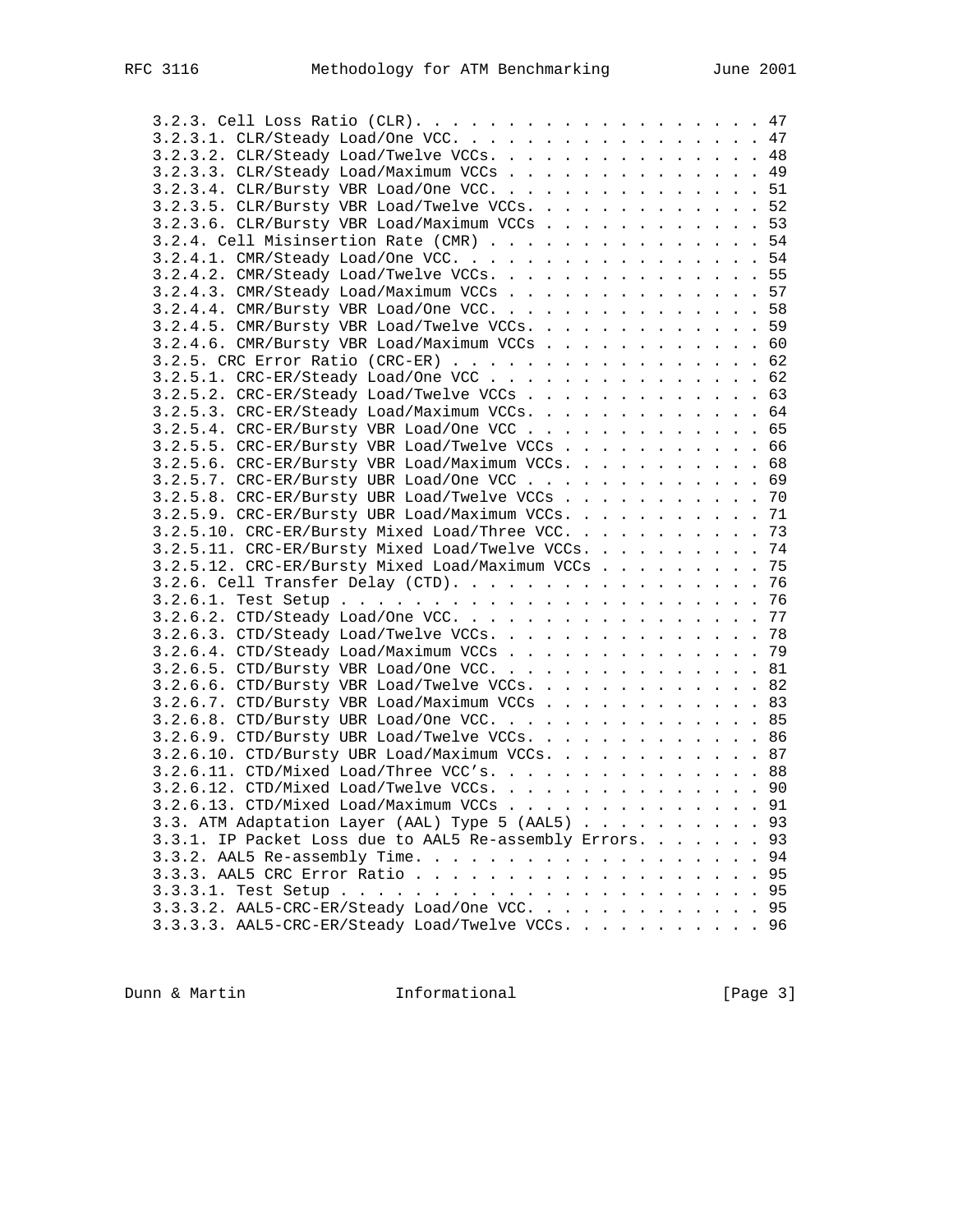| 3.3.3.4. AAL5-CRC-ER/Steady Load/Maximum VCCs 97              |  |  |  |  |
|---------------------------------------------------------------|--|--|--|--|
| 3.3.3.5. AAL5-CRC-ER/Bursty VBR Load/One VCC. 99              |  |  |  |  |
| $3.3.3.6$ . AAL5-CRC-ER/Bursty VBR Load/Twelve VCCs. 100      |  |  |  |  |
| 3.3.3.7. AAL5-CRC-ER/Bursty VBR Load/Maximum VCCs 101         |  |  |  |  |
| 3.3.3.8. AAL5-CRC-ER/Mixed Load/Three VCC's 102               |  |  |  |  |
| $3.3.3.9$ . AAL5-CRC-ER/Mixed Load/Twelve VCCs 104            |  |  |  |  |
| 3.3.3.10. AAL5-CRC-ER/Mixed Load/Maximum VCCs 105             |  |  |  |  |
|                                                               |  |  |  |  |
| 3.4.1. CAC Denial Time and Connection Establishment Time. 106 |  |  |  |  |
| 3.4.2. Connection Teardown Time 107                           |  |  |  |  |
|                                                               |  |  |  |  |
| $3.4.4$ . Route Update Response Time 109                      |  |  |  |  |
|                                                               |  |  |  |  |
|                                                               |  |  |  |  |
| 3.5.2. Address Registration Time. 111                         |  |  |  |  |
| 4. Security Considerations 112                                |  |  |  |  |
|                                                               |  |  |  |  |
|                                                               |  |  |  |  |
|                                                               |  |  |  |  |
|                                                               |  |  |  |  |
|                                                               |  |  |  |  |
| APPENDIX C                                                    |  |  |  |  |
| Full Copyright Statement $\ldots$ 127                         |  |  |  |  |
|                                                               |  |  |  |  |

# 1. Introduction

 This document defines a specific set of tests that vendors can use to measure and report the performance characteristics of ATM network devices. The results of these tests will provide the user comparable data from different vendors with which to evaluate these devices. The methods defined in this memo are based on RFC 2544 "Benchmarking Methodology for Network Interconnect Devices".

 The document "Terminology for ATM Benchmarking" (RFC 2761), defines many of the terms that are used in this document. The terminology document should be consulted before attempting to make use of this document.

 The BMWG produces two major classes of documents: Benchmarking Terminology documents and Benchmarking Methodology documents. The Terminology documents present the benchmarks and other related terms. The Methodology documents define the procedures required to collect the benchmarks cited in the corresponding Terminology documents.

Dunn & Martin **Informational** [Page 4]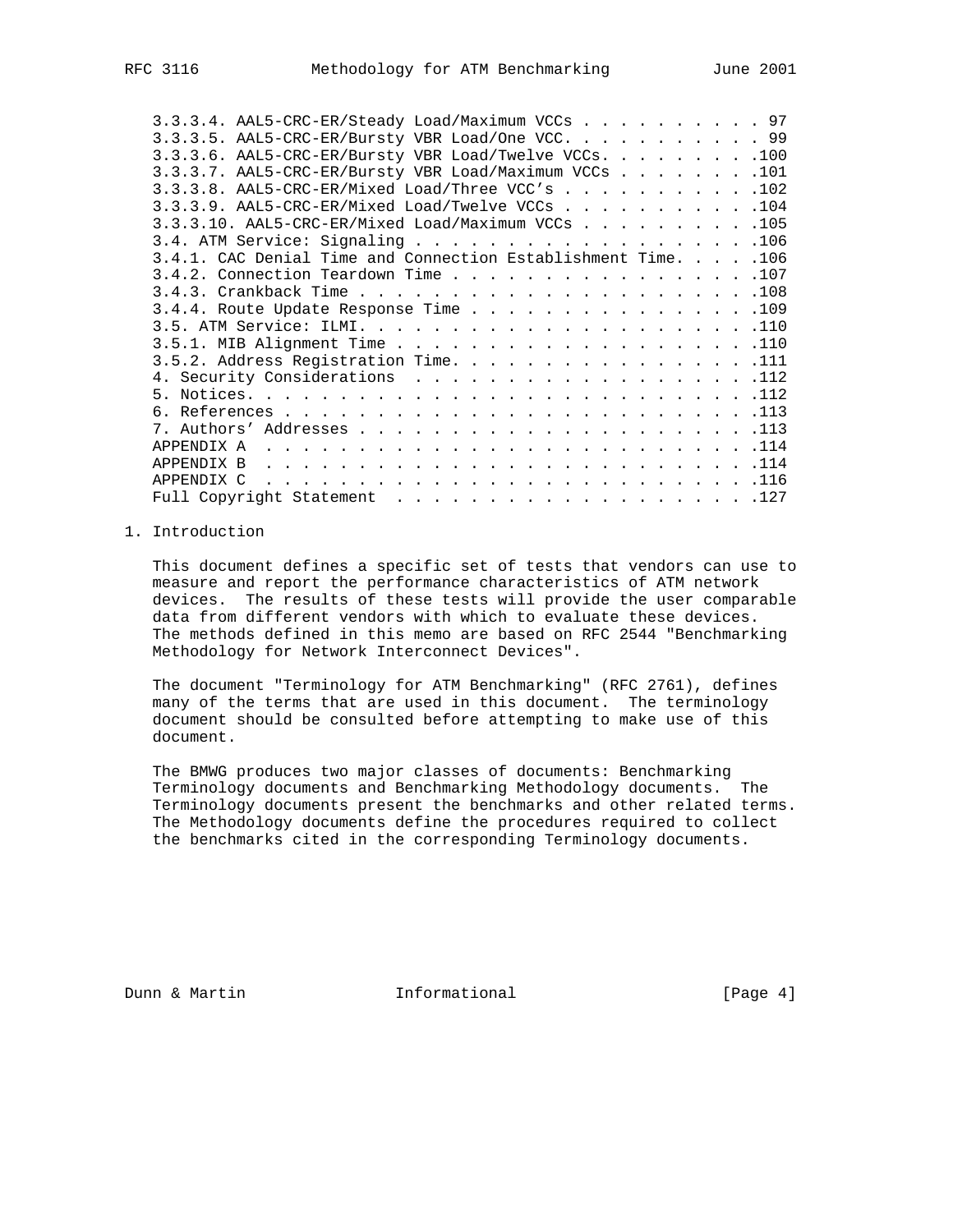## 2. Background

2.1. Test Device Requirements

 This document is based on the requirement that a test device is available. The test device can either be off the shelf or can be easily built with current technologies. The test device must have a transmitting and receiving port for the interface type under test. The test device must be configured to transmit test PDUs and to analyze received PDUs. The test device should be able to transmit and analyze received data at the same time.

2.2. Systems Under Test (SUTs)

 There are a number of tests described in this document that do not apply to each SUT. Vendors should perform all of the tests that can be supported by a specific product type. It will take some time to perform all of the recommended tests under all of the recommended conditions.

2.3. Test Result Evaluation

 Performing all of the tests in this document will result in a great deal of data. The applicability of this data to the evaluation of a particular SUT will depend on its expected use and the configuration of the network in which it will be used. For example, the time required by a switch to provide ILMI services will not be a pertinent measurement in a network that does not use the ILMI protocol, such as an ATM WAN. Evaluating data relevant to a particular network installation may require considerable experience, which may not be readily available. Finally, test selection and evaluation of test results must be done with an understanding of generally accepted testing practices regarding repeatability, variance and the statistical significance of a small numbers of trials.

2.4. Requirements

 In this document, the words that are used to define the significance of each particular requirement are capitalized. These words are:

- \* "MUST" This word, or the words "REQUIRED" and "SHALL" mean that the item is an absolute requirement of the specification.
- \* "SHOULD" This word or the adjective "RECOMMENDED" means that there may exist valid reasons in particular circumstances to ignore this item, but the full implications should be understood and the case carefully weighed before choosing a different course.

Dunn & Martin **Informational Informational** [Page 5]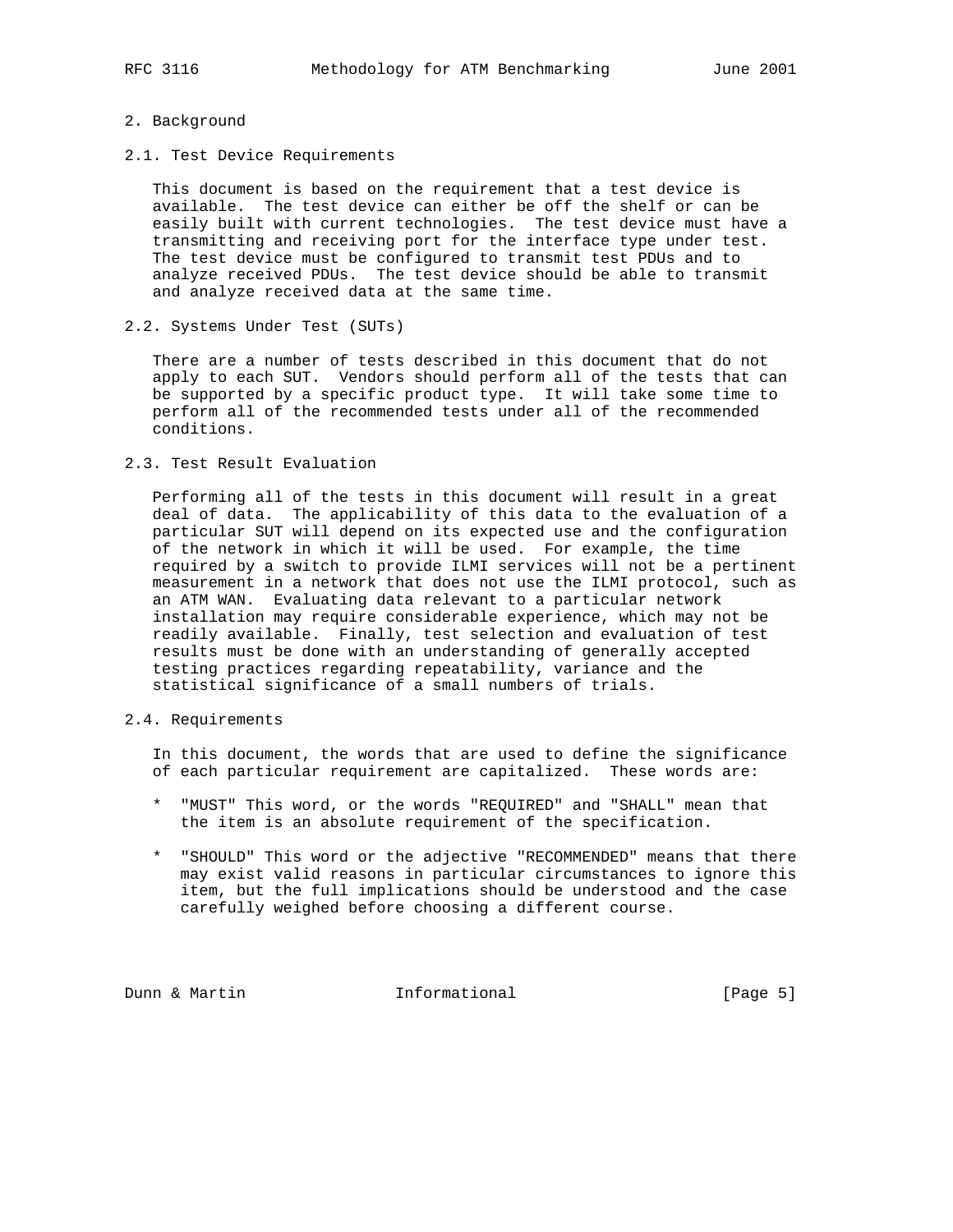\* "MAY" This word or the adjective "OPTIONAL" means that this item is truly optional. One vendor may choose to include the item because a particular marketplace requires it or because it enhances the product, for example; another vendor may omit the same item.

 An implementation is not compliant if it fails to satisfy one or more of the MUST requirements for the protocols it implements. An implementation that satisfies all the MUST and all the SHOULD requirements for its protocols is said to be "unconditionally compliant"; one that satisfies all the MUST requirements but not all the SHOULD requirements for its protocols is said to be "conditionally compliant".

2.5. Test Configurations for SONET

 The test device can be connected to the SUT in a variety of configurations depending on the test point. The following configurations will be used for the tests described in this document.

 1) Uni-directional connection: The test devices transmit port (labeled Tx) is connected to the SUT receive port (labeled Rx). The SUTs transmit port is connected to the test device receive port (see Figure 1). In this configuration, the test device can verify that all transmitted packets are acknowledged correctly. Note that this configuration does not verify internal system functions, but verifies one port on the SUT.

|        | $Tx$ --------------->   Rx       |     |
|--------|----------------------------------|-----|
|        | Test $Rx$   <---------------  Tx | SUT |
| Device |                                  |     |
|        |                                  |     |

# Figure 1

 2) Bi-directional connection: The test devices first transmit port is connected to the SUTs first receive port. The SUTs first transmit port is connected to the test devices first receive port. The test devices second transmit port is connected to the SUTs second receive port. The SUTs second transmit port is connected to the test devices second receive port (see Figure 2). In this configuration, the test device can determine if all of the transmitted packets were received and forwarded correctly. Note that this configuration does verify internal system functions, since it verifies two ports on the SUT.

Dunn & Martin **Informational** [Page 6]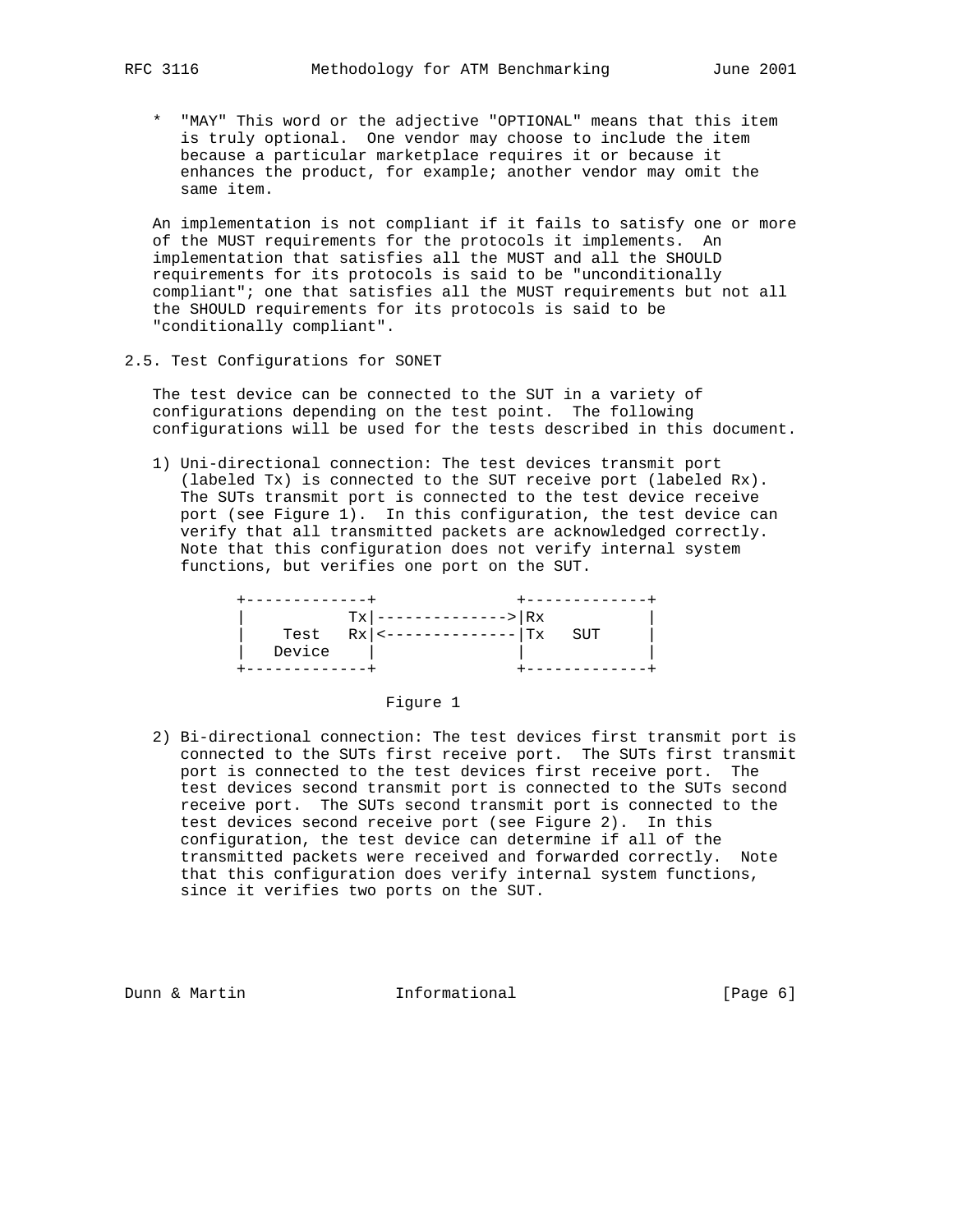



 3) Uni-directional passthrough connection: The test devices first transmit port is connected to the SUT1 receive port. The SUT1 transmit port is connected to the test devices first receive port. The test devices second transmit port is connected to the SUT2 receive port. The SUT2 transmit port is connected to the test devices second receive port (see Figure 3). In this configuration, the test device can determine if all of the packets transmitted by SUT1 were correctly acknowledged by SUT2. Note that this configuration does not verify internal system functions, but verifies one port on each SUT.

|  | $Tx$   ---------->   Rx |        | $Tx$   ---------->   Rx                                              |  |  |
|--|-------------------------|--------|----------------------------------------------------------------------|--|--|
|  |                         |        | SUT1 $Rx \mid \{-------\mid Tx$ Test $Rx \mid \{-------\mid Tx$ SUT2 |  |  |
|  |                         | Device |                                                                      |  |  |
|  |                         |        |                                                                      |  |  |

Figure 3

## 2.6. SUT Configuration

 The SUT MUST be configured as described in the SUT users guide. Specifically, it is expected that all of the supported protocols will be configured and enabled. It is expected that all of the tests will be run without changing the configuration or setup of the SUT in any way other than that required to do the specific test. For example, it is not acceptable to disable all but one transport protocol when testing the throughput of that protocol. If PNNI or BISUP is used to initiate switched virtual connections (SVCs), the SUT configuration SHOULD include the normally recommended routing update intervals and keep alive frequency. The specific version of the software and the exact SUT configuration, including what functions are disabled and used during the tests MUST be included as part of the report of the results.

Dunn & Martin **Informational Informational** [Page 7]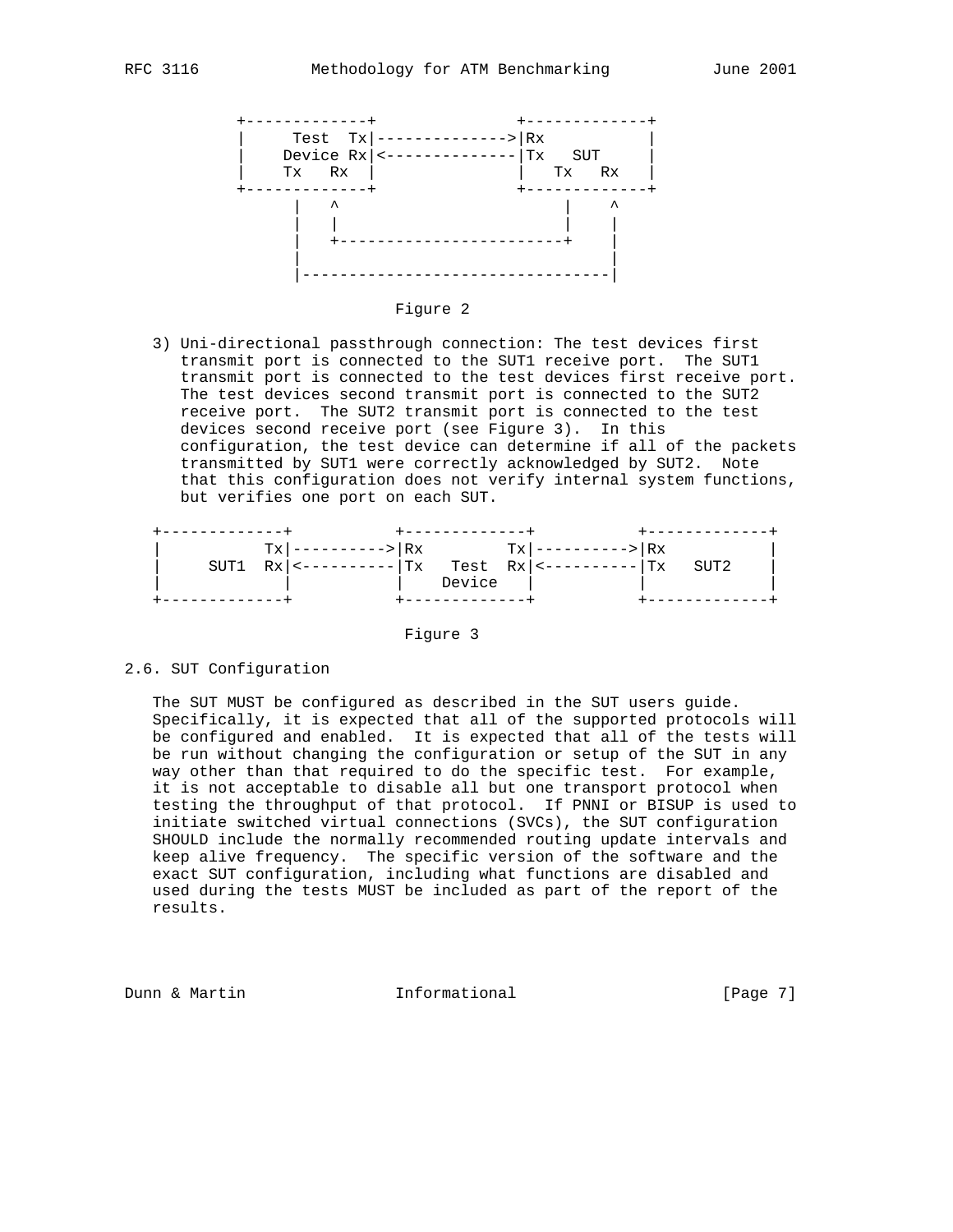## 2.7. Frame formats

 The formats of the test IP PDUs to use for TCP/IP and UPC/IP over ATM are shown in Appendix C: Test Frame Formats. Note that these IP PDUs are in accordance with RFC 2225. These exact IP PDU formats SHOULD be used in the tests described in this document for this protocol/media combination. These IP PDUs will be used as a template for testing other protocol/media combinations. The specific formats that are used to define the test IP PDUs for a particular test series MUST be included in the report of the results.

# 2.8. Frame sizes

 All of the described tests SHOULD be performed using a number of IP PDU sizes. Specifically, the sizes SHOULD include the maximum and minimum legitimate sizes for the protocol under test on the media under test and enough sizes in between to be able to get a full characterization of the SUT performance. Except where noted, at least five IP PDU sizes SHOULD be tested for each test condition.

 Theoretically the minimum size UDP Echo request IP PDU would consist of an IP header (minimum length 20 octets), a UDP header (8 octets), AAL5 trailer (8 octets) and an LLC/SNAP code point header (8 octets); therefore, the minimum size PDU will fit into one ATM cell. The theoretical maximum IP PDU size is determined by the size of the length field in the IP header. In almost all cases the actual maximum and minimum sizes are determined by the limitations of the media. In the case of ATM, the maximum IP PDU size SHOULD be the ATM MTU size, which is 9180 octets.

 In theory it would be ideal to distribute the IP PDU sizes in a way that would evenly distribute the theoretical IP PDU rates. These recommendations incorporate this theory but specify IP PDU sizes, which are easy to understand and remember. In addition, many of the same IP PDU sizes are specified on each of the media types to allow for easy performance comparisons.

 Note: The inclusion of an unrealistically small IP PDU size on some of the media types (i.e., with little or no space for data) is to help characterize the per-IP PDU processing overhead of the SUT.

The IP PDU sizes that will be used are:

44, 64, 128, 256, 1024, 1518, 2048, 4472, 9180

 The minimum size IP PDU for UDP on ATM is 44 octets, the minimum size of 44 is recommended to allow direct comparison to token ring performance. The IP PDU size of 4472 is recommended instead of the

Dunn & Martin **Informational** [Page 8]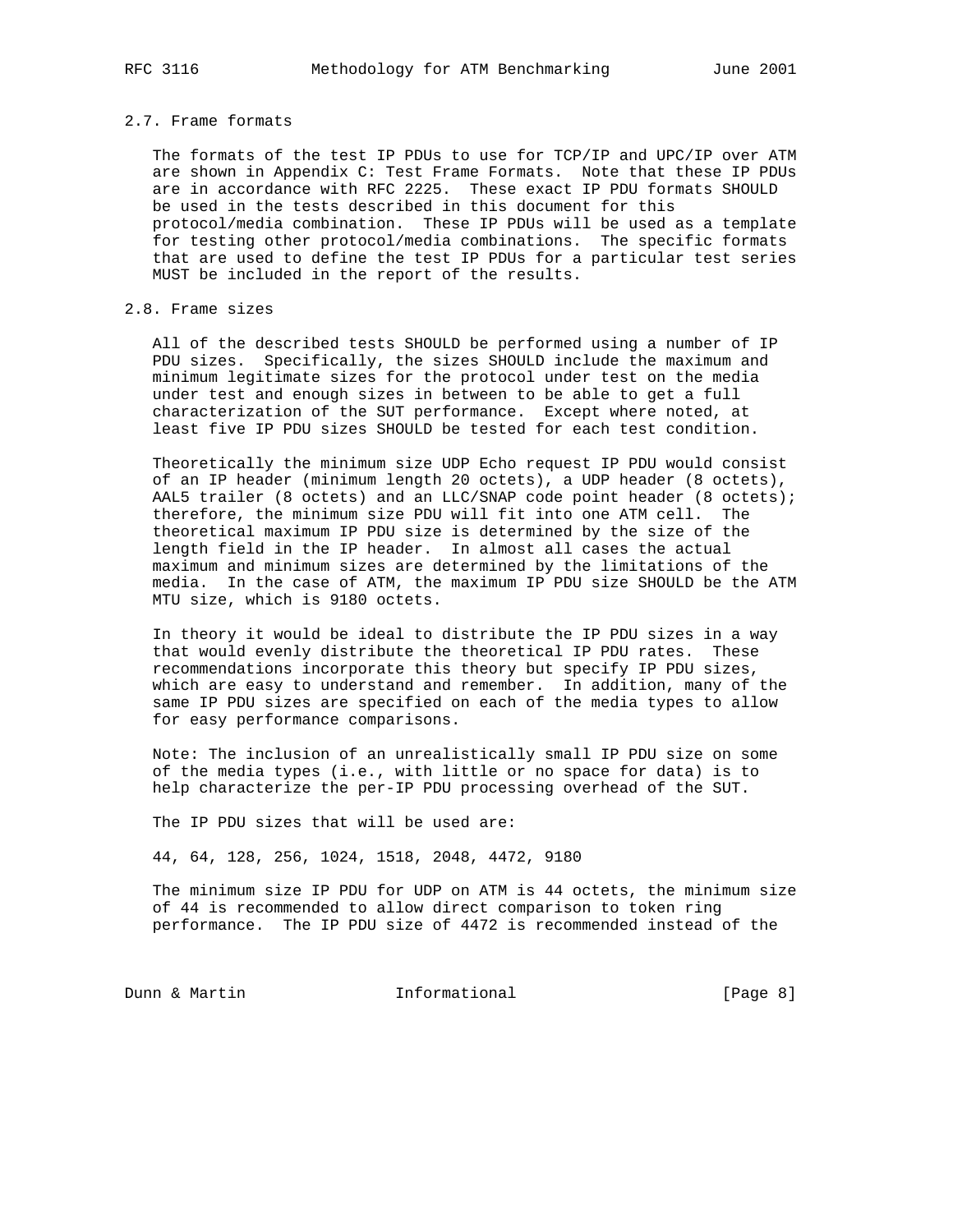theoretical FDDI maximum size of 4500 octets in order to permit the same type of comparison. An IP (i.e., not UDP) IP PDU may be used in addition if a higher data rate is desired, in which case the minimum IP PDU size is 28 octets.

# 2.9. Verifying received IP PDUs

 The test equipment SHOULD discard any IP PDUs received during a test run that are not actual forwarded test IP PDUs. For example, keep alive and routing update IP PDUs SHOULD NOT be included in the count of received IP PDUs. In any case, the test equipment SHOULD verify the length of the received IP PDUs and check that they match the expected length.

 Preferably, the test equipment SHOULD include sequence numbers in the transmitted IP PDUs and check for these numbers on the received IP PDUs. If this is done, the reported results SHOULD include, in addition to the number of IP PDUs dropped, the number of IP PDUs that were received out of order, the number of duplicate IP PDUs received and the number of gaps in the received IP PDU numbering sequence. This functionality is required for some of the described tests.

# 2.10. Modifiers

 It is useful to characterize the SUTs performance under a number of conditions. Some of these conditions are noted below. The reported results SHOULD include as many of these conditions as the test equipment is able to generate. The suite of tests SHOULD be run first without any modifying conditions, then repeated under each of the modifying conditions separately. To preserve the ability to compare the results of these tests, any IP PDUs that are required to generate the modifying conditions (excluding management queries) will be included in the same data stream as that of the normal test IP PDUs and in place of one of the test IP PDUs. They MUST not be supplied to the SUT on a separate network port.

2.10.1. Management IP PDUs

 Most ATM data networks now make use of ILMI, signaling and OAM. In many environments, there can be a number of management stations sending queries to the same SUT at the same time.

 Management queries MUST be made in accordance with the applicable specification, e.g., ILMI sysUpTime getNext requests will be made in accordance with ILMI 4.0. The response to the query MUST be verified by the test equipment. Note that, for each management protocol in

Dunn & Martin **Informational Informational** [Page 9]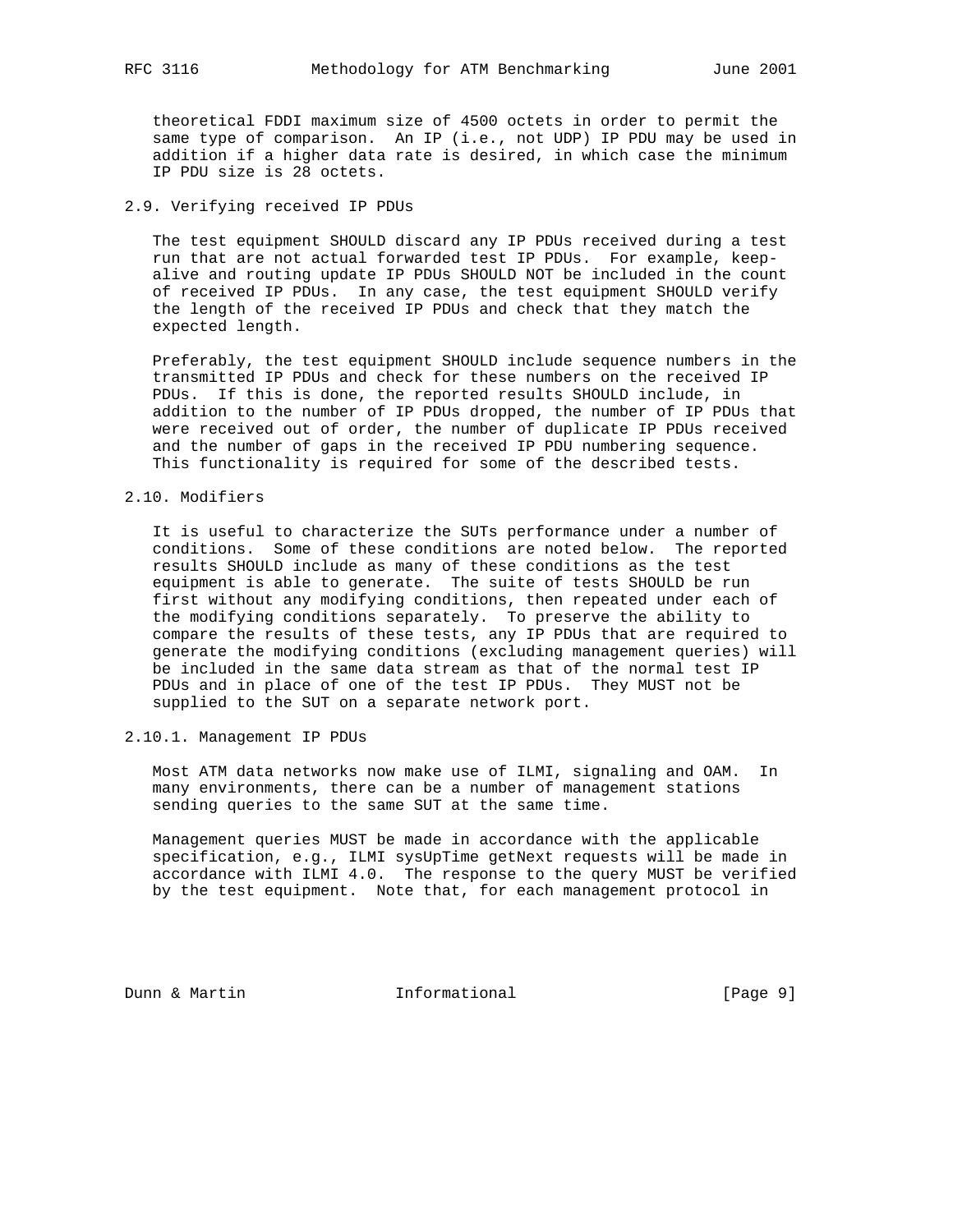use, this requires that the test equipment implement the associated protocol state machine. One example of the specific query IP PDU (ICMP) that should be used is shown in Appendix C.

## 2.10.2. Routing update IP PDUs

 The processing of PNNI updates could have a significant impact on the ability of a switch to forward cells and complete calls. If PNNI is configured on the SUT, one routing update MUST be transmitted before the first test IP PDU is transmitted during the trial. The test SHOULD verify that the SUT has properly processed the routing update.

 PNNI routing update IP PDUs SHOULD be sent at the rate specified in Appendix B. Appendix C defines one routing update PDU for the TCP/IP over ATM example. The routing updates are designed to change the routing on a number of networks that are not involved in the forwarding of the test data. The first IP PDU sets the routing table state to "A", the second one changes the state to "B". The IP PDUs MUST be alternated during the trial. The test SHOULD verify that the SUT has properly processed the routing update.

## 2.11. Filters

 Filters are added to switches to selectively inhibit the forwarding of cells that would normally be forwarded. This is usually done to implement security controls on the data that is accepted between one area and another. Different products have different capabilities to implement filters. Filters are applicable only if the SUT supports the filtering feature.

 The SUT SHOULD be first configured to add one filter condition and the tests performed. This filter SHOULD permit the forwarding of the test data stream. This filter SHOULD be of the form as described in the SUT Users Guide.

 The SUT SHOULD be then reconfigured to implement a total of 25 filters. The first 24 of these filters SHOULD be based on 24 separate ATM NSAP Network Prefix addresses.

 The 24 ATM NSAP Network Prefix addresses SHOULD not be any that are represented in the test data stream. The last filter SHOULD permit the forwarding of the test data stream. By "first" and "last" we mean to ensure that in the second case, 25 conditions must be checked before the data IP over ATM PDUs will match the conditions that permit the forwarding of the IP PDU. Of course, if the SUT reorders the filters or does not use a linear scan of the filter rules the effect of the sequence in which the filters are input is properly lost.

Dunn & Martin **Informational** [Page 10]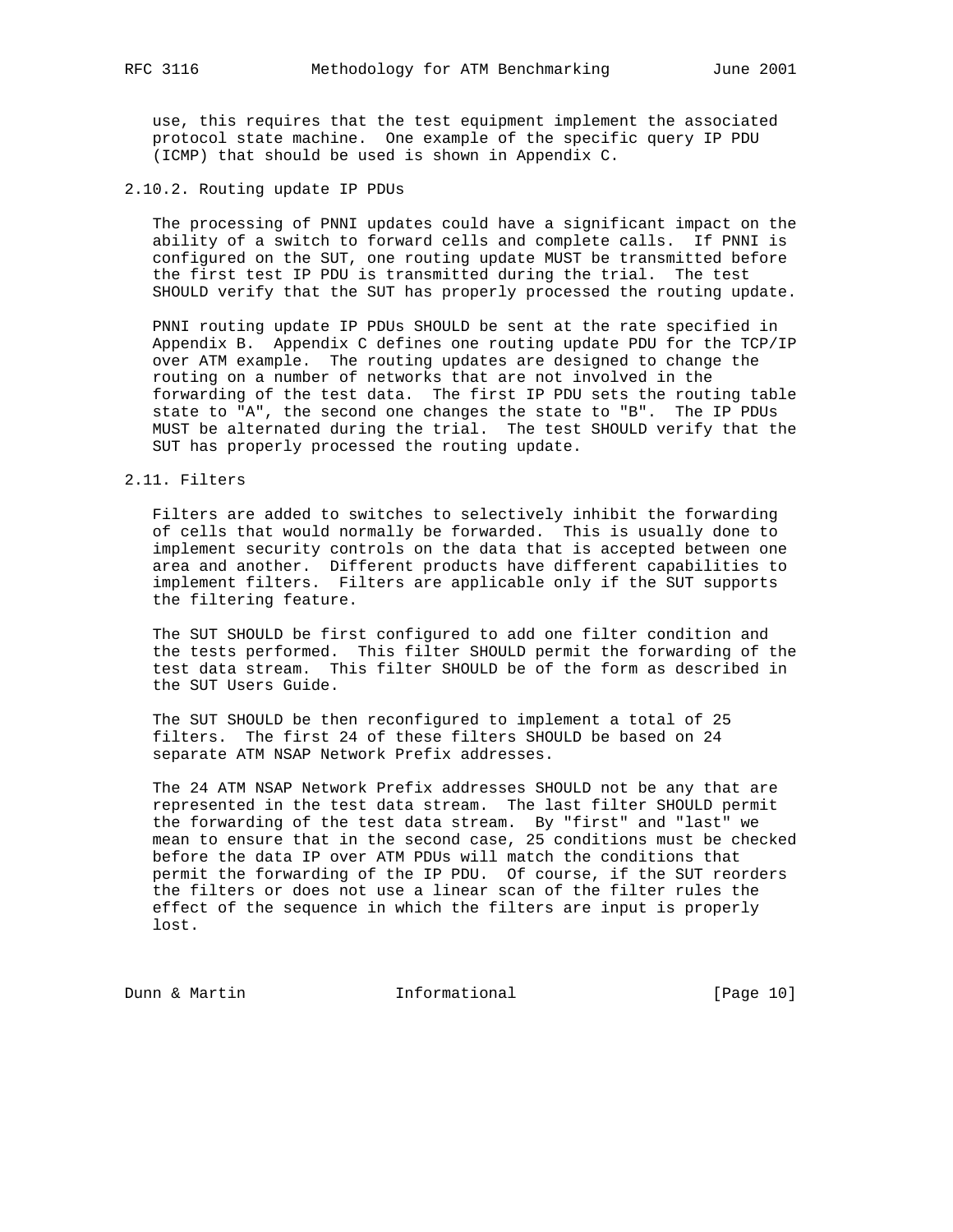The exact filters configuration command lines used SHOULD be included with the report of the results.

2.11.1. Filter Addresses

 Two sets of filter addresses are required, one for the single filter case and one for the 25 filter case.

 The single filter case should permit traffic from ATM address [Switch Network Prefix] 00 00 00 00 00 01 00 to ATM address [Switch Network Prefix] 00 00 00 00 00 02 00 and deny all other traffic. Note that the 13 octet Switch Network Prefix MUST be configured before this test can be run.

The 25 filter case should follow the following sequence.

 deny [Switch Network Prefix] 00 00 00 00 00 01 00 to [Switch Network Prefix] 00 00 00 00 00 03 00 deny [Switch Network Prefix] 00 00 00 00 00 01 00 to [Switch Network Prefix] 00 00 00 00 00 04 00 deny [Switch Network Prefix] 00 00 00 00 00 01 00 to [Switch Network Prefix] 00 00 00 00 00 05 00 ... deny [Switch Network Prefix] 00 00 00 00 00 01 00 to [Switch Network Prefix] 00 00 00 00 00 0C 00 deny [Switch Network Prefix] 00 00 00 00 00 01 00 to [Switch Network Prefix] 00 00 00 00 00 0D 00 allow [Switch Network Prefix] 00 00 00 00 00 01 00 to [Switch Network Prefix] 00 00 00 00 00 02 00 deny [Switch Network Prefix] 00 00 00 00 00 01 00 to [Switch Network Prefix] 00 00 00 00 00 0E 00 deny [Switch Network Prefix] 00 00 00 00 00 01 00 to [Switch Network Prefix] 00 00 00 00 00 0F 00 ... deny [Switch Network Prefix] 00 00 00 00 00 01 00 to [Switch Network Prefix] 00 00 00 00 00 18 00 deny all else

 All previous filter conditions should be cleared from the switch before this sequence is entered. The sequence is selected to test to see if the switch sorts the filter conditions or accepts them in the order that they were entered. Both of these procedures will result in a greater impact on performance than will some form of hash coding.

Dunn & Martin **Informational** [Page 11]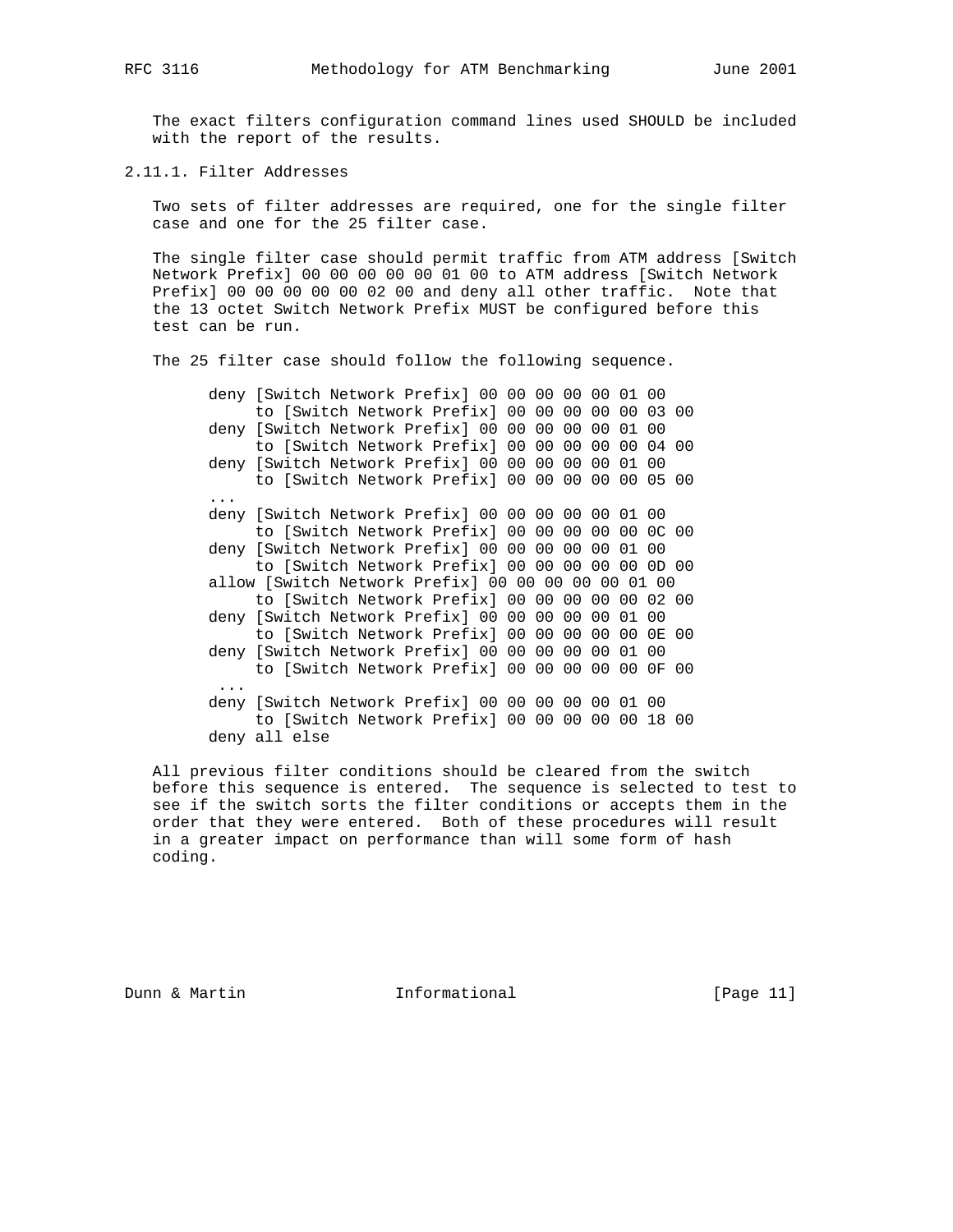# 2.12. Protocol addresses

 It is easier to implement these tests using a single logical stream of data, with one source ATM address and one destination ATM address, and for some conditions like the filters described above, a practical requirement. Networks in the real world are not limited to single streams of data. The test suite SHOULD be first run with a single ATM source and destination address pair. The tests SHOULD then be repeated with using a random destination address. In the case of testing single switches, the addresses SHOULD be random and uniformly distributed over a range of 256 seven octet user parts. In the case of testing multiple interconnected switches, the addresses SHOULD be random and uniformly distributed over the 256 network prefixes, each of which should support 256 seven octet user parts. The specific address ranges to use for ATM are shown in Appendix A. IP to ATM address mapping MUST be accomplished as described in RFC 2225.

# 2.13. Route Set Up

 It is not reasonable that all of the routing information necessary to forward the test stream, especially in the multiple address case, will be manually set up. If PNNI and/or ILMI are running, at the start of each trial a routing update MUST be sent to the SUT. This routing update MUST include all of the ATM addresses that will be required for the trial. This routing update will have to be repeated at the interval required by PNNI or ILMI. An example of the format and repetition interval of the update IP PDUs is given in Appendix B (interval and size) and Appendix C (format).

# 2.14. Bidirectional traffic

 Bidirectional performance tests SHOULD be run with the same data rate being offered from each direction. The sum of the data rates should not exceed the theoretical limit for the media.

# 2.15. Single stream path

 The full suite of tests SHOULD be run with the appropriate modifiers for a single receive and transmit port on the SUT. If the internal design of the SUT has multiple distinct pathways, for example, multiple interface cards each with multiple network ports, then all possible permutations of pathways SHOULD be tested separately. If multiple interconnected switches are tested, the test MUST specify routes, which allow only one path between source and destination ATM addresses.

Dunn & Martin **Informational** [Page 12]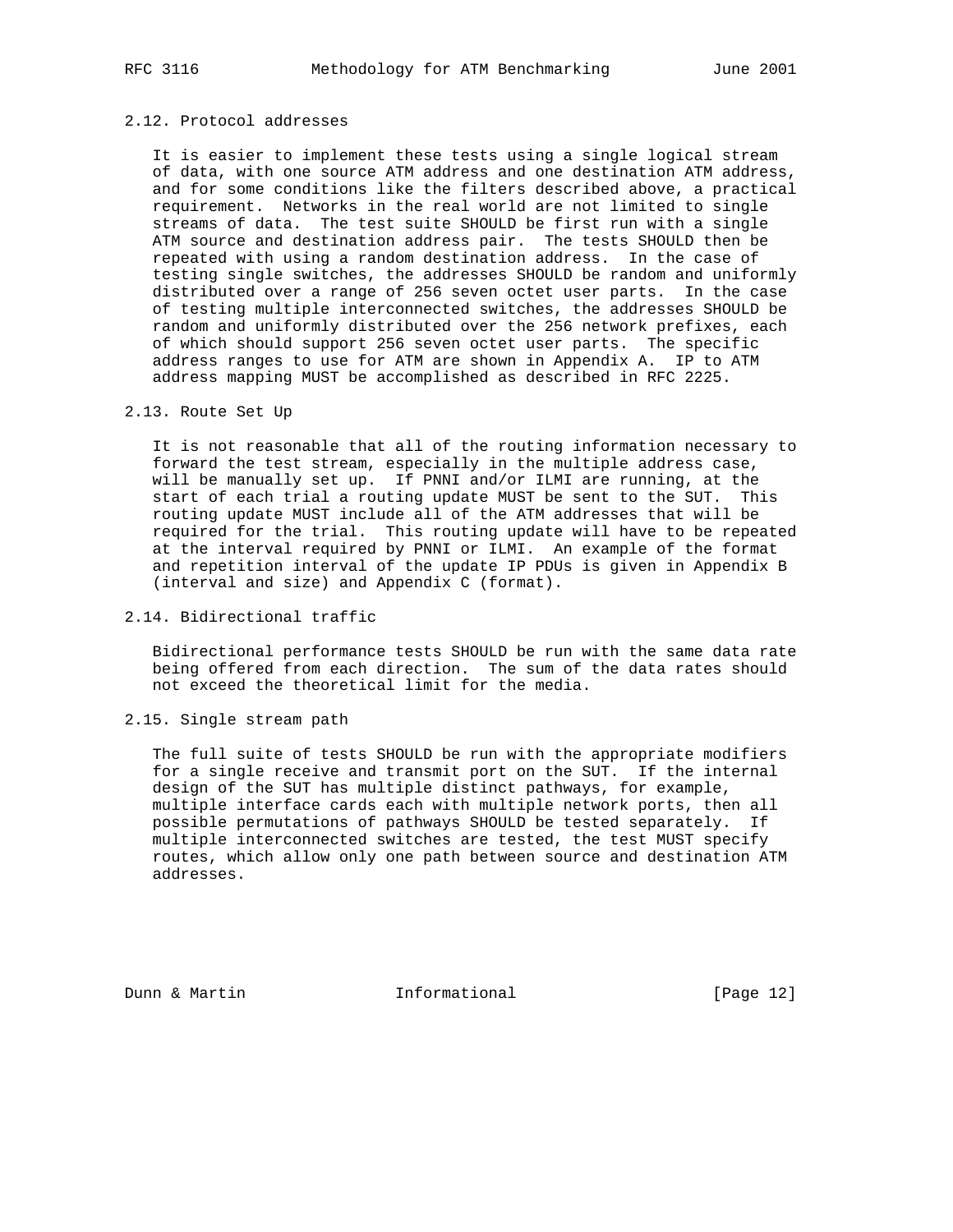# 2.16. Multi-port

 Many switch products provide several network ports on the same interface module. Each port on an interface module SHOULD be stimulated in an identical manner. Specifically, half of the ports on each module SHOULD be receive ports and half SHOULD be transmit ports. For example if a SUT has two interface module each of which has four ports, two ports on each interface module be receive ports and two will be transmit ports. Each receive port MUST be offered the same data rate. The addresses in the input data streams SHOULD be set so that an IP PDU will be directed to each of the transmit ports in sequence. That is, all transmit ports will receive an identical distribution of IP PDUs from a particular receive port.

Consider the following 6 port SUT:

| ---------  Rx A Tx X --------<br>---------  Rx B Tx Y --------<br>---------  Rx C Tx Z -------- |  |  |
|-------------------------------------------------------------------------------------------------|--|--|
|                                                                                                 |  |  |

The addressing of the data streams for each of the inputs SHOULD be:

 stream sent to Rx A: IP PDU to Tx X, IP PDU to Tx Y, IP PDU to Tx Z stream sent to Rx B: IP PDU to Tx X, IP PDU to Tx Y, IP PDU to Tx Z stream sent to Rx C IP PDU to Tx X, IP PDU to Tx Y, IP PDU to Tx Z

 Note: Each stream contains the same sequence of IP destination addresses; therefore, each transmit port will receive 3 IP PDUs simultaneously. This procedure ensures that the SUT will have to process multiple IP PDUs addressed to the same transmit port simultaneously.

 The same configuration MAY be used to perform a bi-directional multi-stream test. In this case all of the ports are considered both receive and transmit ports. Each data stream MUST consist of IP PDUs whose addresses correspond to the ATM addresses all of the other ports.

Dunn & Martin **Informational** [Page 13]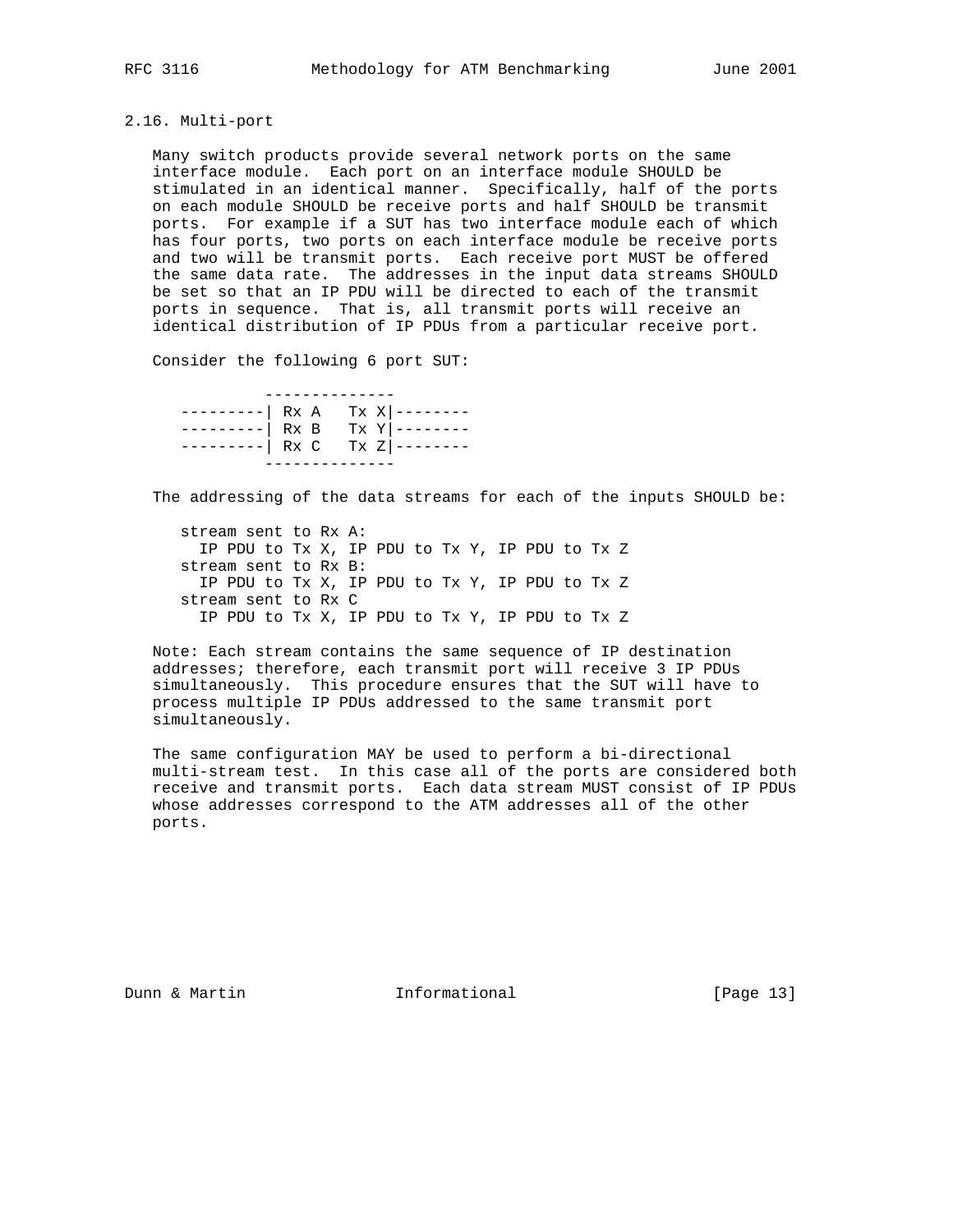## 2.17. Multiple protocols

 This document does not address the issue of testing the effects of a mixed protocol environment other than to suggest that if such tests are wanted then PDUs SHOULD be distributed between all of the test protocols. The distribution MAY approximate the conditions on the network in which the SUT would be used.

2.18. Multiple IP PDU sizes

 This document does not address the issue of testing the effects of a mixed IP PDU size environment other than to suggest that, if such tests are required, then IP PDU size SHOULD be evenly distributed among all of the PDU sizes listed in this document. The distribution MAY approximate the conditions on the network in which the SUT would be used.

2.19. Testing beyond a single SUT

 In the performance testing of a single SUT, the paradigm can be described as applying some input to a SUT and monitoring the output. The results of which can be used to form a basis of characterization of that device under those test conditions.

 This model is useful when the test input and output are homogeneous (e.g., 64-byte IP, AAL5 PDUs into the SUT; 64 byte IP, AAL5 PDUs out).

 By extending the single SUT test model, reasonable benchmarks regarding multiple SUTs or heterogeneous environments may be collected. In this extension, the single SUT is replaced by a system of interconnected network SUTs. This test methodology would support the benchmarking of a variety of device/media/service/protocol combinations. For example, a configuration for a LAN-to-WAN-to-LAN test might be:

(1) ATM UNI -> SUT 1 -> BISUP -> SUT 2 -> ATM UNI

Or an extended LAN configuration might be:

(2) ATM UNI -> SUT 1 -> PNNI Network -> SUT 2 -> ATM UNI

 In both examples 1 and 2, end-to-end benchmarks of each system could be empirically ascertained. Other behavior may be characterized through the use of intermediate devices. In example 2, the configuration may be used to give an indication of the effect of PNNI routing on IP throughput.

Dunn & Martin **Informational** [Page 14]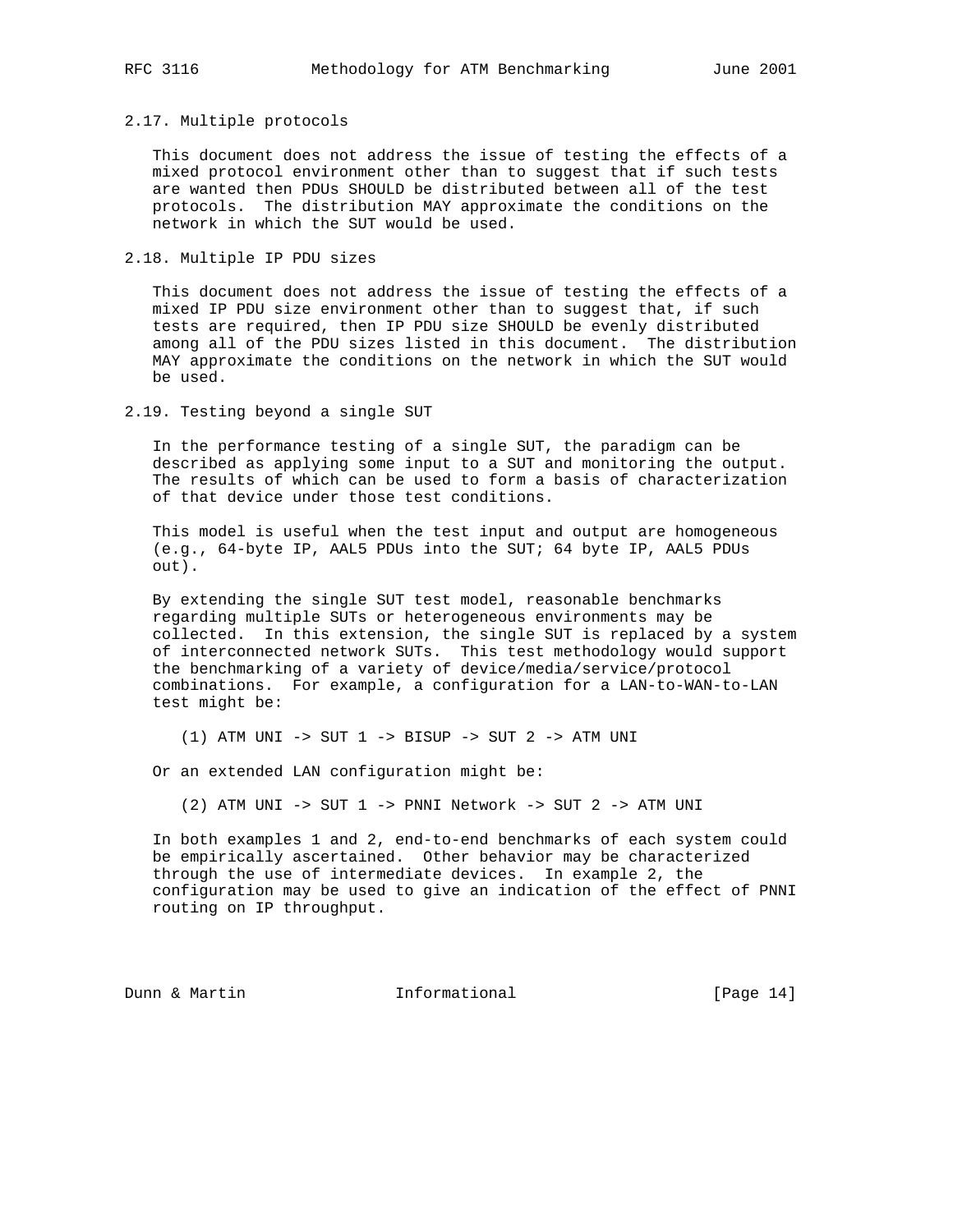Because multiple SUTs are treated as a single system, there are limitations to this methodology. For instance, this methodology may yield an aggregate benchmark for a tested system. That benchmark alone, however, may not necessarily reflect asymmetries in behavior between the SUTs, latencies introduced by other apparatus (e.g., CSUs/DSUs, switches), etc.

 Further, care must be used when comparing benchmarks of different systems by ensuring that the SUTs' features and configuration of the tested systems have the appropriate common denominators to allow comparison.

2.20. Maximum IP PDU rate

 The maximum IP PDU rates that should be used when testing LAN connections SHOULD be the listed theoretical maximum rate for the IP PDU size on the media.

 The maximum IP PDU rate that should be used when testing WAN connections SHOULD be greater than the listed theoretical maximum rate for the IP PDU size on that speed connection. The higher rate for WAN tests is to compensate for the fact that some vendors employ various forms of header compression.

 A list of maximum IP PDU rates for LAN connections is included in Appendix B.

2.21. Bursty traffic

 It is convenient to measure the SUT performance under steady state load; however, this is an unrealistic way to gauge the functioning of a SUT. Actual network traffic normally consists of bursts of IP PDUs.

 Some of the tests described below SHOULD be performed with both constant bit rate, bursty Unspecified Bit Rate (UBR) Best Effort [AF-TM4.1] and Variable Bit Rate Non-real Time (VBR-nrt) Best Effort [AF-TM4.1]. The IP PDUs within a burst are transmitted with the minimum legitimate inter-IP PDU gap.

 The objective of the test is to determine the minimum interval between bursts that the SUT can process with no IP PDU loss. Tests SHOULD be run with burst sizes of 10% of Maximum Burst Size (MBS), 20% of MBS, 50% of MBS and 100% MBS. Note that the number of IP PDUs in each burst will depend on the PDU size. For UBR, the MBS refers to the associated VBR traffic parameters.

Dunn & Martin **Informational** [Page 15]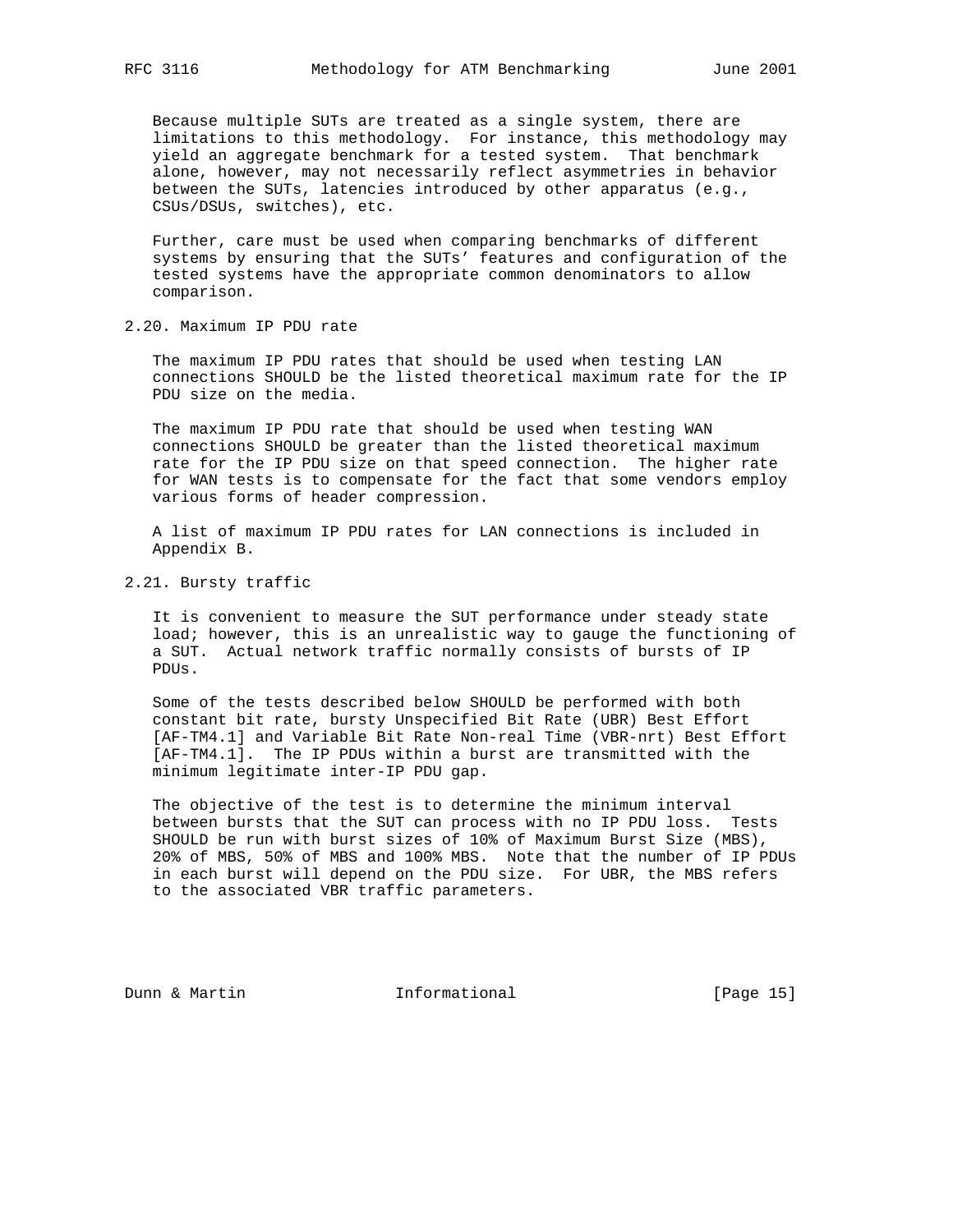# 2.22. Trial description

 A particular test consists of multiple trials. Each trial returns one piece of information, for example the loss rate at a particular input IP PDU rate. Each trial consists of five of phases:

- a) If the SUT is a switch supporting PNNI, send the routing update to the SUT receive port and wait two seconds to be sure that the routing has settled.
- b) Send an ATM ARP PDU to determine the ATM address corresponding to the destination IP address. The formats of the ATM ARP PDU that should be used are shown in the Test Frame Formats document and MUST be in accordance with RFC 2225.
- c) Stimulate SUT with traffic load.
- d) Wait for two seconds for any residual IP PDUs to be received.
- e) Wait for at least five seconds for the SUT to restabilize.

2.23. Trial duration

 The objective of the tests defined in this document is to accurately characterize the behavior of a particular piece of network equipment under varying traffic loads. The choice of test duration must be a compromise between this objective and keeping the duration of the benchmarking test suite within reasonable bounds. The SUT SHOULD be stimulated for at least 60 seconds. If this time period results in a high variance in the test results, the SUT SHOULD be stimulated for at least 300 seconds.

2.24. Address resolution

 The SUT MUST be able to respond to address resolution requests sent by another SUT, an ATM ARP server or the test equipment in accordance with RFC 2225.

2.25. Synchronized Payload Bit Pattern.

 Some measurements assume that both the transmitter and receiver payload information is synchronized. Synchronization MUST be achieved by supplying a known bit pattern to both the transmitter and receiver. This bit pattern MUST be one of the following: PRBS-15, PRBS-23, 0xFF00, or 0xAA55.

Dunn & Martin **Informational** [Page 16]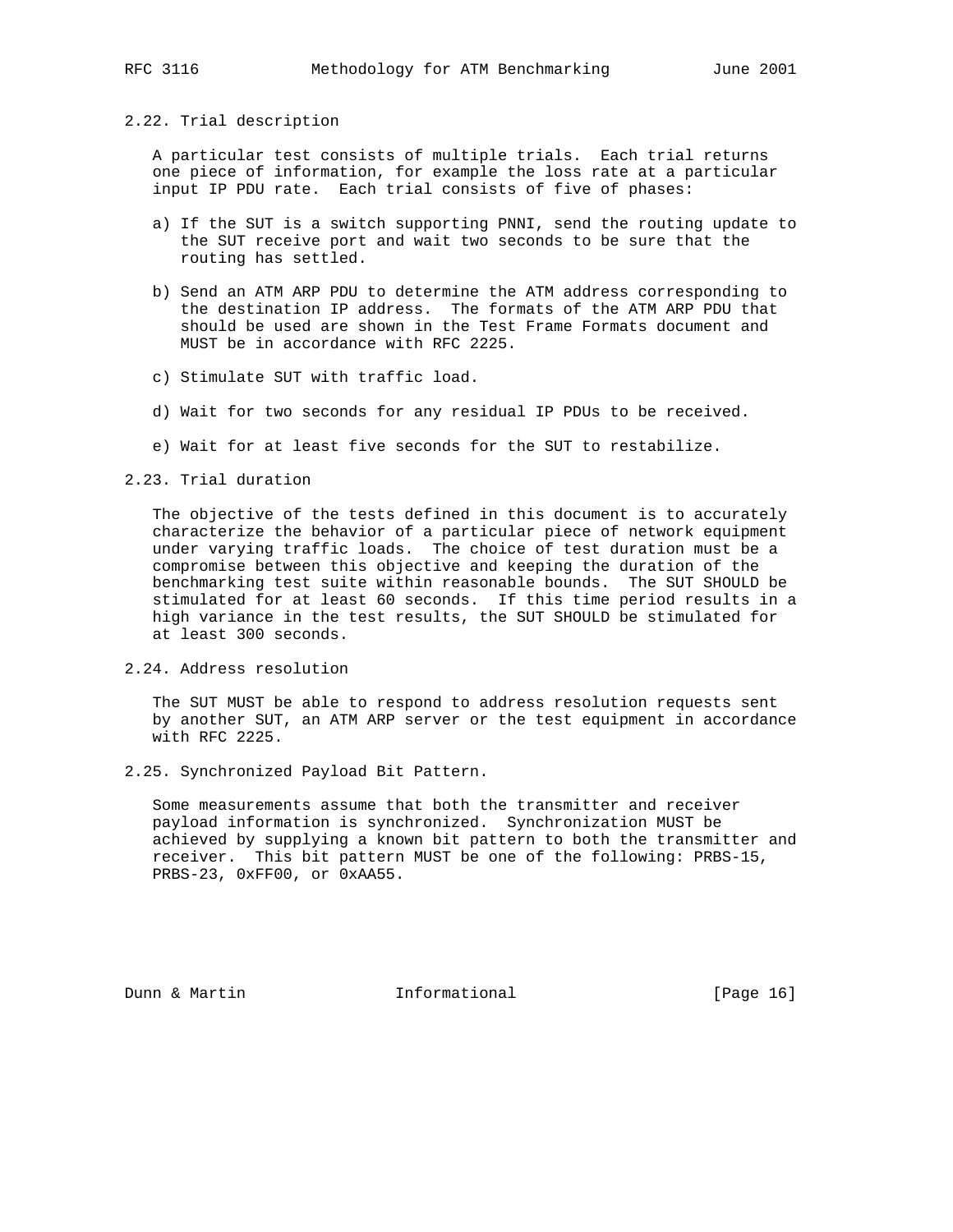2.26. Burst Traffic Descriptors.

 Some measurements require busty traffic patterns. These patterns MUST conform to one of the following traffic descriptors:

1) PCR=100% allotted line rate, SCR=50% allotted line rate, and MBS=8192 2) PCR=100% allotted line rate, SCR=50% allotted line rate, and MBS=4096 3) PCR=90% allotted line rate, SCR=50% allotted line rate, and MBS=8192 4) PCR=90% allotted line rate, SCR=50% allotted line rate, and MBS=4096 5) PCR=90% allotted line rate, SCR=45% allotted line rate, and MBS=8192 6) PCR=90% allotted line rate, SCR=45% allotted line rate, and MBS=4096 7) PCR=80% allotted line rate, SCR=40% allotted line rate, and MBS=65536 8) PCR=80% allotted line rate, SCR=40% allotted line rate, and MBS=32768 The allotted line rate refers to the total available line rate

divided by the number of VCCs in use.

- 3. Performance Metrics
- 3.1. Physical Layer-SONET
- 3.1.1. Pointer Movements
- 3.1.1.1. Pointer Movement Propagation.

 Objective: To determine that the SUT does not propagate pointer movements as defined in RFC 2761 "Terminology for ATM Benchmarking".

Procedure:

- 1) Set up the SUT and test device using the uni-directional configuration.
- 2) Send a specific number of IP PDUs at a specific rate through the SUT. Since this test is not a throughput test, the rate should not be greater than 90% of line rate. The cell payload SHOULD contain valid IP PDUs. The IP PDUs MUST be encapsulated in AAL5.

Dunn & Martin **Informational** [Page 17]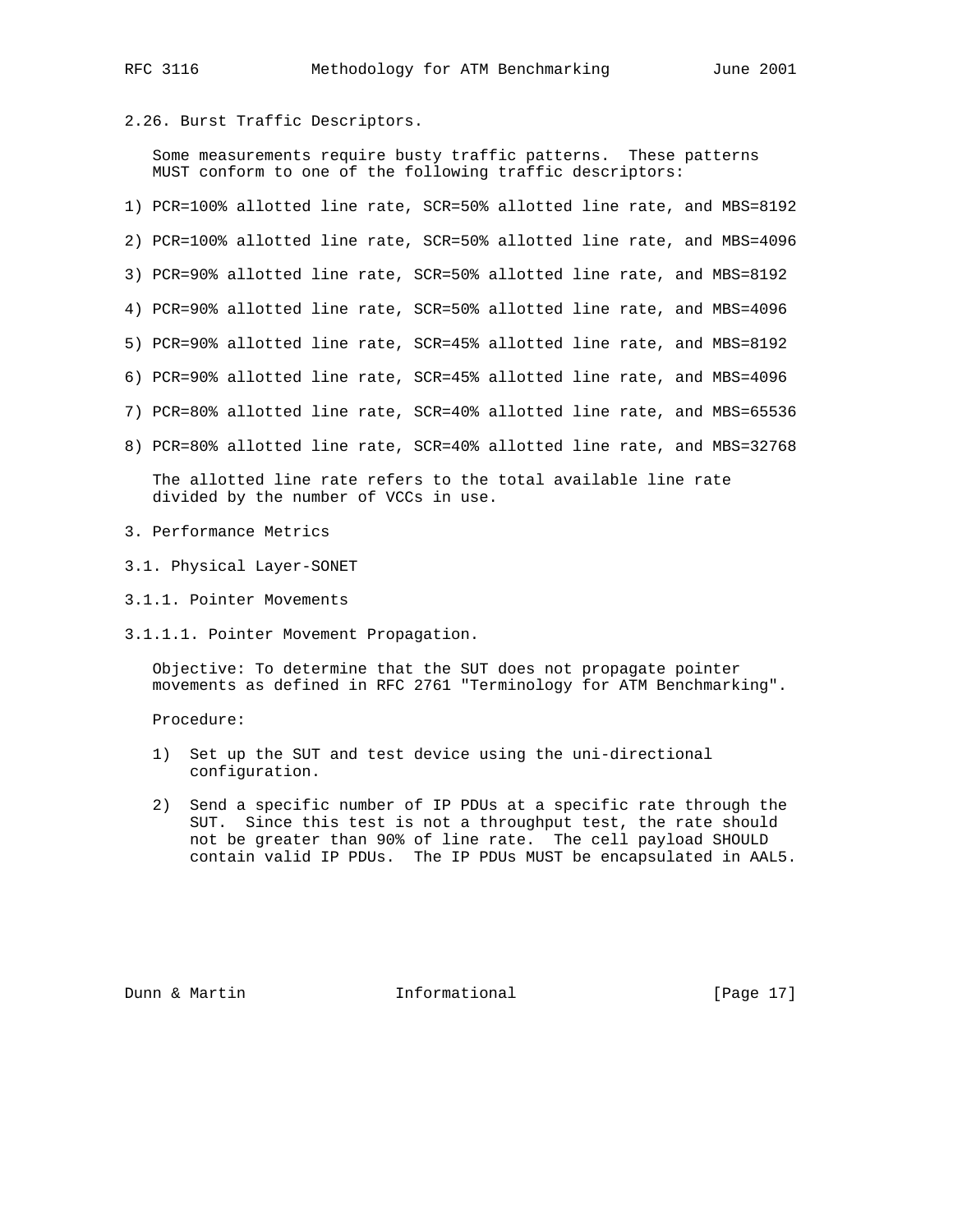- 3) Count the IP PDUs that are transmitted by the SUT to verify connectivity and load. If the count on the test device is the same on the SUT, continue the test, else lower the test device traffic rate until the counts are the same.
- 4) Inject one forward payload pointer movement. Verify that the SUT does not change the pointer.
- 5) Inject one forward payload pointer movement every 1 second. Verify that the SUT does not change the pointer.
- 6) Discontinue the payload pointer movement.
- 7) Inject five forward payload pointer movements every 1 second. Verify that the SUT does not change the pointer.
- 8) Discontinue the payload pointer movement.
- 9) Inject one backward payload pointer movement. Verify that the SUT does not change the pointer.
- 10) Inject one backward payload pointer movement every 1 second. Verify that the SUT does not change the pointer.
- 11) Discontinue the payload pointer movement.
- 12) Inject five backward payload pointer movements every 1 second. Verify that the SUT does not change the pointer.
- 13) Discontinue the payload pointer movement.

 The results of the pointer movement propagation test SHOULD be reported in a form of a table. The rows SHOULD be labeled single pointer movement, one pointer movement per second, and five pointer movements per second. The columns SHOULD be labeled pointer movement and loss of pointer. The elements of the table SHOULD be either True or False, indicating whether the particular condition was observed for each test.

 The table MUST also indicate the IP PDU size in octets and traffic rate in IP PDUs per second as generated by the test device.

Dunn & Martin **Informational** [Page 18]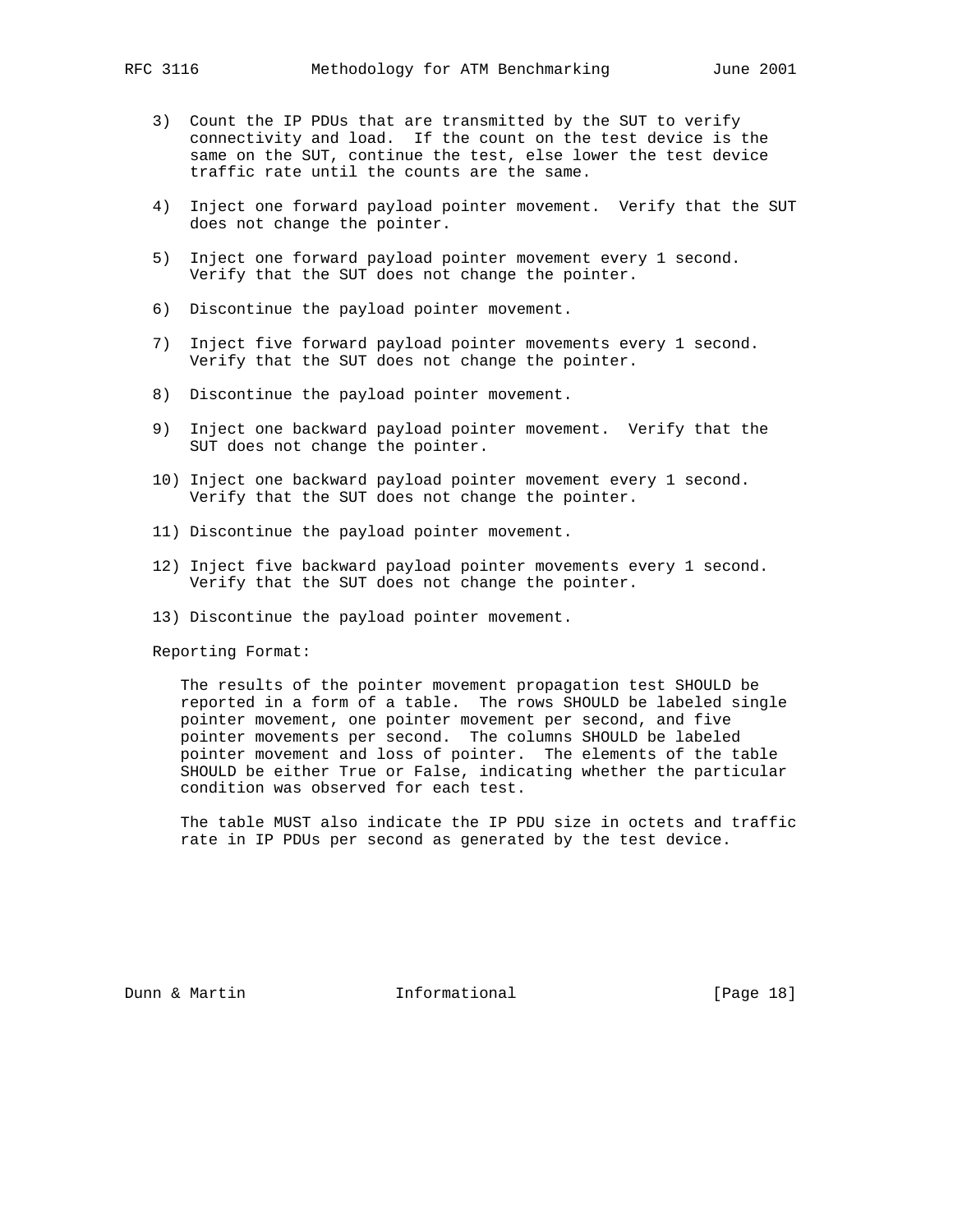3.1.1.2. Cell Loss due to Pointer Movement.

 Objective: To determine if the SUT will drop cells due to pointer movements as defined in RFC 2761 "Terminology for ATM Benchmarking".

Procedure:

- 1) Set up the SUT and test device using the uni-directional configuration.
- 2) Send a specific number of cells at a specific rate through the SUT. Since this test is not a throughput test, the rate should not be greater than 90% of line rate. The cell payload SHOULD contain valid IP PDUs. The IP PDUs MUST be encapsulated in AAL5.
- 3) Count the cells that are transmitted by the SUT to verify connectivity and load. If the count on the test device is the same on the SUT, continue the test; else lower the test device traffic rate until the counts are the same.
- 4) Inject one forward payload pointer movement. Verify that the SUT does not drop any cells.
- 5) Inject one forward payload pointer movement every 1 second. Verify that the SUT does not drop any cells.
- 6) Discontinue the payload pointer movement.
- 7) Inject five forward payload pointer movements every 1 second. Verify that the SUT does not drop any cells.
- 8) Discontinue the payload pointer movement.
- 9) Inject one backward payload pointer movement. Verify that the SUT does not drop any cells.
- 10) Inject one backward payload pointer movement every 1 second. Verify that the SUT does not drop any cells.
- 11) Discontinue the payload pointer movement.
- 12) Inject five backward payload pointer movements every 1 second. Verify that the SUT does not drop any cells.
- 13) Discontinue the payload pointer movement.

Dunn & Martin Informational [Page 19]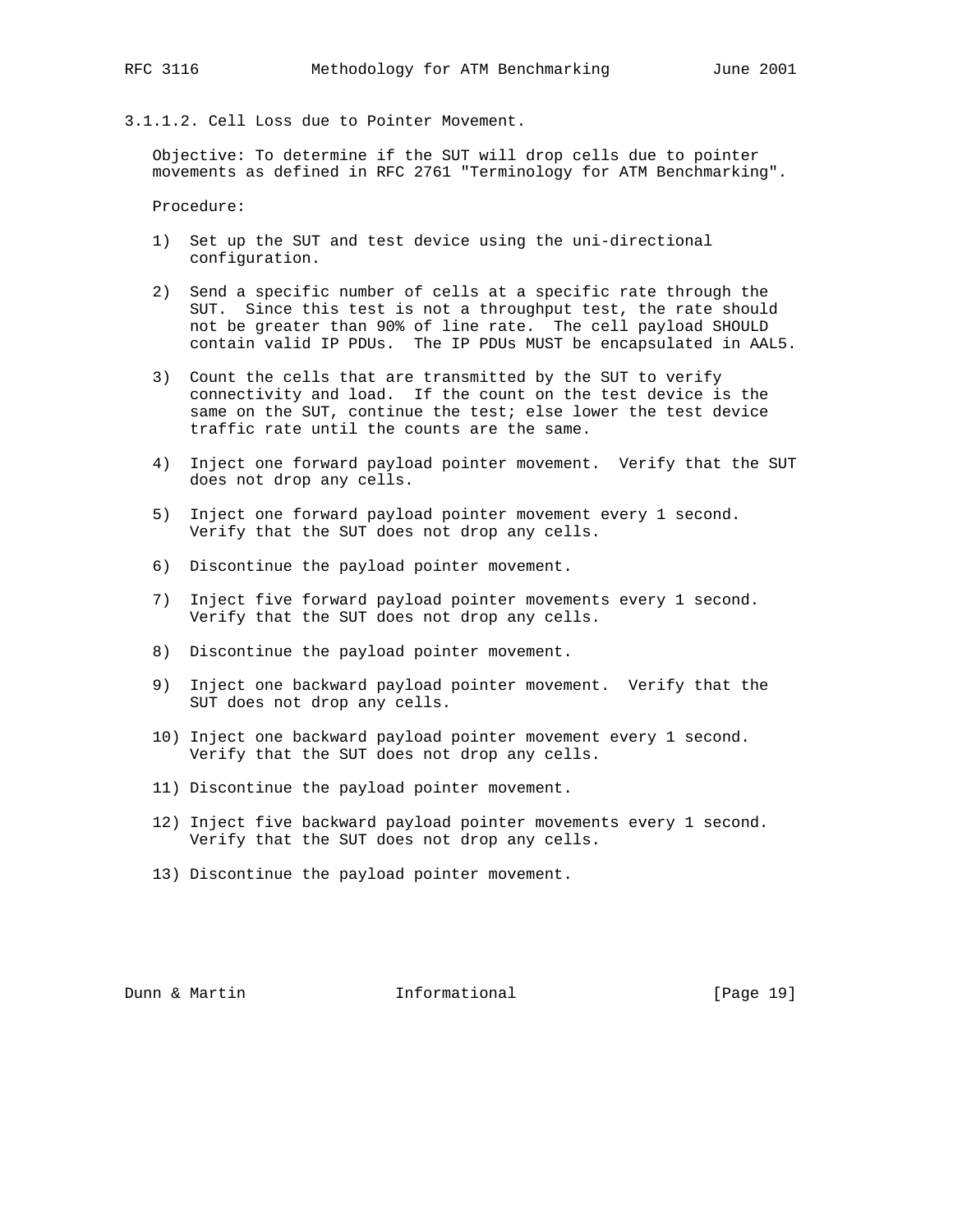The results of the cell loss due to pointer movement test SHOULD be reported in a form of a table. The rows SHOULD be labeled single pointer movement, one pointer movement per second, and five pointer movements per second. The columns SHOULD be labeled cell loss and number of cells lost. The elements of column 1 SHOULD be either True or False, indicating whether the particular condition was observed for each test. The elements of column 2 SHOULD be non-negative integers.

 The table MUST also indicate the traffic rate in IP PDUs per second as generated by the test device.

3.1.1.3. IP Packet Loss due to Pointer Movement.

 Objective: To determine if the SUT will drop IP packets due to pointer movements as defined in RFC 2761 "Terminology for ATM Benchmarking".

Procedure:

- 1) Set up the SUT and test device using the uni-directional configuration.
- 2) Send a specific number of IP packets at a specific rate through the SUT. Since this test is not a throughput test, the rate should not be greater than 90% of line rate. The IP PDUs MUST be encapsulated in AAL5.
- 3) Count the IP packets that are transmitted by the SUT to verify connectivity and load. If the count on the test device is the same on the SUT, continue the test; else lower the test device traffic rate until the counts are the same.
- 4) Inject one forward payload pointer movement. Verify that the SUT does not drop any packets.
- 5) Inject one forward payload pointer movement every 1 second. Verify that the SUT does not drop any packets.
- 6) Discontinue the payload pointer movement.
- 7) Inject five forward payload pointer movements every 1 second. Verify that the SUT does not drop any packets.
- 8) Discontinue the payload pointer movement.

Dunn & Martin **Informational** [Page 20]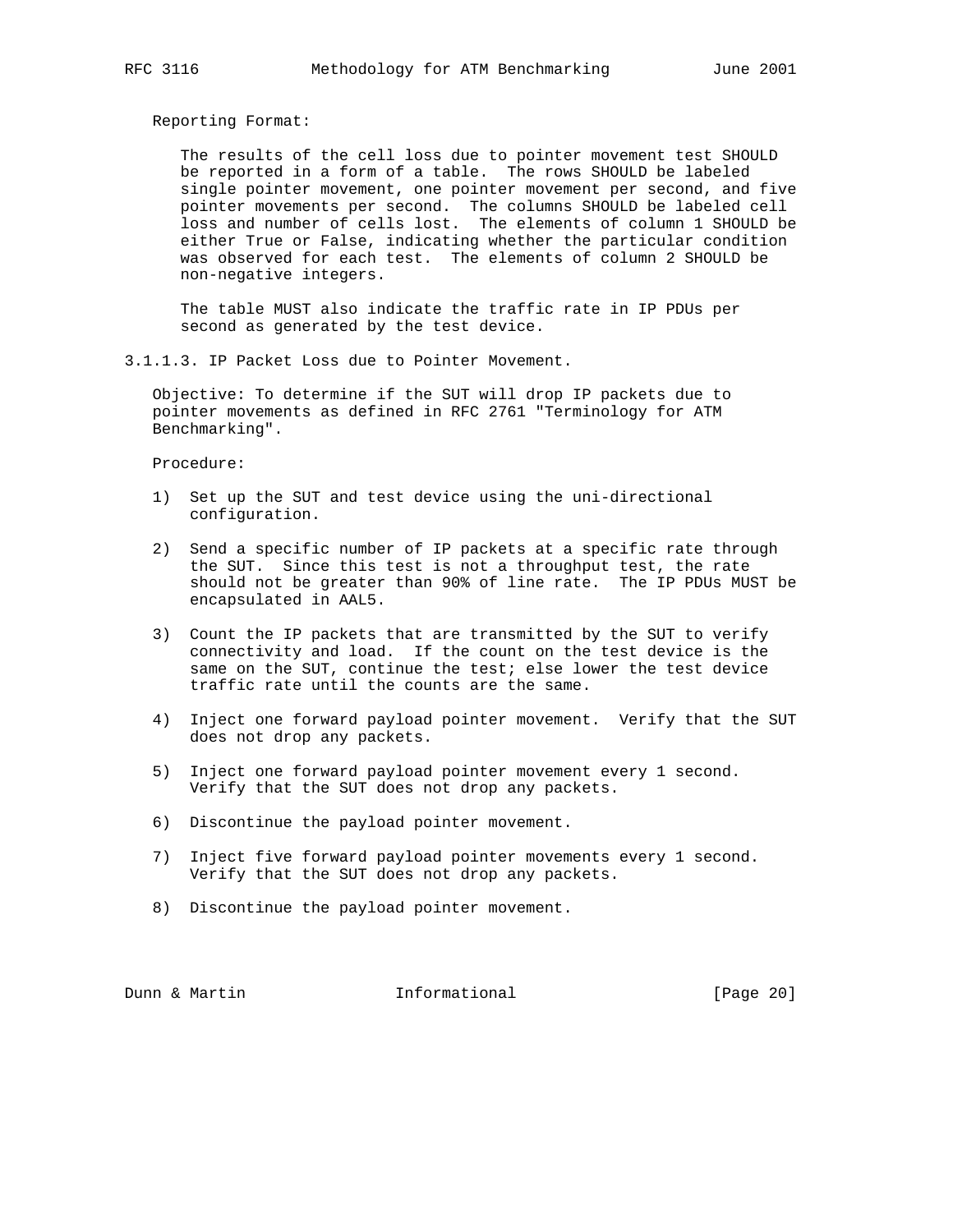- 9) Inject one backward payload pointer movement. Verify that the SUT does not drop any packets.
- 10) Inject one backward payload pointer movement every 1 second. Verify that the SUT does not drop any packets.
- 11) Discontinue the payload pointer movement.
- 12) Inject five backward payload pointer movements every 1 second. Verify that the SUT does not drop any packets.
- 13) Discontinue the payload pointer movement.

 The results of the IP packet loss due to pointer movement test SHOULD be reported in a form of a table. The rows SHOULD be labeled single pointer movement, one pointer movement per second, and five pointer movements per second. The columns SHOULD be labeled packet loss and number of packets lost. The elements of column 1 SHOULD be either True or False, indicating whether the particular condition was observed for each test. The elements of column 2 SHOULD be non-negative integers.

 The table MUST also indicate the packet size in octets and traffic rate in packets per second as generated by the test device.

- 3.1.2. Transport Overhead (TOH) Error Count
- 3.1.2.1. TOH Error Propagation.

 Objective: To determine that the SUT does not propagate TOH errors as defined in RFC 2761 "Terminology for ATM Benchmarking".

Procedure:

- 1) Set up the SUT and test device using the uni-directional configuration.
- 2) Send a specific number of IP PDUs at a specific rate through the SUT. Since this test is not a throughput test, the rate should not be greater than 90% of line rate. The cell payload SHOULD contain valid IP PDUs. The IP PDUs MUST be encapsulated in AAL5.
- 3) Count the IP PDUs that are transmitted by the SUT to verify connectivity and load. If the count on the test device is the same on the SUT, continue the test, else lower the test device traffic rate until the counts are the same.

Dunn & Martin **Informational** [Page 21]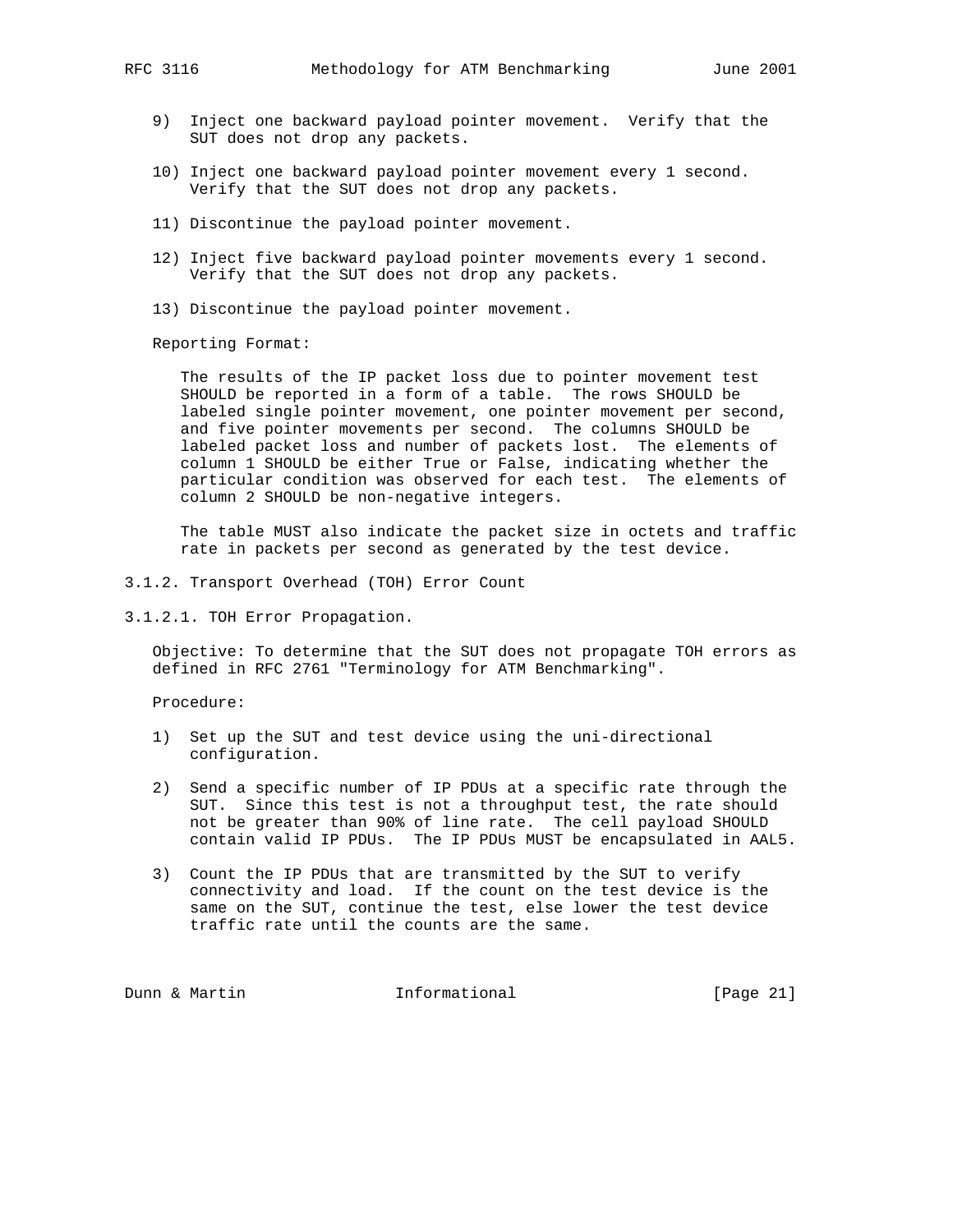- 4) Inject one error in the first bit of the A1 and A2 Frameword. Verify that the SUT does not propagate the error.
- 5) Inject one error in the first bit of the A1 and A2 Frameword every 1 second. Verify that the SUT does not propagate the error.
- 6) Discontinue the Frameword error.
- 7) Inject one error in the first bit of the A1 and A2 Frameword for 4 consecutive IP PDUs in every 6 IP PDUs. Verify that the SUT indicates Loss of Frame.
- 8) Discontinue the Frameword error.

 The results of the TOH error propagation test SHOULD be reported in a form of a table. The rows SHOULD be labeled single error, one error per second, and four consecutive errors every 6 IP PDUs. The columns SHOULD be labeled error propagated and loss of IP PDU. The elements of the table SHOULD be either True or False, indicating whether the particular condition was observed for each test.

 The table MUST also indicate the IP PDU size in octets and traffic rate in IP PDUs per second as generated by the test device.

3.1.2.2. c TOH Error.

 Objective: To determine if the SUT will drop cells due TOH Errors as defined in RFC 2761 "Terminology for ATM Benchmarking".

Procedure:

- 1) Set up the SUT and test device using the uni-directional configuration.
- 2) Send a specific number of cells at a specific rate through the SUT. Since this test is not a throughput test, the rate should not be greater than 90% of line rate. The cell payload SHOULD contain valid IP PDUs. The IP PDUs MUST be encapsulated in AAL5.
- 3) Count the cells that are transmitted by the SUT to verify connectivity and load. If the count on the test device is the same on the SUT, continue the test; else lower the test device traffic rate until the counts are the same.

Dunn & Martin **Informational** [Page 22]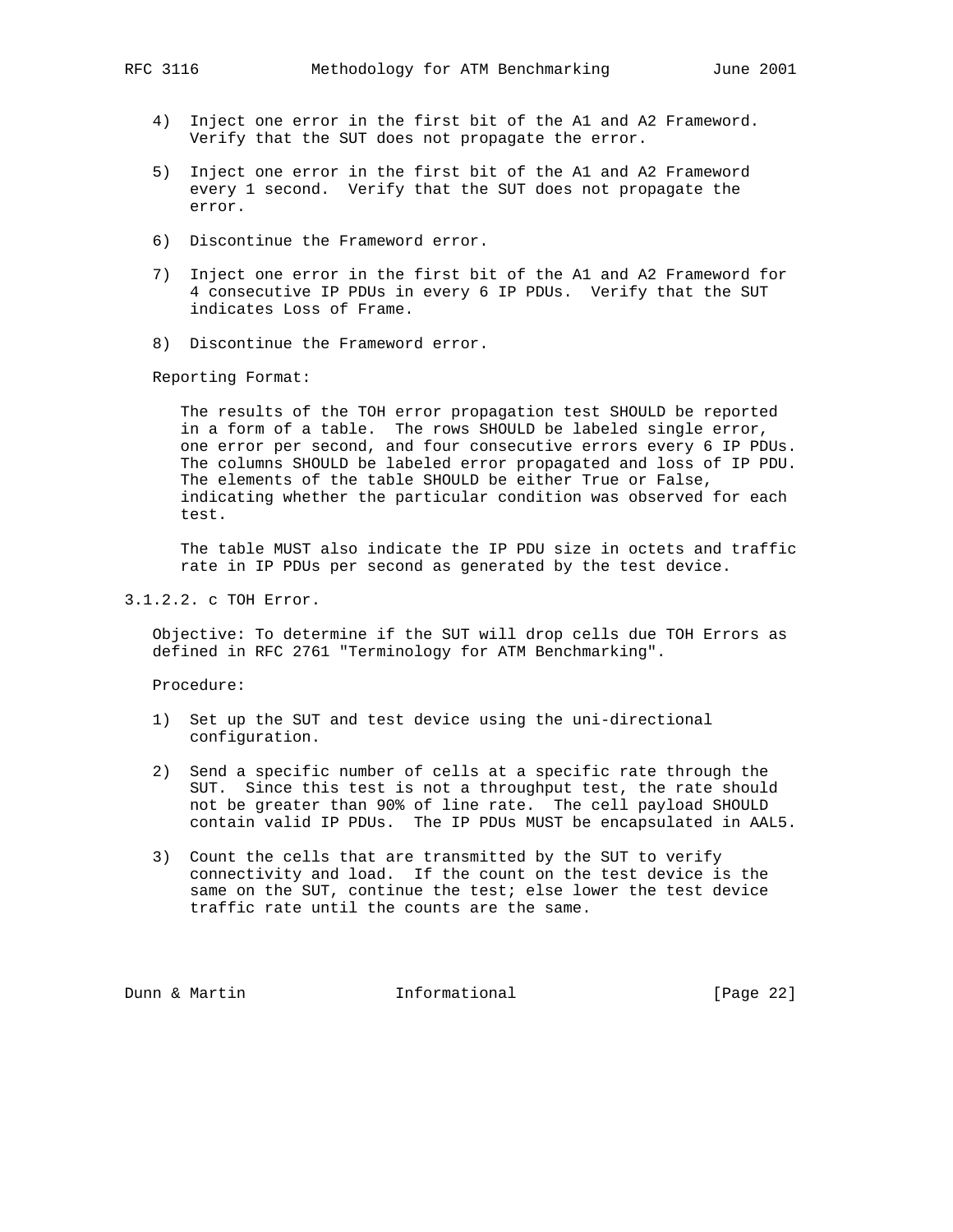- 4) Inject one error in the first bit of the A1 and A2 Frameword. Verify that the SUT does not drop any cells.
- 5) Inject one error in the first bit of the A1 and A2 Frameword every 1 second. Verify that the SUT does not drop any cells.
- 6) Discontinue the Frameword error.
- 7) Inject one error in the first bit of the A1 and A2 Frameword for 4 consecutive IP PDUs in every 6 IP PDUs. Verify that the SUT does drop cells.
- 8) Discontinue the Frameword error.

 The results of the Cell Loss due to TOH errors test SHOULD be reported in a form of a table. The rows SHOULD be labeled single error, one error per second, and four consecutive errors every 6 IP PDUs. The columns SHOULD be labeled cell loss and number of cells lost. The elements of column 1 SHOULD be either True or False, indicating whether the particular condition was observed for each test. The elements of column 2 SHOULD be non-negative integers.

 The table MUST also indicate the traffic rate in IP PDUs per second as generated by the test device.

3.1.2.3. IP Packet Loss due to TOH Error.

 Objective: To determine if the SUT will drop IP packets due to TOH errors as defined in RFC 2761 "Terminology for ATM Benchmarking".

Procedure:

- 1) Set up the SUT and test device using the uni-directional configuration.
- 2) Send a specific number of IP packets at a specific rate through the SUT. Since this test is not a throughput test, the rate should not be greater than 90% of line rate. The IP PDUs MUST be encapsulated in AAL5.
- 3) Count the IP packets that are transmitted by the SUT to verify connectivity and load. If the count on the test device is the same on the SUT, continue the test; else lower the test device traffic rate until the counts are the same.

Dunn & Martin **Informational** [Page 23]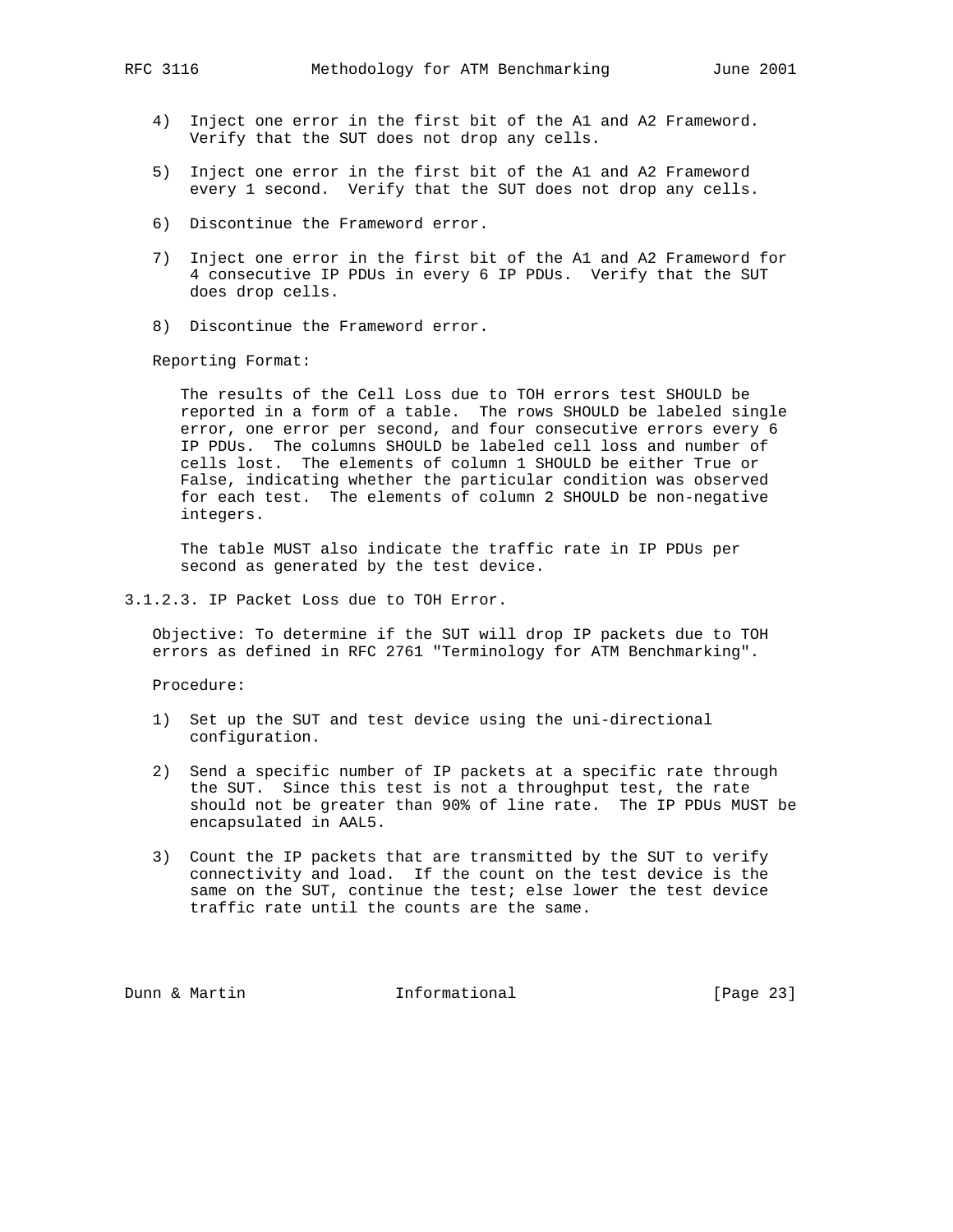- 4) Inject one error in the first bit of the A1 and A2 Frameword. Verify that the SUT does not drop any packets.
- 5) Inject one error in the first bit of the A1 and A2 Frameword every 1 second. Verify that the SUT does not drop any packets.
- 6) Discontinue the Frameword error.
- 7) Inject one error in the first bit of the A1 and A2 Frameword for 4 consecutive IP PDUs in every 6 IP PDUs. Verify that the SUT does drop packets.
- 8) Discontinue the Frameword error.

 The results of the IP packet loss due to TOH errors test SHOULD be reported in a form of a table. The rows SHOULD be labeled single error, one error per second, and four consecutive errors every 6 IP PDUs. The columns SHOULD be labeled packet loss and number of packets lost. The elements of column 1 SHOULD be either True or False, indicating whether the particular condition was observed for each test. The elements of column 2 SHOULD be non-negative integers.

 The table MUST also indicate the packet size in octets and traffic rate in packets per second as generated by the test device.

- 3.1.3. Path Overhead (POH) Error Count
- 3.1.3.1. POH Error Propagation.

 Objective: To determine that the SUT does not propagate POH errors as defined in RFC 2761 "Terminology for ATM Benchmarking".

Procedure:

- 1) Set up the SUT and test device using the uni-directional configuration.
- 2) Send a specific number of IP PDUs at a specific rate through the SUT. Since this test is not a throughput test, the rate should not be greater than 90% of line rate. The cell payload SHOULD contain valid IP PDUs. The IP PDUs MUST be encapsulated in AAL5.

Dunn & Martin **Informational** [Page 24]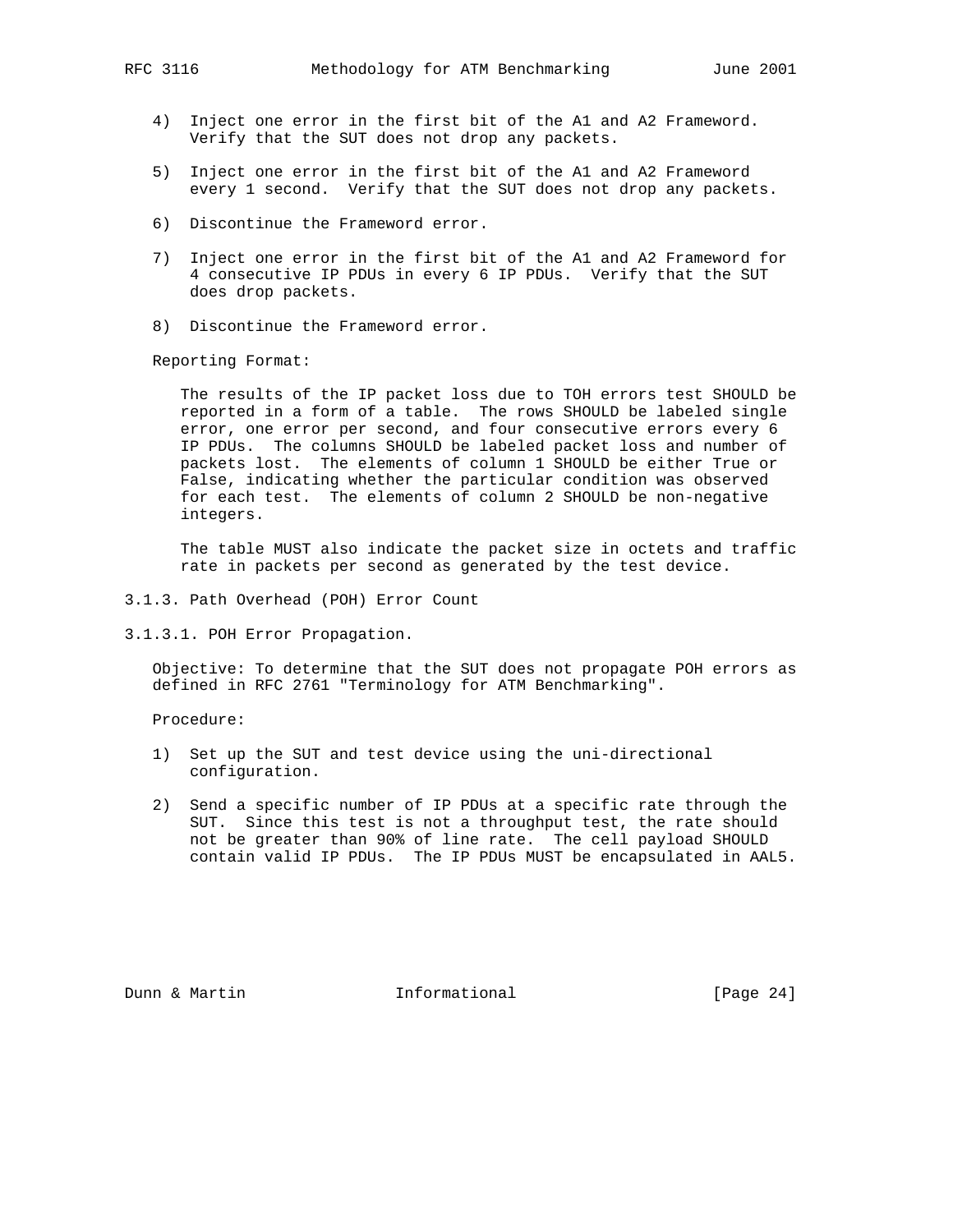- 3) Count the IP PDUs that are transmitted by the SUT to verify connectivity and load. If the count on the test device is the same on the SUT, continue the test, else lower the test device traffic rate until the counts are the same.
- 4) Inject one error in the B3 (Path BIP8) byte. Verify that the SUT does not propagate the error.
- 5) Inject one error in the B3 byte every 1 second. Verify that the SUT does not propagate the error.
- 6) Discontinue the POH error.

 The results of the POH error propagation test SHOULD be reported in a form of a table. The rows SHOULD be labeled single error and one error per second. The columns SHOULD be labeled error propagated and loss of IP PDU. The elements of the table SHOULD be either True or False, indicating whether the particular condition was observed for each test.

 The table MUST also indicate the IP PDU size in octets and traffic rate in IP PDUs per second as generated by the test device.

3.1.3.2. Cell Loss due to POH Error.

 Objective: To determine if the SUT will drop cells due POH Errors as defined in RFC 2761 "Terminology for ATM Benchmarking".

Procedure:

- 1) Set up the SUT and test device using the uni-directional configuration.
- 2) Send a specific number of cells at a specific rate through the SUT. Since this test is not a throughput test, the rate should not be greater than 90% of line rate. The cell payload SHOULD contain valid IP PDUs. The IP PDUs MUST be encapsulated in AAL5.
- 3) Count the cells that are transmitted by the SUT to verify connectivity and load. If the count on the test device is the same on the SUT, continue the test; else lower the test device traffic rate until the counts are the same.
- 4) Inject one error in the B3 (Path BIP8) byte. Verify that the SUT does not drop any cells.

| [Page 25]<br>Informational<br>Dunn & Martin |  |  |
|---------------------------------------------|--|--|
|---------------------------------------------|--|--|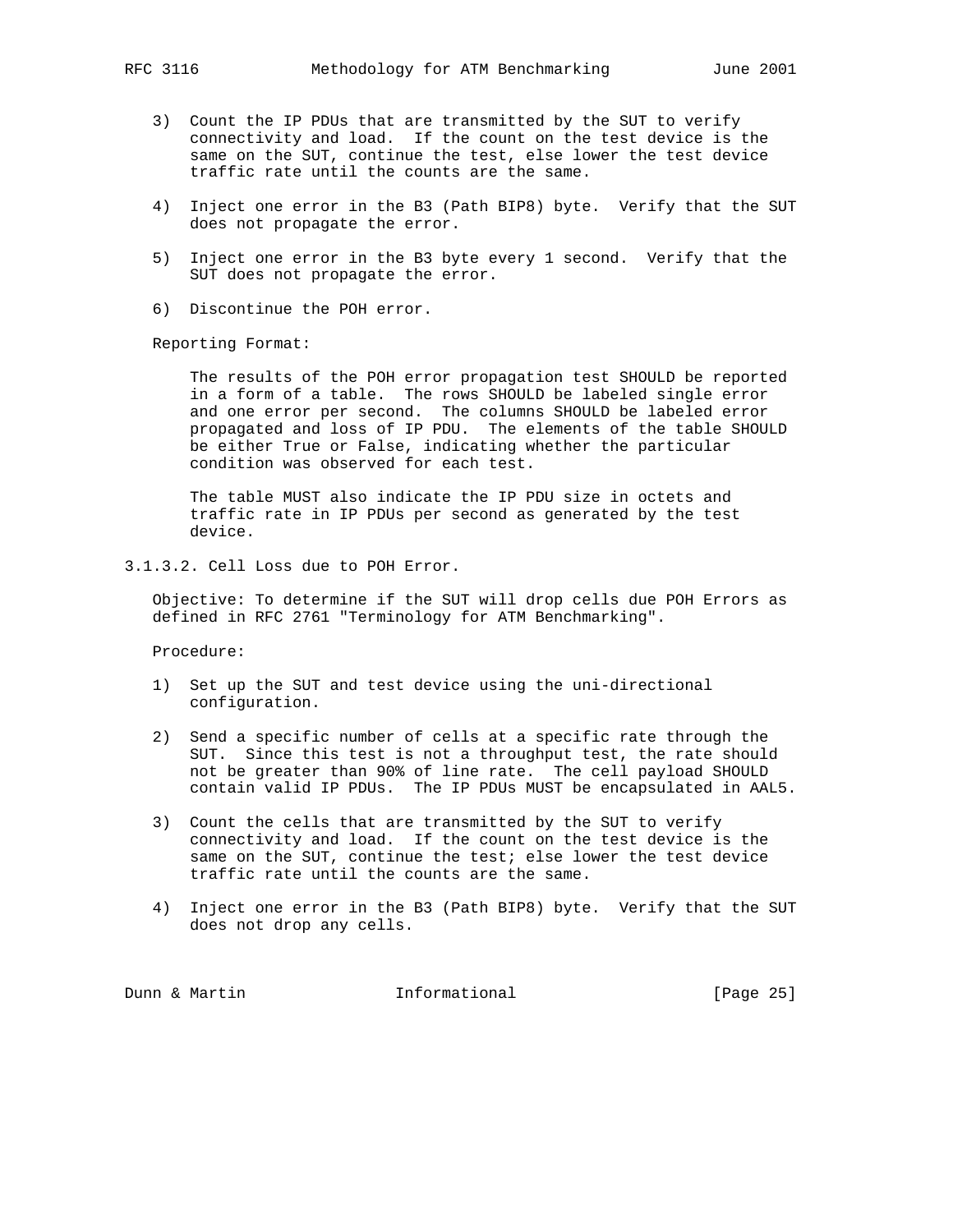- 5) Inject one error in the B3 byte every 1 second. Verify that the SUT does not drop any cells.
- 6) Discontinue the POH error.

 The results of the Cell Loss due to POH errors test SHOULD be reported in a form of a table. The rows SHOULD be labeled single error and one error per second. The columns SHOULD be labeled cell loss and number of cells lost. The elements of column 1 SHOULD be either True or False, indicating whether the particular condition was observed for each test. The elements of column 2 SHOULD be non-negative integers.

 The table MUST also indicate the traffic rate in IP PDUs per second as generated by the test device.

3.1.3.3. IP Packet Loss due to POH Error.

 Objective: To determine if the SUT will drop IP packets due to POH errors as defined in RFC 2761 "Terminology for ATM Benchmarking".

Procedure:

- 1) Set up the SUT and test device using the uni-directional configuration.
- 2) Send a specific number of IP packets at a specific rate through the SUT. Since this test is not a throughput test, the rate should not be greater than 90% of line rate. The IP PDUs MUST be encapsulated in AAL5.
- 3) Count the IP packets that are transmitted by the SUT to verify connectivity and load. If the count on the test device is the same on the SUT, continue the test; else lower the test device traffic rate until the counts are the same.
- 4) Inject one error in the B3 (Path BIP8) byte. Verify that the SUT does not drop any packets.
- 5) Inject one error in the B3 byte every 1 second. Verify that the SUT does not drop any packets.
- 6) Discontinue the POH error.

Dunn & Martin **Informational** [Page 26]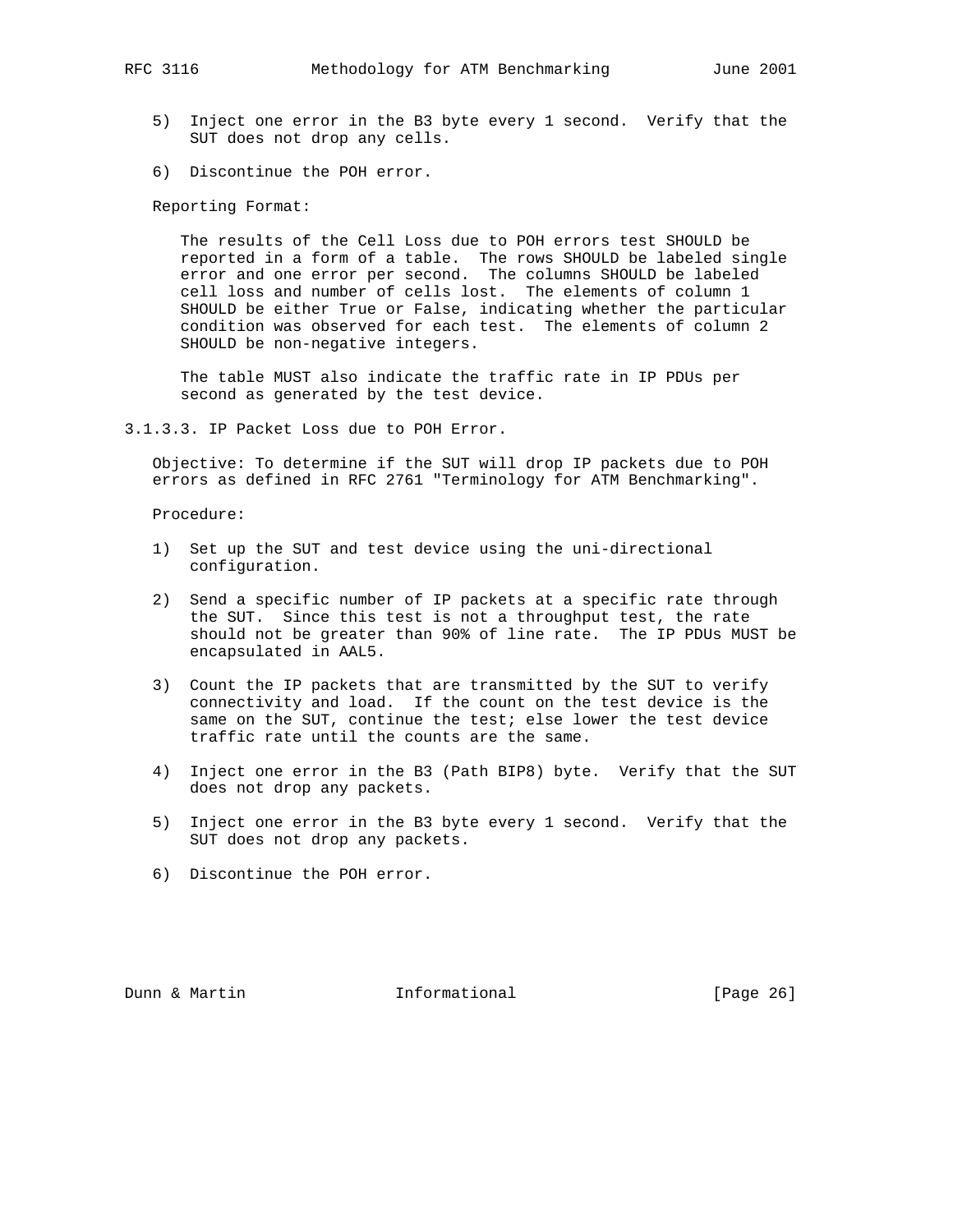The results of the IP packet loss due to POH errors test SHOULD be reported in a form of a table. The rows SHOULD be labeled single error and one error per second. The columns SHOULD be labeled packet loss and number of packets lost. The elements of column 1 SHOULD be either True or False, indicating whether the particular condition was observed for each test. The elements of column 2 SHOULD be non-negative integers.

 The table MUST also indicate the packet size in octets and traffic rate in packets per second as generated by the test device.

- 3.2. ATM Layer
- 3.2.1. Two-Point Cell Delay Variation (CDV)
- 3.2.1.1. Test Setup

 The cell delay measurements assume that both the transmitter and receiver timestamp information is synchronized. Synchronization SHOULD be achieved by supplying a common clock signal (minimum of 100 Mhz or 10 ns resolution) to both the transmitter and receiver. The maximum timestamp values MUST be recorded to ensure synchronization in the case of counter rollover. The cell delay measurements SHOULD utilize the O.191 cell (ITUT-O.191) encapsulated in a valid IP packet. If the O.191 cell is not available, a test cell encapsulated in a valid IP packet MAY be used. The test cell MUST contain a transmit timestamp which can be correlated with a receive timestamp. A description of the test cell MUST be included in the test results. The description MUST include the timestamp length (in bits), counter rollover value, and the timestamp accuracy (in ns).

3.2.1.2. Two-point CDV/Steady Load/One VCC

 Objective: To determine the SUT variation in cell transfer delay with one VCC as defined in RFC 2761 "Terminology for ATM Benchmarking".

Procedure:

- 1) Set up the SUT and test device using the bi-directional configuration.
- 2) Configure the SUT and test device with one VCC. The VCC SHOULD contain one VPI/VCI. The VCC MUST be configured as either a CBR, VBR, or UBR connection. The VPI/VCI MUST not be one of the reserved ATM signaling channels (e.g., [0,5], [0,16]).

Dunn & Martin **Informational** [Page 27]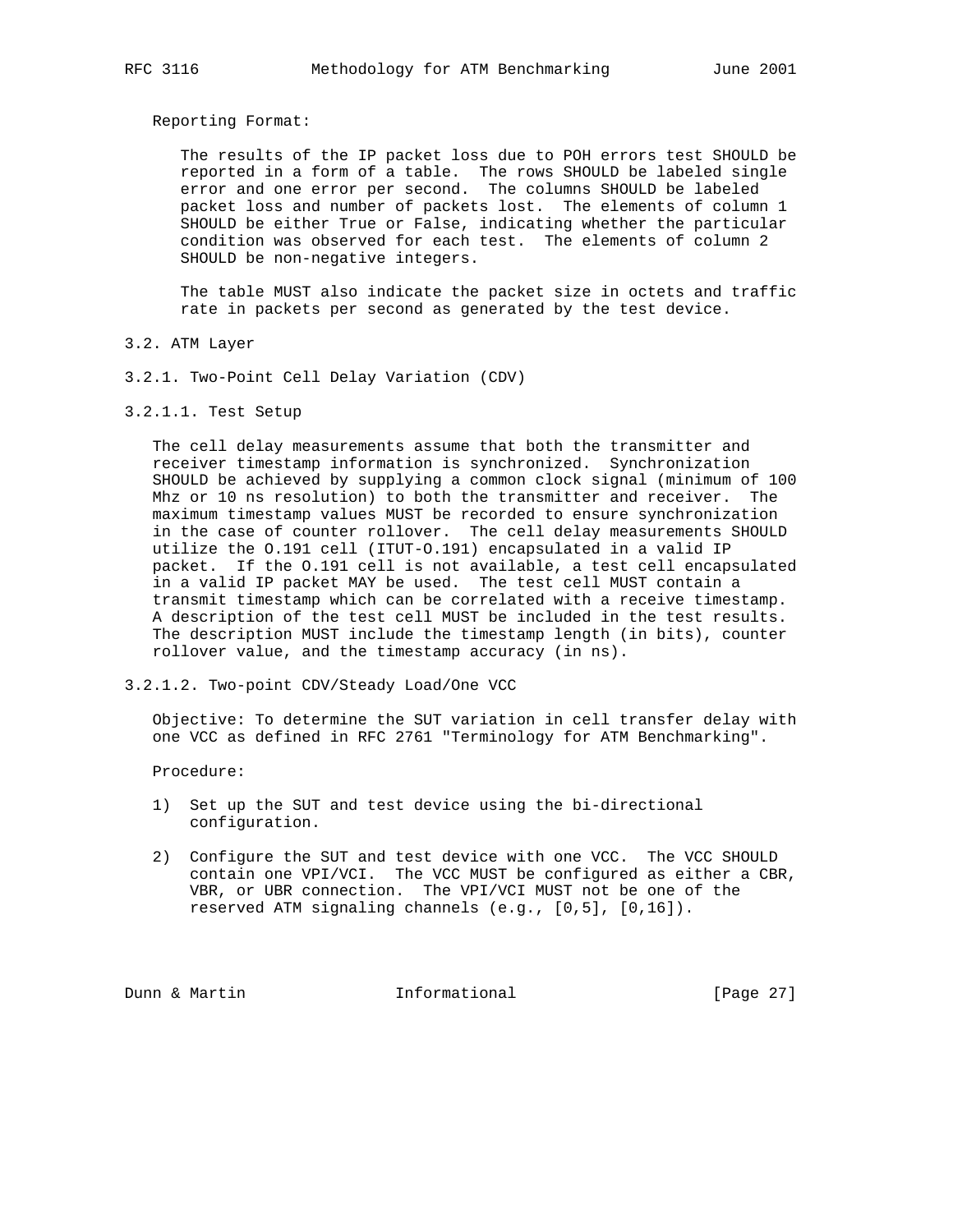- 3) Send a specific number of IP packets containing timestamps at a specific constant rate through the SUT via the defined test VCC. Since this test is not a throughput test, the rate should not be greater than 90% of line rate. The IP PDUs MUST be encapsulated in AAL5.
- 4) Count the IP packets that are transmitted by the SUT to verify connectivity and load. If the count on the test device is the same on the SUT, continue the test; else lower the test device traffic rate until the counts are the same.
- 5) Record the packets timestamps at the transmitter and receiver ends of the test device.

 The results of the Two-point CDV/Steady Load/One VCC test SHOULD be reported in a form of text, graph, and histogram.

 The text results SHOULD display the numerical values of the CDV. The values given SHOULD include: time period of test in s, test VPI/VCI value, total number of cells transmitted and received on the given VPI/VCI during the test in positive integers, maximum and minimum CDV during the test in us, and peak-to-peak CDV in us.

 The graph results SHOULD display the cell delay values. The x coordinate SHOULD be the test run time in either seconds, minutes or days depending on the total length of the test. The x coordinate time SHOULD be configurable. The y-coordinate SHOULD be the cell delay in us. The integration time per point MUST be indicated.

 The histogram results SHOULD display the peak-to-peak cell delay. The x-coordinate SHOULD be the cell delay in us with at least 256 bins. The y-coordinate SHOULD be the number of cells observed in each bin.

 The results MUST also indicate the packet size in octets, traffic rate in packets per second, and bearer class as generated by the test device. The VCC and VPI/VCI values MUST be indicated. The bearer class of the created VCC MUST also be indicated.

3.2.1.3. Two-point CDV/Steady Load/Twelve VCCs

 Objective: To determine the SUT variation in cell transfer delay with twelve VCCs as defined in RFC 2761 "Terminology for ATM Benchmarking".

Dunn & Martin **Informational** [Page 28]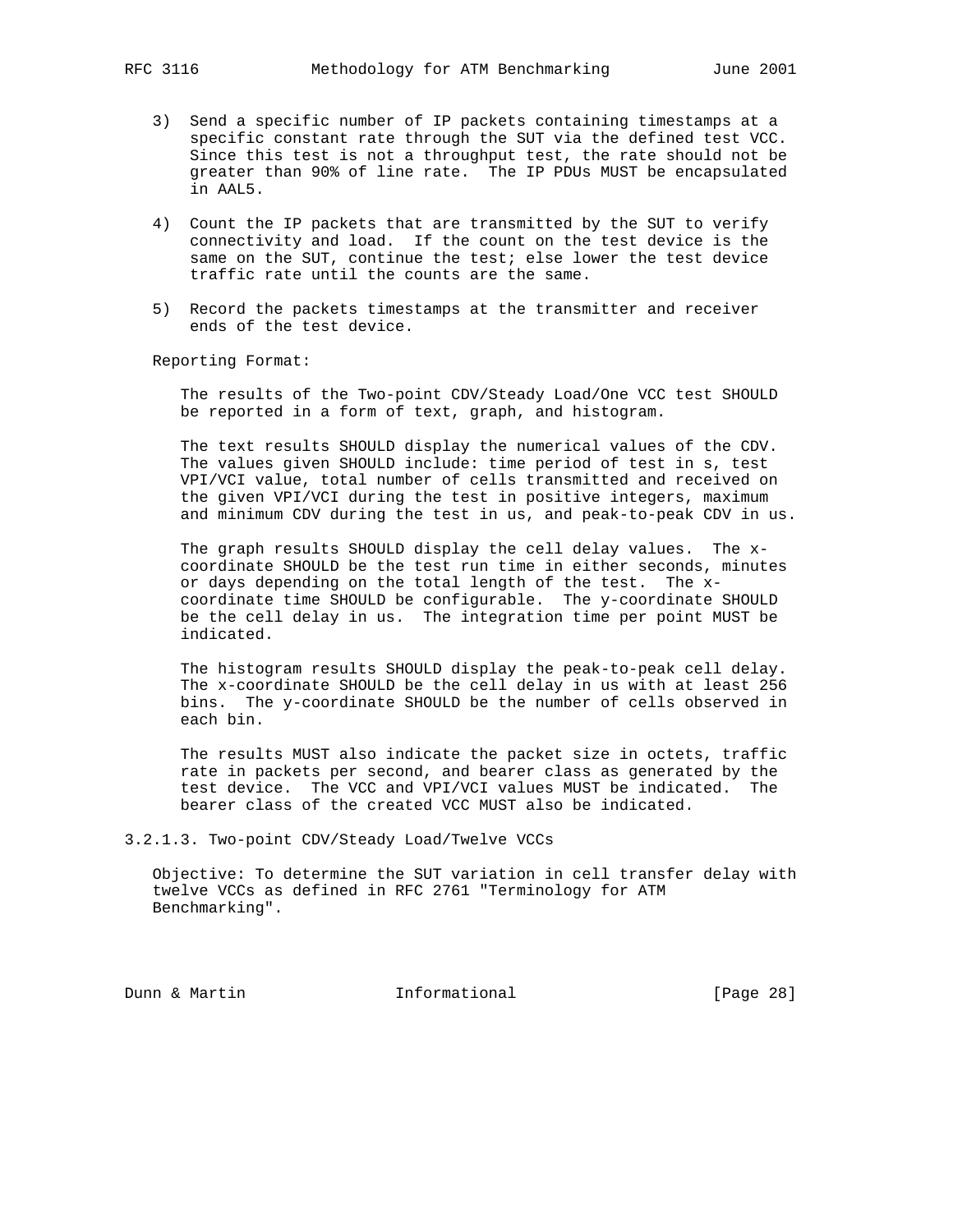Procedure:

- 1) Set up the SUT and test device using the bi-directional configuration.
- 2) Configure the SUT and test device with twelve VCCs, using 1 VPI and 12 VCIs. The VCC's MUST be configured as either a CBR, VBR, or UBR connection. The VPI/VCIs MUST not be one of the reserved ATM signaling channels (e.g., [0,5], [0,16]).
- 3) Send a specific number of IP packets containing timestamps at a specific constant rate through the SUT via the defined test VCCs. All of the VPI/VCI pairs will generate traffic at the same traffic rate. Since this test is not a throughput test, the rate should not be greater than 90% of line rate. The IP PDUs MUST be encapsulated in AAL5.
- 4) Count the IP packets that are transmitted by the SUT on all VCCs to verify connectivity and load. If the count on the test device is the same on the SUT, continue the test; else lower the test device traffic rate until the counts are the same.
- 5) Record the packets timestamps at the transmitter and receiver ends of the test device for all VCCs.

Reporting Format:

 The results of the Two-point CDV/Steady Load/Twelve VCCs test SHOULD be reported in a form of text, graph, and histograms.

 The text results SHOULD display the numerical values of the CDV. The values given SHOULD include: time period of test in s, test VPI/VCI values, total number of cells transmitted and received on each VCC during the test in positive integers, maximum and minimum CDV on each VCC during the test in us, and peak-to-peak CDV on each VCC in us.

 The graph results SHOULD display the cell delay values. The x coordinate SHOULD be the test run time in either seconds, minutes or days depending on the total length of the test. The x coordinate time SHOULD be configurable. The y-coordinate SHOULD be the cell delay for each VCC in ms. There SHOULD be 12 curves on the graph, one curves indicated and labeled for each VCC. The integration time per point MUST be indicated.

Dunn & Martin Informational [Page 29]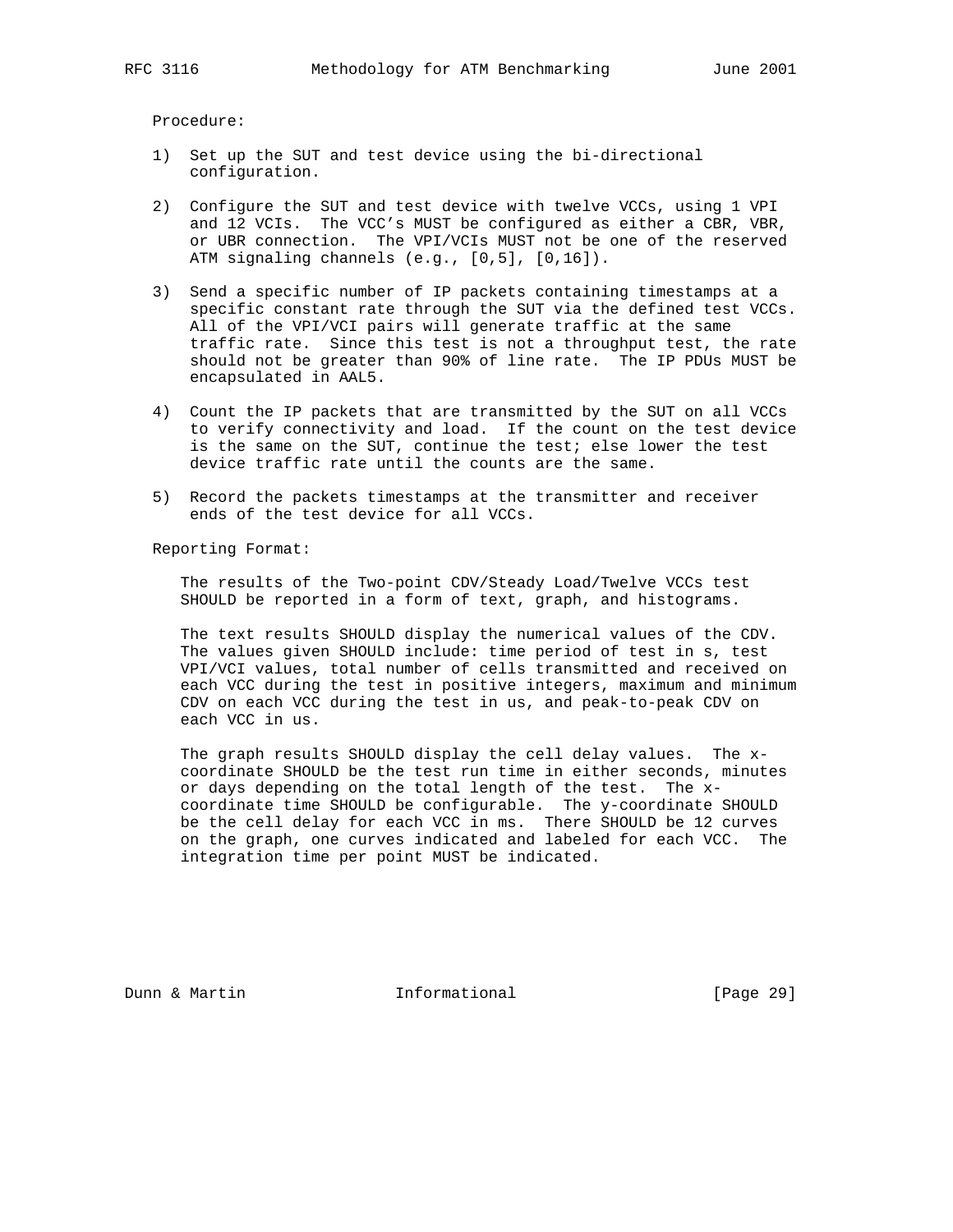The histograms SHOULD display the peak-to-peak cell delay. There will be one histogram for each VCC. The x-coordinate SHOULD be the cell delay in us with at least 256 bins. The y-coordinate SHOULD be the number of cells observed in each bin.

 The results MUST also indicate the packet size in octets, traffic rate in packets per second, and bearer class as generated by the test device. The VCC and VPI/VCI values MUST be indicated. The bearer class of the created VCC MUST also be indicated.

3.2.1.4. Two-point CDV/Steady Load/Maximum VCCs

 Objective: To determine the SUT variation in cell transfer delay with the maximum number VCCs supported on the SUT as defined in RFC 2761 "Terminology for ATM Benchmarking".

Procedure:

- 1) Set up the SUT and test device using the bi-directional configuration.
- 2) Configure the SUT and test device with the maximum number of VCCs supported on the SUT. For example, if the maximum number of VCCs supported on the SUT is 1024, define 256 VPIs with 4 VCIs per VPI. The VCC's MUST be configured as either a CBR, VBR, or UBR connection. The VPI/VCIs MUST not be one of the reserved ATM signaling channels (e.g., [0,5], [0,16]).
- 3) Send a specific number of IP packets containing timestamps at a specific constant rate through the SUT via the defined test VCCs. All of the VPI/VCI pairs will generate traffic at the same traffic rate. Since this test is not a throughput test, the rate should not be greater than 90% of line rate. The IP PDUs MUST be encapsulated in AAL5.
- 4) Count the IP packets that are transmitted by the SUT on all VCCs to verify connectivity and load. If the count on the test device is the same on the SUT, continue the test; else lower the test device traffic rate until the counts are the same.
- 5) Record the packets timestamps at the transmitter and receiver ends of the test device for all VCCs.

Reporting Format:

 The results of the Two-point CDV/Steady Load/Maximum VCCs test SHOULD be reported in a form of text, graphs, and histograms.

Dunn & Martin **Informational** [Page 30]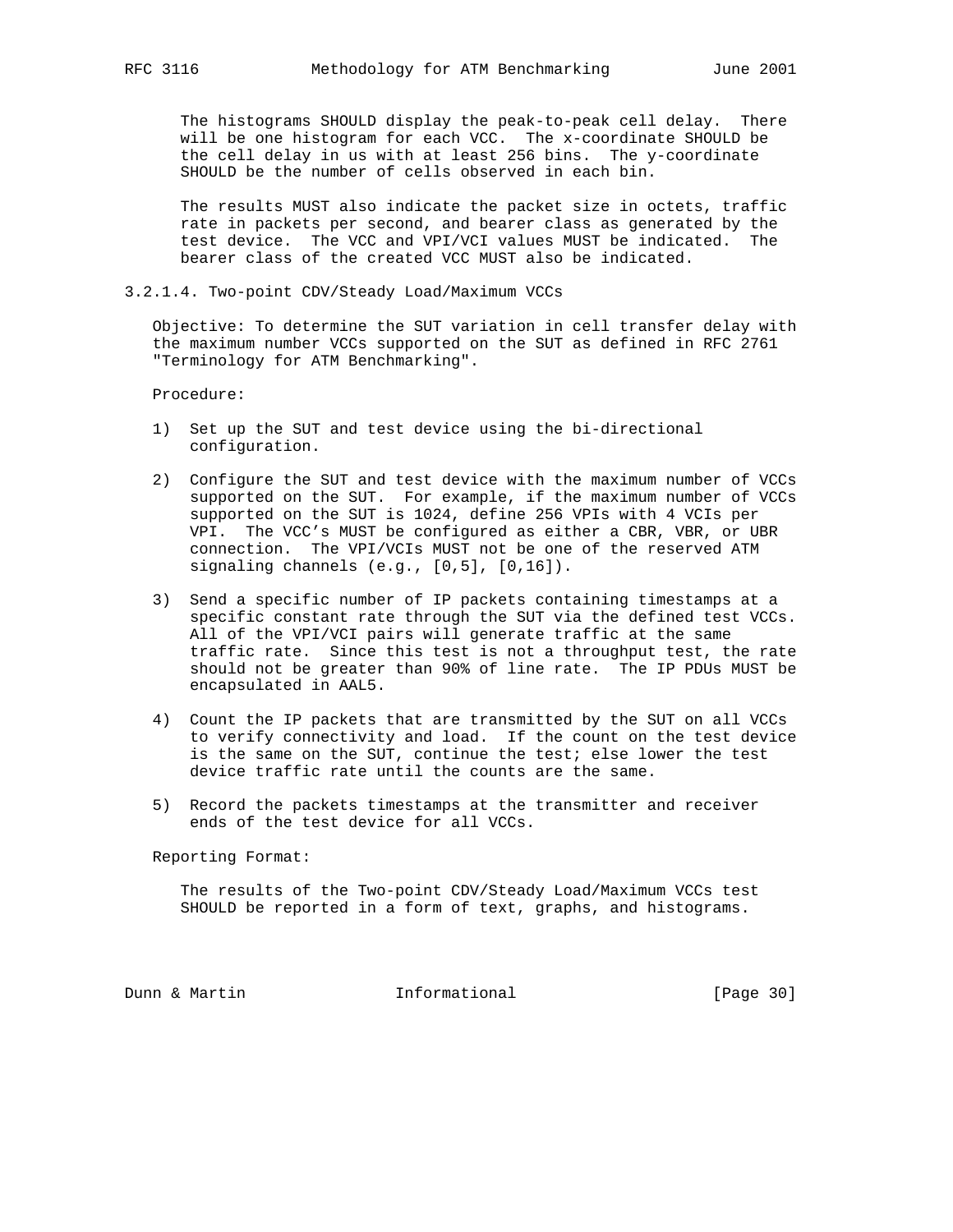The text results SHOULD display the numerical values of the CDV. The values given SHOULD include: time period of test in s, test VPI/VCI values, total number of cells transmitted and received on each VCC during the test in positive integers, maximum and minimum CDV on each VCC during the test in us, and peak-to-peak CDV on each VCC in us.

 The graph results SHOULD display the cell delay values. There will be (Max number of VCCs/10) graphs, with 10 VCCs indicated on each graph. The x-coordinate SHOULD be the test run time in either seconds, minutes or days depending on the total length of the test. The x-coordinate time SHOULD be configurable. The y coordinate SHOULD be the cell delay for each VCC in us. There SHOULD be no more than 10 curves on each graph, one curve indicated and labeled for each VCC. The integration time per point MUST be indicated.

 The histograms SHOULD display the peak-to-peak cell delay. There will be one histogram for each VCC. The x-coordinate SHOULD be the cell delay in us with at least 256 bins. The y-coordinate SHOULD be the number of cells observed in each bin.

 The results MUST also indicate the packet size in octets, traffic rate in packets per second, and bearer class as generated by the test device. The VCC and VPI/VCI values MUST be indicated. The bearer class of the created VCC MUST also be indicated.

3.2.1.5. Two-point CDV/Bursty VBR Load/One VCC

 Objective: To determine the SUT variation in cell transfer delay with one VCC as defined in RFC 2761 "Terminology for ATM Benchmarking".

Procedure:

- 1) Set up the SUT and test device using the bi-directional configuration.
- 2) Configure the SUT and test device with one VCC. The VCC SHOULD contain one VPI/VCI. The VCC MUST be configured as either a CBR or VBR connection. The VPI/VCI MUST not be one of the reserved ATM signaling channels (e.g., [0,5], [0,16]).
- 3) Send a specific number of IP packets containing timestamps at a specific VBR through the SUT via the defined test VCC. Since this test is not a throughput test, the rate should not be greater than 90% of line rate. The IP PDUs MUST be encapsulated in AAL5.

Dunn & Martin **Informational** [Page 31]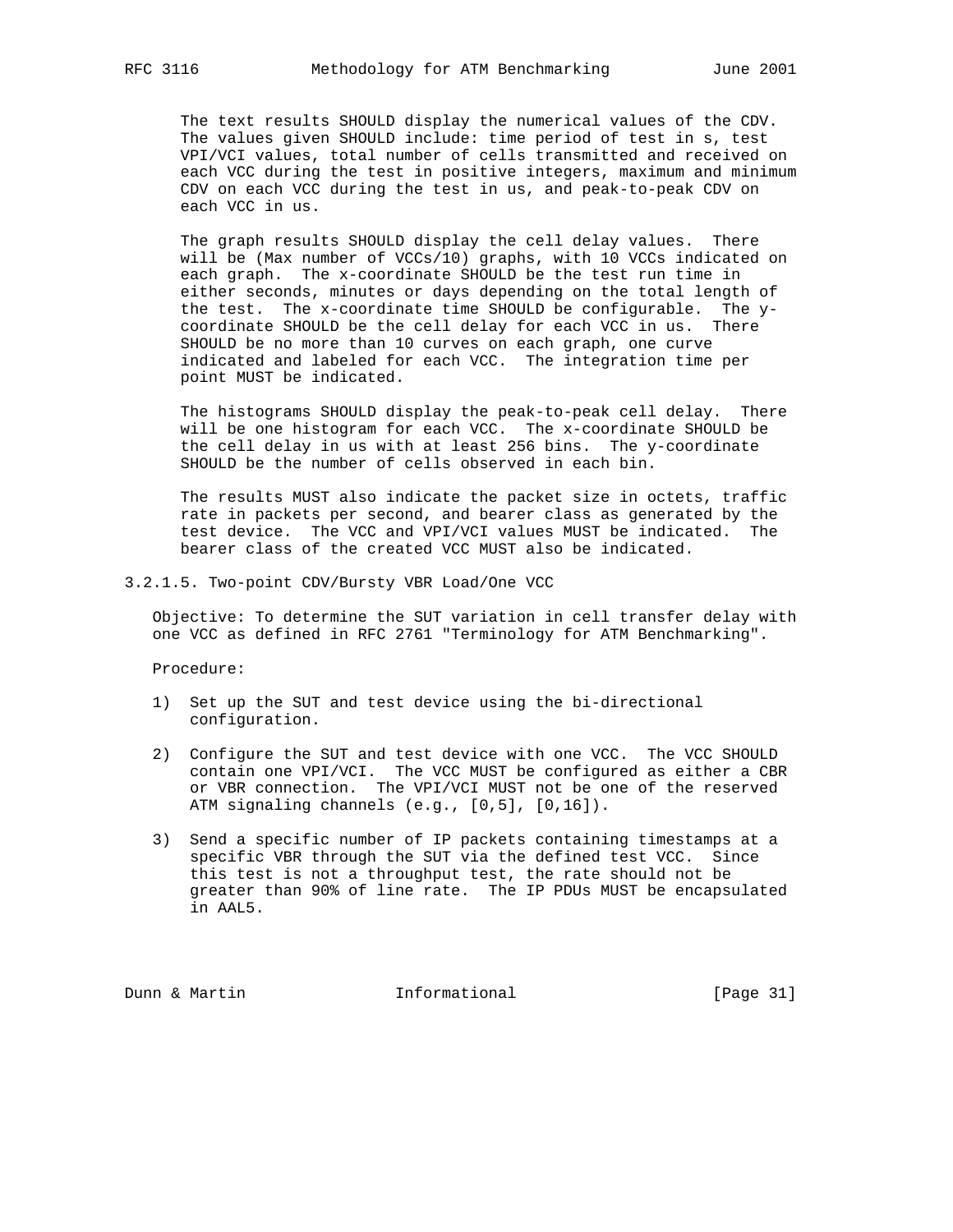- 4) Count the IP packets that are transmitted by the SUT to verify connectivity and load. If the count on the test device is the same on the SUT, continue the test; else lower the test device traffic rate until the counts are the same.
- 5) Record the packets timestamps at the transmitter and receiver ends of the test device.

 The results of the Two-point CDV/Bursty VBR Load/One VCC test SHOULD be reported in a form of text, graph, and histogram.

 The text results SHOULD display the numerical values of the CDV. The values given SHOULD include: time period of test in s, test VPI/VCI value, total number of cells transmitted and received on the given VPI/VCI during the test in positive integers, maximum and minimum CDV during the test in us, and peak-to-peak CDV in us.

 The graph results SHOULD display the cell delay values. The x coordinate SHOULD be the test run time in either seconds, minutes or days depending on the total length of the test. The x coordinate time SHOULD be configurable. The y-coordinate SHOULD be the cell delay in us. The integration time per point MUST be indicated.

 The histogram results SHOULD display the peak-to-peak cell delay. The x-coordinate SHOULD be the cell delay in us with at least 256 bins. The y-coordinate SHOULD be the number of cells observed in each bin.

 The results MUST also indicate the packet size in octets, traffic rate in packets per second, and bearer class as generated by the test device. The VCC and VPI/VCI values MUST be indicated. The PCR, SCR, and MBS MUST be indicated. The bearer class of the created VCC MUST also be indicated.

3.2.1.6. Two-point CDV/Bursty VBR Load/Twelve VCCs

 Objective: To determine the SUT variation in cell transfer delay with twelve VCCs as defined in RFC 2761 "Terminology for ATM Benchmarking".

Procedure:

 1) Set up the SUT and test device using the bi-directional configuration.

Dunn & Martin **Informational** [Page 32]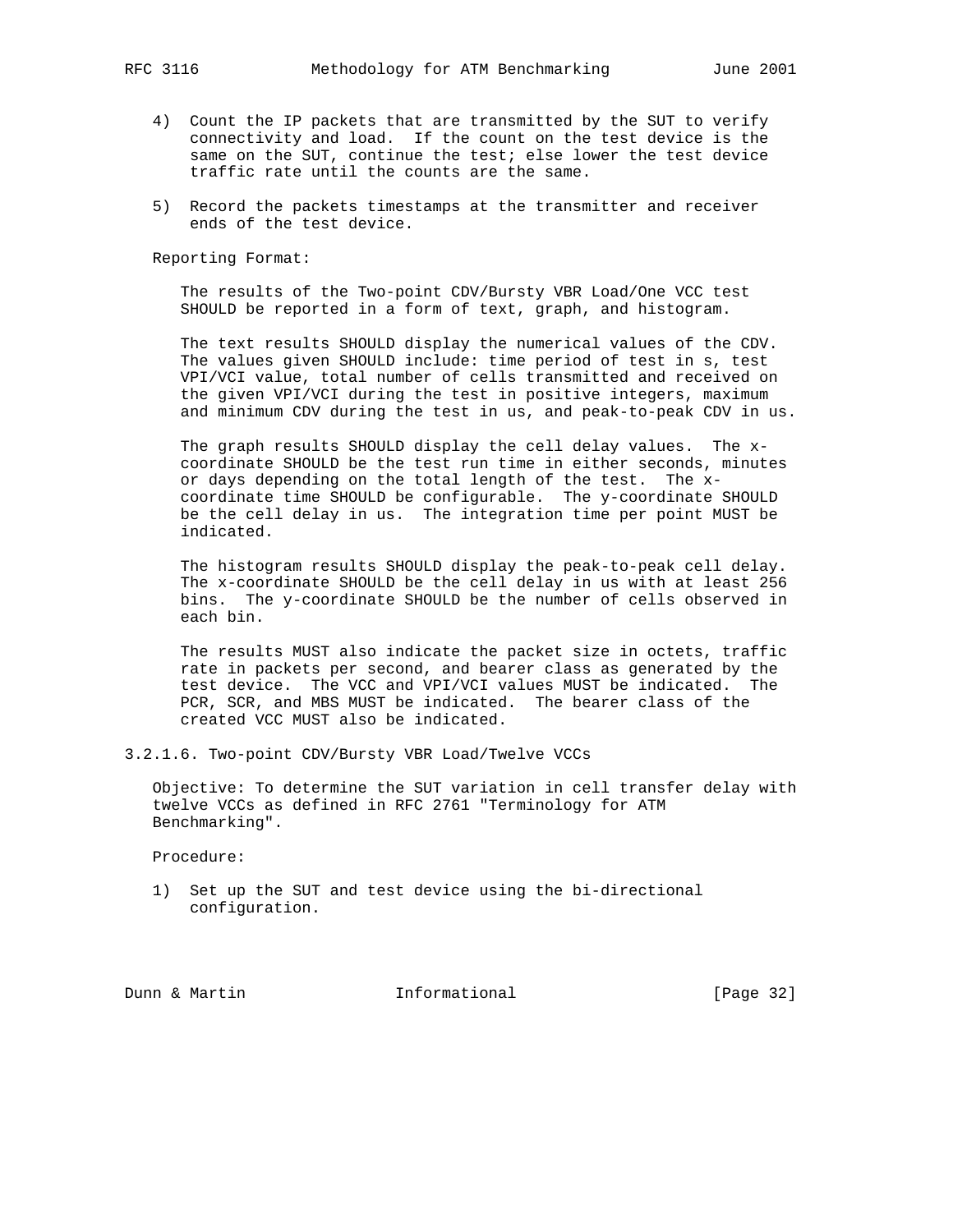- 2) Configure the SUT and test device with twelve VCCs, using 1 VPI and 12 VCIs. The VCC's MUST be configured as either a CBR or VBR connection. The VPI/VCIs MUST not be one of the reserved ATM signaling channels (e.g., [0,5], [0,16]).
- 3) Send a specific number of IP packets containing timestamps at a specific VBR through the SUT via the defined test VCCs. All of the VPI/VCI pairs will generate traffic at the same traffic rate. Since this test is not a throughput test, the rate should not be greater than 90% of line rate. The IP PDUs MUST be encapsulated in AAL5.
- 4) Count the IP packets that are transmitted by the SUT on all VCCs to verify connectivity and load. If the count on the test device is the same on the SUT, continue the test; else lower the test device traffic rate until the counts are the same.
- 5) Record the packets timestamps at the transmitter and receiver ends of the test device for all VCCs.

 The results of the Two-point CDV/Bursty VBR Load/Twelve VCCs test SHOULD be reported in a form of text, graph, and histograms.

 The text results SHOULD display the numerical values of the CDV. The values given SHOULD include: time period of test in s, test VPI/VCI values, total number of cells transmitted and received on each VCC during the test in positive integers, maximum and minimum CDV on each VCC during the test in us, and peak-to-peak CDV on each VCC in us.

 The graph results SHOULD display the cell delay values. The x coordinate SHOULD be the test run time in either seconds, minutes or days depending on the total length of the test. The x coordinate time SHOULD be configurable. The y-coordinate SHOULD be the cell delay for each VCC in ms. There SHOULD be 12 curves on the graph, one curves indicated and labeled for each VCC. The integration time per point MUST be indicated.

 The histograms SHOULD display the peak-to-peak cell delay. There will be one histogram for each VCC. The x-coordinate SHOULD be the cell delay in us with at least 256 bins. The y-coordinate SHOULD be the number of cells observed in each bin.

Dunn & Martin **Informational** [Page 33]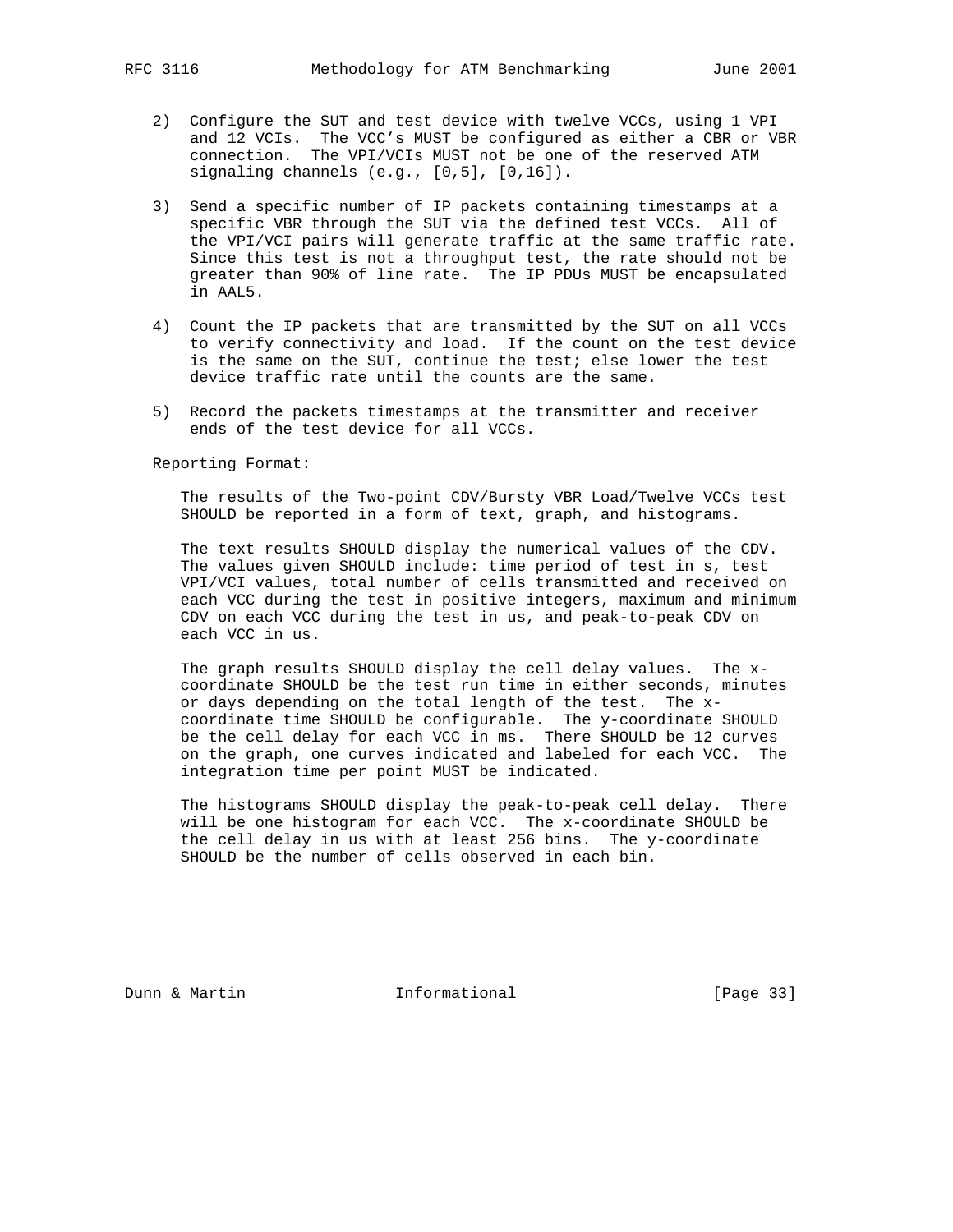The results MUST also indicate the packet size in octets, traffic rate in packets per second, and bearer class as generated by the test device. The VCC and VPI/VCI values MUST be indicated. The PCR, SCR, and MBS MUST be indicated. The bearer class of the created VCC MUST also be indicated.

# 3.2.1.7. Two-point CDV/Bursty VBR Load/Maximum VCCs

 Objective: To determine the SUT variation in cell transfer delay with the maximum number VCCs supported on the SUT as defined in RFC 2761 "Terminology for ATM Benchmarking".

Procedure:

- 1) Set up the SUT and test device using the bi-directional configuration.
- 2) Configure the SUT and test device with the maximum number of VCCs supported on the SUT. For example, if the maximum number of VCCs supported on the SUT is 1024, define 256 VPIs with 4 VCIs per VPI. The VCC's MUST be configured as either a CBR or VBR connection. The VPI/VCIs MUST not be one of the reserved ATM signaling channels (e.g., [0,5], [0,16]).
- 3) Send a specific number of IP packets containing timestamps at a specific VBR through the SUT via the defined test VCCs. All of the VPI/VCI pairs will generate traffic at the same traffic rate. Since this test is not a throughput test, the rate should not be greater than 90% of line rate. The IP PDUs MUST be encapsulated in AAL5.
- 4) Count the IP packets that are transmitted by the SUT on all VCCs to verify connectivity and load. If the count on the test device is the same on the SUT, continue the test; else lower the test device traffic rate until the counts are the same.
- 5) Record the packets timestamps at the transmitter and receiver ends of the test device for all VCCs.

Reporting Format:

 The results of the Two-point CDV/Bursty VBR Load/Maximum VCCs test SHOULD be reported in a form of text, graphs, and histograms.

 The text results SHOULD display the numerical values of the CDV. The values given SHOULD include: time period of test in s, test VPI/VCI values, total number of cells transmitted and received on

Dunn & Martin **Informational** [Page 34]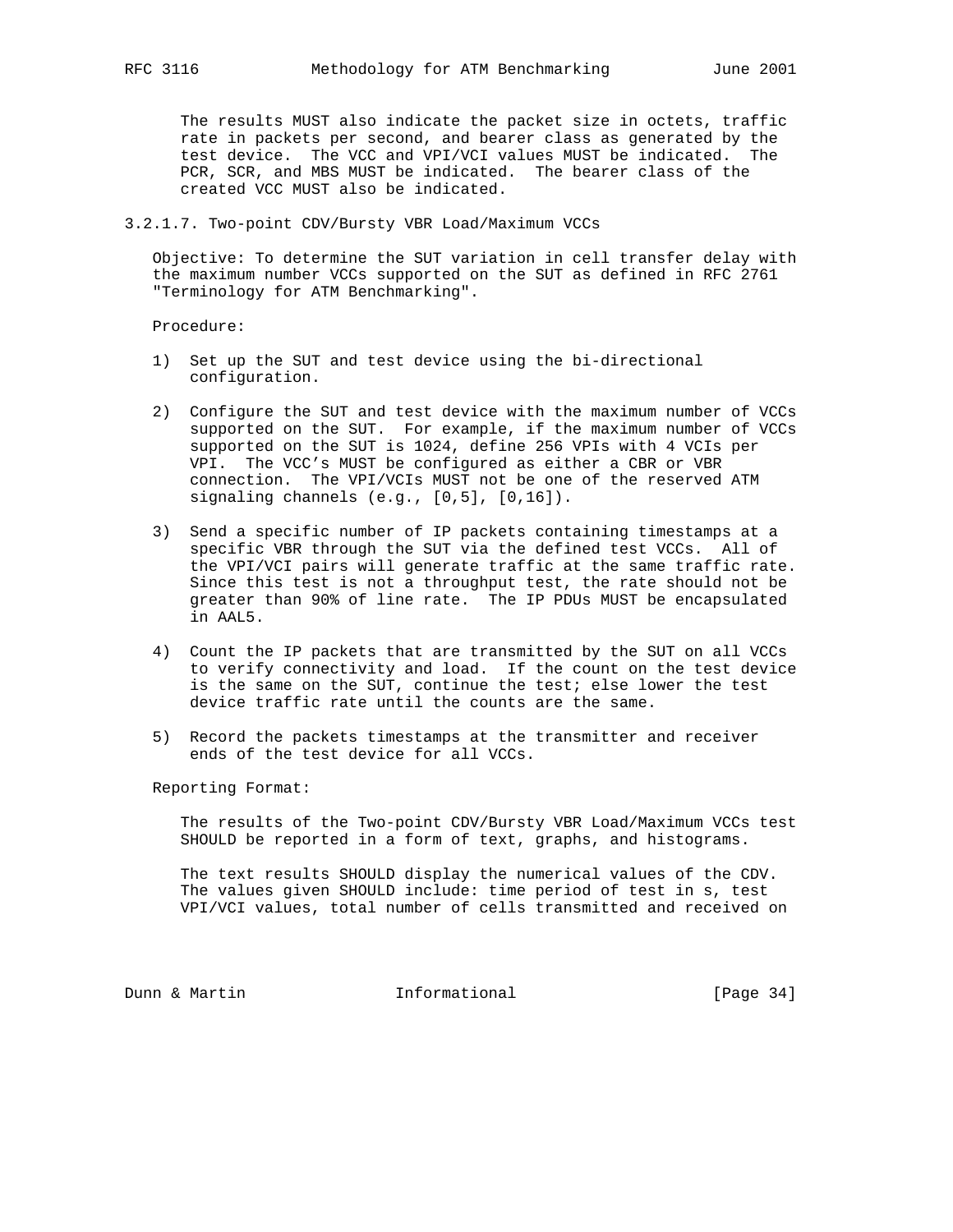each VCC during the test in positive integers, maximum and minimum CDV on each VCC during the test in us, and peak-to-peak CDV on each VCC in us.

 The graph results SHOULD display the cell delay values. There will be (Max number of VCCs/10) graphs, with 10 VCCs indicated on each graph. The x-coordinate SHOULD be the test run time in either seconds, minutes or days depending on the total length of the test. The x-coordinate time SHOULD be configurable. The y coordinate SHOULD be the cell delay for each VCC in us. There SHOULD be no more than 10 curves on each graph, one curve indicated and labeled for each VCC. The integration time per point MUST be indicated.

 The histograms SHOULD display the peak-to-peak cell delay. There will be one histogram for each VCC. The x-coordinate SHOULD be the cell delay in us with at least 256 bins. The y-coordinate SHOULD be the number of cells observed in each bin.

 The results MUST also indicate the packet size in octets, traffic rate in packets per second, and bearer class as generated by the test device. The VCC and VPI/VCI values MUST be indicated. The PCR, SCR, and MBS MUST be indicated. The bearer class of the created VCC MUST also be indicated.

3.2.1.8. Two-point CDV/Mixed Load/Three VCC's

 Objective: To determine the SUT variation in cell transfer delay with three VCC's as defined in RFC 2761 "Terminology for ATM Benchmarking".

Procedure:

- 1) Set up the SUT and test device using the bi-directional configuration.
- 2) Configure the SUT and test device with three VCC's. Each VCC MUST be defined as a different Bearer class: one CBR, one UBR and one VBR. Each VCC SHOULD contain one VPI/VCI. The VPI/VCI MUST not be one of the reserved ATM signaling channels (e.g., [0,5], [0,16]).
- 3) Send a specific number of IP packets containing timestamps through the SUT via the defined test VCCs. Each generated VCC stream MUST match the corresponding VCC Bearer class. All of the VPI/VCI pairs will generate traffic at the same traffic rate.

Dunn & Martin **Informational** [Page 35]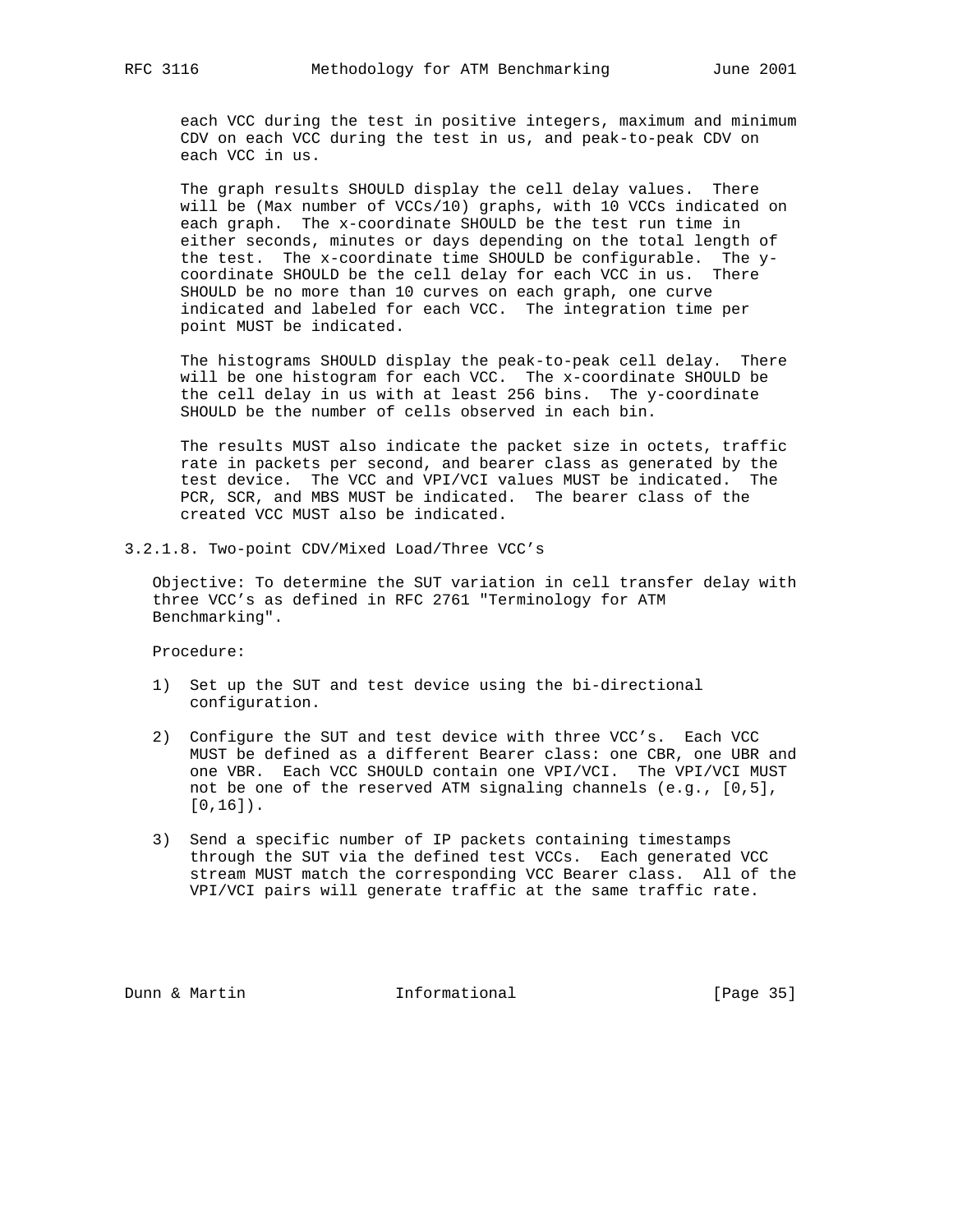Since this test is not a throughput test, the rate should not be greater than 90% of line rate. The IP PDUs MUST be encapsulated in AAL5.

- 4) Count the IP packets that are transmitted by the SUT to verify connectivity and load. If the count on the test device is the same on the SUT, continue the test; else lower the test device traffic rate until the counts are the same.
- 5) Record the packets timestamps at the transmitter and receiver ends of the test device for all VCC's.

Reporting Format:

 The results of the Two-point CDV/Mixed Load/Three VCC test SHOULD be reported in a form of text, graph, and histogram.

 The text results SHOULD display the numerical values of the CDV. The values given SHOULD include: time period of test in s, test VPI/VCI value, total number of cells transmitted and received on the given VPI/VCI during the test in positive integers, maximum and minimum CDV during the test in us, and peak-to-peak CDV in us.

 The graph results SHOULD display the cell delay values. The x coordinate SHOULD be the test run time in either seconds, minutes or days depending on the total length of the test. The x coordinate time SHOULD be configurable. The y-coordinate SHOULD be the cell delay in us. The integration time per point MUST be indicated.

 The histogram results SHOULD display the peak-to-peak cell delay. The x-coordinate SHOULD be the cell delay in us with at least 256 bins. The y-coordinate SHOULD be the number of cells observed in each bin.

 The results MUST also indicate the packet size in octets, traffic rate in packets per second, and bearer class as generated by the test device. The VCC and VPI/VCI values MUST be indicated. The PCR, SCR, and MBS MUST be indicated. The bearer class of the created VCC MUST also be indicated.

3.2.1.9. Two-point CDV/Mixed Load/Twelve VCCs

 Objective: To determine the SUT variation in cell transfer delay with twelve VCCs as defined in RFC 2761 "Terminology for ATM Benchmarking".

Dunn & Martin **Informational** [Page 36]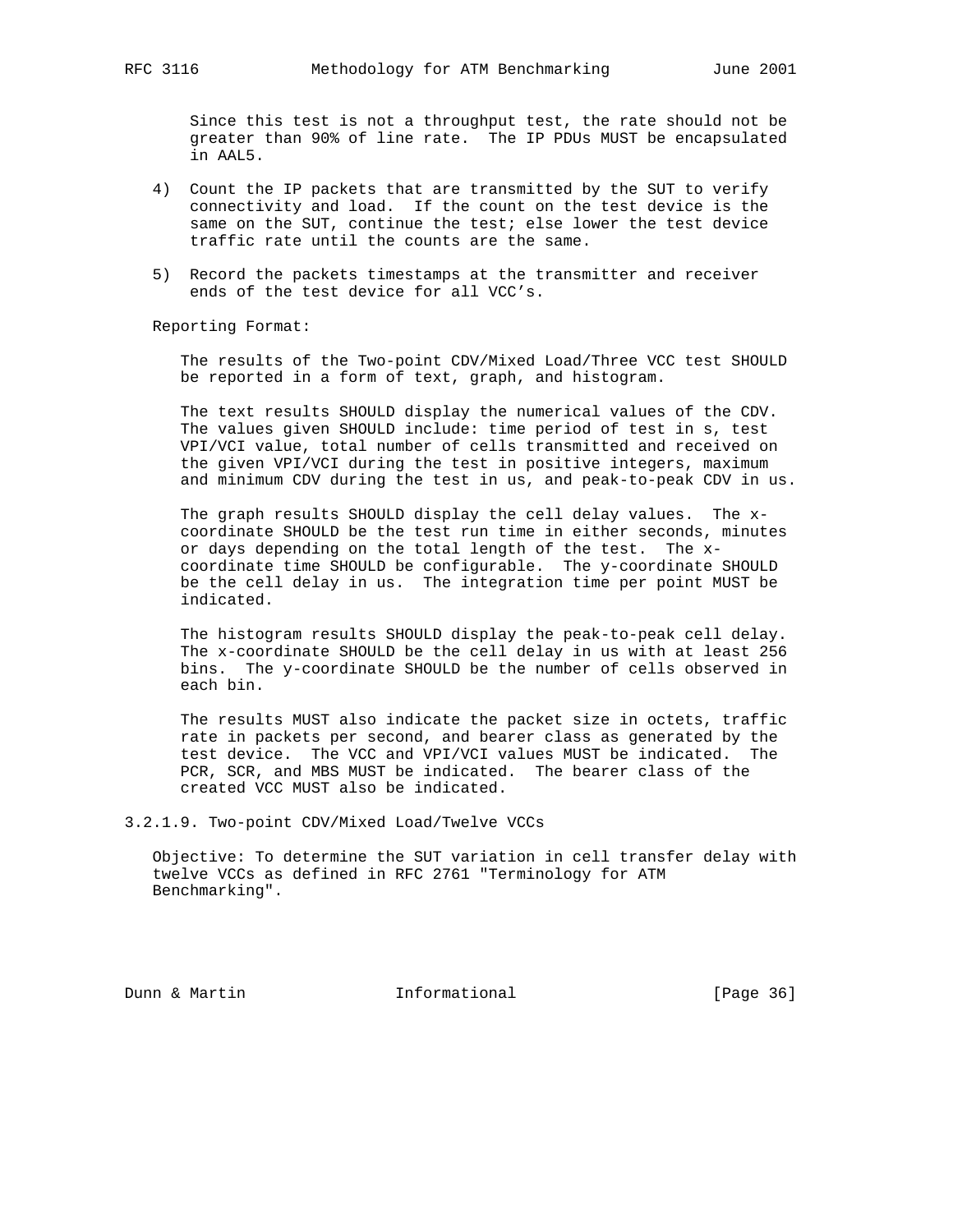Procedure:

- 1) Set up the SUT and test device using the bi-directional configuration.
- 2) Configure the SUT and test device with twelve VCC's. Each VCC MUST be defined as one of the Bearer classes for a total of four CBR, four UBR and four VBR VCC's. Each VCC SHOULD contain one VPI/VCI. The VPI/VCI MUST not be one of the reserved ATM signaling channels (e.g., [0,5], [0,16]).
- 3) Send a specific number of IP packets containing timestamps through the SUT via the defined test VCCs. Each generated VCC stream MUST match the corresponding VCC Bearer class. All of the VPI/VCI pairs will generate traffic at the same traffic rate. Since this test is not a throughput test, the rate should not be greater than 90% of line rate. The IP PDUs MUST be encapsulated in AAL5.
- 4) Count the IP packets that are transmitted by the SUT on all VCCs to verify connectivity and load. If the count on the test device is the same on the SUT, continue the test; else lower the test device traffic rate until the counts are the same.
- 5) Record the packets timestamps at the transmitter and receiver ends of the test device for all VCCs.

Reporting Format:

 The results of the Two-point CDV/Mixed Load/Twelve VCCs test SHOULD be reported in a form of text, graph, and histograms.

 The text results SHOULD display the numerical values of the CDV. The values given SHOULD include: time period of test in s, test VPI/VCI values, total number of cells transmitted and received on each VCC during the test in positive integers, maximum and minimum CDV on each VCC during the test in us, and peak-to-peak CDV on each VCC in us.

 The graph results SHOULD display the cell delay values. The x coordinate SHOULD be the test run time in either seconds, minutes or days depending on the total length of the test. The x coordinate time SHOULD be configurable. The y-coordinate SHOULD be the cell delay for each VCC in ms. There SHOULD be 12 curves on the graph, one curves indicated and labeled for each VCC. The integration time per point MUST be indicated.

Dunn & Martin **Informational** [Page 37]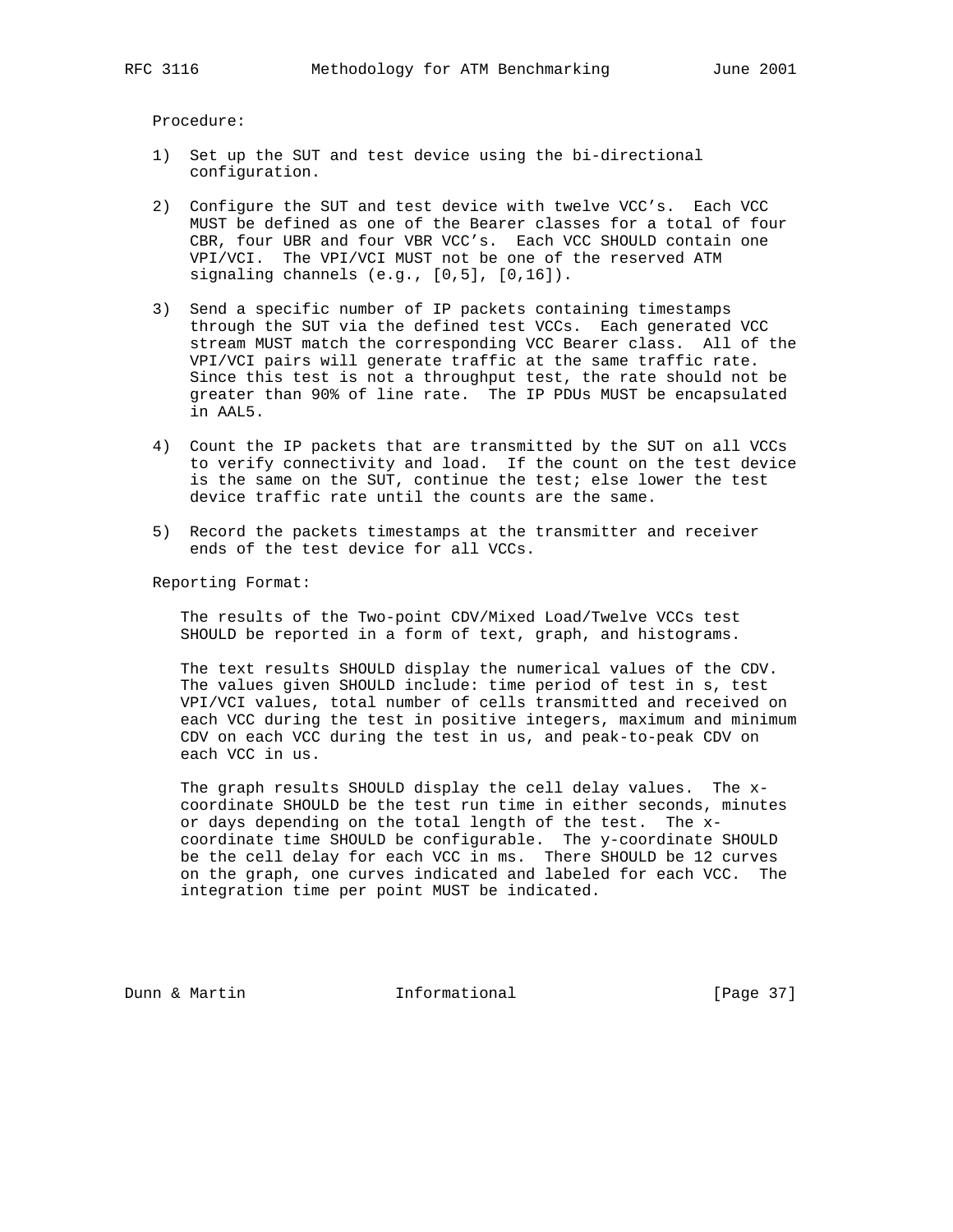The histograms SHOULD display the peak-to-peak cell delay. There will be one histogram for each VCC. The x-coordinate SHOULD be the cell delay in us with at least 256 bins. The y-coordinate SHOULD be the number of cells observed in each bin.

 The results MUST also indicate the packet size in octets, traffic rate in packets per second, and bearer class as generated by the test device. The VCC and VPI/VCI values MUST be indicated. The PCR, SCR, and MBS MUST be indicated. The bearer class of the created VCC MUST also be indicated.

3.2.1.10. Two-point CDV/Mixed Load/Maximum VCCs

 Objective: To determine the SUT variation in cell transfer delay with the maximum number VCCs supported on the SUT as defined in RFC 2761 "Terminology for ATM Benchmarking".

Procedure:

- 1) Set up the SUT and test device using the bi-directional configuration.
- 2) Configure the SUT and test device with maximum number of VCCs supported on the SUT. For example, if the maximum number of VCCs supported on the SUT is 1024, define 256 VPIs with 4 VCIs per VPI. Each VCC MUST be defined as one of the Bearer classes for a total of (max VCC/3) CBR, (max VCC/3) UBR and (max VCC/3) VBR VCC's. If the maximum number of VCC's is not divisible by 3, the total for each bearer class MUST be within 3 VCC's of each other. The VPI/VCI MUST not be one of the reserved ATM signaling channels (e.g., [0,5], [0,16]).
- 3) Send a specific number of IP packets containing timestamps through the SUT via the defined test VCCs. Each generated VCC stream MUST match the corresponding VCC Bearer class. All of the VPI/VCI pairs will generate traffic at the same traffic rate. Since this test is not a throughput test, the rate should not be greater than 90% of line rate. The IP PDUs MUST be encapsulated in AAL5.
- 4) Count the IP packets that are transmitted by the SUT on all VCCs to verify connectivity and load. If the count on the test device is the same on the SUT, continue the test; else lower the test device traffic rate until the counts are the same.
- 5) Record the packets timestamps at the transmitter and receiver ends of the test device for all VCCs.

Dunn & Martin **Informational** [Page 38]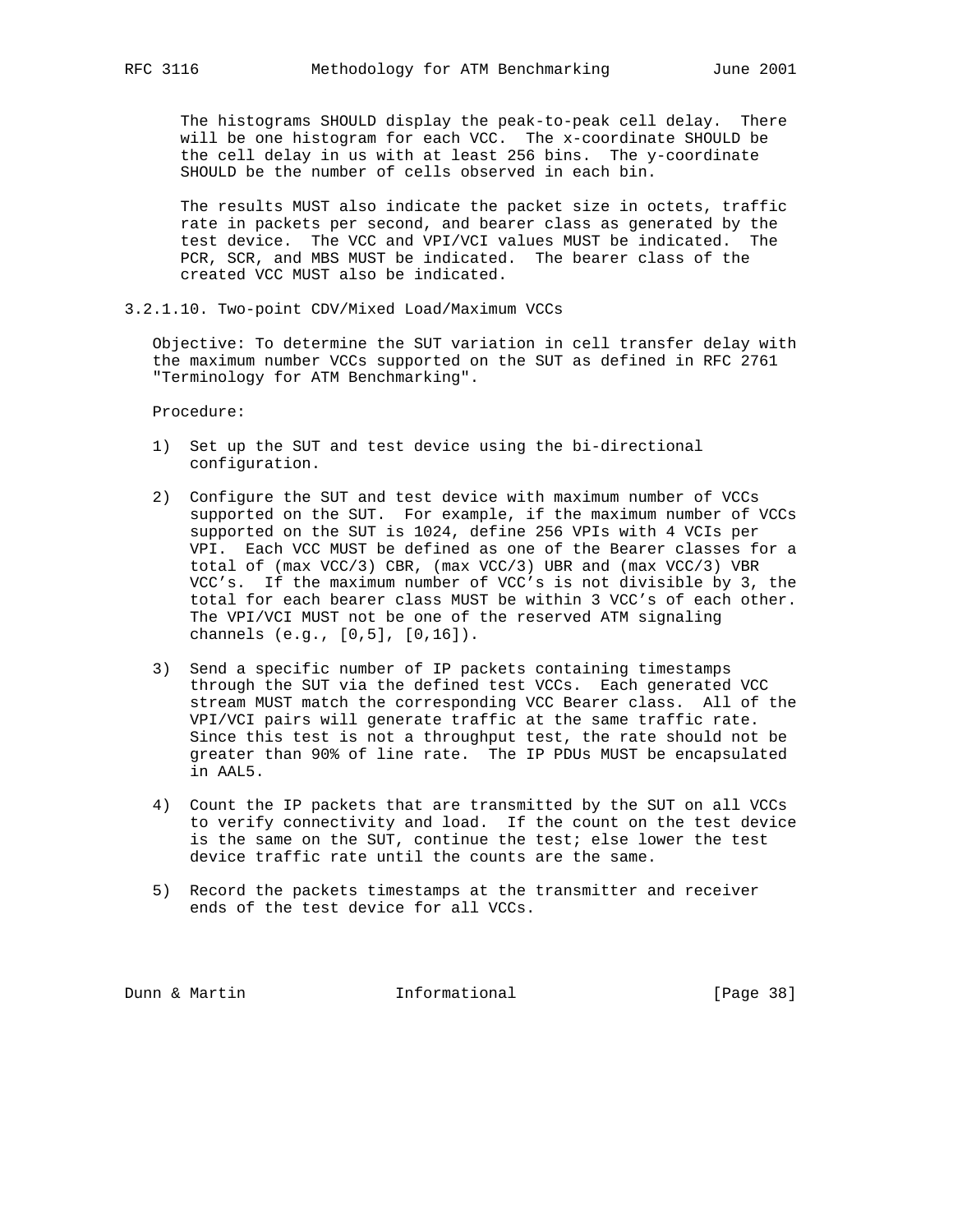The results of the Two-point CDV/Mixed Load/Maximum VCCs test SHOULD be reported in a form of text, graphs, and histograms.

 The text results SHOULD display the numerical values of the CDV. The values given SHOULD include: time period of test in s, test VPI/VCI values, total number of cells transmitted and received on each VCC during the test in positive integers, maximum and minimum CDV on each VCC during the test in us, and peak-to-peak CDV on each VCC in us.

 The graph results SHOULD display the cell delay values. There will be (Max number of VCCs/10) graphs, with 10 VCCs indicated on each graph. The x-coordinate SHOULD be the test run time in either seconds, minutes or days depending on the total length of the test. The x-coordinate time SHOULD be configurable. The y coordinate SHOULD be the cell delay for each VCC in us. There SHOULD be no more than 10 curves on each graph, one curve indicated and labeled for each VCC. The integration time per point MUST be indicated.

 The histograms SHOULD display the peak-to-peak cell delay. There will be one histogram for each VCC. The x-coordinate SHOULD be the cell delay in us with at least 256 bins. The y-coordinate SHOULD be the number of cells observed in each bin.

 The results MUST also indicate the packet size in octets, traffic rate in packets per second, and bearer class as generated by the test device. The VCC and VPI/VCI values MUST be indicated. The PCR, SCR, and MBS MUST be indicated. The bearer class of the created VCC MUST also be indicated.

3.2.2. Cell Error Ratio (CER)

3.2.2.1. Test Setup

 The cell error ratio measurements assume that both the transmitter and receiver payload information is synchronized. Synchronization MUST be achieved by supplying a known bit pattern to both the transmitter and receiver. If this bit pattern is longer than the packet size, the receiver MUST synchronize with the transmitter before tests can be run.

Dunn & Martin **Informational** [Page 39]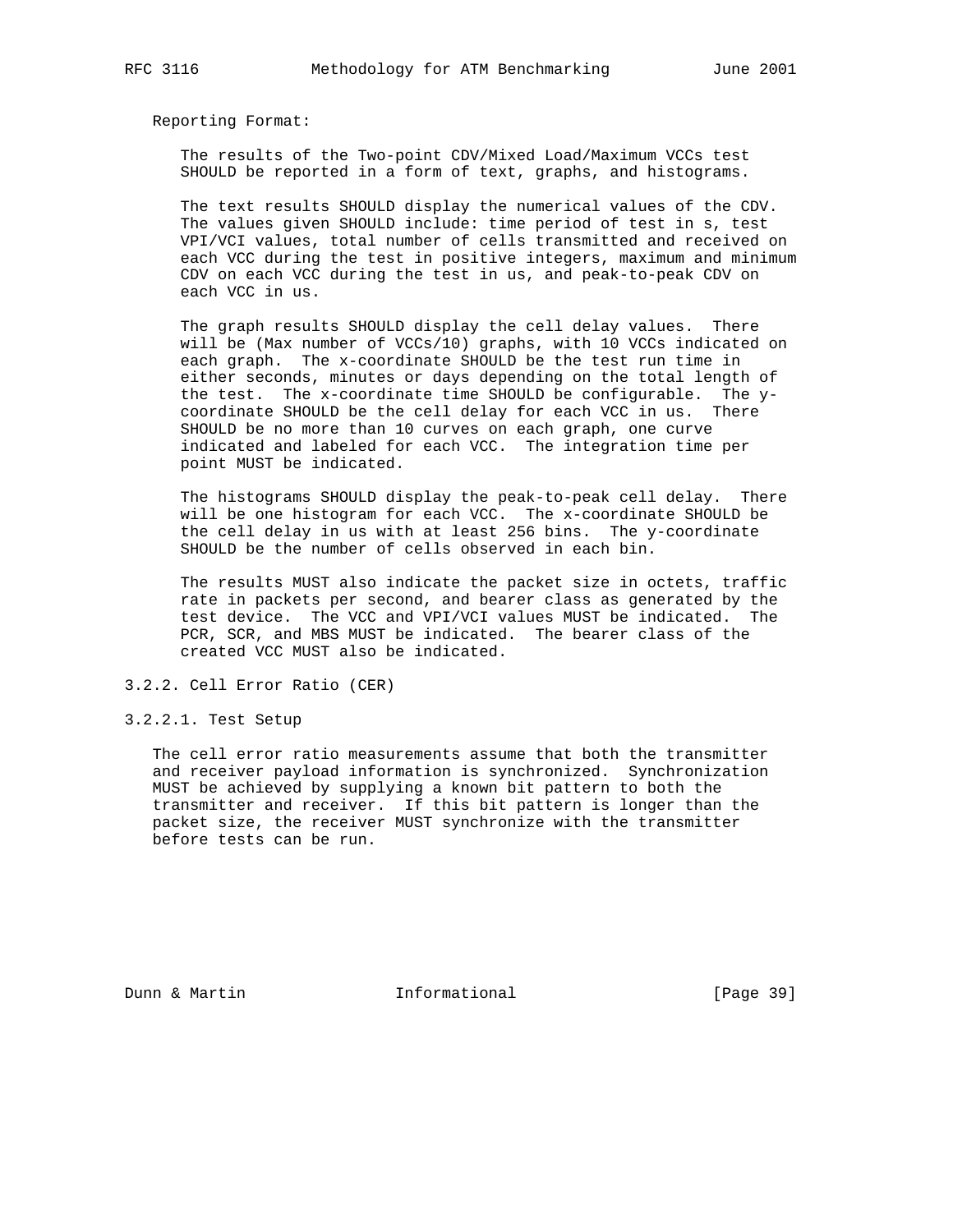# 3.2.2.2. CER/Steady Load/One VCC

 Objective: To determine the SUT ratio of errored cells on one VCC in a transmission in relation to the total cells sent as defined in RFC 2761 "Terminology for ATM Benchmarking".

Procedure:

- 1) Set up the SUT and test device using the bi-directional configuration.
- 2) Configure the SUT and test device with one VCC. The VCC SHOULD contain one VPI/VCI. The VCC MUST be configured as either a CBR, VBR, or UBR connection. The VPI/VCI MUST not be one of the reserved ATM signaling channels (e.g., [0,5], [0,16]).
- 3) Send a specific number of IP packets containing one of the specified bit patterns at a constant rate through the SUT via the defined test VCC. Since this test is not a throughput test, the rate should not be greater than 90% of line rate. The IP PDUs MUST be encapsulated in AAL5.
- 4) Count the IP packets that are transmitted by the SUT to verify connectivity and load. If the count on the test device is the same on the SUT, continue the test; else lower the test device traffic rate until the counts are the same.
- 5) Record the number of bit errors at the receiver end of the test device.

Reporting Format:

 The results of the CER/Steady Load/One VCC test SHOULD be reported in a form of text and graph.

 The text results SHOULD display the numerical values of the CER. The values given SHOULD include: time period of test in s, test VPI/VCI value, total number of cells transmitted and received on the given VPI/VCI during the test in positive integers, and the CER for the entire test.

 The graph results SHOULD display the cell error ratio values. The x-coordinate SHOULD be the test run time in either seconds, minutes or days depending on the total length of the test. The x-coordinate time SHOULD be configurable. The y-coordinate SHOULD be the CER. The integration time per point MUST be indicated.

Dunn & Martin **Informational** [Page 40]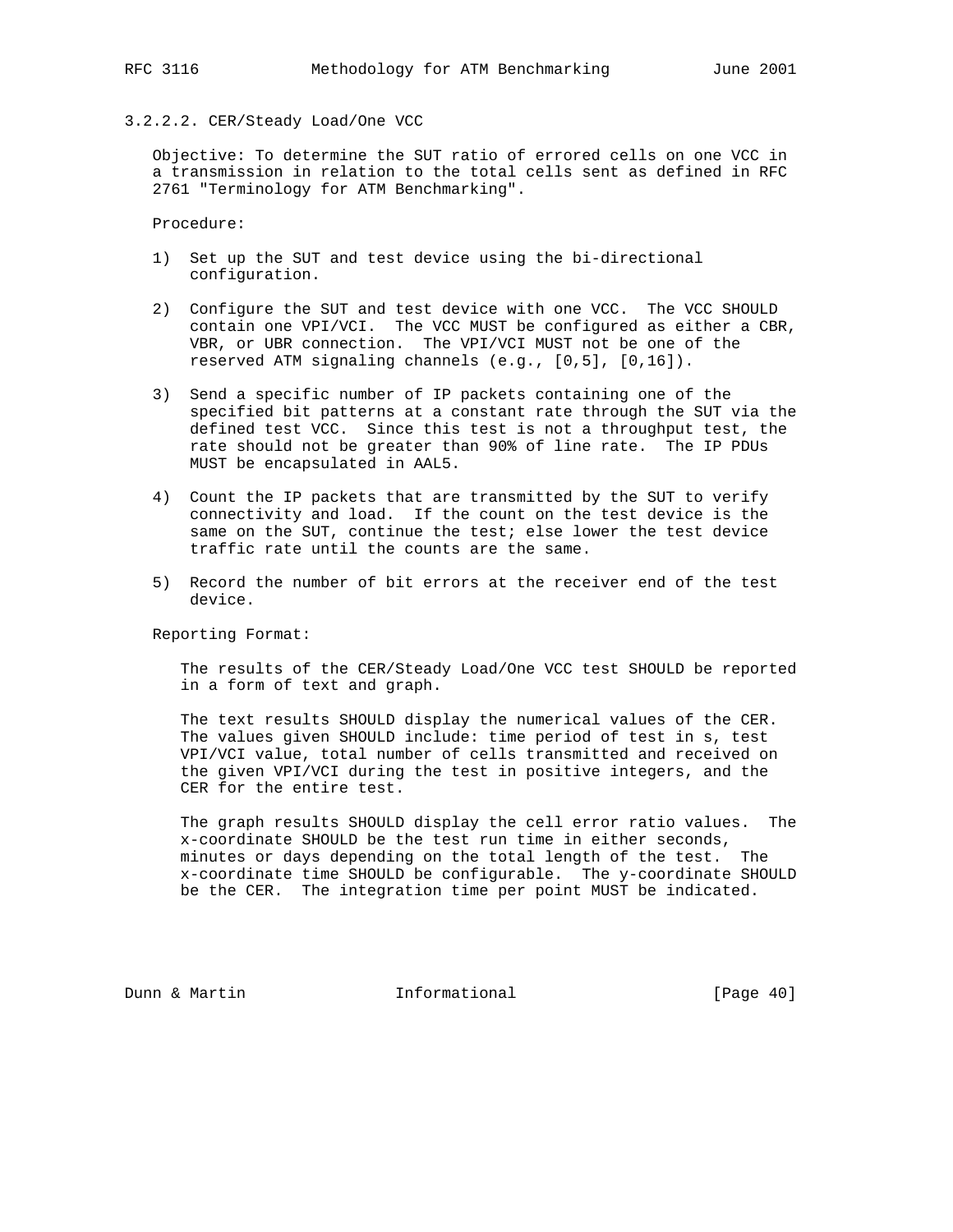The results MUST also indicate the packet size in octets, traffic rate in packets per second, and bearer class as generated by the test device. The VCC and VPI/VCI values MUST be indicated. The PCR, SCR, and MBS MUST be indicated. The bearer class of the created VCC MUST be indicated. The generated bit pattern MUST also be indicated.

3.2.2.3. CER/Steady Load/Twelve VCCs

 Objective: To determine the SUT ratio of errored cells on twelve VCCs in a transmission in relation to the total cells sent as defined in RFC 2761 "Terminology for ATM Benchmarking".

Procedure:

- 1) Set up the SUT and test device using the bi-directional configuration.
- 2) Configure the SUT and test device with twelve VCCs, using 1 VPI and 12 VCIs. The VCC's MUST be configured as either a CBR, VBR, or UBR connection. The VPI/VCIs MUST not be one of the reserved ATM signaling channels (e.g., [0,5], [0,16]).
- 3) Send a specific number of IP packets containing one of the specified bit patterns at a constant rate through the SUT via the defined test VCCs. All of the VPI/VCI pairs will generate traffic at the same traffic rate. Since this test is not a throughput test, the rate should not be greater than 90% of line rate. The IP PDUs MUST be encapsulated in AAL5.
- 4) Count the IP packets that are transmitted by the SUT on all VCCs to verify connectivity and load. If the count on the test device is the same on the SUT, continue the test; else lower the test device traffic rate until the counts are the same.
- 5) Record the number of bit errors at the receiver end of the test device for all VCCs.

Reporting Format:

 The results of the CER/Steady Load/Twelve VCCs test SHOULD be reported in a form of text and graph.

 The text results SHOULD display the numerical values of the CER. The values given SHOULD include: time period of test in s, test VPI/VCI value, total number of cells transmitted and received on the given VPI/VCI during the test in positive integers, and the CER for the entire test.

Dunn & Martin **Informational** [Page 41]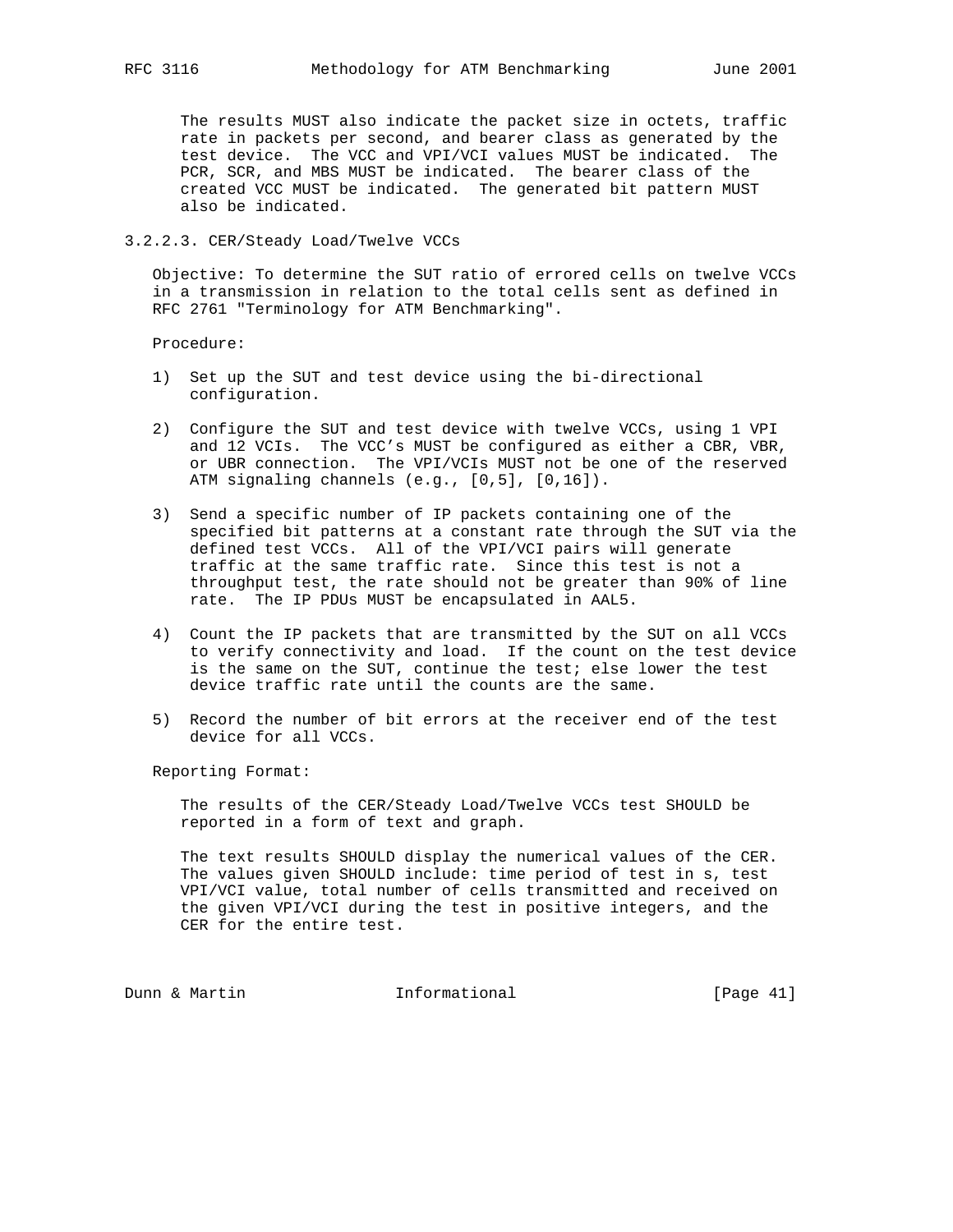The graph results SHOULD display the cell error ratio values. The x-coordinate SHOULD be the test run time in either seconds, minutes or days depending on the total length of the test. The x-coordinate time SHOULD be configurable. The y-coordinate SHOULD be the CER for each VCC. There should be 12 curves on the graph, on curve indicated and labeled for each VCC. The integration time per point MUST be indicated.

 The results MUST also indicate the packet size in octets, traffic rate in packets per second, and bearer class as generated by the test device. The VCC and VPI/VCI values MUST be indicated. The PCR, SCR, and MBS MUST be indicated. The bearer class of the created VCC MUST be indicated. The generated bit pattern MUST also be indicated.

3.2.2.4. CER/Steady Load/Maximum VCCs

 Objective: To determine the SUT ratio of errored cells with the maximum number VCCs supported on the SUT in a transmission in relation to the total cells sent as defined in RFC 2761 "Terminology for ATM Benchmarking".

Procedure:

- 1) Set up the SUT and test device using the bi-directional configuration.
- 2) Configure the SUT and test device with the maximum number of VCCs supported on the SUT. For example, if the maximum number of VCCs supported on the SUT is 1024, define 256 VPIs with 4 VCIs per VPI. The VCC's MUST be configured as either a CBR, VBR, or UBR connection. The VPI/VCIs MUST not be one of the reserved ATM signaling channels (e.g., [0,5], [0,16]).
- 3) Send a specific number of IP packets containing one of the specified bit patterns at a constant rate through the SUT via the defined test VCCs. All of the VPI/VCI pairs will generate traffic at the same traffic rate. Since this test is not a throughput test, the rate should not be greater than 90% of line rate. The IP PDUs MUST be encapsulated in AAL5.
- 4) Count the IP packets that are transmitted by the SUT on all VCCs to verify connectivity and load. If the count on the test device is the same on the SUT, continue the test; else lower the test device traffic rate until the counts are the same.
- 5) Record the number of bit errors at the receiver end of the test device for all VCCs.

Dunn & Martin **Informational** [Page 42]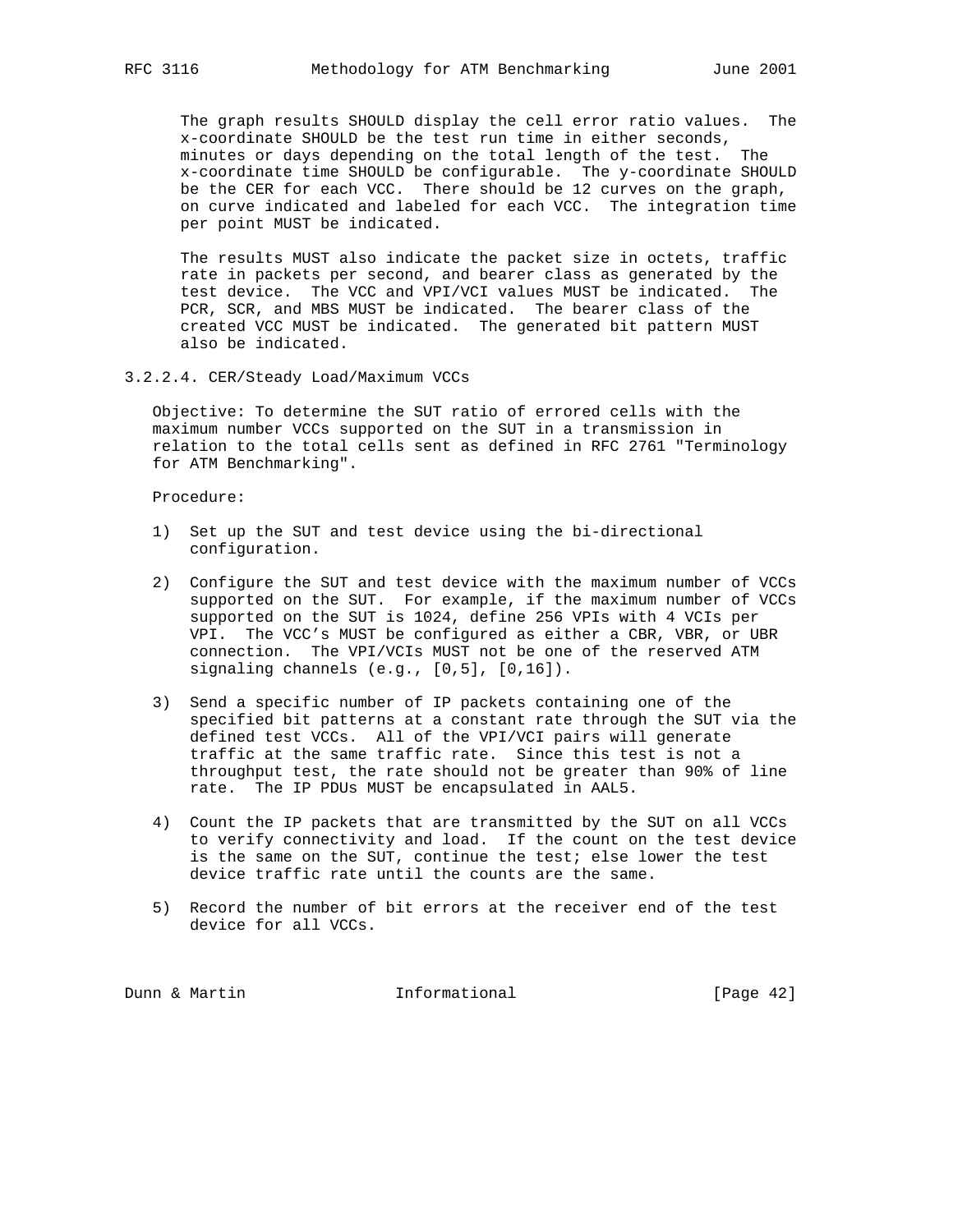The results of the CER/Steady Load/Maximum VCCs test SHOULD be reported in a form of text and graph.

 The text results SHOULD display the numerical values of the CER. The values given SHOULD include: time period of test in s, test VPI/VCI value, total number of cells transmitted and received on the given VPI/VCI during the test in positive integers, and the CER for the entire test.

 The graph results SHOULD display the cell error ratio values. There will be (Max number of VCCs/10) graphs, with 10 VCCs indicated on each graph. The x-coordinate SHOULD be the test run time in either seconds, minutes or days depending on the total length of the test. The x-coordinate time SHOULD be configurable. The y-coordinate SHOULD be the CER for each VCC. There SHOULD be no more than 10 curves on each graph, one curve indicated and labeled for each VCC. The integration time per point MUST be indicated.

 The results MUST also indicate the packet size in octets, traffic rate in packets per second, and bearer class as generated by the test device. The VCC and VPI/VCI values MUST be indicated. The PCR, SCR, and MBS MUST be indicated. The bearer class of the created VCC MUST be indicated. The generated bit pattern MUST also be indicated.

3.2.2.5. CER/Bursty VBR Load/One VCC

 Objective: To determine the SUT ratio of errored cells on one VCC in a transmission in relation to the total cells sent as defined in RFC 2761 "Terminology for ATM Benchmarking".

Procedure:

- 1) Set up the SUT and test device using the bi-directional configuration.
- 2) Configure the SUT and test device with one VCC. The VCC SHOULD contain one VPI/VCI. The VCC MUST be configured as either a CBR or VBR connection. The VPI/VCI MUST not be one of the reserved ATM signaling channels (e.g., [0,5], [0,16]). The PCR, SCR, and MBS must be configured using one of the specified traffic descriptors.

Dunn & Martin **Informational** [Page 43]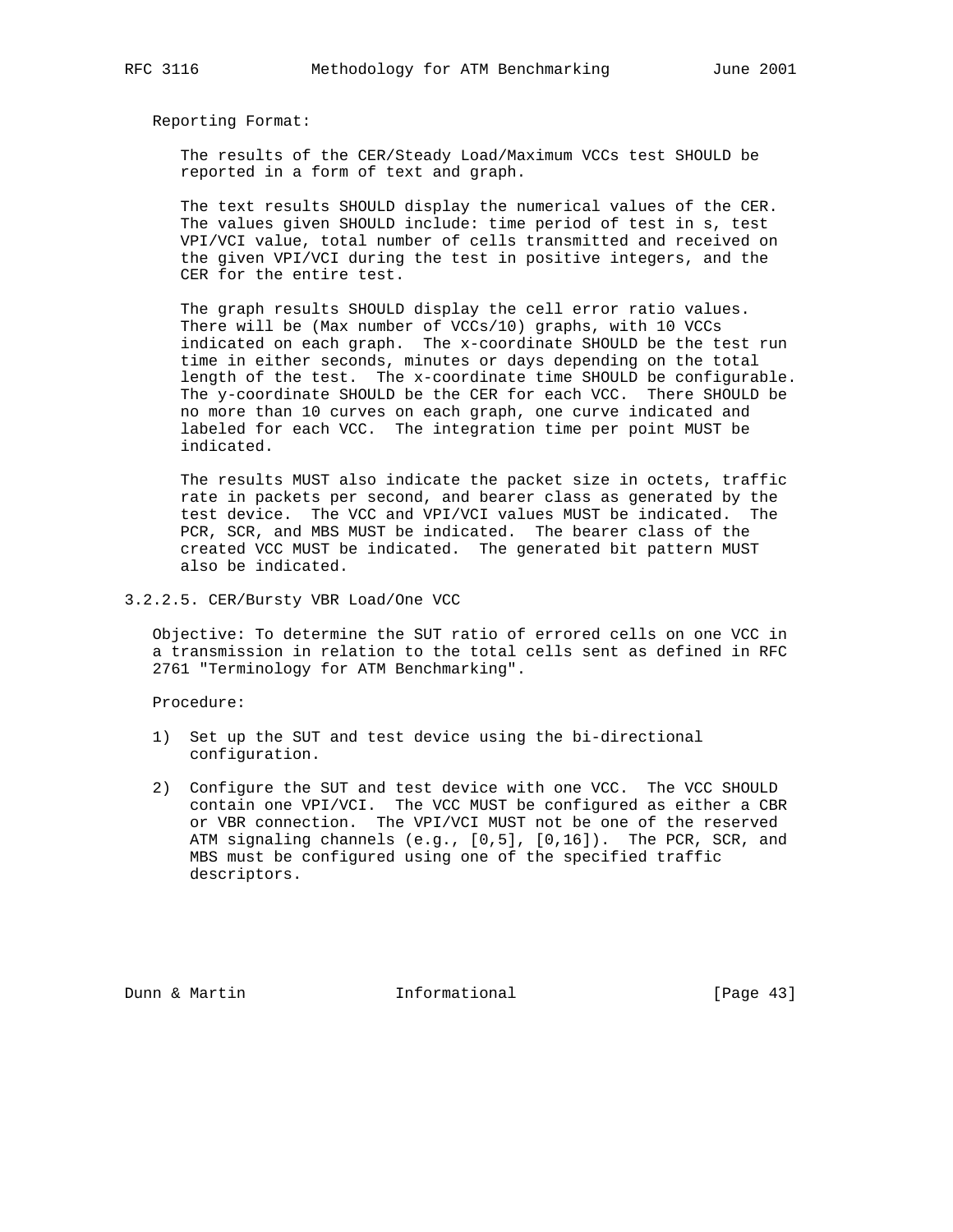- 3) Send a specific number of IP packets containing one of the specified bit patterns at a specific VBR rate through the SUT via the defined test VCC. Since this test is not a throughput test, the rate should not be greater than 90% of line rate. The IP PDUs MUST be encapsulated in AAL5.
- 4) Count the IP packets that are transmitted by the SUT to verify connectivity and load. If the count on the test device is the same on the SUT, continue the test; else lower the test device traffic rate until the counts are the same.
- 5) Record the number of bit errors at the receiver end of the test device.

 The results of the CER/Bursty VBR Load/One VCC test SHOULD be reported in a form of text and graph.

 The text results SHOULD display the numerical values of the CER. The values given SHOULD include: time period of test in s, test VPI/VCI value, total number of cells transmitted and received on the given VPI/VCI during the test in positive integers, and the CER for the entire test.

 The graph results SHOULD display the cell error ratio values. The x-coordinate SHOULD be the test run time in either seconds, minutes or days depending on the total length of the test. The x-coordinate time SHOULD be configurable. The y-coordinate SHOULD be the CER. The integration time per point MUST be indicated.

 The results MUST also indicate the packet size in octets, traffic rate in packets per second, and bearer class as generated by the test device. The VCC and VPI/VCI values MUST be indicated. The PCR, SCR, and MBS MUST be indicated. The bearer class of the created VCC MUST be indicated. The generated bit pattern MUST also be indicated.

3.2.2.6. CER/Bursty VBR Load/Twelve VCCs

 Objective: To determine the SUT ratio of errored cells on twelve VCCs in a transmission in relation to the total cells sent as defined in RFC 2761 "Terminology for ATM Benchmarking".

Procedure:

 1) Set up the SUT and test device using the bi-directional configuration.

Dunn & Martin **Informational** [Page 44]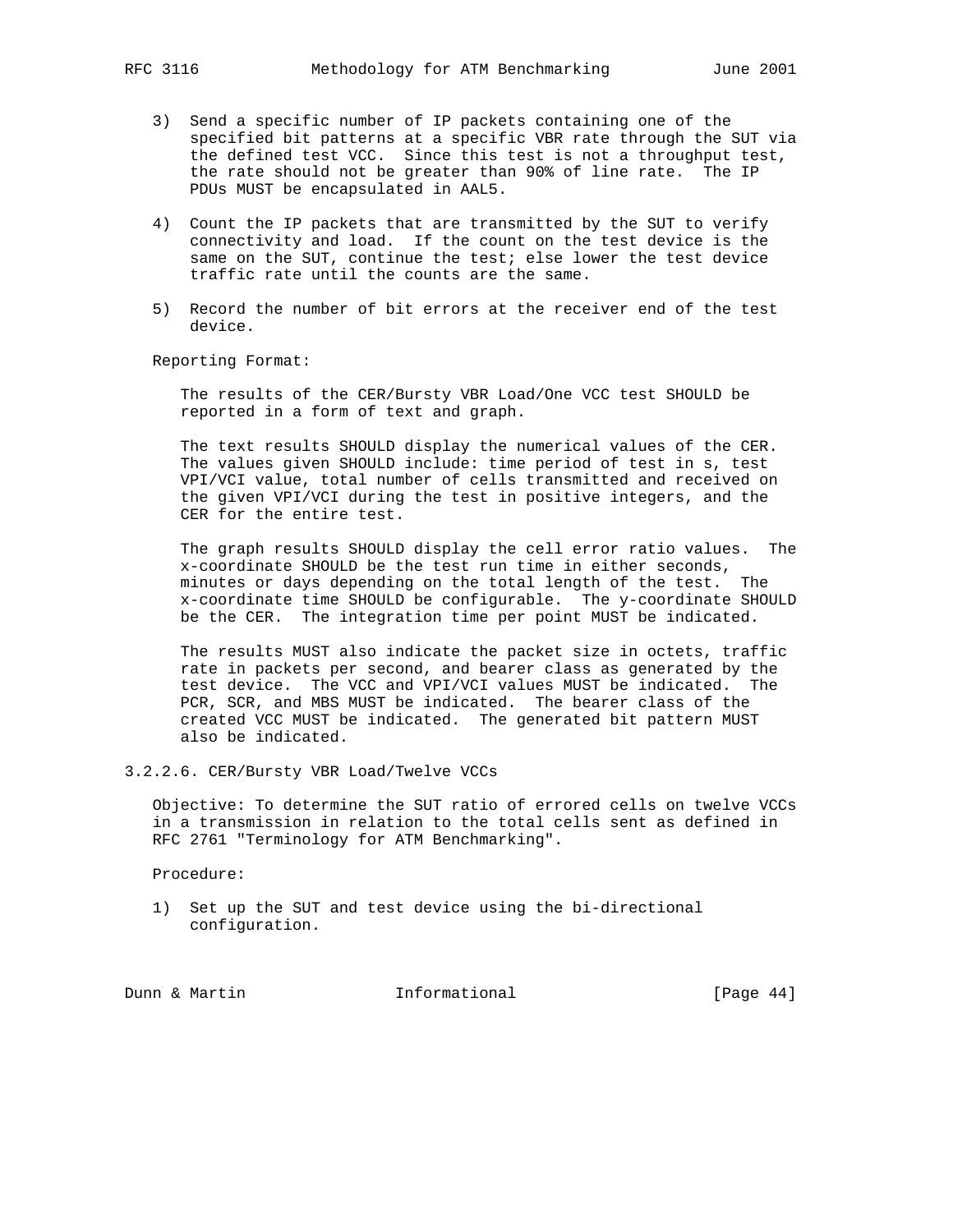- 
- 2) Configure the SUT and test device with twelve VCCs, using 1 VPI and 12 VCIs. The VCC's MUST be configured as either a CBR or VBR connection. The VPI/VCIs MUST not be one of the reserved ATM signaling channels (e.g., [0,5], [0,16]). The PCR, SCR, and MBS must be configured using one of the specified traffic descriptors.
- 3) Send a specific number of IP packets containing one of the specified bit patterns at a specific VBR rate through the SUT via the defined test VCCs. All of the VPI/VCI pairs will generate traffic at the same traffic rate. Since this test is not a throughput test, the rate should not be greater than 90% of line rate. The PCR, SCR, and MBS must be indicated. The IP PDUs MUST be encapsulated in AAL5.
- 4) Count the IP packets that are transmitted by the SUT on all VCCs to verify connectivity and load. If the count on the test device is the same on the SUT, continue the test; else lower the test device traffic rate until the counts are the same.
- 5) Record the number of bit errors at the receiver end of the test device for all VCCs.

 The results of the CER/Bursty VBR Load/Twelve VCCs test SHOULD be reported in a form of text and graph.

 The text results SHOULD display the numerical values of the CER. The values given SHOULD include: time period of test in s, test VPI/VCI value, total number of cells transmitted and received on the given VPI/VCI during the test in positive integers, and the CER for the entire test.

 The graph results SHOULD display the cell error ratio values. The x-coordinate SHOULD be the test run time in either seconds, minutes or days depending on the total length of the test. The x-coordinate time SHOULD be configurable. The y-coordinate SHOULD be the CER for each VCC. There should be 12 curves on the graph, on curve indicated and labeled for each VCC. The integration time per point MUST be indicated.

 The results MUST also indicate the packet size in octets, traffic rate in packets per second, and bearer class as generated by the test device. The VCC and VPI/VCI values MUST be indicated. The PCR, SCR, and MBS MUST be indicated. The bearer class of the created VCC MUST be indicated. The generated bit pattern MUST also be indicated.

Dunn & Martin **Informational** [Page 45]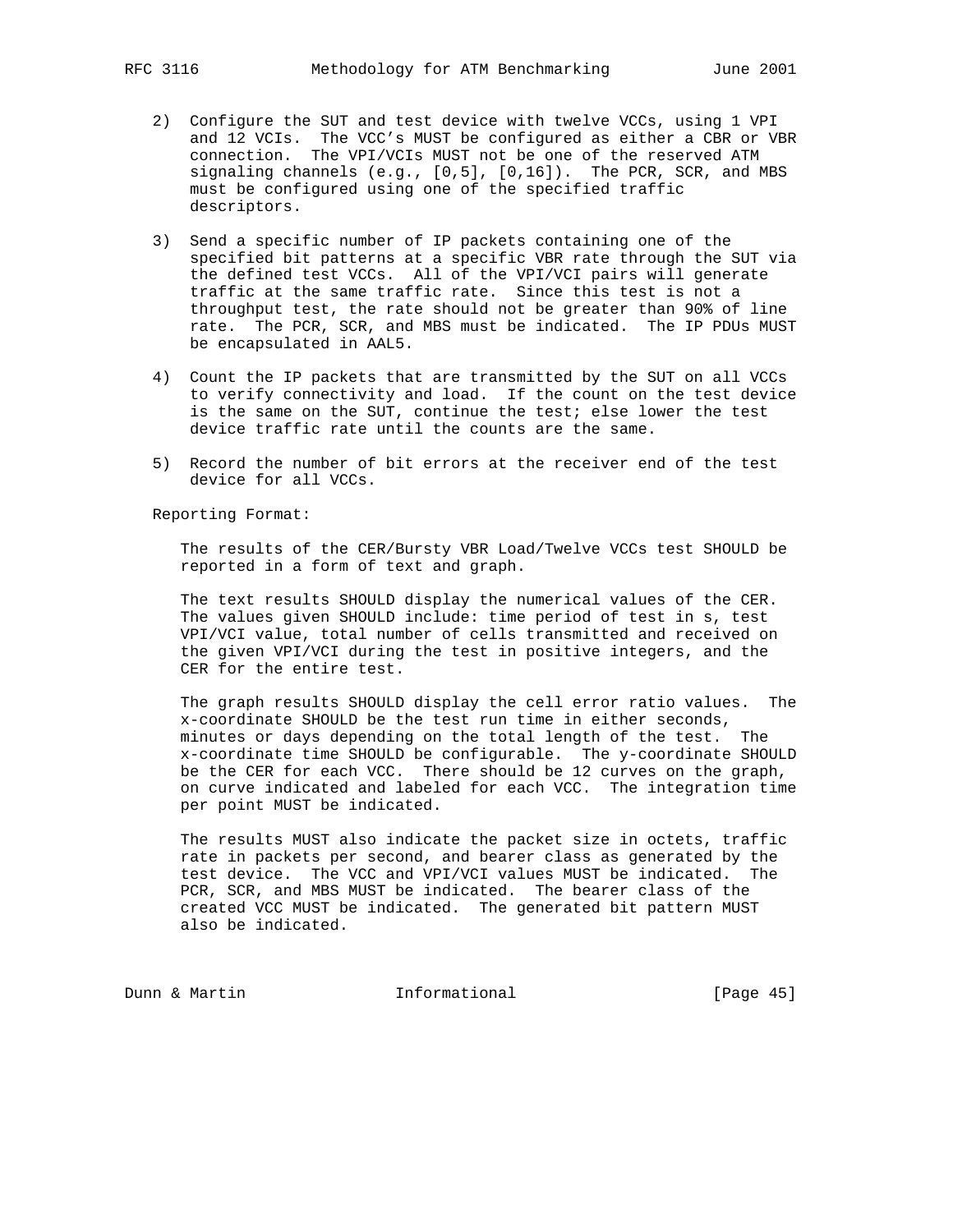# 3.2.2.7. CER/Bursty VBR Load/Maximum VCCs

 Objective: To determine the SUT ratio of errored cells with the maximum number VCCs supported on the SUT in a transmission in relation to the total cells sent as defined in RFC 2761 "Terminology for ATM Benchmarking".

Procedure:

- 1) Set up the SUT and test device using the bi-directional configuration.
- 2) Configure the SUT and test device with the maximum number of VCCs supported on the SUT. For example, if the maximum number of VCCs supported on the SUT is 1024, define 256 VPIs with 4 VCIs per VPI. The VCC's MUST be configured as either a CBR or VBR connection. The VPI/VCIs MUST not be one of the reserved ATM signaling channels  $(e.g., [0,5], [0,16])$ . The PCR, SCR, and MBS must be configured using one of the specified traffic descriptors.
- 3) Send a specific number of IP packets containing one of the specified bit patterns at a specific VBR rate through the SUT via the defined test VCCs. All of the VPI/VCI pairs will generate traffic at the same traffic rate. Since this test is not a throughput test, the rate should not be greater than 90% of line rate. The IP PDUs MUST be encapsulated in AAL5.
- 4) Count the IP packets that are transmitted by the SUT on all VCCs to verify connectivity and load. If the count on the test device is the same on the SUT, continue the test; else lower the test device traffic rate until the counts are the same.
- 5) Record the number of bit errors at the receiver end of the test device for all VCCs.

Reporting Format:

 The results of the CER/Bursty VBR Load/Maximum VCCs test SHOULD be reported in a form of text and graph.

 The text results SHOULD display the numerical values of the CER. The values given SHOULD include: time period of test in s, test VPI/VCI value, total number of cells transmitted and received on the given VPI/VCI during the test in positive integers, and the CER for the entire test.

Dunn & Martin **Informational** [Page 46]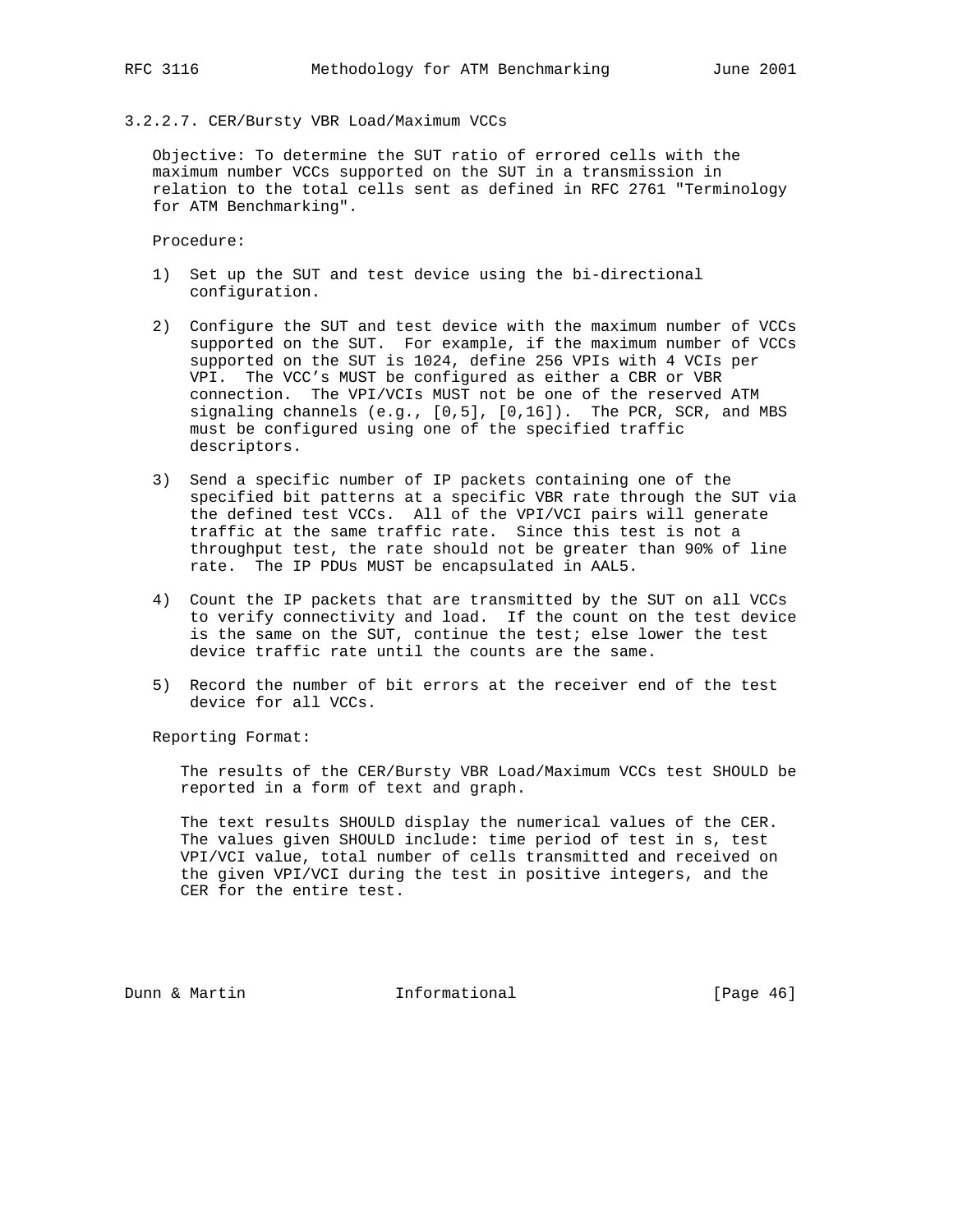The graph results SHOULD display the cell error ratio values. There will be (Max number of VCCs/10) graphs, with 10 VCCs indicated on each graph. The x-coordinate SHOULD be the test run time in either seconds, minutes or days depending on the total length of the test. The x-coordinate time SHOULD be configurable. The y-coordinate SHOULD be the CER for each VCC. There SHOULD be no more than 10 curves on each graph, one curve indicated and labeled for each VCC. The integration time per point MUST be indicated.

 The results MUST also indicate the packet size in octets, traffic rate in packets per second, and bearer class as generated by the test device. The VCC and VPI/VCI values MUST be indicated. The PCR, SCR, and MBS MUST be indicated. The bearer class of the created VCC MUST be indicated. The generated bit pattern MUST also be indicated.

- 3.2.3. Cell Loss Ratio (CLR)
- 3.2.3.1. CLR/Steady Load/One VCC

 Objective: To determine the SUT ratio of lost cells on one VCC in a transmission in relation to the total cells sent as defined in RFC 2761 "Terminology for ATM Benchmarking".

Procedure:

- 1) Set up the SUT and test device using the bi-directional configuration.
- 2) Configure the SUT and test device with one VCC. The VCC SHOULD contain one VPI/VCI. The VCC MUST be configured as either a CBR, VBR, or UBR connection. The VPI/VCI MUST not be one of the reserved ATM signaling channels (e.g., [0,5], [0,16]).
- 3) Send a specific number of IP packets at a specific constant rate through the SUT via the defined test VCC. Since this test is not a throughput test, the rate should not be greater than 90% of line rate. The IP PDUs MUST be encapsulated in AAL5.
- 4) Count the IP packets that are transmitted by the SUT to verify connectivity and load. If the count on the test device is the same on the SUT, continue the test; else lower the test device traffic rate until the counts are the same.
- 5) Record the number of cells transmitted and received on the test device.

Dunn & Martin **Informational** [Page 47]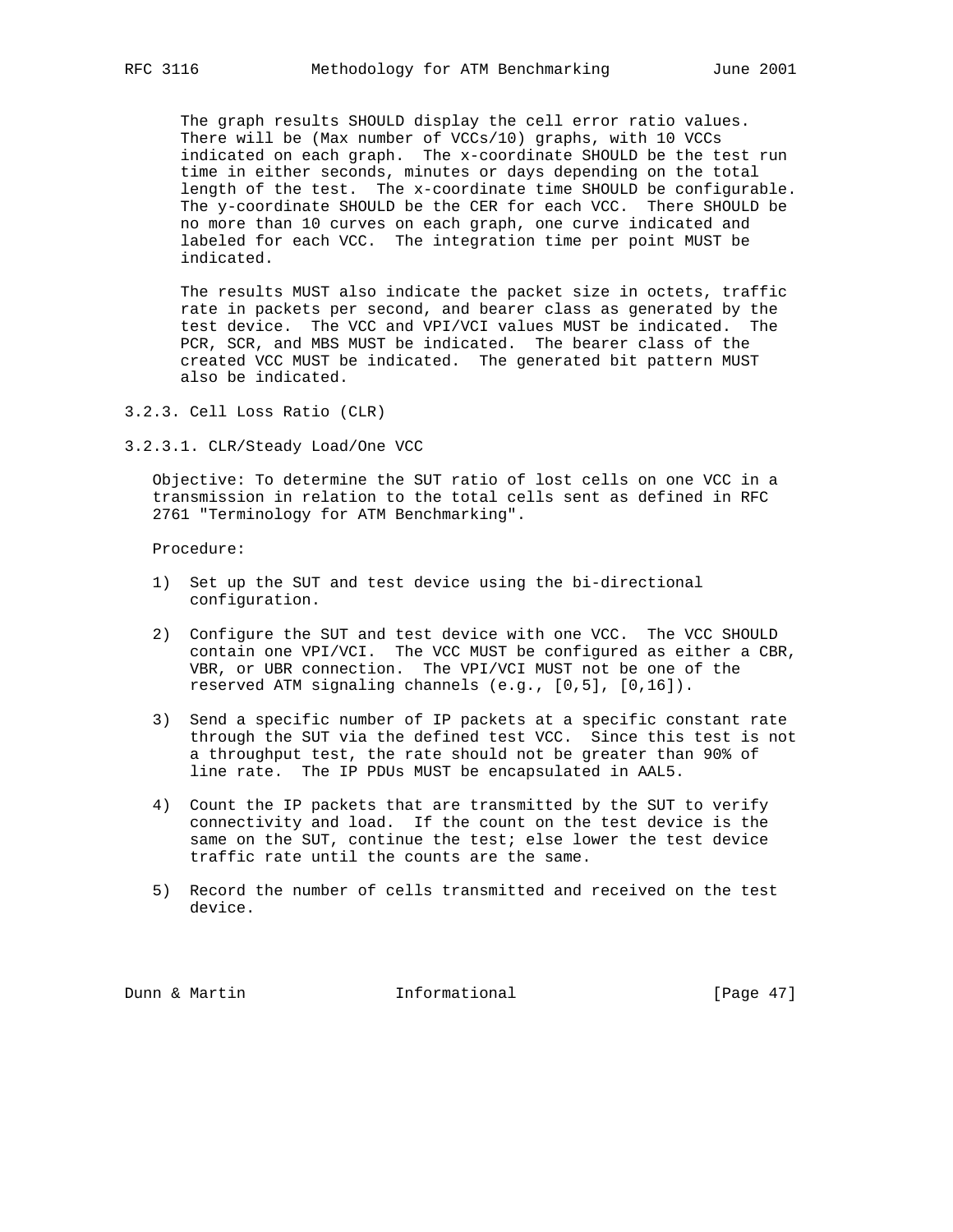The results of the CLR/Steady Load/One VCC test SHOULD be reported in a form of text and graph.

 The text results SHOULD display the numerical values of the CLR. The values given SHOULD include: time period of test in s, test VPI/VCI value, total number of cells transmitted and received on the given VPI/VCI during the test in positive integers, and the CLR for the entire test.

 The graph results SHOULD display the Cell Loss ratio values. The x-coordinate SHOULD be the test run time in either seconds, minutes or days depending on the total length of the test. The x-coordinate time SHOULD be configurable. The y-coordinate SHOULD be the CLR. The integration time per point MUST be indicated.

 The results MUST also indicate the packet size in octets, traffic rate in packets per second, and bearer class as generated by the test device. The VCC and VPI/VCI values MUST be indicated. The PCR, SCR, and MBS MUST be indicated. The bearer class of the created VCC MUST also be indicated.

3.2.3.2. CLR/Steady Load/Twelve VCCs

 Objective: To determine the SUT ratio of lost cells on twelve VCCs in a transmission in relation to the total cells sent as defined in RFC 2761 "Terminology for ATM Benchmarking".

Procedure:

- 1) Set up the SUT and test device using the bi-directional configuration.
- 2) Configure the SUT and test device with twelve VCCs, using 1 VPI and 12 VCIs. The VCC's MUST be configured as either a CBR, VBR, or UBR connection. The VPI/VCIs MUST not be one of the reserved ATM signaling channels (e.g., [0,5], [0,16]).
- 3) Send a specific number of IP packets at a specific constant rate through the SUT via the defined test VCCs. All of the VPI/VCI pairs will generate traffic at the same traffic rate. Since this test is not a throughput test, the rate should not be greater than 90% of line rate. The IP PDUs MUST be encapsulated in AAL5.

Dunn & Martin **Informational** [Page 48]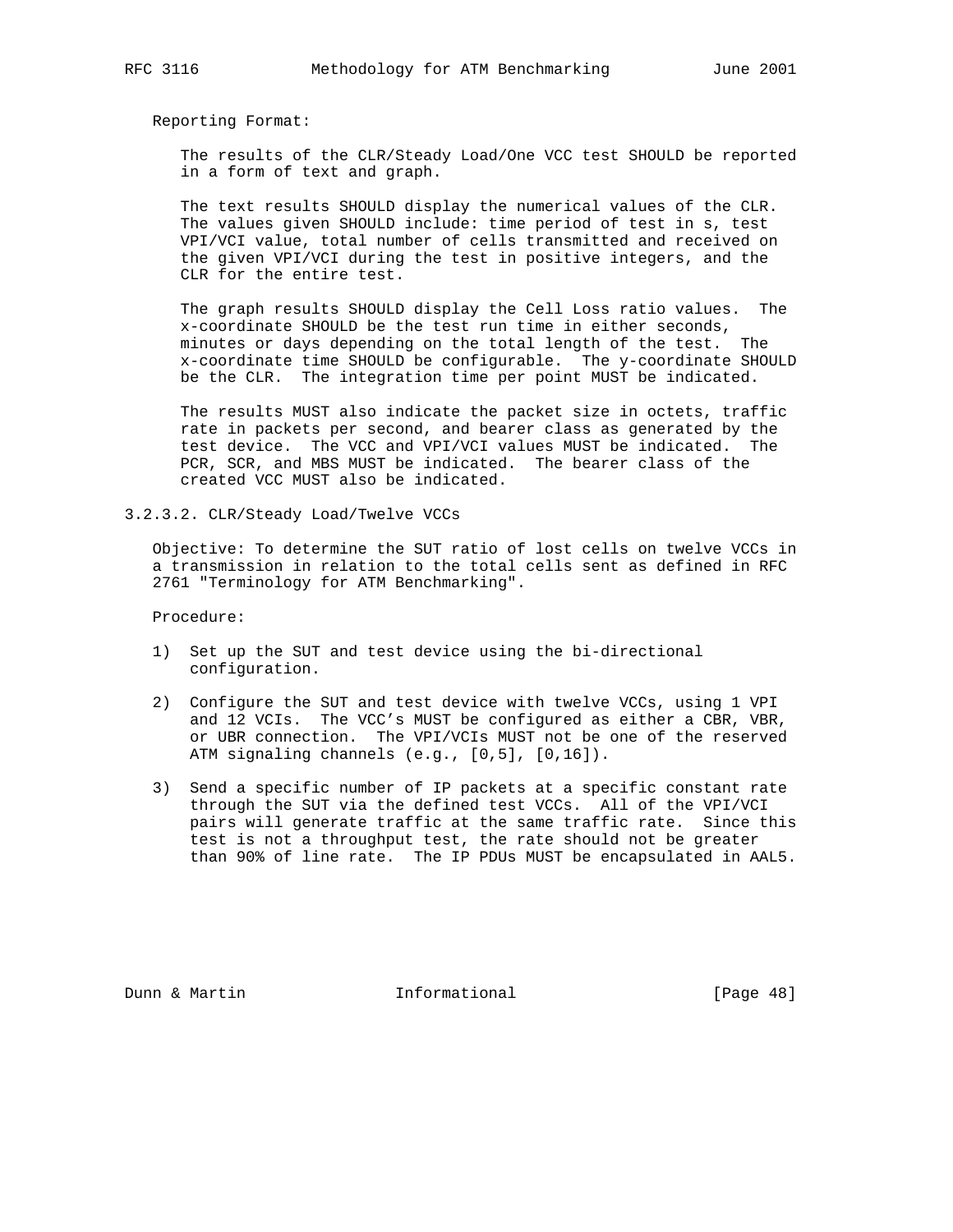- 4) Count the IP packets that are transmitted by the SUT on all VCCs to verify connectivity and load. If the count on the test device is the same on the SUT, continue the test; else lower the test device traffic rate until the counts are the same.
- 5) Record the number of cells transmitted and received per VCC on the test device.

 The results of the CLR/Steady Load/Twelve VCCs test SHOULD be reported in a form of text and graph.

 The text results SHOULD display the numerical values of the CLR. The values given SHOULD include: time period of test in s, test VPI/VCI value, total number of cells transmitted and received on the given VPI/VCI during the test in positive integers, and the CLR for the entire test.

 The graph results SHOULD display the Cell Loss ratio values. The x-coordinate SHOULD be the test run time in either seconds, minutes or days depending on the total length of the test. The x-coordinate time SHOULD be configurable. The y-coordinate SHOULD be the CLR for each VCC. There should be 12 curves on the graph, on curve indicated and labeled for each VCC. The integration time per point MUST be indicated.

 The results MUST also indicate the packet size in octets, traffic rate in packets per second, and bearer class as generated by the test device. The VCC and VPI/VCI values MUST be indicated. The PCR, SCR, and MBS MUST be indicated. The bearer class of the created VCC MUST also be indicated.

3.2.3.3. CLR/Steady Load/Maximum VCCs

 Objective: To determine the SUT ratio of lost cells with the maximum number VCCs supported on the SUT in a transmission in relation to the total cells sent as defined in RFC 2761 "Terminology for ATM Benchmarking".

Procedure:

- 1) Set up the SUT and test device using the bi-directional configuration.
- 2) Configure the SUT and test device with the maximum number of VCCs supported on the SUT. For example, if the maximum number of VCCs supported on the SUT is 1024, define 256 VPIs with 4 VCIs per

Dunn & Martin **Informational** [Page 49]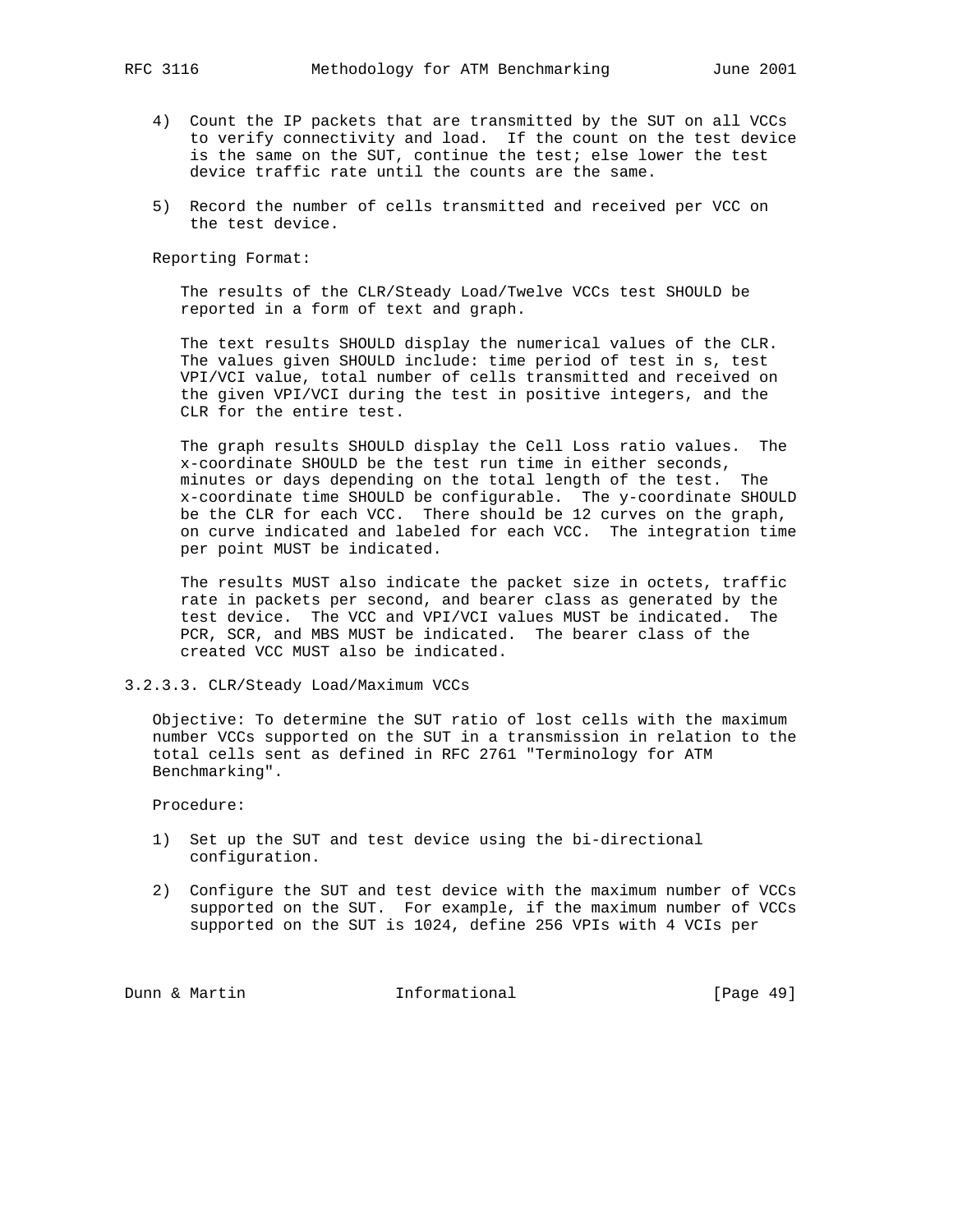VPI. The VCC's MUST be configured as either a CBR, VBR, or UBR connection. The VPI/VCIs MUST not be one of the reserved ATM signaling channels (e.g., [0,5], [0,16]).

- 3) Send a specific number of IP packets at a specific constant rate through the SUT via the defined test VCCs. All of the VPI/VCI pairs will generate traffic at the same traffic rate. Since this test is not a throughput test, the rate should not be greater than 90% of line rate. The IP PDUs MUST be encapsulated in AAL5.
- 4) Count the IP packets that are transmitted by the SUT on all VCCs to verify connectivity and load. If the count on the test device is the same on the SUT, continue the test; else lower the test device traffic rate until the counts are the same.
- 5) Record the number of cells transmitted and received per VCC on the test device.

Reporting Format:

 The results of the CLR/Steady Load/Maximum VCCs test SHOULD be reported in a form of text and graph.

 The text results SHOULD display the numerical values of the CLR. The values given SHOULD include: time period of test in s, test VPI/VCI value, total number of cells transmitted and received on the given VPI/VCI during the test in positive integers, and the CLR for the entire test.

 The graph results SHOULD display the Cell Loss ratio values. There will be (Max number of VCCs/10) graphs, with 10 VCCs indicated on each graph. The x-coordinate SHOULD be the test run time in either seconds, minutes or days depending on the total length of the test. The x-coordinate time SHOULD be configurable. The y-coordinate SHOULD be the CLR for each VCC. There SHOULD be no more than 10 curves on each graph, one curve indicated and labeled for each VCC. The integration time per point MUST be indicated.

 The results MUST also indicate the packet size in octets, traffic rate in packets per second, and bearer class as generated by the test device. The VCC and VPI/VCI values MUST be indicated. The PCR, SCR, and MBS MUST be indicated. The bearer class of the created VCC MUST also be indicated.

Dunn & Martin **Informational** [Page 50]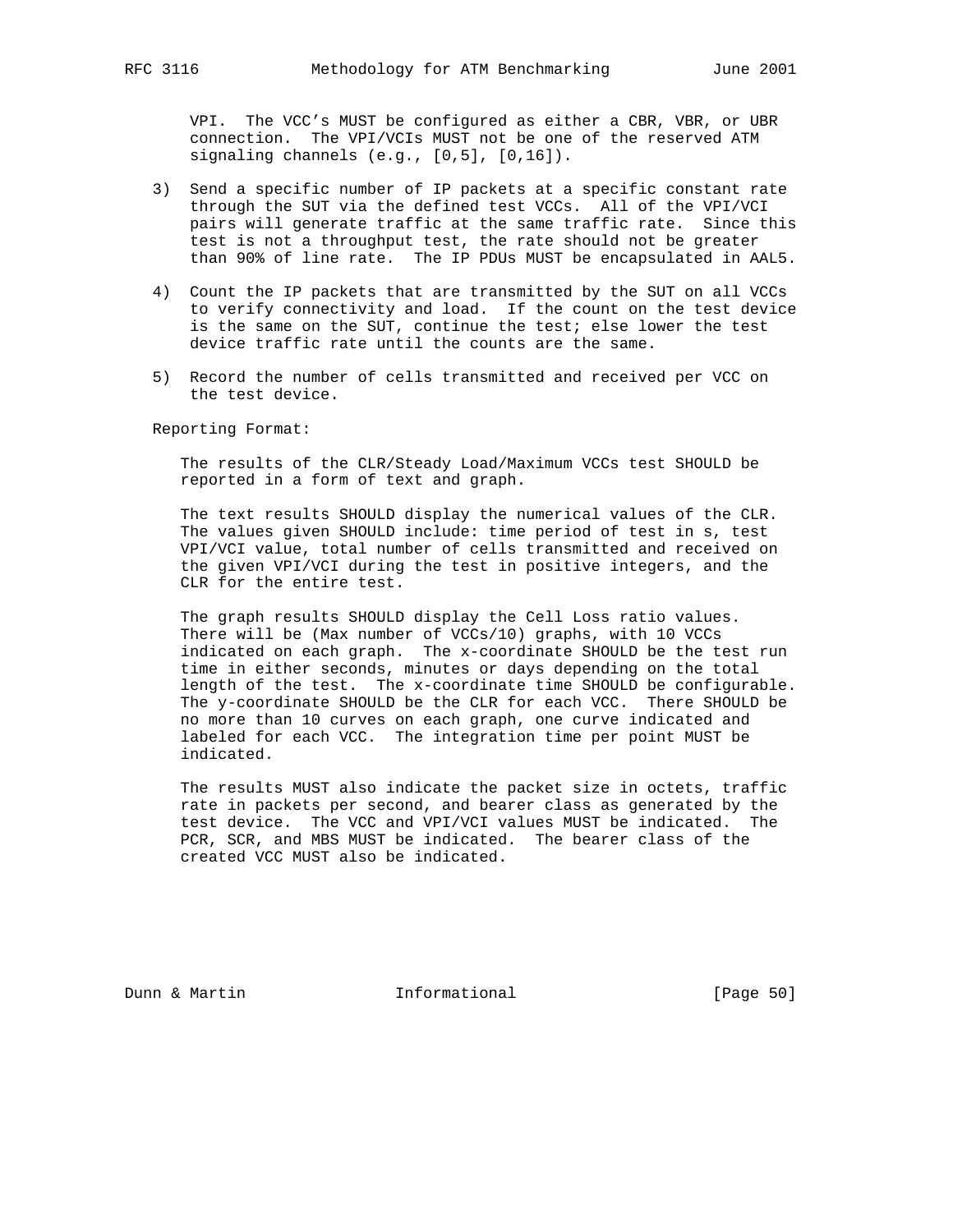# 3.2.3.4. CLR/Bursty VBR Load/One VCC

 Objective: To determine the SUT ratio of lost cells on one VCC in a transmission in relation to the total cells sent as defined in RFC 2761 "Terminology for ATM Benchmarking".

Procedure:

- 1) Set up the SUT and test device using the bi-directional configuration.
- 2) Configure the SUT and test device with one VCC. The VCC SHOULD contain one VPI/VCI. The VCC MUST be configured as either a CBR or VBR connection. The VPI/VCI MUST not be one of the reserved ATM signaling channels (e.g., [0,5], [0,16]). The PCR, SCR, and MBS must be configured using one of the specified traffic descriptors.
- 3) Send a specific number of IP packets containing one of the specified bit patterns at a specific rate through the SUT via the defined test VCC. Since this test is not a throughput test, the rate should not be greater than 90% of line rate. The IP PDUs MUST be encapsulated in AAL5.
- 4) Count the IP packets that are transmitted by the SUT to verify connectivity and load. If the count on the test device is the same on the SUT, continue the test; else lower the test device traffic rate until the counts are the same.
- 5) Record the number of cells transmitted and received on the test device.

Reporting Format:

 The results of the CLR/Bursty VBR Load/One VCC test SHOULD be reported in a form of text and graph.

 The text results SHOULD display the numerical values of the CLR. The values given SHOULD include: time period of test in s, test VPI/VCI value, total number of cells transmitted and received on the given VPI/VCI during the test in positive integers, and the CLR for the entire test.

 The graph results SHOULD display the Cell Loss ratio values. The x-coordinate SHOULD be the test run time in either seconds, minutes or days depending on the total length of the test. The x-coordinate time SHOULD be configurable. The y-coordinate SHOULD be the CLR. The integration time per point MUST be indicated.

Dunn & Martin **Informational** [Page 51]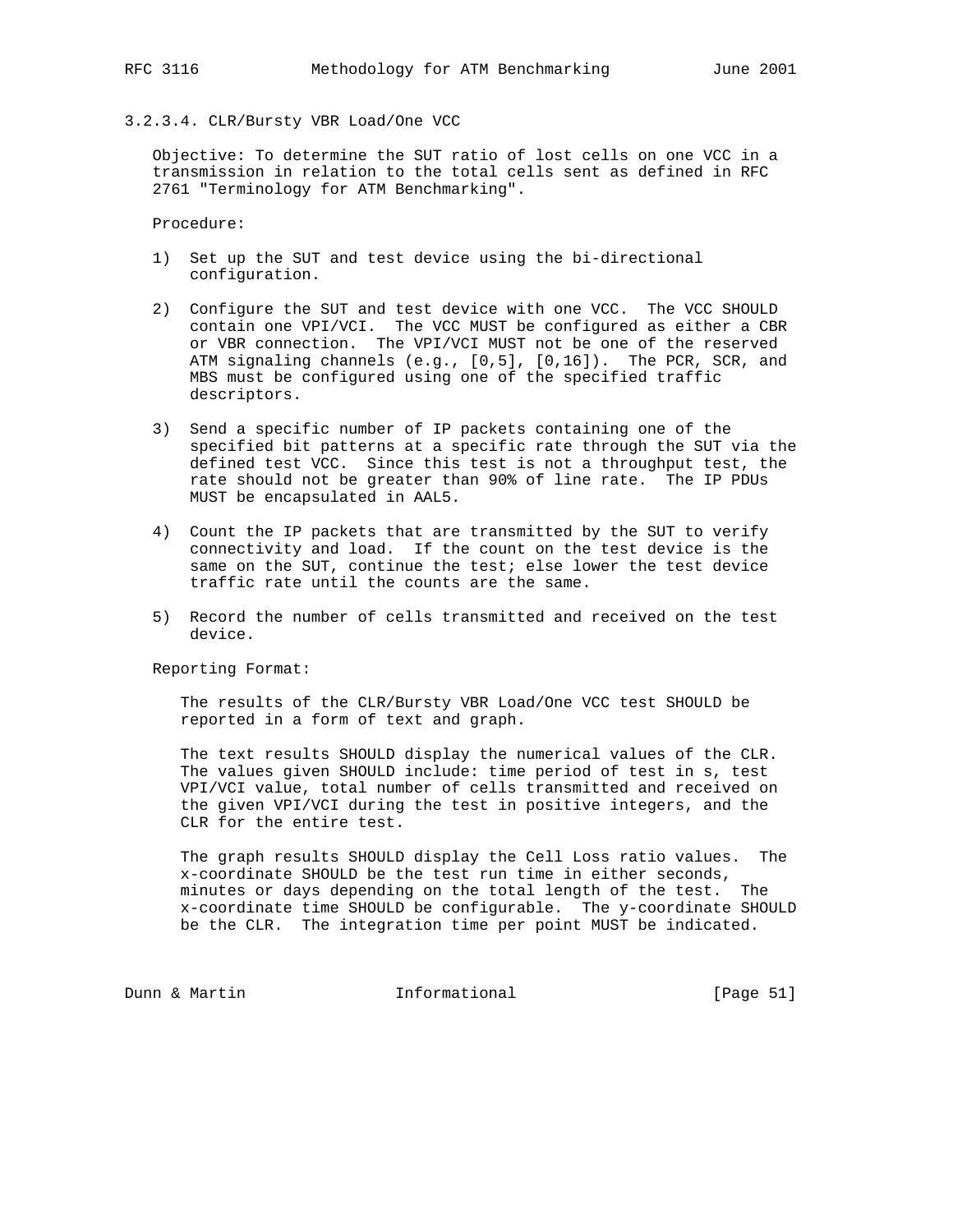The results MUST also indicate the packet size in octets, traffic rate in packets per second, and bearer class as generated by the test device. The VCC and VPI/VCI values MUST be indicated. The PCR, SCR, and MBS MUST be indicated. The bearer class of the created VCC MUST also be indicated.

# 3.2.3.5. CLR/Bursty VBR Load/Twelve VCCs

 Objective: To determine the SUT ratio of lost cells on twelve VCCs in a transmission in relation to the total cells sent as defined in RFC 2761 "Terminology for ATM Benchmarking".

Procedure:

- 1) Set up the SUT and test device using the bi-directional configuration.
- 2) Configure the SUT and test device with twelve VCCs, using 1 VPI and 12 VCIs. The VCC MUST be configured as either a CBR or VBR connection. The VPI/VCIs MUST not be one of the reserved ATM signaling channels  $(e.g., [0,5], [0,16])$ . The PCR, SCR, and MBS must be configured using one of the specified traffic descriptors.
- 3) Send a specific number of IP packets containing one of the specified bit patterns at a specific rate through the SUT via the defined test VCCs. All of the VPI/VCI pairs will generate traffic at the same traffic rate. Since this test is not a throughput test, the rate should not be greater than 90% of line rate. The PCR, SCR, and MBS must be indicated. The IP PDUs MUST be encapsulated in AAL5.
- 4) Count the IP packets that are transmitted by the SUT on all VCCs to verify connectivity and load. If the count on the test device is the same on the SUT, continue the test; else lower the test device traffic rate until the counts are the same.
- 5) Record the number of cells transmitted and received per VCC on the test device.

Reporting Format:

 The results of the CLR/Bursty VBR Load/Twelve VCCs test SHOULD be reported in a form of text and graph.

 The text results SHOULD display the numerical values of the CLR. The values given SHOULD include: time period of test in s, test VPI/VCI value, total number of cells transmitted and received on

Dunn & Martin **Informational** [Page 52]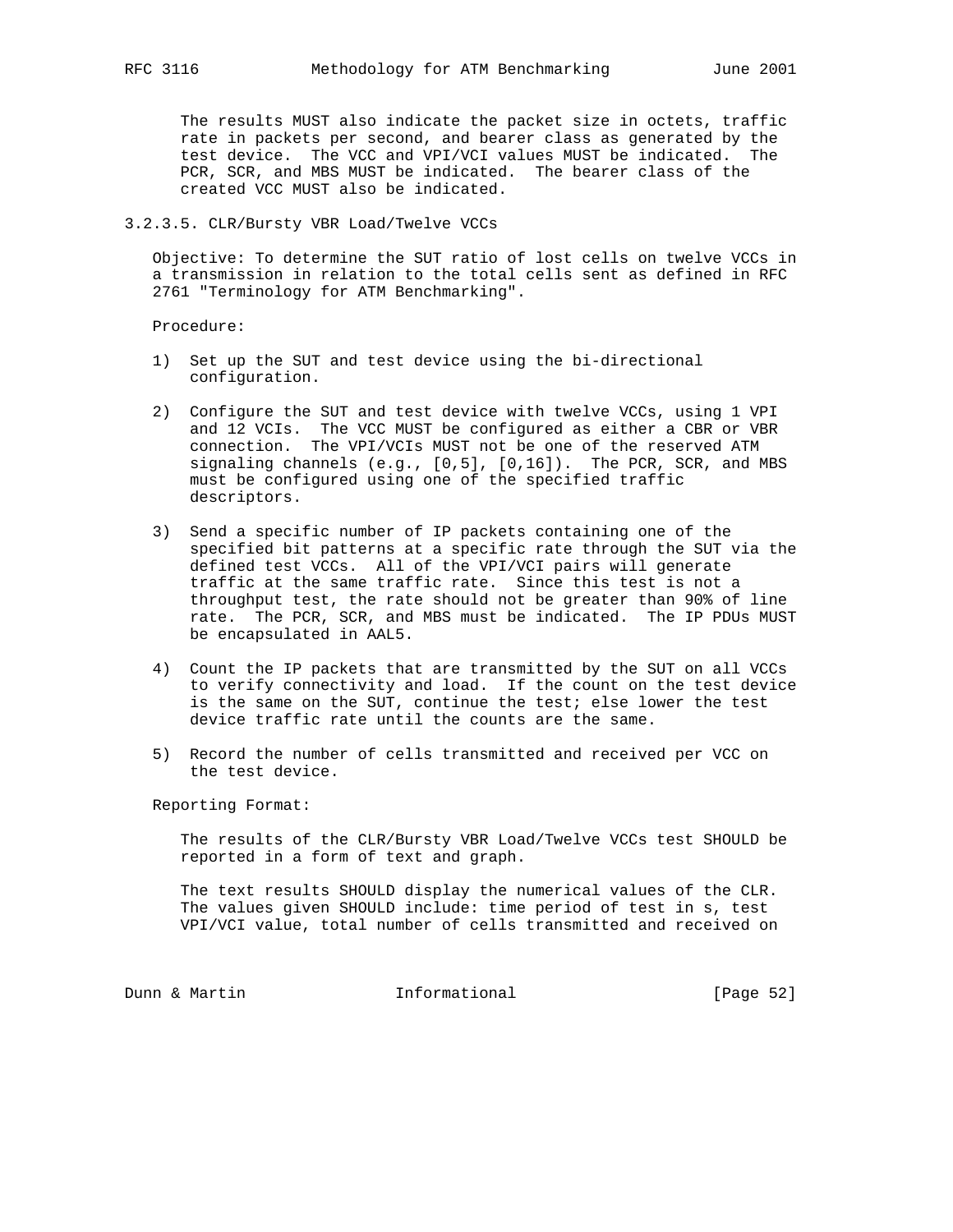the given VPI/VCI during the test in positive integers, and the CLR for the entire test.

 The graph results SHOULD display the Cell Loss ratio values. The x-coordinate SHOULD be the test run time in either seconds, minutes or days depending on the total length of the test. The x-coordinate time SHOULD be configurable. The y-coordinate SHOULD be the CLR for each VCC. There should be 12 curves on the graph, on curve indicated and labeled for each VCC. The integration time per point MUST be indicated.

 The results MUST also indicate the packet size in octets, traffic rate in packets per second, and bearer class as generated by the test device. The VCC and VPI/VCI values MUST be indicated. The PCR, SCR, and MBS MUST be indicated. The bearer class of the created VCC MUST also be indicated.

3.2.3.6. CLR/Bursty VBR Load/Maximum VCCs

 Objective: To determine the SUT ratio of lost cells with the maximum number VCCs supported on the SUT in a transmission in relation to the total cells sent as defined in RFC 2761 "Terminology for ATM Benchmarking".

Procedure:

- 1) Set up the SUT and test device using the bi-directional configuration.
- 2) Configure the SUT and test device with the maximum number of VCCs supported on the SUT. For example, if the maximum number of VCCs supported on the SUT is 1024, define 256 VPIs with 4 VCIs per VPI. The VCC MUST be configured as either a CBR or VBR connection. The VPI/VCIs MUST not be one of the reserved ATM signaling channels (e.g., [0,5], [0,16]). The PCR, SCR, and MBS must be configured using one of the specified traffic descriptors.
- 3) Send a specific number of IP packets containing one of the specified bit patterns at a specific rate through the SUT via the defined test VCCs. All of the VPI/VCI pairs will generate traffic at the same traffic rate. Since this test is not a throughput test, the rate should not be greater than 90% of line rate. The IP PDUs MUST be encapsulated in AAL5.

Dunn & Martin **Informational** [Page 53]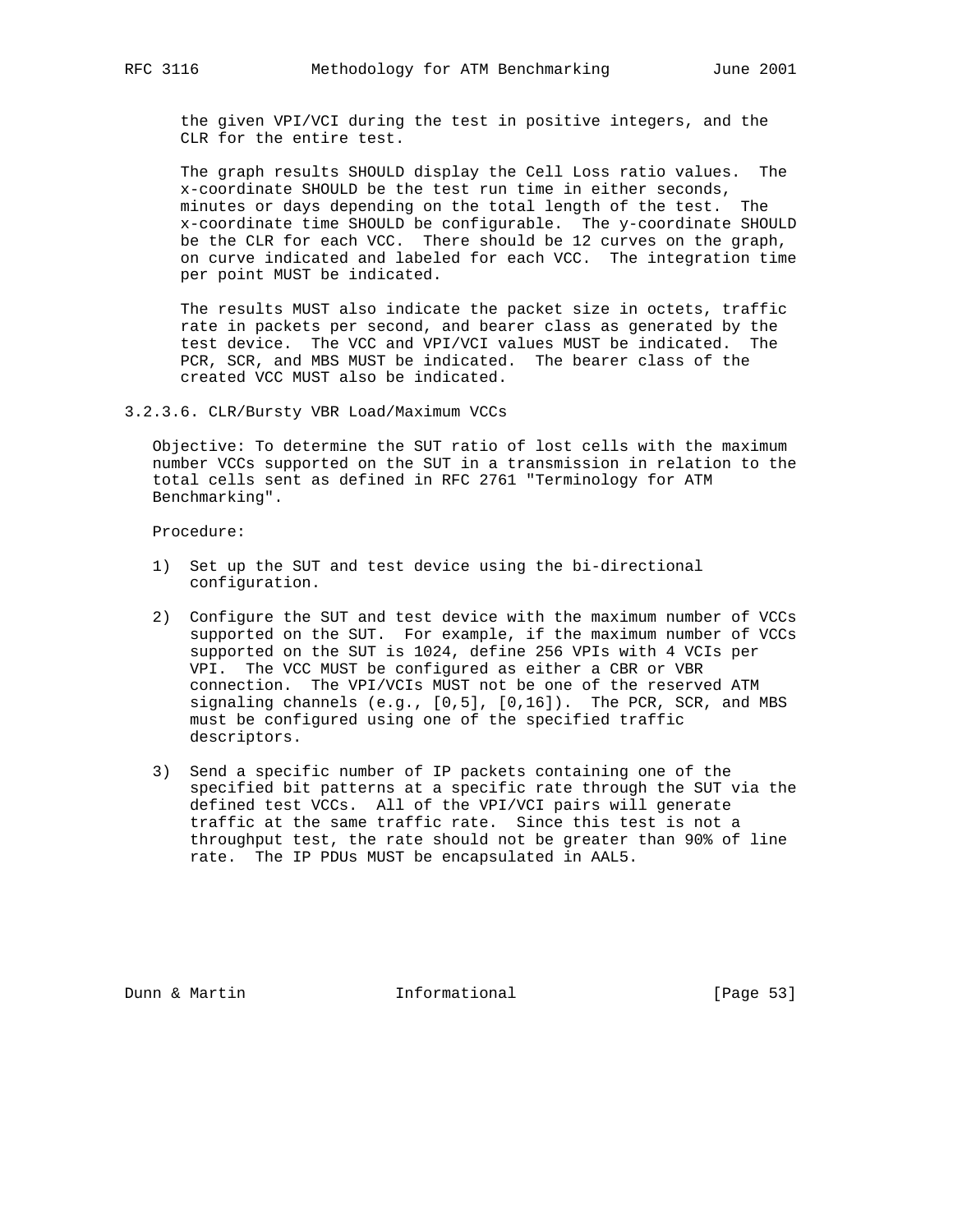- 4) Count the IP packets that are transmitted by the SUT on all VCCs to verify connectivity and load. If the count on the test device is the same on the SUT, continue the test; else lower the test device traffic rate until the counts are the same.
- 5) Record the number of cells transmitted and received per VCC on the test device.

 The results of the CLR/Bursty VBR Load/Maximum VCCs test SHOULD be reported in a form of text and graph.

 The text results SHOULD display the numerical values of the CLR. The values given SHOULD include: time period of test in s, test VPI/VCI value, total number of cells transmitted and received on the given VPI/VCI during the test in positive integers, and the CLR for the entire test.

 The graph results SHOULD display the Cell Loss ratio values. There will be (Max number of VCCs/10) graphs, with 10 VCCs indicated on each graph. The x-coordinate SHOULD be the test run time in either seconds, minutes or days depending on the total length of the test. The x-coordinate time SHOULD be configurable. The y-coordinate SHOULD be the CLR for each VCC. There SHOULD be no more than 10 curves on each graph, one curve indicated and labeled for each VCC. The integration time per point MUST be indicated.

 The results MUST also indicate the packet size in octets, traffic rate in packets per second, and bearer class as generated by the test device. The VCC and VPI/VCI values MUST be indicated. The PCR, SCR, and MBS MUST be indicated. The bearer class of the created VCC MUST also be indicated.

3.2.4. Cell Misinsertion Rate (CMR)

3.2.4.1. CMR/Steady Load/One VCC

 Objective: To determine the SUT ratio of cell misinsertion on one VCC in a transmission in relation to the total cells sent as defined in RFC 2761 "Terminology for ATM Benchmarking".

Procedure:

 1) Set up the SUT and test device using the bi-directional configuration.

Dunn & Martin **Informational** [Page 54]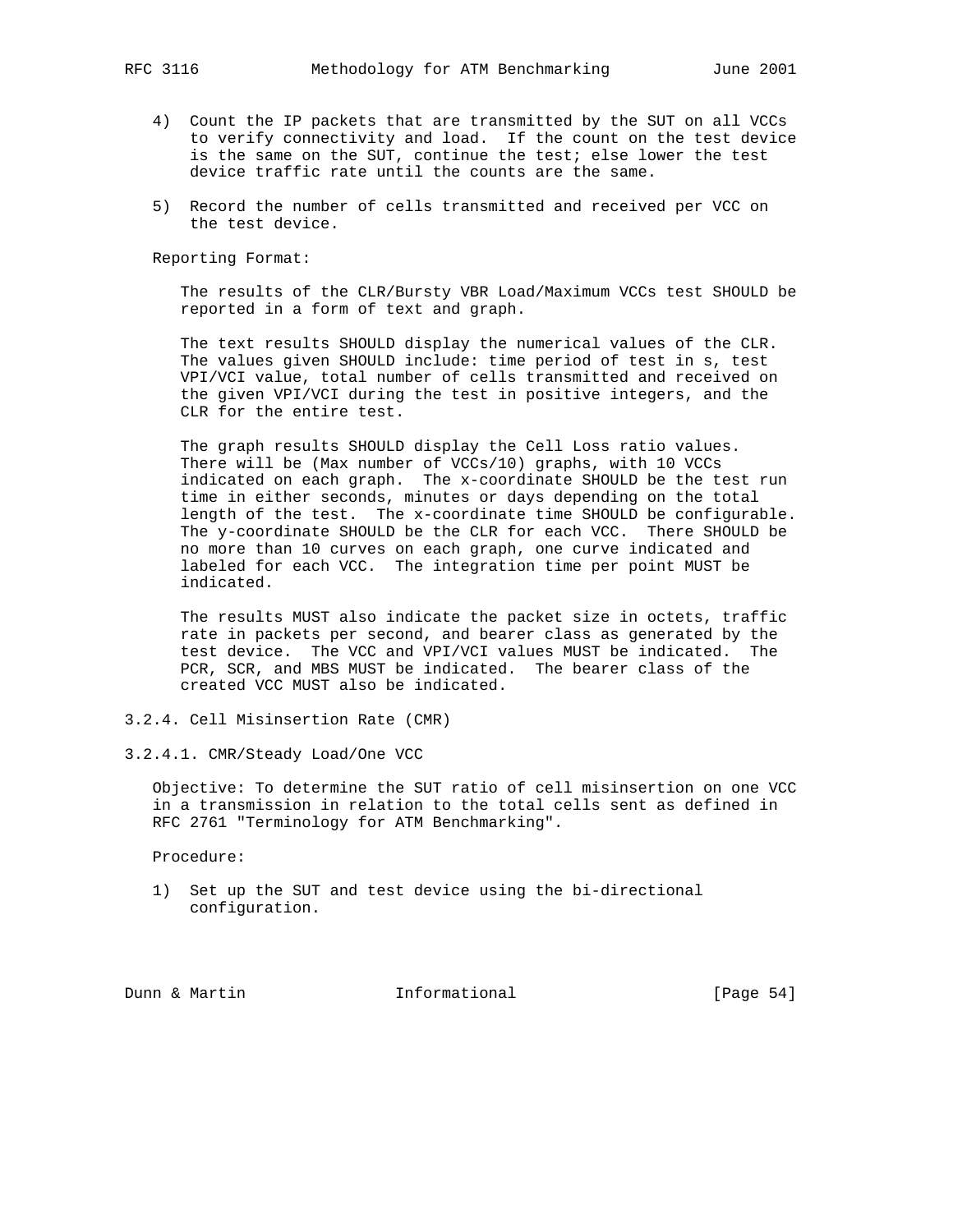- 2) Configure the SUT and test device with one VCC. The VCC MUST be configured as either a CBR, VBR, or UBR connection. The VCC SHOULD contain one VPI/VCI. The VPI/VCI MUST not be one of the reserved ATM signaling channels (e.g., [0,5], [0,16]).
- 3) Send a specific number of IP packets at a specific constant rate through the SUT via the defined test VCC. Since this test is not a throughput test, the rate should not be greater than 90% of line rate. The IP PDUs MUST be encapsulated in AAL5.
- 4) Count the IP packets that are transmitted by the SUT to verify connectivity and load. If the count on the test device is the same on the SUT, continue the test; else lower the test device traffic rate until the counts are the same.
- 5) Record the number of cell misinsertion errors at the receiver end of the test device.

 The results of the CMR/Steady Load/One VCC test SHOULD be reported in a form of text and graph.

 The text results SHOULD display the numerical values of the CMR. The values given SHOULD include: time period of test in s, test VPI/VCI value, total number of cells transmitted and received on the given VPI/VCI during the test in positive integers, and the CMR for the entire test.

 The graph results SHOULD display the Cell misinsertion rate values. The x-coordinate SHOULD be the test run time in either seconds, minutes or days depending on the total length of the test. The x-coordinate time SHOULD be configurable. The y coordinate SHOULD be the CMR. The integration time per point MUST be indicated.

 The results MUST also indicate the packet size in octets, traffic rate in packets per second, and bearer class as generated by the test device. The VCC and VPI/VCI values MUST be indicated. The PCR, SCR, and MBS MUST be indicated. The bearer class of the created VCC MUST also be indicated.

### 3.2.4.2. CMR/Steady Load/Twelve VCCs

 Objective: To determine the SUT rate of misinserted cells on twelve VCCs in a transmission in relation to the total cells sent as defined in RFC 2761 "Terminology for ATM Benchmarking".

Dunn & Martin **Informational** [Page 55]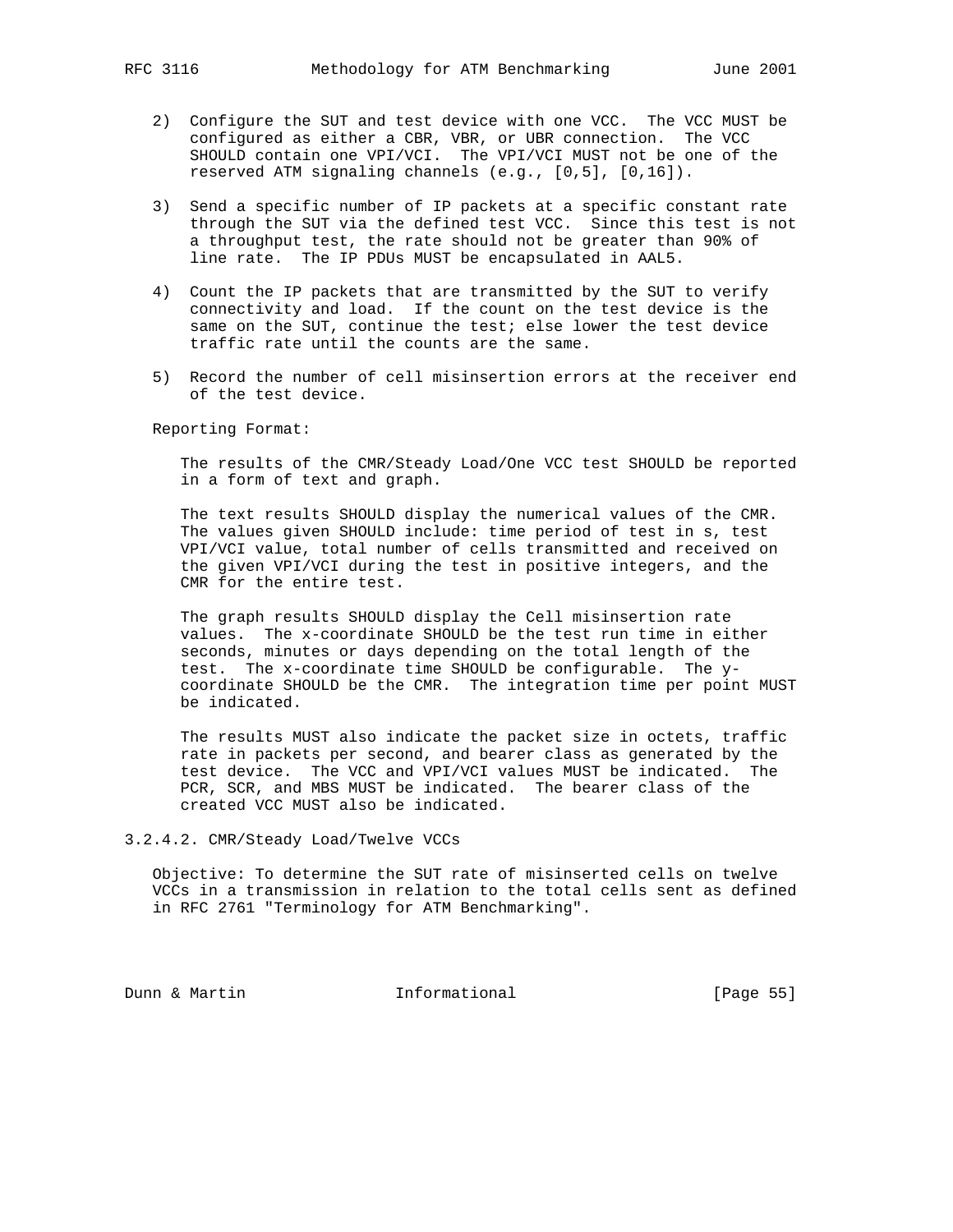Procedure:

- 1) Set up the SUT and test device using the bi-directional configuration.
- 2) Configure the SUT and test device with twelve VCCs, using 1 VPI and 12 VCIs. The VCC's MUST be configured as either a CBR, VBR, or UBR connection. The VPI/VCIs MUST not be one of the reserved ATM signaling channels (e.g., [0,5], [0,16]).
- 3) Send a specific number of IP packets at a specific constant rate through the SUT via the defined test VCCs. All of the VPI/VCI pairs will generate traffic at the same traffic rate. Since this test is not a throughput test, the rate should not be greater than 90% of line rate. The IP PDUs MUST be encapsulated in AAL5.
- 4) Count the IP packets that are transmitted by the SUT on all VCCs to verify connectivity and load. If the count on the test device is the same on the SUT, continue the test; else lower the test device traffic rate until the counts are the same.
- 5) Record the number of cell misinsertion errors at the receiver end of the test device per VCC.

Reporting Format:

 The results of the CMR/Steady Load/Twelve VCCs test SHOULD be reported in a form of text and graph.

 The text results SHOULD display the numerical values of the CMR. The values given SHOULD include: time period of test in s, test VPI/VCI value, total number of cells transmitted and received on the given VPI/VCI during the test in positive integers, and the CMR for the entire test.

 The graph results SHOULD display the Cell misinsertion rate values. The x-coordinate SHOULD be the test run time in either seconds, minutes or days depending on the total length of the test. The x-coordinate time SHOULD be configurable. The y coordinate SHOULD be the CMR for each VCC. There should be 12 curves on the graph, on curve indicated and labeled for each VCC. The integration time per point MUST be indicated.

 The results MUST also indicate the packet size in octets, traffic rate in packets per second, and bearer class as generated by the test device. The VCC and VPI/VCI values MUST be indicated. The PCR, SCR, and MBS MUST be indicated. The bearer class of the created VCC MUST also be indicated.

Dunn & Martin **Informational** [Page 56]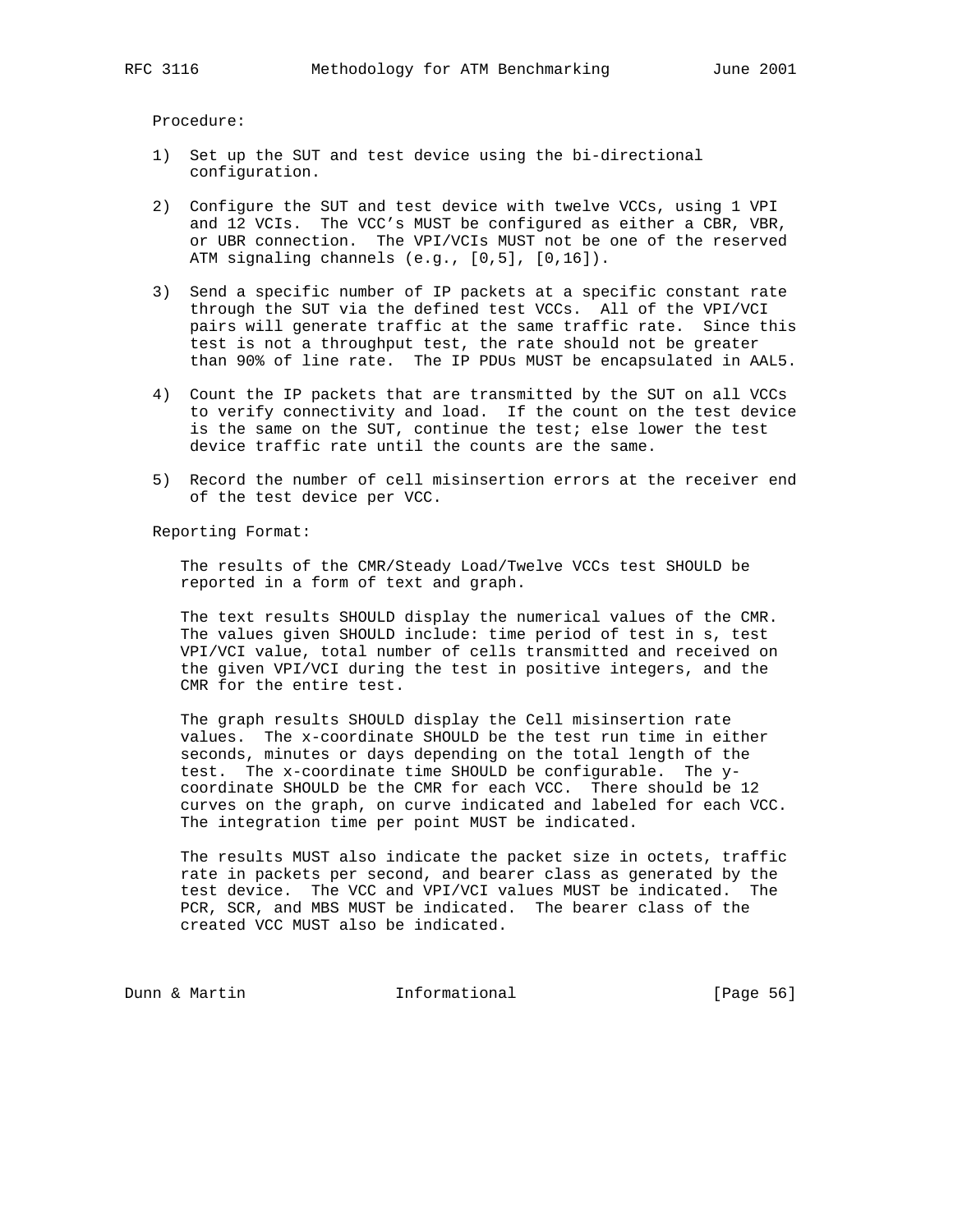# 3.2.4.3. CMR/Steady Load/Maximum VCCs

 Objective: To determine the SUT rate of misinserted cells with the maximum number VCCs supported on the SUT in a transmission in relation to the total cells sent as defined in RFC 2761 "Terminology for ATM Benchmarking".

Procedure:

- 1) Set up the SUT and test device using the bi-directional configuration.
- 2) Configure the SUT and test device with the maximum number of VCCs supported on the SUT. For example, if the maximum number of VCCs supported on the SUT is 1024, define 256 VPIs with 4 VCIs per VPI. The VCC's MUST be configured as either a CBR, VBR, or UBR connection. The VPI/VCIs MUST not be one of the reserved ATM signaling channels (e.g., [0,5], [0,16]).
- 3) Send a specific number of IP packets at a specific constant rate through the SUT via the defined test VCCs. All of the VPI/VCI pairs will generate traffic at the same traffic rate. Since this test is not a throughput test, the rate should not be greater than 90% of line rate. The IP PDUs MUST be encapsulated in AAL5.
- 4) Count the IP packets that are transmitted by the SUT on all VCCs to verify connectivity and load. If the count on the test device is the same on the SUT, continue the test; else lower the test device traffic rate until the counts are the same.
- 5) Record the number of cell misinsertion errors at the receiver end of the test device per VCC.

Reporting Format:

 The results of the CMR/Steady Load/Maximum VCCs test SHOULD be reported in a form of text and graph.

 The text results SHOULD display the numerical values of the CMR. The values given SHOULD include: time period of test in s, test VPI/VCI value, total number of cells transmitted and received on the given VPI/VCI during the test in positive integers, and the CMR for the entire test.

 The graph results SHOULD display the Cell misinsertion rate values. There will be (Max number of VCCs/10) graphs, with 10 VCCs indicated on each graph. The x-coordinate SHOULD be the test run time in either seconds, minutes or days depending on the total

Dunn & Martin **Informational** [Page 57]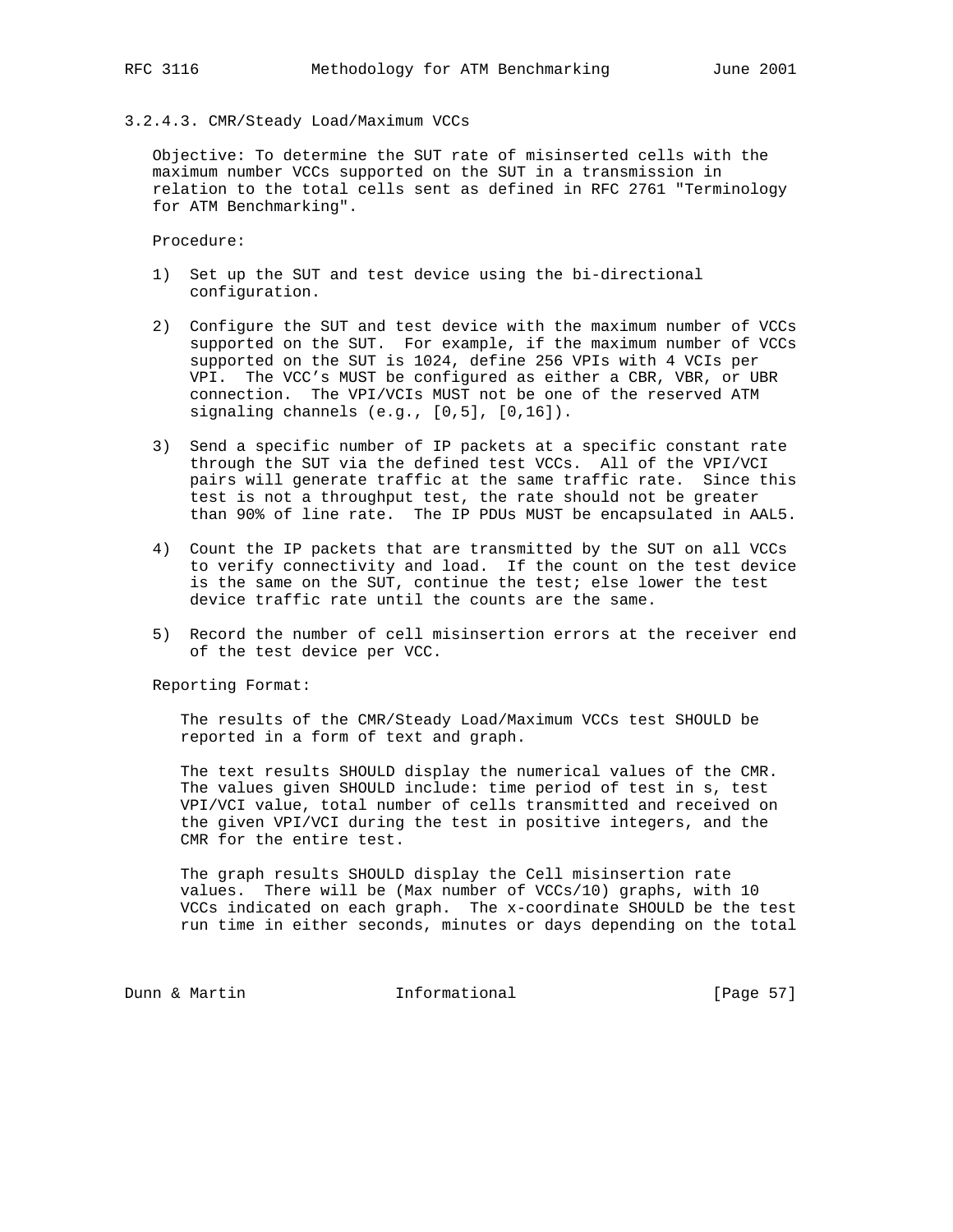length of the test. The x-coordinate time SHOULD be configurable. The y-coordinate SHOULD be the CMR for each VCC. There SHOULD be no more than 10 curves on each graph, one curve indicated and labeled for each VCC. The integration time per point MUST be indicated.

 The results MUST also indicate the packet size in octets, traffic rate in packets per second, and bearer class as generated by the test device. The VCC and VPI/VCI values MUST be indicated. The PCR, SCR, and MBS MUST be indicated. The bearer class of the created VCC MUST also be indicated.

3.2.4.4. CMR/Bursty VBR Load/One VCC

 Objective: To determine the SUT rate of misinserted cells on one VCC in a transmission in relation to the total cells sent as defined in RFC 2761 "Terminology for ATM Benchmarking".

Procedure:

- 1) Set up the SUT and test device using the bi-directional configuration.
- 2) Configure the SUT and test device with one VCC. The VCC SHOULD contain one VPI/VCI. The VCC MUST be configured as either a CBR or VBR connection. The VPI/VCI MUST not be one of the reserved ATM signaling channels (e.g., [0,5], [0,16]). The PCR, SCR, and MBS must be configured using one of the specified traffic descriptors.
- 3) Send a specific number of IP packets containing one of the specified bit patterns at a specific rate through the SUT via the defined test VCC. Since this test is not a throughput test, the rate should not be greater than 90% of line rate. The IP PDUs MUST be encapsulated in AAL5.
- 4) Count the IP packets that are transmitted by the SUT to verify connectivity and load. If the count on the test device is the same on the SUT, continue the test; else lower the test device traffic rate until the counts are the same.
- 5) Record the number of cell misinsertion errors at the receiver end of the test device.

Reporting Format:

 The results of the CMR/Bursty VBR Load/One VCC test SHOULD be reported in a form of text and graph.

Dunn & Martin **Informational** [Page 58]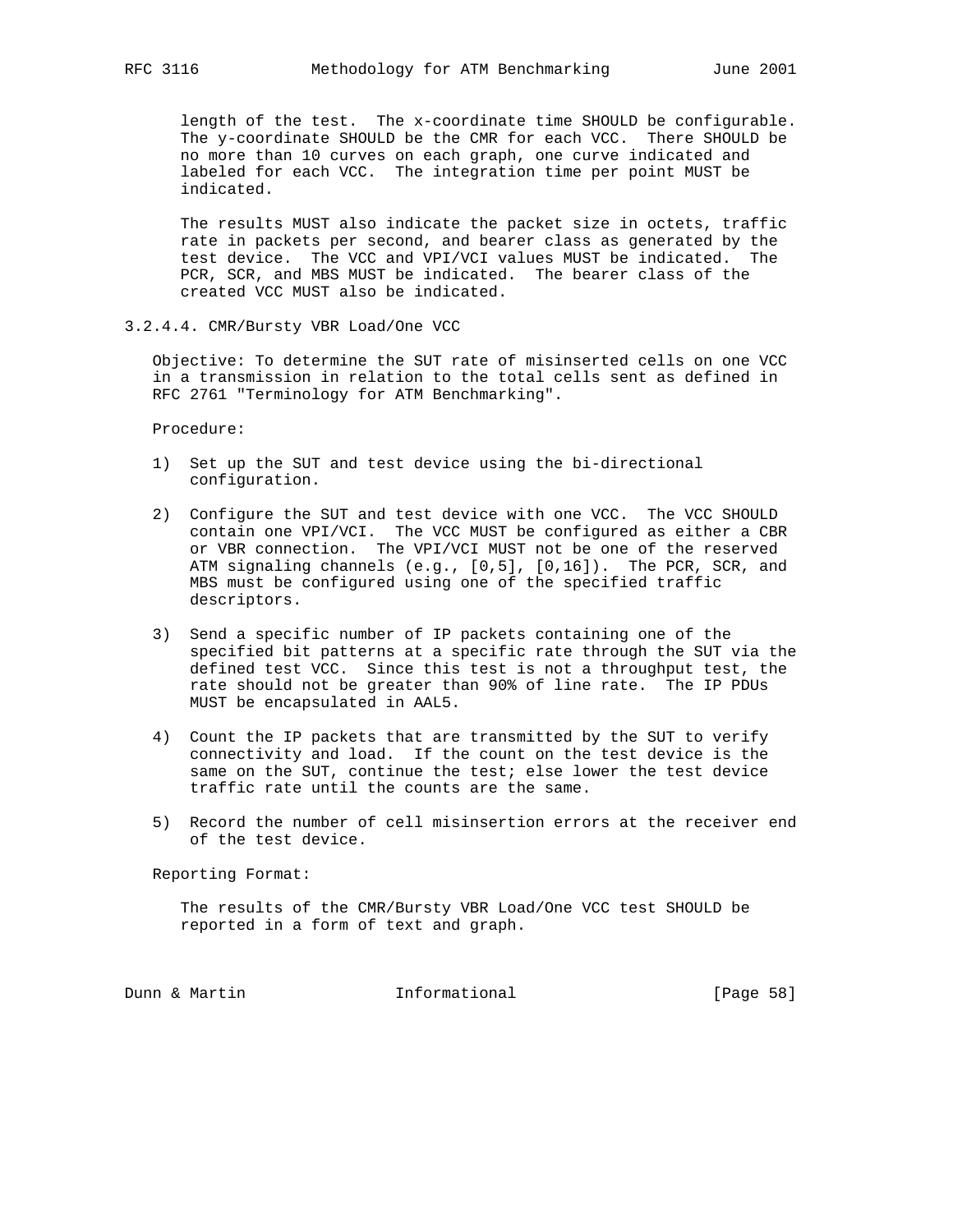The text results SHOULD display the numerical values of the CMR. The values given SHOULD include: time period of test in s, test VPI/VCI value, total number of cells transmitted and received on the given VPI/VCI during the test in positive integers, and the CMR for the entire test.

 The graph results SHOULD display the Cell misinsertion rate values. The x-coordinate SHOULD be the test run time in either seconds, minutes or days depending on the total length of the test. The x-coordinate time SHOULD be configurable. The y coordinate SHOULD be the CMR. The integration time per point MUST be indicated.

 The results MUST also indicate the packet size in octets, traffic rate in packets per second, and bearer class as generated by the test device. The VCC and VPI/VCI values MUST be indicated. The PCR, SCR, and MBS MUST be indicated. The bearer class of the created VCC MUST also be indicated.

3.2.4.5. CMR/Bursty VBR Load/Twelve VCCs

 Objective: To determine the SUT rate of misinserted cells on twelve VCCs in a transmission in relation to the total cells sent as defined in RFC 2761 "Terminology for ATM Benchmarking".

Procedure:

- 1) Set up the SUT and test device using the bi-directional configuration.
- 2) Configure the SUT and test device with twelve VCCs, using 1 VPI and 12 VCIs. The VCC's MUST be configured as either a CBR or VBR connection. The VPI/VCIs MUST not be one of the reserved ATM signaling channels (e.g., [0,5], [0,16]). The PCR, SCR, and MBS must be configured using one of the specified traffic descriptors.
- 3) Send a specific number of IP packets containing one of the specified bit patterns at a specific rate through the SUT via the defined test VCCs. All of the VPI/VCI pairs will generate traffic at the same traffic rate. Since this test is not a throughput test, the rate should not be greater than 90% of line rate. The PCR, SCR, and MBS must be indicated. The IP PDUs MUST be encapsulated in AAL5.

Dunn & Martin **Informational** [Page 59]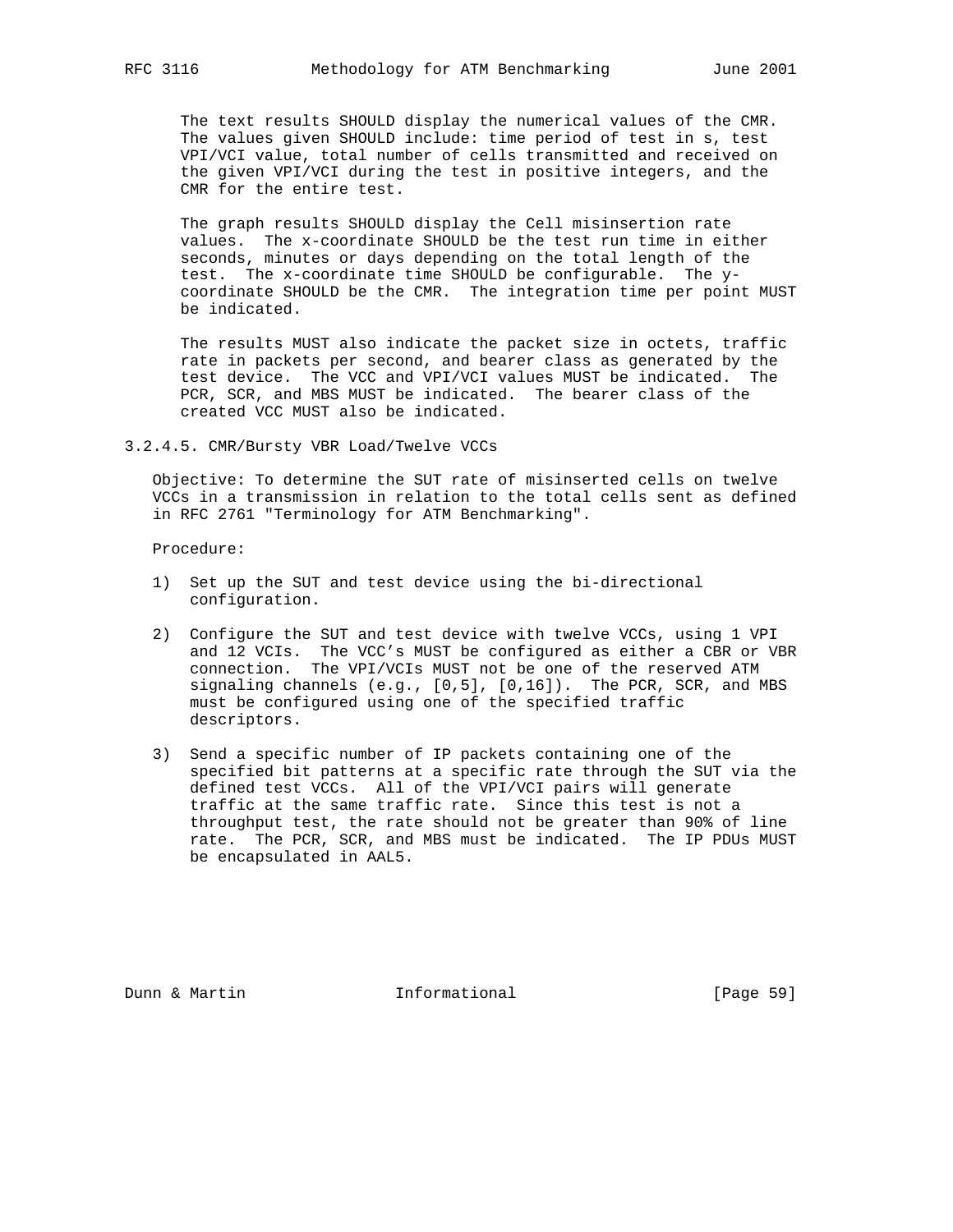- 4) Count the IP packets that are transmitted by the SUT on all VCCs to verify connectivity and load. If the count on the test device is the same on the SUT, continue the test; else lower the test device traffic rate until the counts are the same.
- 5) Record the number of cell misinsertion errors at the receiver end of the test device per VCC.

 The results of the CMR/Bursty VBR Load/Twelve VCCs test SHOULD be reported in a form of text and graph.

 The text results SHOULD display the numerical values of the CMR. The values given SHOULD include: time period of test in s, test VPI/VCI value, total number of cells transmitted and received on the given VPI/VCI during the test in positive integers, and the CMR for the entire test.

 The graph results SHOULD display the Cell misinsertion rate values. The x-coordinate SHOULD be the test run time in either seconds, minutes or days depending on the total length of the test. The x-coordinate time SHOULD be configurable. The y coordinate SHOULD be the CMR for each VCC. There should be 12 curves on the graph, on curve indicated and labeled for each VCC. The integration time per point MUST be indicated.

 The results MUST also indicate the packet size in octets, traffic rate in packets per second, and bearer class as generated by the test device. The VCC and VPI/VCI values MUST be indicated. The PCR, SCR, and MBS MUST be indicated. The bearer class of the created VCC MUST also be indicated.

3.2.4.6. CMR/Bursty VBR Load/Maximum VCCs

 Objective: To determine the SUT rate of misinserted cells with the maximum number VCCs supported on the SUT in a transmission in relation to the total cells sent as defined in RFC 2761 "Terminology for ATM Benchmarking".

Procedure:

- 1) Set up the SUT and test device using the bi-directional configuration.
- 2) Configure the SUT and test device with the maximum number of VCCs supported on the SUT. For example, if the maximum number of VCCs supported on the SUT is 1024, define 256 VPIs with 4 VCIs per

Dunn & Martin **Informational** [Page 60]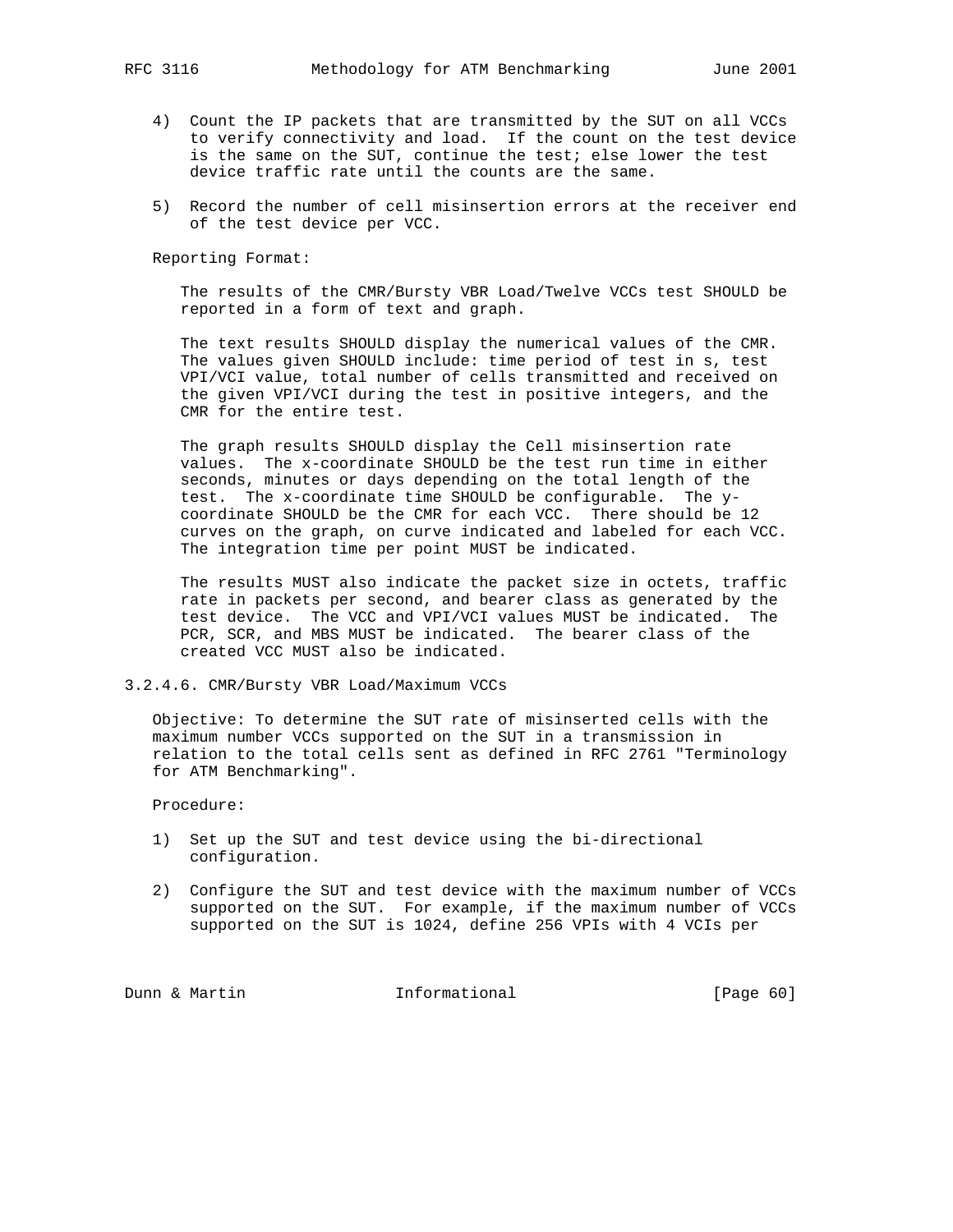VPI. The VCC's MUST be configured as either a CBR or VBR connection. The VPI/VCIs MUST not be one of the reserved ATM signaling channels (e.g., [0,5], [0,16]). The PCR, SCR, and MBS must be configured using one of the specified traffic descriptors.

- 3) Send a specific number of IP packets containing one of the specified bit patterns at a specific rate through the SUT via the defined test VCCs. All of the VPI/VCI pairs will generate traffic at the same traffic rate. Since this test is not a throughput test, the rate should not be greater than 90% of line rate. The IP PDUs MUST be encapsulated in AAL5.
- 4) Count the IP packets that are transmitted by the SUT on all VCCs to verify connectivity and load. If the count on the test device is the same on the SUT, continue the test; else lower the test device traffic rate until the counts are the same.
- 5) Record the number of cell misinsertion errors at the receiver end of the test device per VCC.

Reporting Format:

 The results of the CMR/Bursty VBR Load/Maximum VCCs test SHOULD be reported in a form of text and graph.

 The text results SHOULD display the numerical values of the CMR. The values given SHOULD include: time period of test in s, test VPI/VCI value, total number of cells transmitted and received on the given VPI/VCI during the test in positive integers, and the CMR for the entire test.

 The graph results SHOULD display the Cell misinsertion rate values. There will be (Max number of VCCs/10) graphs, with 10 VCCs indicated on each graph. The x-coordinate SHOULD be the test run time in either seconds, minutes or days depending on the total length of the test. The x-coordinate time SHOULD be configurable. The y-coordinate SHOULD be the CMR for each VCC. There SHOULD be no more than 10 curves on each graph, one curve indicated and labeled for each VCC. The integration time per point MUST be indicated.

 The results MUST also indicate the packet size in octets, traffic rate in packets per second, and bearer class as generated by the test device. The VCC and VPI/VCI values MUST be indicated. The PCR, SCR, and MBS MUST be indicated. The bearer class of the created VCC MUST also be indicated.

Dunn & Martin **Informational** [Page 61]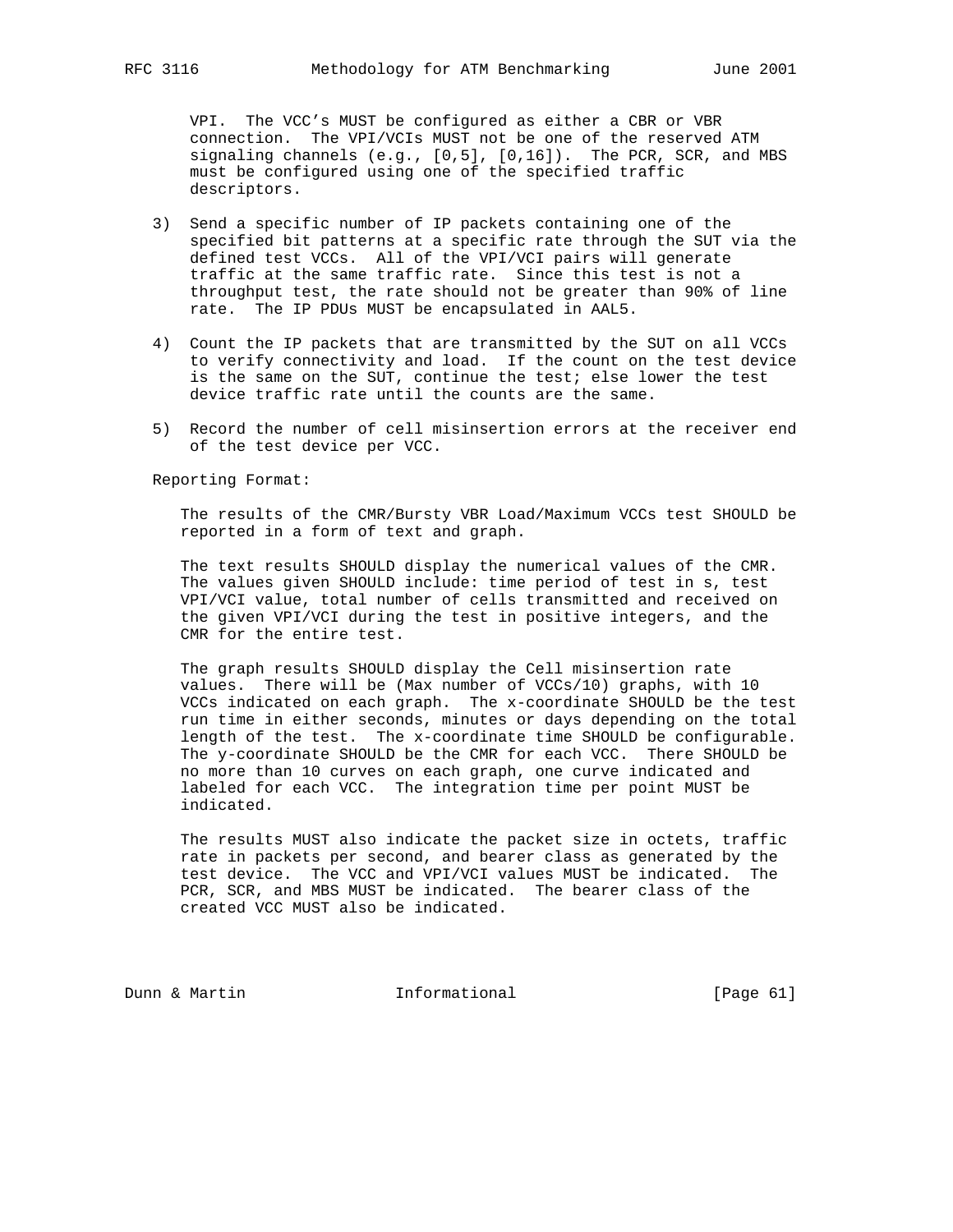3.2.5. CRC Error Ratio (CRC-ER)

3.2.5.1. CRC-ER/Steady Load/One VCC

 Objective: To determine the SUT ratio of CRC errors on one VCC in a transmission in relation to the total cells sent as defined in RFC 2761 "Terminology for ATM Benchmarking".

Procedure:

- 1) Set up the SUT and test device using the bi-directional configuration.
- 2) Configure the SUT and test device with one VCC. The VCC SHOULD contain one VPI/VCI. The VCC MUST be configured as either a CBR, VBR, or UBR connection. The VPI/VCI MUST not be one of the reserved ATM signaling channels (e.g., [0,5], [0,16]).
- 3) Send a specific number of IP packets at a specific constant rate through the SUT via the defined test VCC. Since this test is not a throughput test, the rate should not be greater than 90% of line rate. The IP PDUs MUST be encapsulated in AAL5.
- 4) Count the IP packets that are transmitted by the SUT to verify connectivity and load. If the count on the test device is the same on the SUT, continue the test; else lower the test device traffic rate until the counts are the same.
- 5) Record the number of CRC errored cells received on the test device.

Reporting Format:

 The results of the CRC-ER/Steady Load/One VCC test SHOULD be reported in a form of text and graph.

 The text results SHOULD display the numerical values of the CRC- ER. The values given SHOULD include: time period of test in s, test VPI/VCI value, total number of cells transmitted and received on the given VPI/VCI during the test in positive integers, and the CRC-ER for the entire test.

 The graph results SHOULD display the CRC Error ratio values. The x-coordinate SHOULD be the test run time in either seconds, minutes or days depending on the total length of the test. The x-coordinate time SHOULD be configurable. The y-coordinate SHOULD be the CRC-ER. The integration time per point MUST be indicated.

Dunn & Martin **Informational** [Page 62]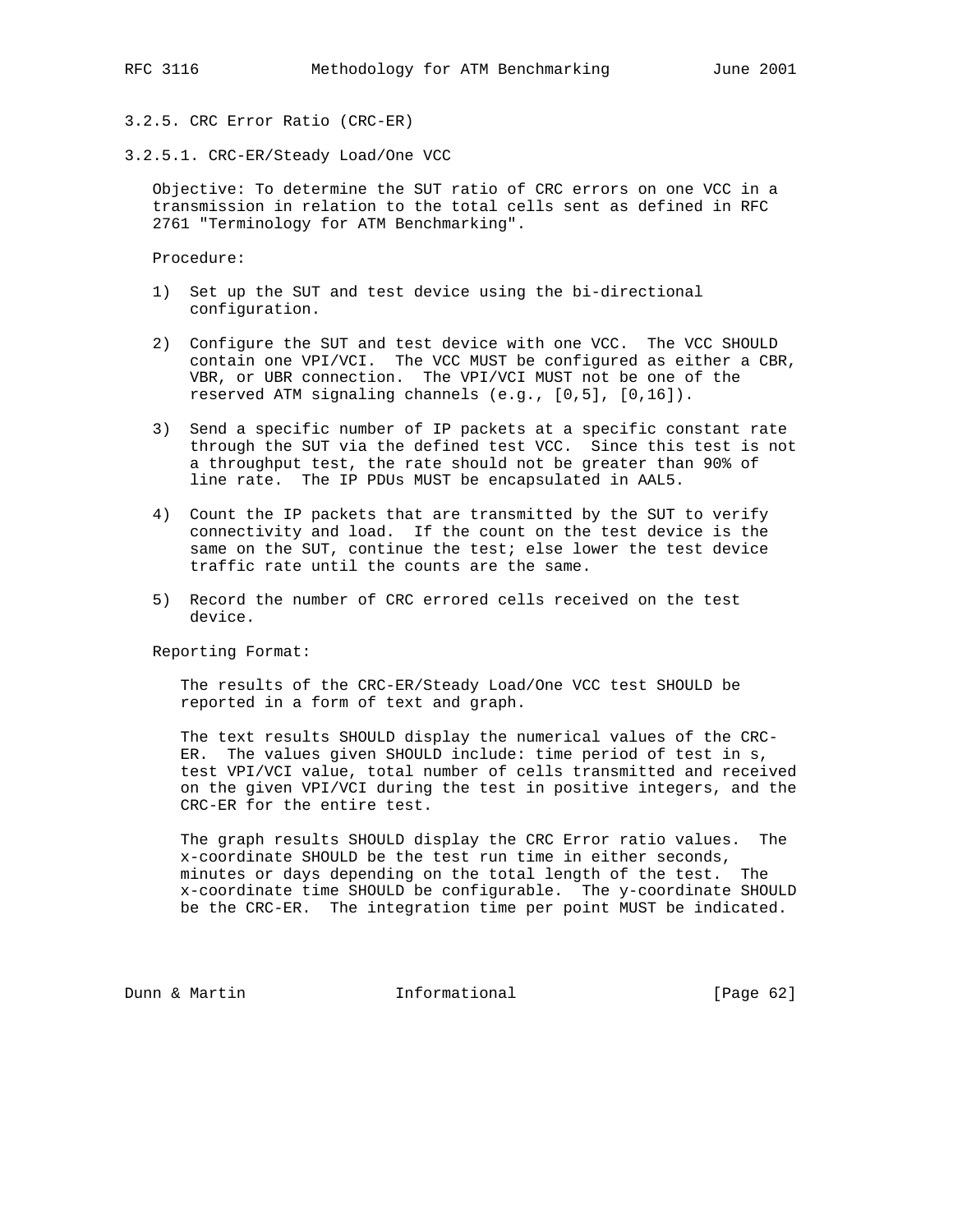The results MUST also indicate the packet size in octets, traffic rate in packets per second, and bearer class as generated by the test device. The VCC and VPI/VCI values MUST be indicated. The PCR, SCR, and MBS MUST be indicated. The bearer class of the created VCC MUST also be indicated.

# 3.2.5.2. CRC-ER/Steady Load/Twelve VCCs

 Objective: To determine the SUT ratio of lost cells on twelve VCCs in a transmission in relation to the total cells sent as defined in RFC 2761 "Terminology for ATM Benchmarking".

Procedure:

- 1) Set up the SUT and test device using the bi-directional configuration.
- 2) Configure the SUT and test device with twelve VCCs, using 1 VPI and 12 VCIs. The VCC's MUST be configured as either a CBR, VBR, or UBR connection. The VPI/VCIs MUST not be one of the reserved ATM signaling channels (e.g., [0,5], [0,16]).
- 3) Send a specific number of IP packets at a specific constant rate through the SUT via the defined test VCCs. All of the VPI/VCI pairs will generate traffic at the same traffic rate. Since this test is not a throughput test, the rate should not be greater than 90% of line rate. The IP PDUs MUST be encapsulated in AAL5.
	- 4) Count the IP packets that are transmitted by the SUT on all VCCs to verify connectivity and load. If the count on the test device is the same on the SUT, continue the test; else lower the test device traffic rate until the counts are the same.
	- 5) Record the number of CRC errored cells received per VCC on the test device.

Reporting Format:

 The results of the CRC-ER/Steady Load/Twelve VCCs test SHOULD be reported in a form of text and graph.

 The text results SHOULD display the numerical values of the CRC- ER. The values given SHOULD include: time period of test in s, test VPI/VCI value, total number of cells transmitted and received on the given VPI/VCI during the test in positive integers, and the CRC-ER for the entire test.

Dunn & Martin **Informational** [Page 63]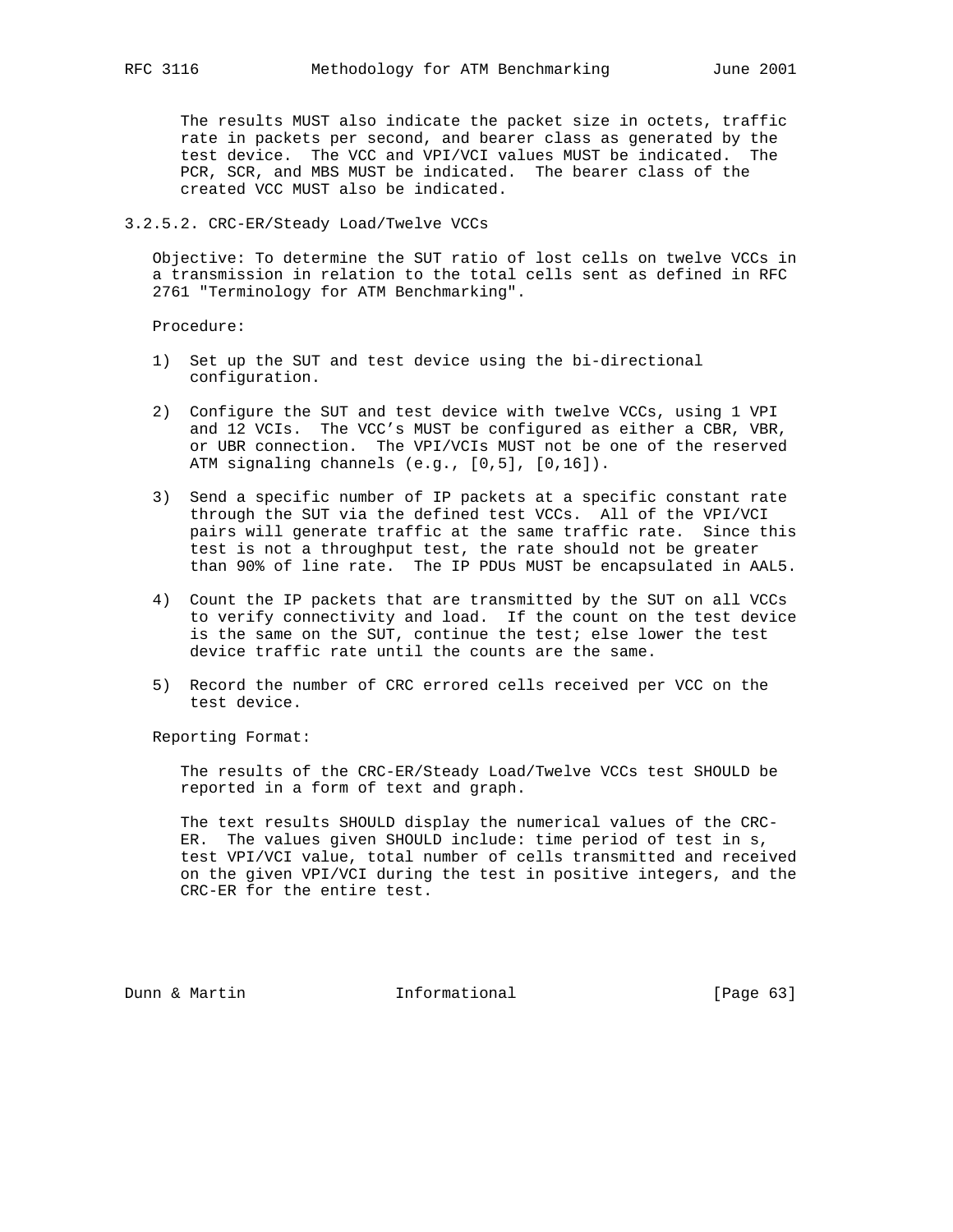The graph results SHOULD display the CRC Error ratio values. The x-coordinate SHOULD be the test run time in either seconds, minutes or days depending on the total length of the test. The x-coordinate time SHOULD be configurable. The y-coordinate SHOULD be the CRC-ER for each VCC. There should be 12 curves on the graph, on curve indicated and labeled for each VCC. The integration time per point MUST be indicated.

 The results MUST also indicate the packet size in octets, traffic rate in packets per second, and bearer class as generated by the test device. The VCC and VPI/VCI values MUST be indicated. The PCR, SCR, and MBS MUST be indicated. The bearer class of the created VCC MUST also be indicated.

3.2.5.3. CRC-ER/Steady Load/Maximum VCCs

 Objective: To determine the SUT ratio of lost cells with the maximum number VCCs supported on the SUT in a transmission in relation to the total cells sent as defined in RFC 2761 "Terminology for ATM Benchmarking".

Procedure:

- 1) Set up the SUT and test device using the bi-directional configuration.
- 2) Configure the SUT and test device with the maximum number of VCCs supported on the SUT. For example, if the maximum number of VCCs supported on the SUT is 1024, define 256 VPIs with 4 VCIs per VPI. The VCC's MUST be configured as either a CBR, VBR, or UBR connection. The VPI/VCIs MUST not be one of the reserved ATM signaling channels (e.g., [0,5], [0,16]).
- 3) Send a specific number of IP packets at a specific constant rate through the SUT via the defined test VCCs. All of the VPI/VCI pairs will generate traffic at the same traffic rate. Since this test is not a throughput test, the rate should not be greater than 90% of line rate. The IP PDUs MUST be encapsulated in AAL5.
- 4) Count the IP packets that are transmitted by the SUT on all VCCs to verify connectivity and load. If the count on the test device is the same on the SUT, continue the test; else lower the test device traffic rate until the counts are the same.
- 5) Record the number of CRC errored cells received per VCC on the test device.

Dunn & Martin **Informational** [Page 64]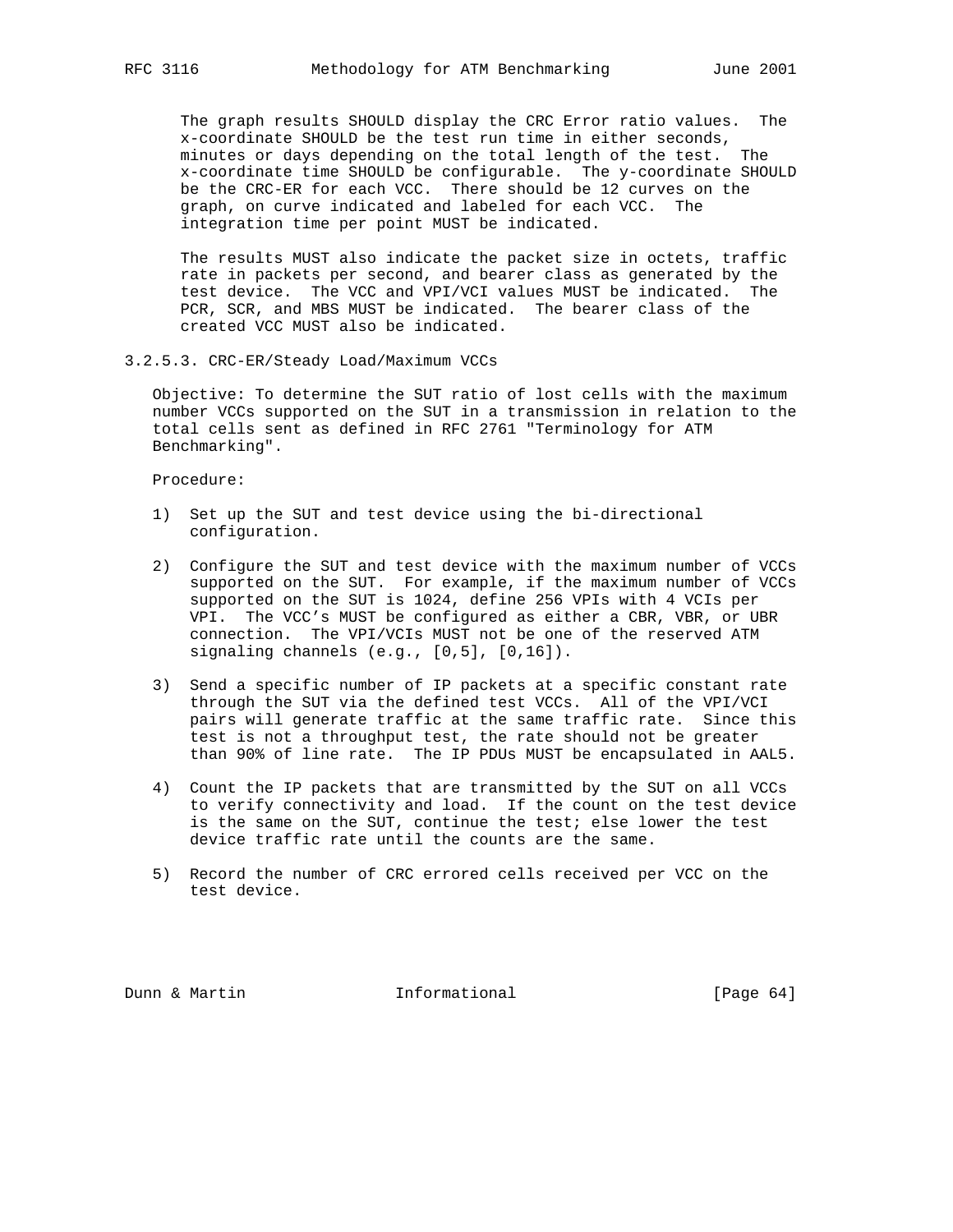The results of the CRC-ER/Steady Load/Maximum VCCs test SHOULD be reported in a form of text and graph.

 The text results SHOULD display the numerical values of the CRC- ER. The values given SHOULD include: time period of test in s, test VPI/VCI value, total number of cells transmitted and received on the given VPI/VCI during the test in positive integers, and the CRC-ER for the entire test.

 The graph results SHOULD display the CRC Error ratio values. There will be (Max number of VCCs/10) graphs, with 10 VCCs indicated on each graph. The x-coordinate SHOULD be the test run time in either seconds, minutes or days depending on the total length of the test. The x-coordinate time SHOULD be configurable. The y-coordinate SHOULD be the CRC-ER for each VCC. There SHOULD be no more than 10 curves on each graph, one curve indicated and labeled for each VCC. The integration time per point MUST be indicated.

 The results MUST also indicate the packet size in octets, traffic rate in packets per second, and bearer class as generated by the test device. The VCC and VPI/VCI values MUST be indicated. The PCR, SCR, and MBS MUST be indicated. The bearer class of the created VCC MUST also be indicated.

3.2.5.4. CRC-ER/Bursty VBR Load/One VCC

 Objective: To determine the SUT ratio of lost cells on one VCC in a transmission in relation to the total cells sent as defined in RFC 2761 "Terminology for ATM Benchmarking".

Procedure:

- 1) Set up the SUT and test device using the bi-directional configuration.
- 2) Configure the SUT and test device with one VCC. The VCC SHOULD contain one VPI/VCI. The VCC MUST be configured as either a CBR or VBR connection. The VPI/VCI MUST not be one of the reserved ATM signaling channels (e.g., [0,5], [0,16]). The PCR, SCR, and MBS must be configured using one of the specified traffic descriptors.
- 3) Send a specific number of IP packets containing one of the specified bit patterns at a specific rate through the SUT via the defined test VCC. Since this test is not a throughput test, the

Dunn & Martin **Informational** [Page 65]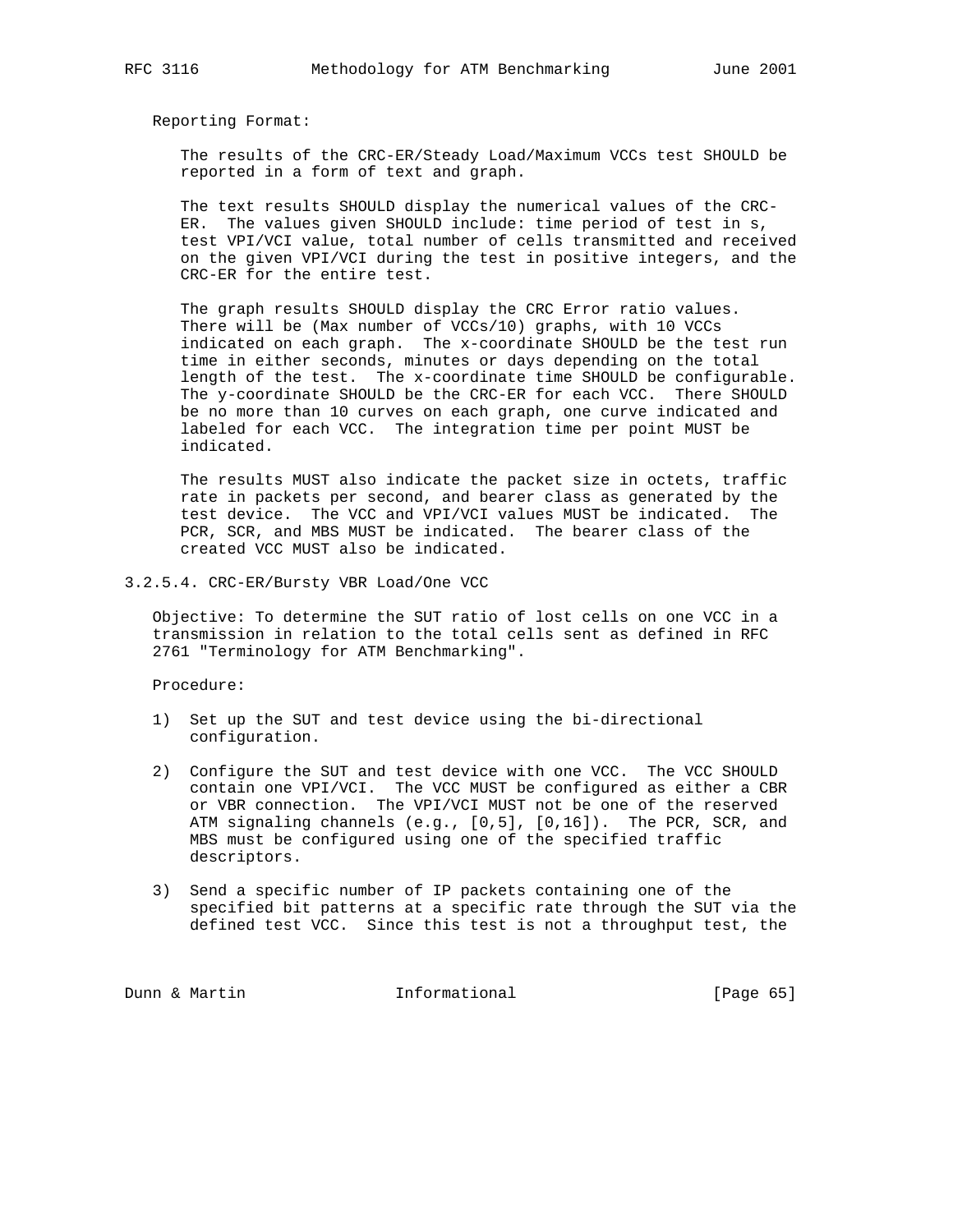rate should not be greater than 90% of line rate. The IP PDUs MUST be encapsulated in AAL5.

- 4) Count the IP packets that are transmitted by the SUT to verify connectivity and load. If the count on the test device is the same on the SUT, continue the test; else lower the test device traffic rate until the counts are the same.
- 5) Record the number of CRC errored cells received per VCC on the test device.

Reporting Format:

 The results of the CRC-ER/Bursty VBR Load/One VCC test SHOULD be reported in a form of text and graph.

 The text results SHOULD display the numerical values of the CRC- ER. The values given SHOULD include: time period of test in s, test VPI/VCI value, total number of cells transmitted and received on the given VPI/VCI during the test in positive integers, and the CRC-ER for the entire test.

 The graph results SHOULD display the CRC Error ratio values. The x-coordinate SHOULD be the test run time in either seconds, minutes or days depending on the total length of the test. The x-coordinate time SHOULD be configurable. The y-coordinate SHOULD be the CRC-ER. The integration time per point MUST be indicated.

 The results MUST also indicate the packet size in octets, traffic rate in packets per second, and bearer class as generated by the test device. The VCC and VPI/VCI values MUST be indicated. The PCR, SCR, and MBS MUST be indicated. The bearer class of the created VCC MUST also be indicated.

3.2.5.5. CRC-ER/Bursty VBR Load/Twelve VCCs

 Objective: To determine the SUT ratio of lost cells on twelve VCCs in a transmission in relation to the total cells sent as defined in RFC 2761 "Terminology for ATM Benchmarking".

Procedure:

- 1) Set up the SUT and test device using the bi-directional configuration.
- 2) Configure the SUT and test device with twelve VCCs, using 1 VPI and 12 VCIs. The VCC MUST be configured as either a CBR or VBR connection. The VPI/VCIs MUST not be one of the reserved ATM

Dunn & Martin **Informational** [Page 66]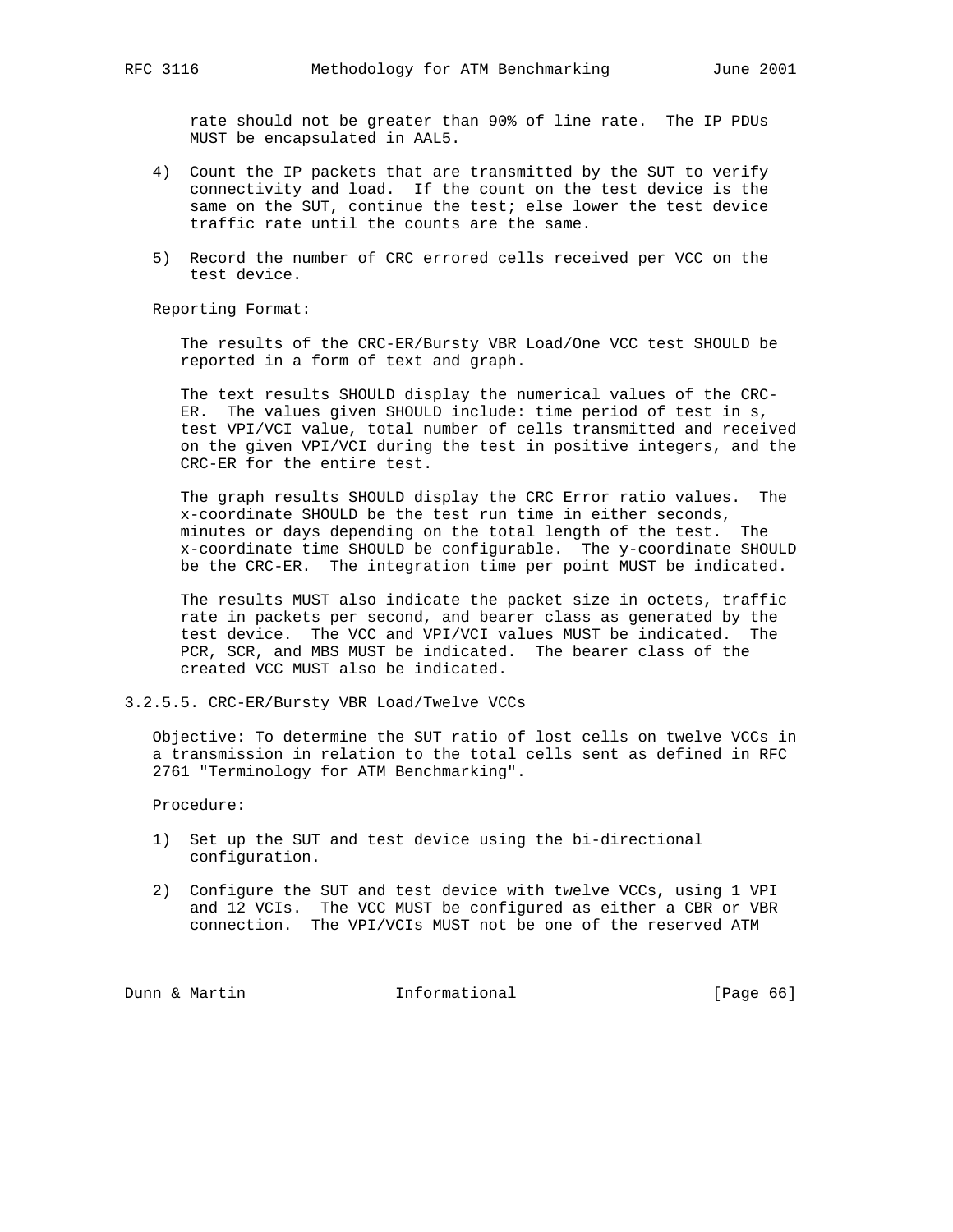signaling channels (e.g., [0,5], [0,16]). The PCR, SCR, and MBS must be configured using one of the specified traffic descriptors.

- 3) Send a specific number of IP packets containing one of the specified bit patterns at a specific rate through the SUT via the defined test VCCs. All of the VPI/VCI pairs will generate traffic at the same traffic rate. Since this test is not a throughput test, the rate should not be greater than 90% of line rate. The PCR, SCR, and MBS must be indicated. The IP PDUs MUST be encapsulated in AAL5.
- 4) Count the IP packets that are transmitted by the SUT on all VCCs to verify connectivity and load. If the count on the test device is the same on the SUT, continue the test; else lower the test device traffic rate until the counts are the same.
- 5) Record the number of CRC errored cells received per VCC on the test device for all VCCs.

Reporting Format:

 The results of the CRC-ER/Bursty VBR Load/Twelve VCCs test SHOULD be reported in a form of text and graph.

 The text results SHOULD display the numerical values of the CRC- ER. The values given SHOULD include: time period of test in s, test VPI/VCI value, total number of cells transmitted and received on the given VPI/VCI during the test in positive integers, and the CRC-ER for the entire test.

 The graph results SHOULD display the CRC Error ratio values. The x-coordinate SHOULD be the test run time in either seconds, minutes or days depending on the total length of the test. The x-coordinate time SHOULD be configurable. The y-coordinate SHOULD be the CRC-ER for each VCC. There should be 12 curves on the graph, on curve indicated and labeled for each VCC. The integration time per point MUST be indicated.

 The results MUST also indicate the packet size in octets, traffic rate in packets per second, and bearer class as generated by the test device. The VCC and VPI/VCI values MUST be indicated. The PCR, SCR, and MBS MUST be indicated. The bearer class of the created VCC MUST also be indicated.

Dunn & Martin **Informational** [Page 67]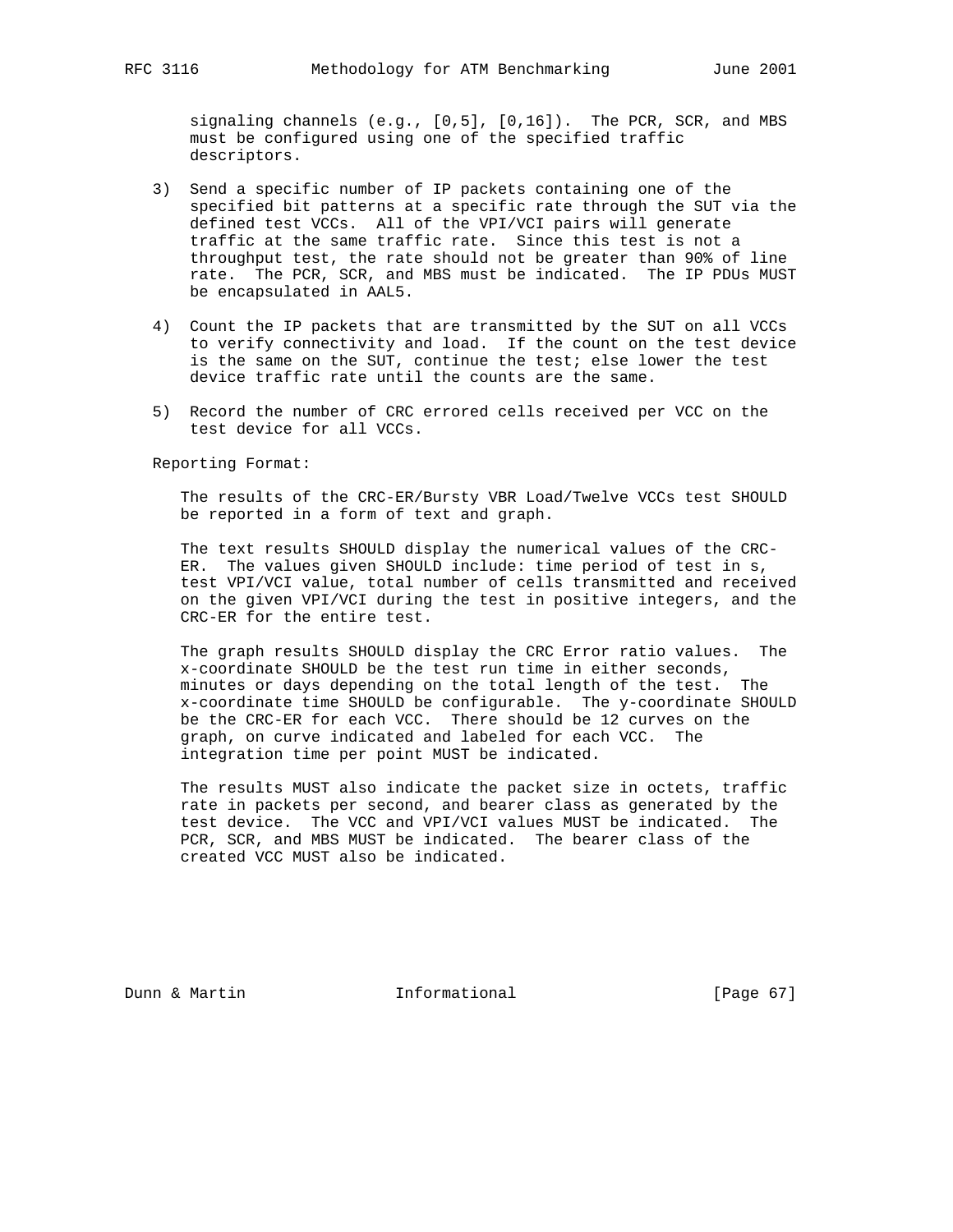### 3.2.5.6. CRC-ER/Bursty VBR Load/Maximum VCCs

 Objective: To determine the SUT ratio of lost cells with the maximum number VCCs supported on the SUT in a transmission in relation to the total cells sent as defined in RFC 2761 "Terminology for ATM Benchmarking".

Procedure:

- 1) Set up the SUT and test device using the bi-directional configuration.
- 2) Configure the SUT and test device with the maximum number of VCCs supported on the SUT. For example, if the maximum number of VCCs supported on the SUT is 1024, define 256 VPIs with 4 VCIs per VPI. The VCC MUST be configured as either a CBR or VBR connection. The VPI/VCIs MUST not be one of the reserved ATM signaling channels  $(e.g., [0,5], [0,16])$ . The PCR, SCR, and MBS must be configured using one of the specified traffic descriptors.
- 3) Send a specific number of IP packets containing one of the specified bit patterns at a specific rate through the SUT via the defined test VCCs. All of the VPI/VCI pairs will generate traffic at the same traffic rate. Since this test is not a throughput test, the rate should not be greater than 90% of line rate. The IP PDUs MUST be encapsulated in AAL5.
- 4) Count the IP packets that are transmitted by the SUT on all VCCs to verify connectivity and load. If the count on the test device is the same on the SUT, continue the test; else lower the test device traffic rate until the counts are the same.
- 5) Record the number of CRC errored cells received per VCC on the test device for all VCCs.

Reporting Format:

 The results of the CRC-ER/Bursty VBR Load/Maximum VCCs test SHOULD be reported in a form of text and graph.

 The text results SHOULD display the numerical values of the CRC- ER. The values given SHOULD include: time period of test in s, test VPI/VCI value, total number of cells transmitted and received on the given VPI/VCI during the test in positive integers, and the CRC-ER for the entire test.

The graph results SHOULD display the CRC Error ratio values.

Dunn & Martin **Informational** [Page 68]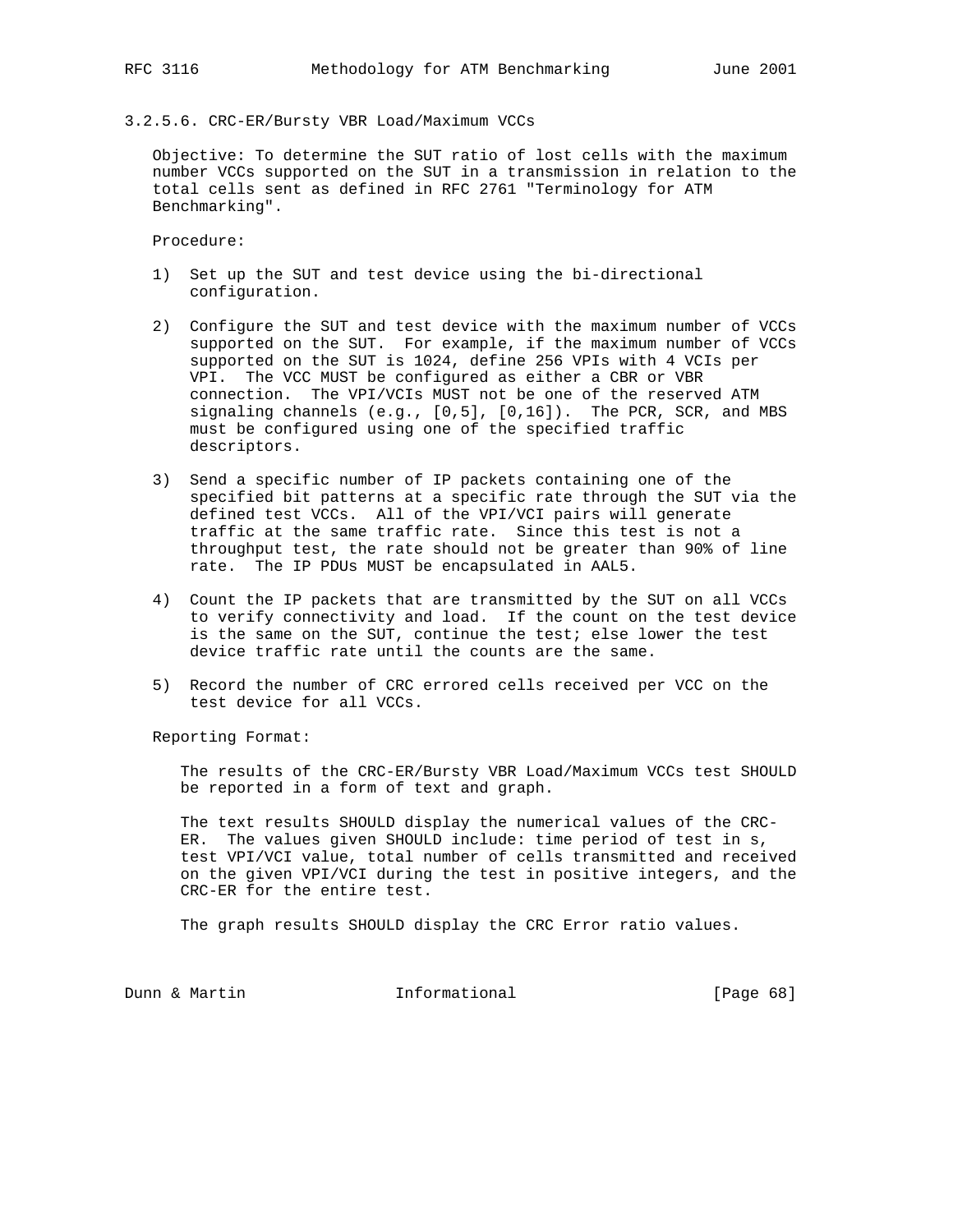There will be (Max number of VCCs/10) graphs, with 10 VCCs indicated on each graph. The x-coordinate SHOULD be the test run time in either seconds, minutes or days depending on the total length of the test. The x-coordinate time SHOULD be configurable. The y-coordinate SHOULD be the CRC-ER for each VCC. There SHOULD be no more than 10 curves on each graph, one curve indicated and labeled for each VCC. The integration time per point MUST be indicated.

 The results MUST also indicate the packet size in octets, traffic rate in packets per second, and bearer class as generated by the test device. The VCC and VPI/VCI values MUST be indicated. The PCR, SCR, and MBS MUST be indicated. The bearer class of the created VCC MUST also be indicated.

3.2.5.7. CRC-ER/Bursty UBR Load/One VCC

 Objective: To determine the SUT ratio of lost cells on one VCC in a transmission in relation to the total cells sent as defined in RFC 2761 "Terminology for ATM Benchmarking".

Procedure:

- 1) Set up the SUT and test device using the bi-directional configuration.
- 2) Configure the SUT and test device with one VCC. The VCC SHOULD contain one VPI/VCI. The VCC MUST be configured as a UBR connection. The VPI/VCI MUST not be one of the reserved ATM signaling channels (e.g., [0,5], [0,16]). The PCR, SCR, and MBS must be configured using one of the specified traffic descriptors.
- 3) Send a specific number of IP packets containing one of the specified bit patterns at a specific rate through the SUT via the defined test VCC. Since this test is not a throughput test, the rate should not be greater than 90% of line rate. The IP PDUs MUST be encapsulated in AAL5.
- 4) Count the IP packets that are transmitted by the SUT to verify connectivity and load. If the count on the test device is the same on the SUT, continue the test; else lower the test device traffic rate until the counts are the same.
- 5) Record the number of CRC errored cells received per VCC on the test device.

Dunn & Martin **Informational** [Page 69]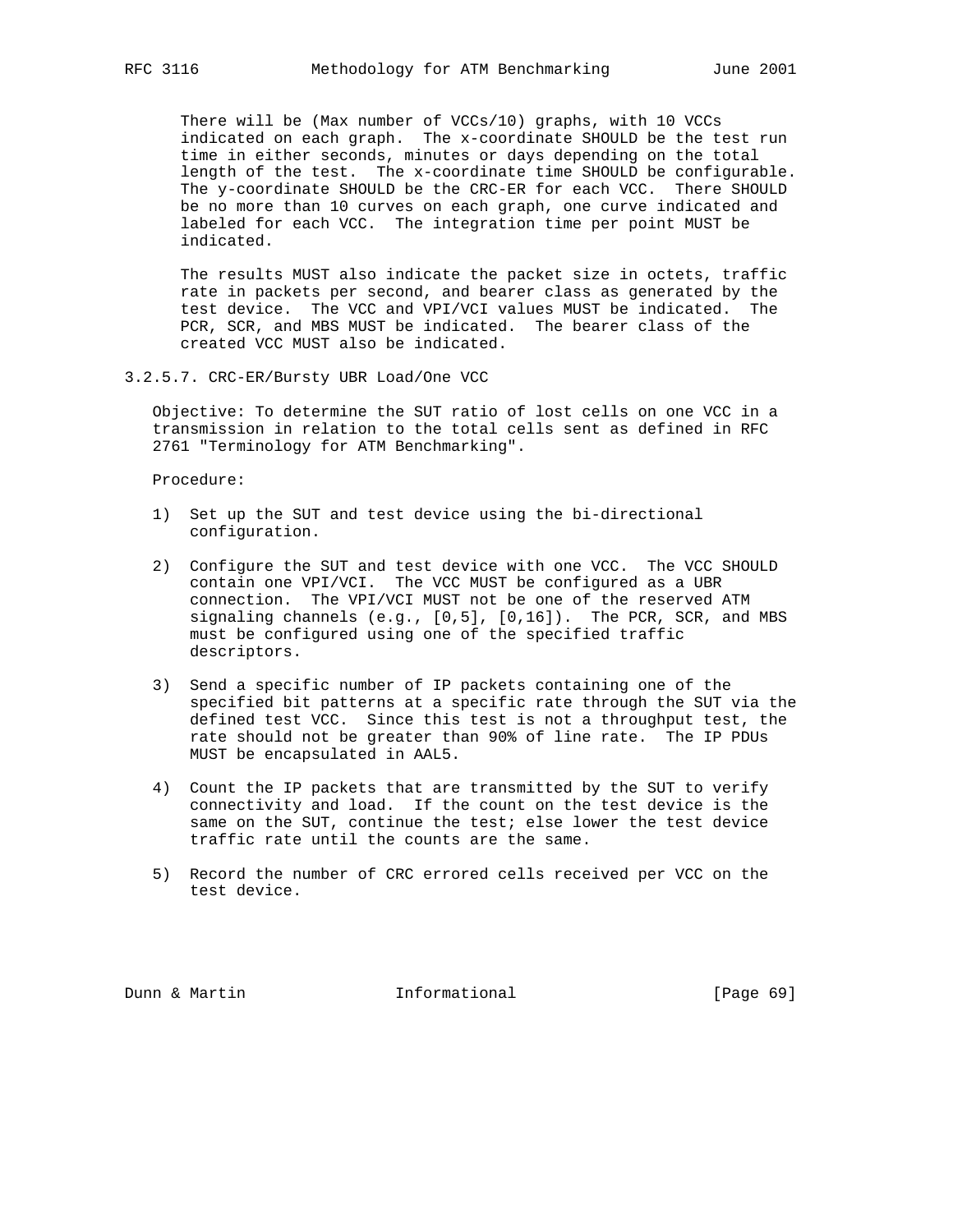The results of the CRC-ER/Bursty UBR Load/One VCC test SHOULD be reported in a form of text and graph.

 The text results SHOULD display the numerical values of the CRC- ER. The values given SHOULD include: time period of test in s, test VPI/VCI value, total number of cells transmitted and received on the given VPI/VCI during the test in positive integers, and the CRC-ER for the entire test.

 The graph results SHOULD display the CRC Error ratio values. The x-coordinate SHOULD be the test run time in either seconds, minutes or days depending on the total length of the test. The x-coordinate time SHOULD be configurable. The y-coordinate SHOULD be the CRC-ER. The integration time per point MUST be indicated.

 The results MUST also indicate the packet size in octets, traffic rate in packets per second, and bearer class as generated by the test device. The VCC and VPI/VCI values MUST be indicated. The PCR, SCR, and MBS MUST be indicated. The bearer class of the created VCC MUST also be indicated.

3.2.5.8. CRC-ER/Bursty UBR Load/Twelve VCCs

 Objective: To determine the SUT ratio of lost cells on twelve VCCs in a transmission in relation to the total cells sent as defined in RFC 2761 "Terminology for ATM Benchmarking".

Procedure:

- 1) Set up the SUT and test device using the bi-directional configuration.
- 2) Configure the SUT and test device with twelve VCCs, using 1 VPI and 12 VCIs. The VCC MUST be configured as a UBR connection. The VPI/VCIs MUST not be one of the reserved ATM signaling channels (e.g., [0,5], [0,16]). The PCR, SCR, and MBS must be configured using one of the specified traffic descriptors.
- 3) Send a specific number of IP packets containing one of the specified bit patterns at a specific rate through the SUT via the defined test VCCs. All of the VPI/VCI pairs will generate traffic at the same traffic rate. Since this test is not a throughput test, the rate should not be greater than 90% of line rate. The PCR, SCR, and MBS must be indicated. The IP PDUs MUST be encapsulated in AAL5.

Dunn & Martin **Informational** [Page 70]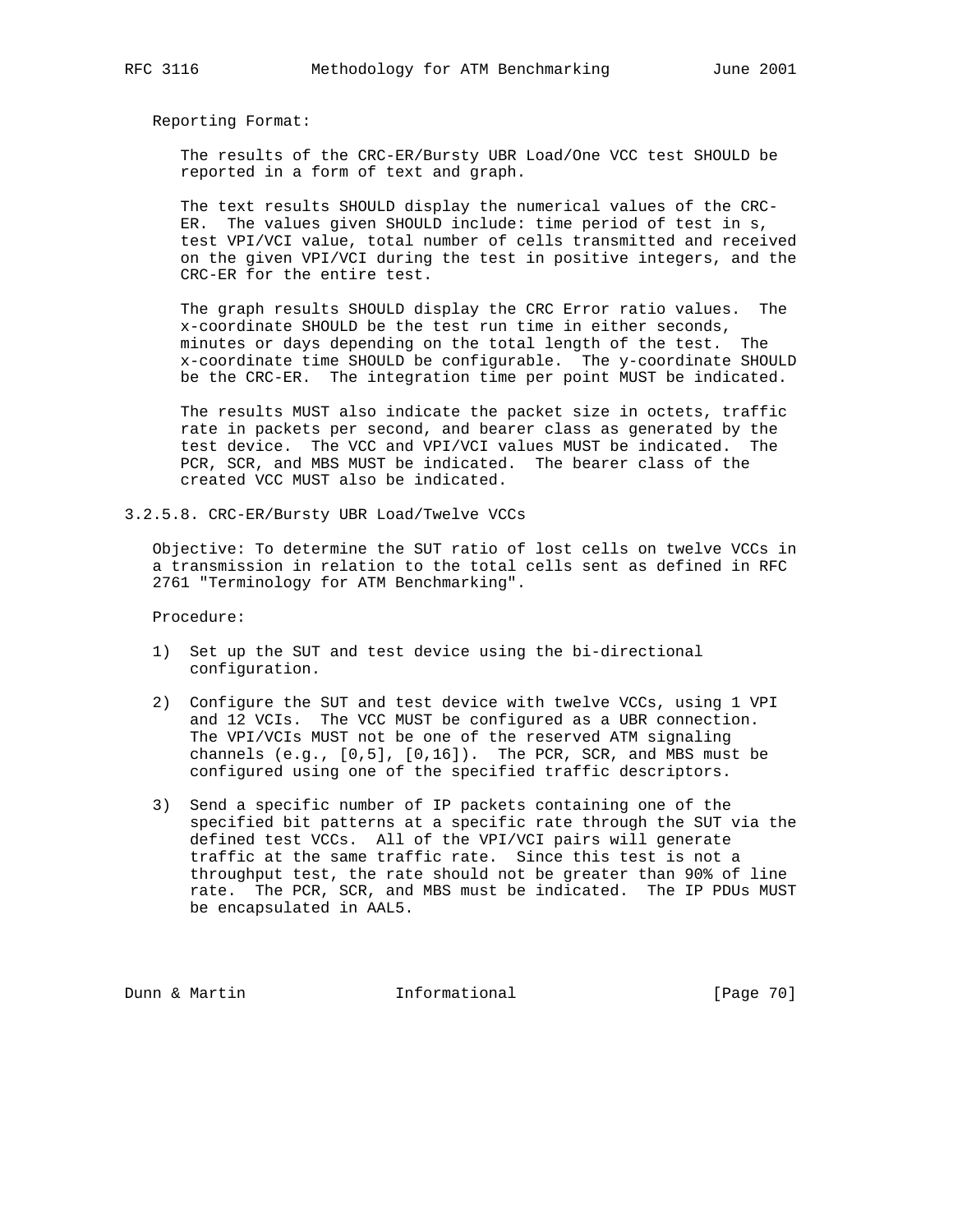- 4) Count the IP packets that are transmitted by the SUT on all VCCs to verify connectivity and load. If the count on the test device is the same on the SUT, continue the test; else lower the test device traffic rate until the counts are the same.
- 5) Record the number of CRC errored cells received per VCC on the test device for all VCCs.

 The results of the CRC-ER/Bursty UBR Load/Twelve VCCs test SHOULD be reported in a form of text and graph.

 The text results SHOULD display the numerical values of the CRC- ER. The values given SHOULD include: time period of test in s, test VPI/VCI value, total number of cells transmitted and received on the given VPI/VCI during the test in positive integers, and the CRC-ER for the entire test.

 The graph results SHOULD display the CRC Error ratio values. The x-coordinate SHOULD be the test run time in either seconds, minutes or days depending on the total length of the test. The x-coordinate time SHOULD be configurable. The y-coordinate SHOULD be the CRC-ER for each VCC. There should be 12 curves on the graph, on curve indicated and labeled for each VCC. The integration time per point MUST be indicated.

 The results MUST also indicate the packet size in octets, traffic rate in packets per second, and bearer class as generated by the test device. The VCC and VPI/VCI values MUST be indicated. The PCR, SCR, and MBS MUST be indicated. The bearer class of the created VCC MUST also be indicated.

3.2.5.9. CRC-ER/Bursty UBR Load/Maximum VCCs

 Objective: To determine the SUT ratio of lost cells with the maximum number VCCs supported on the SUT in a transmission in relation to the total cells sent as defined in RFC 2761 "Terminology for ATM Benchmarking".

Procedure:

- 1) Set up the SUT and test device using the bi-directional configuration.
- 2) Configure the SUT and test device with the maximum number of VCCs supported on the SUT. For example, if the maximum number of VCCs supported on the SUT is 1024, define 256 VPIs with 4 VCIs per

Dunn & Martin **Informational** [Page 71]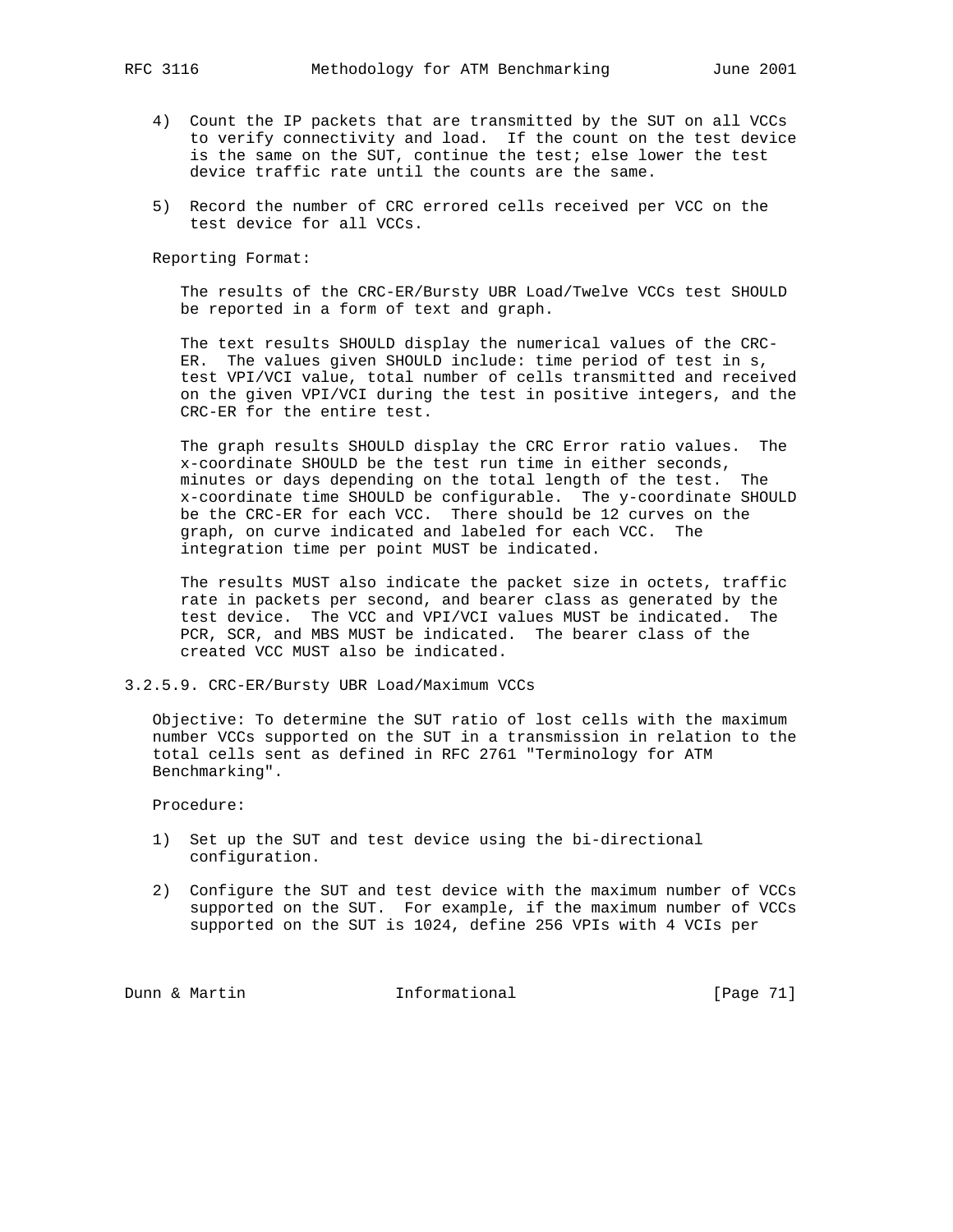VPI. The VCC MUST be configured as a UBR connection. The VPI/VCIs MUST not be one of the reserved ATM signaling channels (e.g., [0,5], [0,16]). The PCR, SCR, and MBS must be configured using one of the specified traffic descriptors.

- 3) Send a specific number of IP packets containing one of the specified bit patterns at a specific rate through the SUT via the defined test VCCs. All of the VPI/VCI pairs will generate traffic at the same traffic rate. Since this test is not a throughput test, the rate should not be greater than 90% of line rate. The IP PDUs MUST be encapsulated in AAL5.
- 4) Count the IP packets that are transmitted by the SUT on all VCCs to verify connectivity and load. If the count on the test device is the same on the SUT, continue the test; else lower the test device traffic rate until the counts are the same.
- 5) Record the number of CRC errored cells received per VCC on the test device for all VCCs.

Reporting Format:

 The results of the CRC-ER/Bursty UBR Load/Maximum VCCs test SHOULD be reported in a form of text and graph.

 The text results SHOULD display the numerical values of the CRC- ER. The values given SHOULD include: time period of test in s, test VPI/VCI value, total number of cells transmitted and received on the given VPI/VCI during the test in positive integers, and the CRC-ER for the entire test.

 The graph results SHOULD display the CRC Error ratio values. There will be (Max number of VCCs/10) graphs, with 10 VCCs indicated on each graph. The x-coordinate SHOULD be the test run time in either seconds, minutes or days depending on the total length of the test. The x-coordinate time SHOULD be configurable. The y-coordinate SHOULD be the CRC-ER for each VCC. There SHOULD be no more than 10 curves on each graph, one curve indicated and labeled for each VCC. The integration time per point MUST be indicated.

 The results MUST also indicate the packet size in octets, traffic rate in packets per second, and bearer class as generated by the test device. The VCC and VPI/VCI values MUST be indicated. The PCR, SCR, and MBS MUST be indicated. The bearer class of the created VCC MUST also be indicated.

Dunn & Martin **Informational** [Page 72]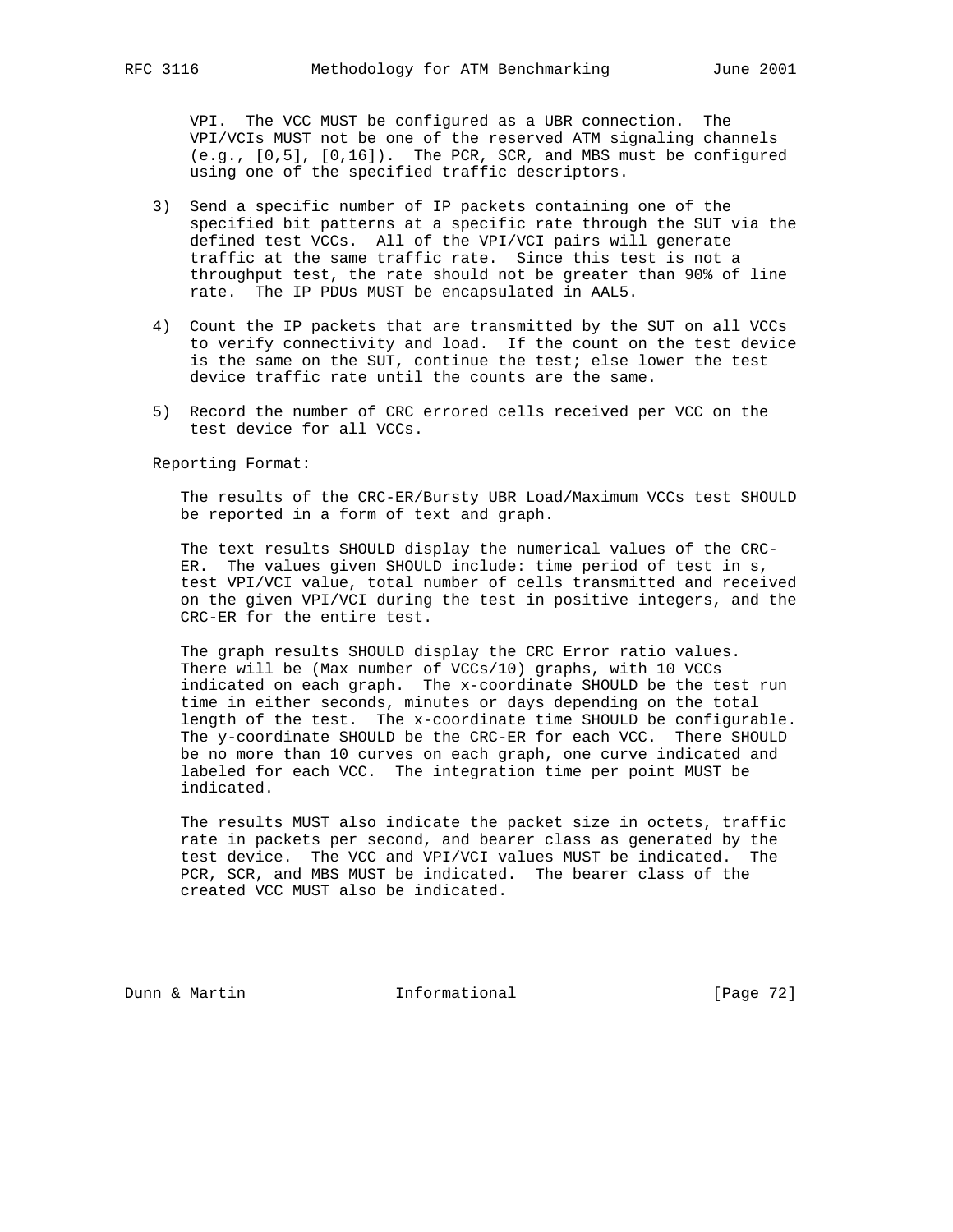#### 3.2.5.10. CRC-ER/Bursty Mixed Load/Three VCC

 Objective: To determine the SUT ratio of lost cells on three VCC's in relation to the total cells sent as defined in RFC 2761 "Terminology for ATM Benchmarking".

Procedure:

- 1) Set up the SUT and test device using the bi-directional configuration.
- 2) Configure the SUT and test device with three VCC's. Each VCC MUST be defined as a different Bearer class; one CBR, one UBR and one VBR. Each VCC SHOULD contain one VPI/VCI. The VPI/VCI MUST not be one of the reserved ATM signaling channels (e.g., [0,5], [0,16]). The PCR, SCR, and MBS must be configured using one of the specified traffic descriptors.
- 3) Send a specific number of IP packets containing one of the specified bit patterns through the SUT via the defined test VCCs. Each generated VCC stream MUST match the corresponding VCC Bearer class. All of the VPI/VCI pairs will generate traffic at the same traffic rate. Since this test is not a throughput test, the rate should not be greater than 90% of line rate. The IP PDUs MUST be encapsulated in AAL5.
- 4) Count the IP packets that are transmitted by the SUT to verify connectivity and load. If the count on the test device is the same on the SUT, continue the test; else lower the test device traffic rate until the counts are the same.
- 5) Record the number of CRC errored cells received per VCC on the test device.

Reporting Format:

 The results of the CRC-ER/Bursty Mixed Load/Three VCC test SHOULD be reported in in a form of text and graph.

 The text results SHOULD display the numerical values of the CRC- ER. The values given SHOULD include: time period of test in s, test VPI/VCI value, total number of cells transmitted and received on the given VPI/VCI during the test in positive integers, and the CRC-ER for the entire test.

 The graph results SHOULD display the CRC Error ratio values. The x-coordinate SHOULD be the test run time in either seconds, minutes or days depending on the total length of the test. The

Dunn & Martin **Informational** [Page 73]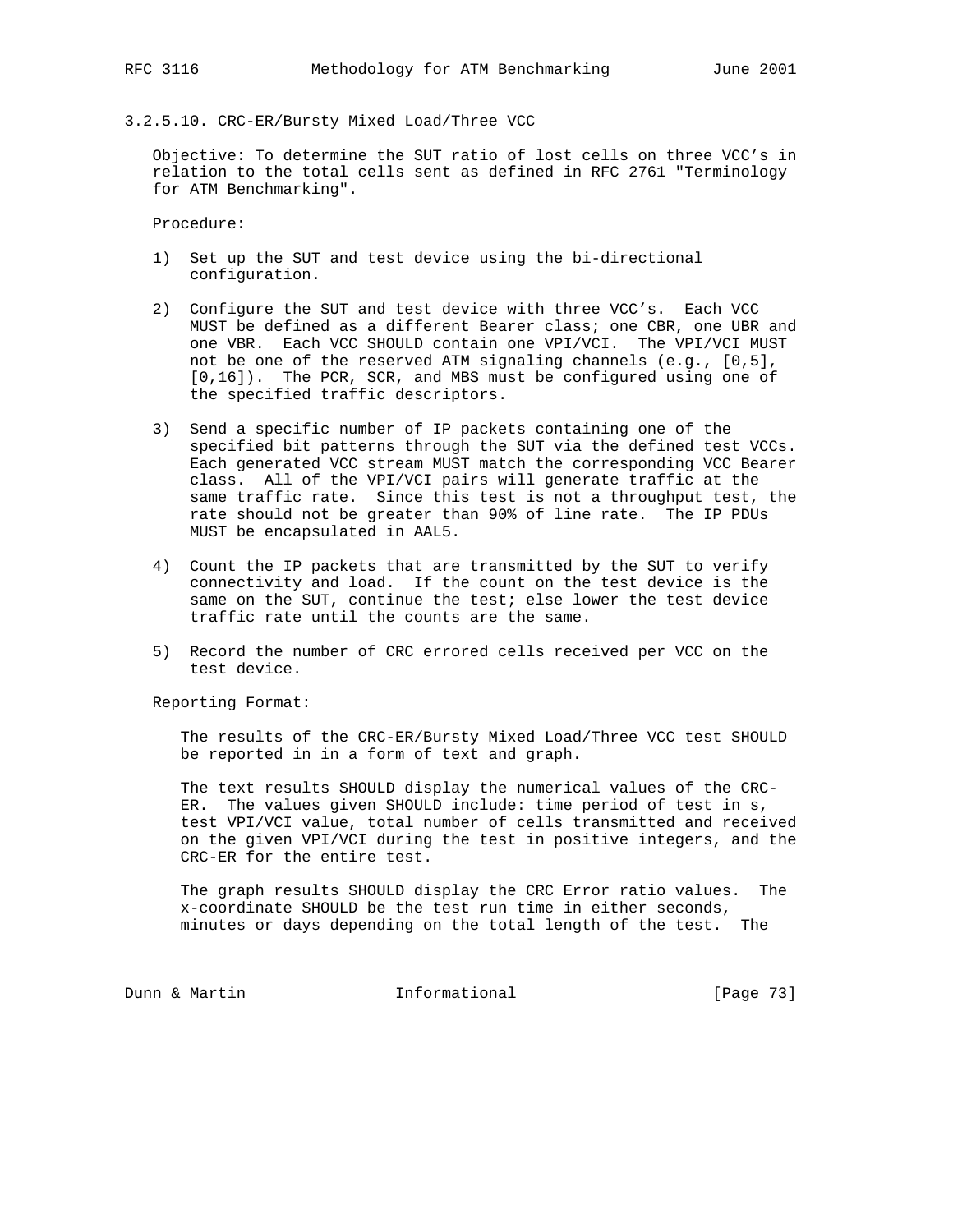x-coordinate time SHOULD be configurable. The y-coordinate SHOULD be the CRC-ER for each VCC. There should be 12 curves on the graph, on curve indicated and labeled for each VCC. The integration time per point MUST be indicated.

 The results MUST also indicate the packet size in octets, traffic rate in packets per second, and bearer class as generated by the test device. The VCC and VPI/VCI values MUST be indicated. The PCR, SCR, and MBS MUST be indicated. The bearer class of the created VCC MUST also be indicated.

3.2.5.11. CRC-ER/Bursty Mixed Load/Twelve VCCs

 Objective: To determine the SUT ratio of lost cells on twelve VCCs in a transmission in relation to the total cells sent as defined in RFC 2761 "Terminology for ATM Benchmarking".

Procedure:

- 1) Set up the SUT and test device using the bi-directional configuration.
- 2) Configure the SUT and test device with twelve VCC's. Each VCC MUST be defined as one of the Bearer classes for a total of four CBR, four UBR and four VBR VCC's. Each VCC SHOULD contain one VPI/VCI. The VPI/VCI MUST not be one of the reserved ATM signaling channels (e.g., [0,5], [0,16]).
- 3) Send a specific number of IP packets containing one of the specified bit patterns through the SUT via the defined test VCCs. Each generated VCC stream MUST match the corresponding VCC Bearer class. All of the VPI/VCI pairs will generate traffic at the same traffic rate. Since this test is not a throughput test, the rate should not be greater than 90% of line rate. The IP PDUs MUST be encapsulated in AAL5.
- 4) Count the IP packets that are transmitted by the SUT on all VCCs to verify connectivity and load. If the count on the test device is the same on the SUT, continue the test; else lower the test device traffic rate until the counts are the same.
- 5) Record the number of CRC errored cells received per VCC on the test device for all VCCs.

Reporting Format:

 The results of the CRC-ER/Bursty Mixed Load/Twelve VCCs test SHOULD be reported in a form of text and graph.

Dunn & Martin **Informational** [Page 74]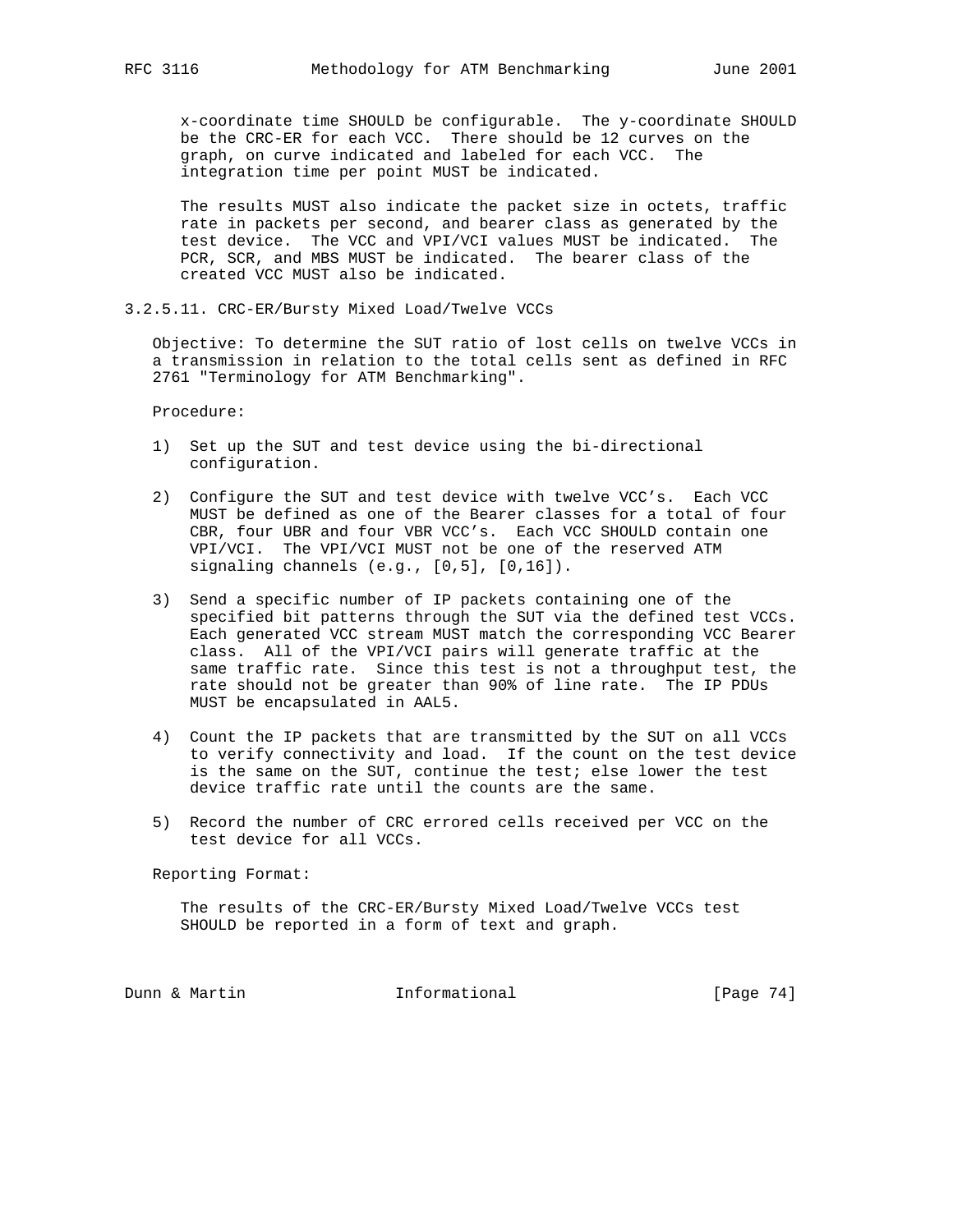The text results SHOULD display the numerical values of the CRC- ER. The values given SHOULD include: time period of test in s, test VPI/VCI value, total number of cells transmitted and received on the given VPI/VCI during the test in positive integers, and the CRC-ER for the entire test.

 The graph results SHOULD display the CRC Error ratio values. The x-coordinate SHOULD be the test run time in either seconds, minutes or days depending on the total length of the test. The x-coordinate time SHOULD be configurable. The y-coordinate SHOULD be the CRC-ER for each VCC. There should be 12 curves on the graph, on curve indicated and labeled for each VCC. The integration time per point MUST be indicated.

 The results MUST also indicate the packet size in octets, traffic rate in packets per second, and bearer class as generated by the test device. The VCC and VPI/VCI values MUST be indicated. The PCR, SCR, and MBS MUST be indicated. The bearer class of the created VCC MUST also be indicated.

3.2.5.12. CRC-ER/Bursty Mixed Load/Maximum VCCs

 Objective: To determine the SUT ratio of lost cells with the maximum number VCCs supported on the SUT in a transmission in relation to the total cells sent as defined in RFC 2761 "Terminology for ATM Benchmarking".

Procedure:

- 1) Set up the SUT and test device using the bi-directional configuration.
- 2) Configure the SUT and test device with maximum number of VCCs supported on the SUT. For example, if the maximum number of VCCs supported on the SUT is 1024, define 256 VPIs with 4 VCIs per VPI. Each VCC MUST be defined as one of the Bearer classes for a total of (max VCC/3) CBR, (max VCC/3) UBR and (max VCC/3) VBR VCC's. The VPI/VCI MUST not be one of the reserved ATM signaling channels (e.g., [0,5], [0,16]).
- 3) Send a specific number of IP packets containing one of the specified bit patterns through the SUT via the defined test VCCs. Each generated VCC stream MUST match the corresponding VCC Bearer class. All of the VPI/VCI pairs will generate traffic at the same traffic rate. Since this test is not a throughput test, the rate should not be greater than 90% of line rate. The IP PDUs MUST be encapsulated in AAL5.

Dunn & Martin **Informational** [Page 75]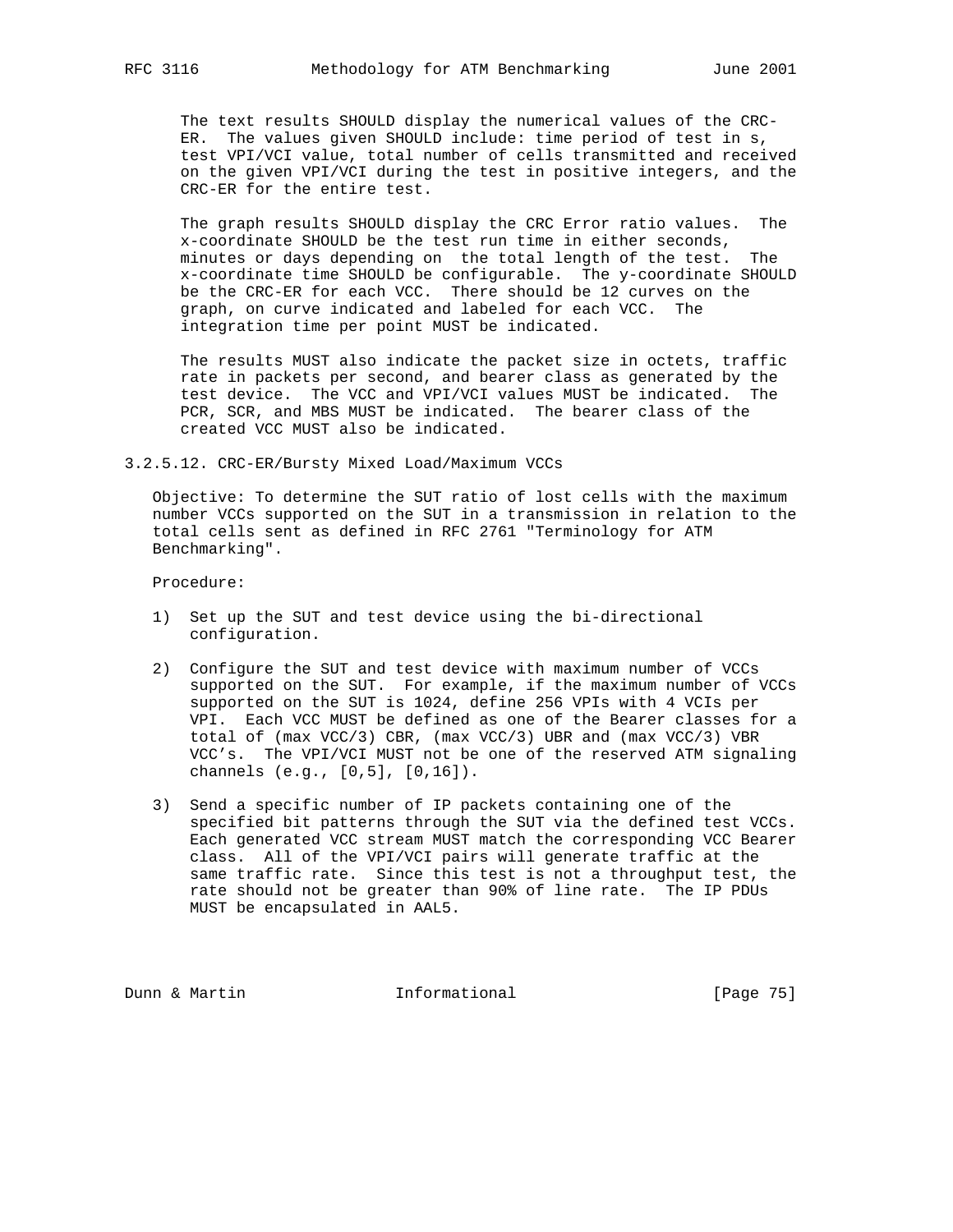- 4) Count the IP packets that are transmitted by the SUT on all VCCs to verify connectivity and load. If the count on the test device is the same on the SUT, continue the test; else lower the test device traffic rate until the counts are the same.
- 5) Record the number of CRC errored cells received per VCC on the test device for all VCCs.

 The results of the CRC-ER/Bursty Mixed Load/Maximum VCCs test SHOULD be reported in a form of text and graph.

 The text results SHOULD display the numerical values of the CRC- ER. The values given SHOULD include: time period of test in s, test VPI/VCI value, total number of cells transmitted and received on the given VPI/VCI during the test in positive integers, and the CRC-ER for the entire test.

 The graph results SHOULD display the CRC Error ratio values. There will be (Max number of VCCs/10) graphs, with 10 VCCs indicated on each graph. The x-coordinate SHOULD be the test run time in either seconds, minutes or days depending on the total length of the test. The x-coordinate time SHOULD be configurable. The y-coordinate SHOULD be the CRC-ER for each VCC. There SHOULD be no more than 10 curves on each graph, one curve indicated and labeled for each VCC. The integration time per point MUST be indicated.

 The results MUST also indicate the packet size in octets, traffic rate in packets per second, and bearer class as generated by the test device. The VCC and VPI/VCI values MUST be indicated. The PCR, SCR, and MBS MUST be indicated. The bearer class of the created VCC MUST also be indicated.

3.2.6. Cell Transfer Delay (CTD)

#### 3.2.6.1. Test Setup

 The cell transfer delay measurements assume that both the transmitter and receiver timestamp information is synchronized. Synchronization SHOULD be achieved by supplying a common clock signal (minimum of 100 Mhz or 10 ns resolution) to both the transmitter and receiver. The maximum timestamp values MUST be recorded to ensure synchronization in the case of counter rollover. The cell transfer delay measurements SHOULD utilize the O.191 cell (ITUT-O.191) encapsulated in a valid IP packet. If the O.191 cell is not available, a test cell encapsulated in a valid IP packet MAY be used. The test cell

Dunn & Martin **Informational** [Page 76]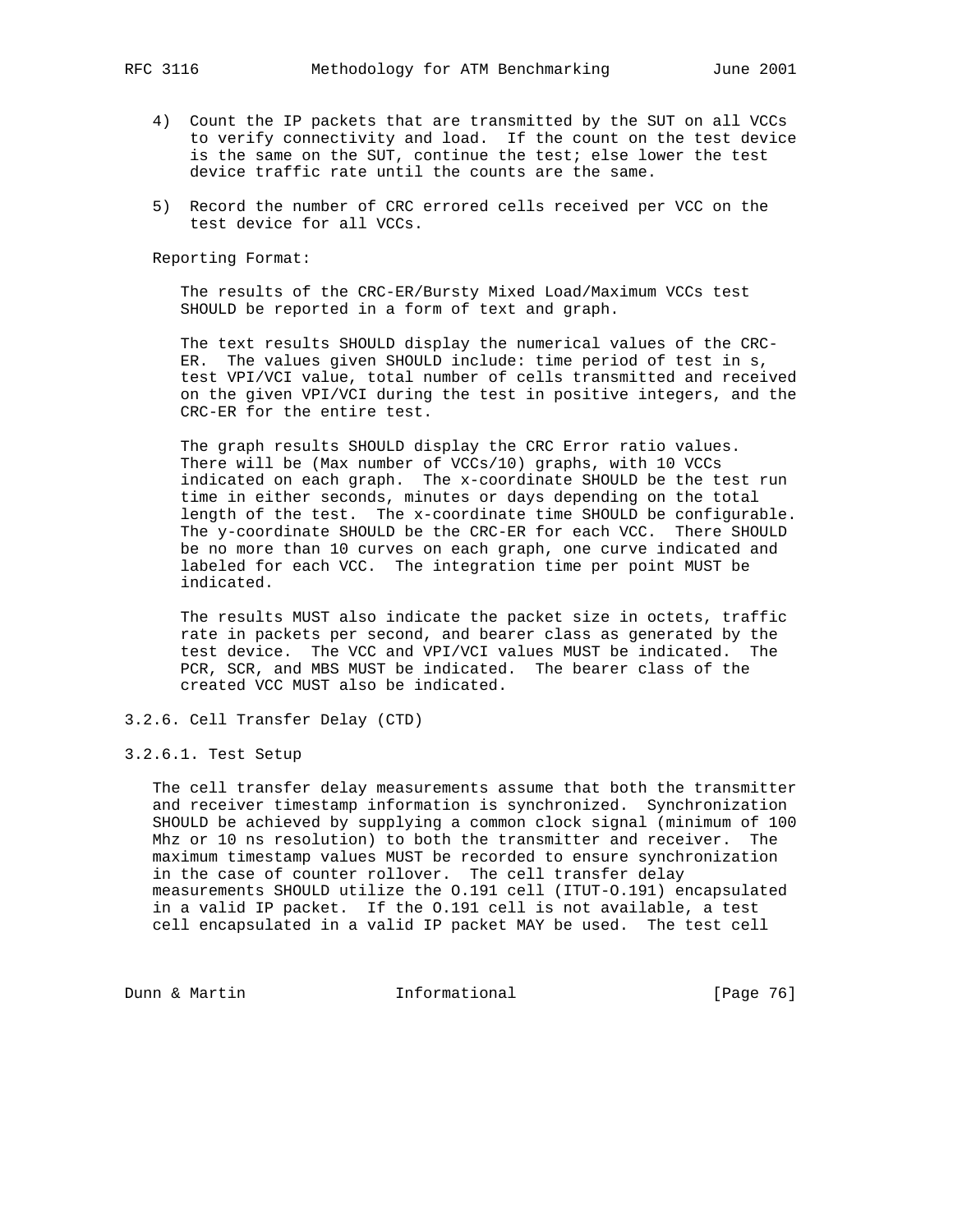MUST contain a transmit timestamp which can be correlated with a receive timestamp. A description of the test cell MUST be included in the test results. The description MUST include the timestamp length (in bits), counter rollover value, and the timestamp accuracy (in ns).

## 3.2.6.2. CTD/Steady Load/One VCC

 Objective: To determine the SUT variation in cell transfer delay with one VCC as defined in RFC 2761 "Terminology for ATM Benchmarking".

Procedure:

- 1) Set up the SUT and test device using the bi-directional configuration.
- 2) Configure the SUT and test device with one VCC. The VCC SHOULD contain one VPI/VCI. The VCC MUST be configured as either a CBR, VBR, or UBR connection. The VPI/VCI MUST not be one of the reserved ATM signaling channels (e.g., [0,5], [0,16]).
- 3) Send a specific number of IP packets containing timestamps at a specific constant rate through the SUT via the defined test VCC. Since this test is not a throughput test, the rate should not be greater than 90% of line rate. The IP PDUs MUST be encapsulated in AAL5.
- 4) Count the IP packets that are transmitted by the SUT to verify connectivity and load. If the count on the test device is the same on the SUT, continue the test; else lower the test device traffic rate until the counts are the same.
- 5) Record the packets timestamps at the transmitter and receiver ends of the test device.

Reporting Format:

 The results of the CTD/Steady Load/One VCC test SHOULD be reported in a form of text, graph, and histogram.

 The text results SHOULD display the numerical values of the CTD. The values given SHOULD include: time period of test in s, test VPI/VCI value, total number of cells transmitted and received on the given VPI/VCI during the test in positive integers, minimum, maximum, and mean CTD during the test in us.

 The graph results SHOULD display the cell transfer delay values. The x-coordinate SHOULD be the test run time in either seconds,

Dunn & Martin **Informational** [Page 77]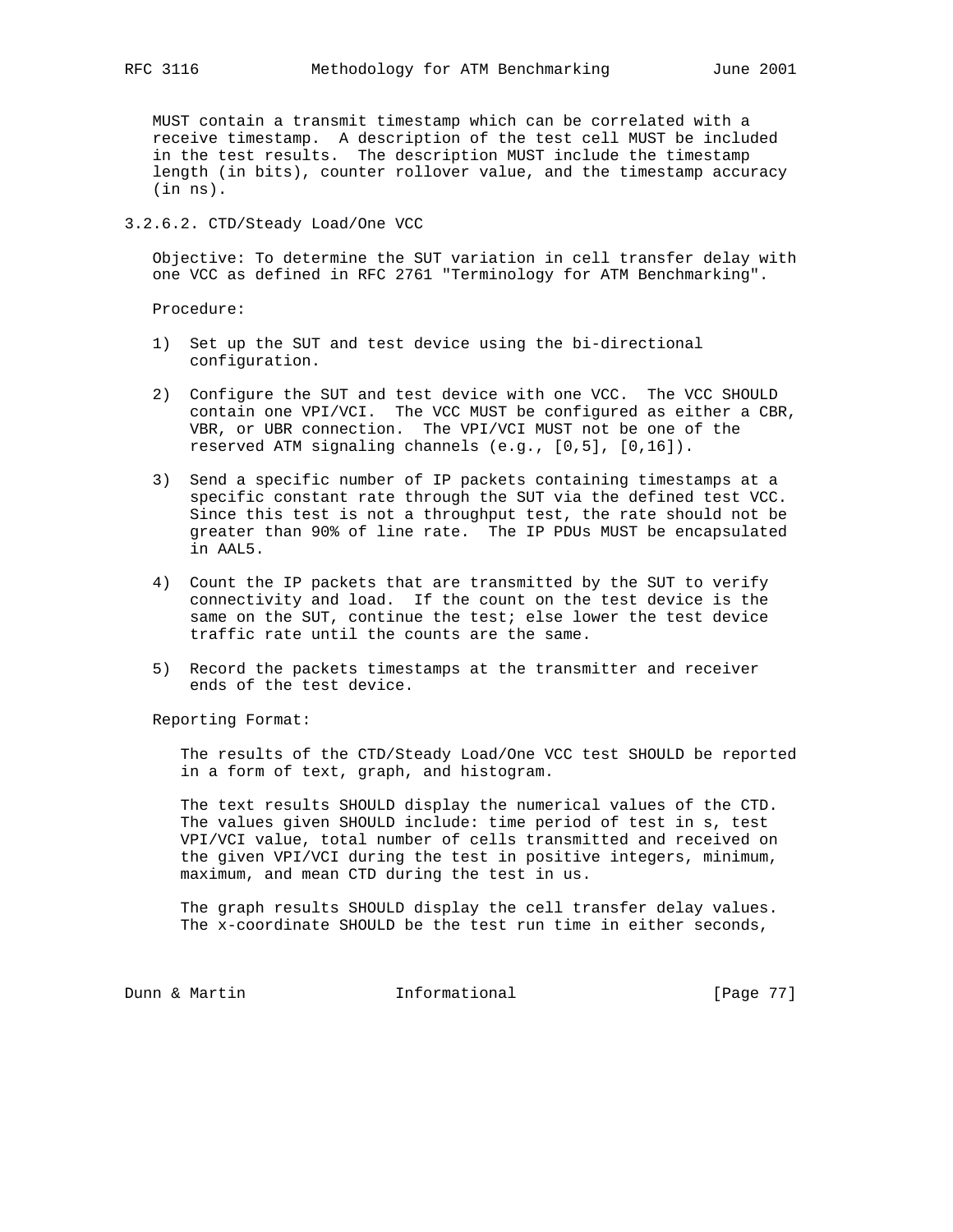minutes or days depending on the total length of the test. The x-coordinate time SHOULD be configurable. The y-coordinate SHOULD be the cell transfer delay in us. The integration time per point MUST be indicated.

 The histogram results SHOULD display the cell transfer delay. The x-coordinate SHOULD be the cell transfer delay in us with at least 256 bins. The y-coordinate SHOULD be the number of cells observed in each bin.

 The results MUST also indicate the packet size in octets, traffic rate in packets per second, and bearer class as generated by the test device. The VCC and VPI/VCI values MUST be indicated. The bearer class of the created VCC MUST also be indicated.

#### 3.2.6.3. CTD/Steady Load/Twelve VCCs

 Objective: To determine the SUT variation in cell transfer delay with twelve VCCs as defined in RFC 2761 "Terminology for ATM Benchmarking".

Procedure:

- 1) Set up the SUT and test device using the bi-directional configuration.
- 2) Configure the SUT and test device with twelve VCCs, using 1 VPI and 12 VCIs. The VCC's MUST be configured as either a CBR, VBR, or UBR connection. The VPI/VCIs MUST not be one of the reserved ATM signaling channels (e.g., [0,5], [0,16]).
- 3) Send a specific number of IP packets containing timestamps at a specific constant rate through the SUT via the defined test VCCs. All of the VPI/VCI pairs will generate traffic at the same traffic rate. Since this test is not a throughput test, the rate should not be greater than 90% of line rate. The IP PDUs MUST be encapsulated in AAL5.
- 4) Count the IP packets that are transmitted by the SUT on all VCCs to verify connectivity and load. If the count on the test device is the same on the SUT, continue the test; else lower the test device traffic rate until the counts are the same.
- 5) Record the packets timestamps at the transmitter and receiver ends of the test device for all VCCs.

Dunn & Martin **Informational** [Page 78]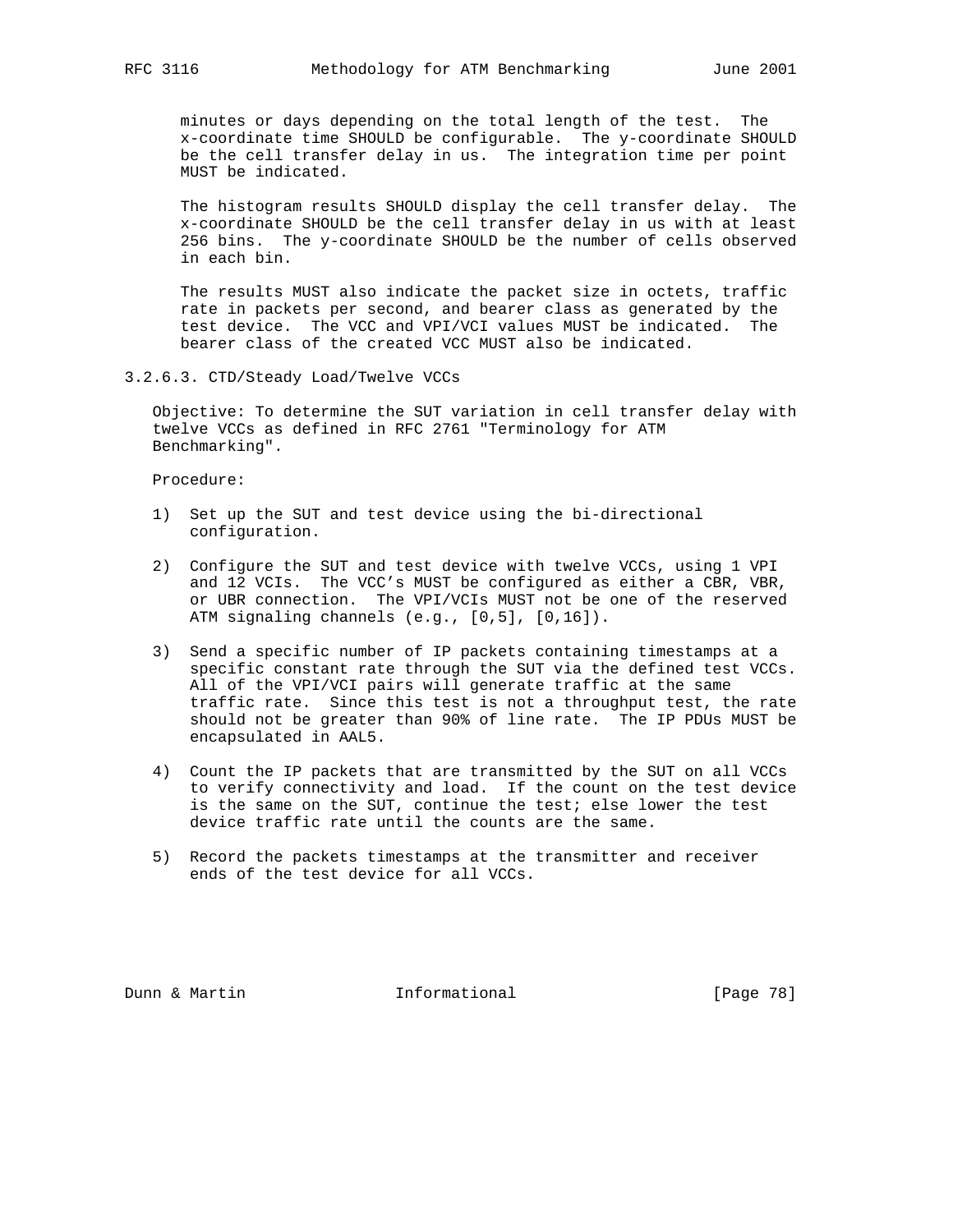The results of the CTD/Steady Load/Twelve VCCs test SHOULD be reported in a form of text, graph, and histograms.

 The text results SHOULD display the numerical values of the CTD. The values given SHOULD include: time period of test in s, test VPI/VCI values, total number of cells transmitted and received on each VCC during the test in positive integers, maximum and minimum CTD on each VCC during the test in us, and mean CTD on each VCC in us.

 The graph results SHOULD display the cell transfer delay values. The x-coordinate SHOULD be the test run time in either seconds, minutes or days depending on the total length of the test. The x-coordinate time SHOULD be configurable. The y-coordinate SHOULD be the cell transfer delay for each VCC in ms. There SHOULD be 12 curves on the graph, one curves indicated and labeled for each VCC. The integration time per point MUST be indicated.

 The histograms SHOULD display the cell transfer delay. There will be one histogram for each VCC. The x-coordinate SHOULD be the cell transfer delay in us with at least 256 bins. The y coordinate SHOULD be the number of cells observed in each bin.

 The results MUST also indicate the packet size in octets, traffic rate in packets per second, and bearer class as generated by the test device. The VCC and VPI/VCI values MUST be indicated. The bearer class of the created VCC MUST also be indicated.

# 3.2.6.4. CTD/Steady Load/Maximum VCCs

 Objective: To determine the SUT variation in cell transfer delay with the maximum number VCCs supported on the SUT as defined in RFC 2761 "Terminology for ATM Benchmarking".

Procedure:

- 1) Set up the SUT and test device using the bi-directional configuration.
- 2) Configure the SUT and test device with the maximum number of VCCs supported on the SUT. For example, if the maximum number of VCCs supported on the SUT is 1024, define 256 VPIs with 4 VCIs per VPI. The VCC's MUST be configured as either a CBR, VBR, or UBR connection. The VPI/VCIs MUST not be one of the reserved ATM signaling channels (e.g., [0,5], [0,16]).

Dunn & Martin **Informational** [Page 79]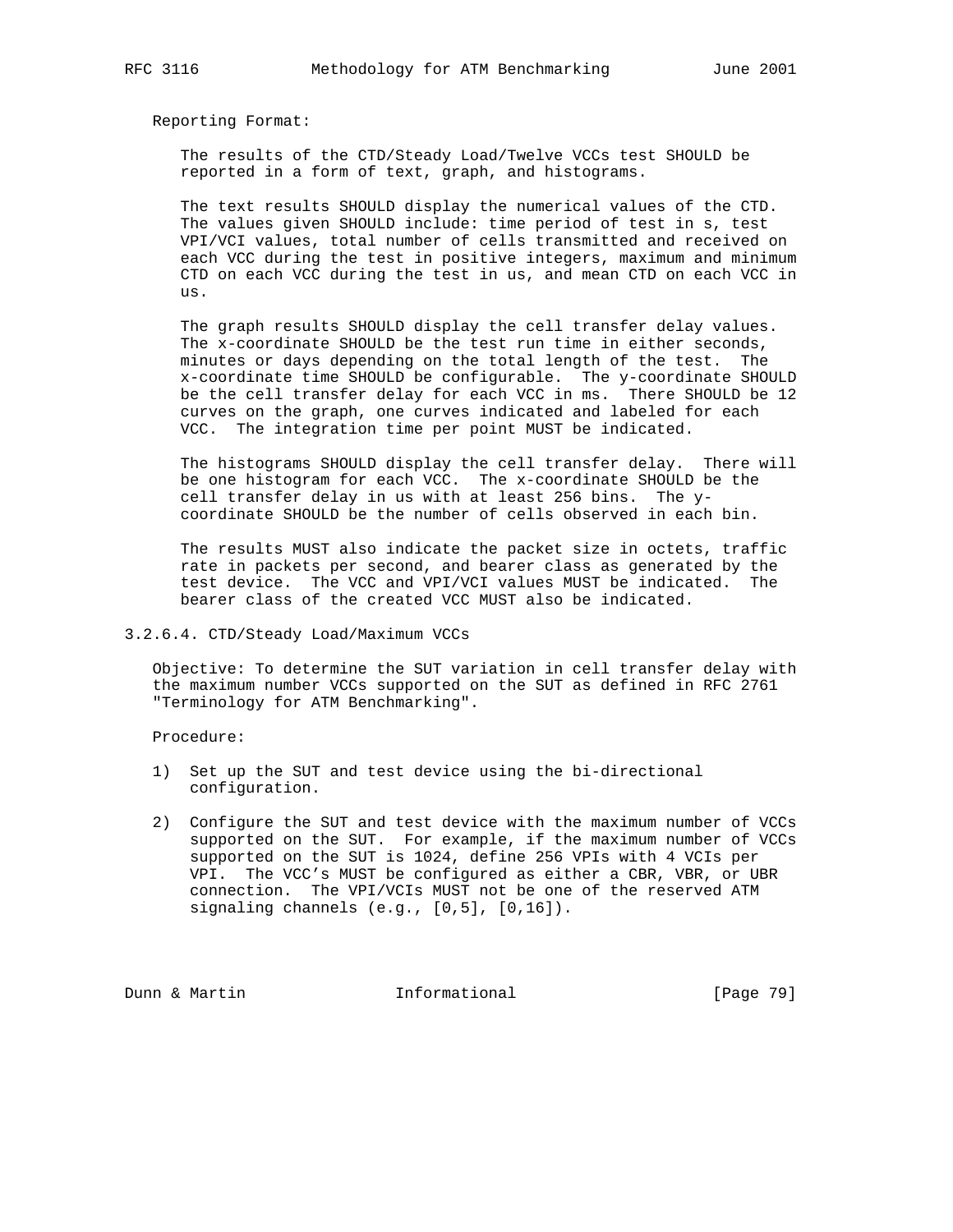- 3) Send a specific number of IP packets containing timestamps at a specific constant rate through the SUT via the defined test VCCs. All of the VPI/VCI pairs will generate traffic at the same traffic rate. Since this test is not a throughput test, the rate should not be greater than 90% of line rate. The IP PDUs MUST be encapsulated in AAL5.
- 4) Count the IP packets that are transmitted by the SUT on all VCCs to verify connectivity and load. If the count on the test device is the same on the SUT, continue the test; else lower the test device traffic rate until the counts are the same.
- 5) Record the packets timestamps at the transmitter and receiver ends of the test device for all VCCs.

 The results of the CTD/Steady Load/Maximum VCCs test SHOULD be reported in a form of text, graphs, and histograms.

 The text results SHOULD display the numerical values of the CTD. The values given SHOULD include: time period of test in s, test VPI/VCI values, total number of cells transmitted and received on each VCC during the test in positive integers, maximum and minimum CTD on each VCC during the test in us, and mean CTD on each VCC in us.

 The graph results SHOULD display the cell transfer delay values. There will be (Max number of VCCs/10) graphs, with 10 VCCs indicated on each graph. The x-coordinate SHOULD be the test run time in either seconds, minutes or days depending on the total length of the test. The x-coordinate time SHOULD be configurable. The y-coordinate SHOULD be the cell transfer delay for each VCC in us. There SHOULD be no more than 10 curves on each graph, one curve indicated and labeled for each VCC. The integration time per point MUST be indicated.

 The histograms SHOULD display the cell transfer delay. There will be one histogram for each VCC. The x-coordinate SHOULD be the cell transfer delay in us with at least 256 bins. The y coordinate SHOULD be the number of cells observed in each bin.

 The results MUST also indicate the packet size in octets, traffic rate in packets per second, and bearer class as generated by the test device. The VCC and VPI/VCI values MUST be indicated. The bearer class of the created VCC MUST also be indicated.

Dunn & Martin **Informational** [Page 80]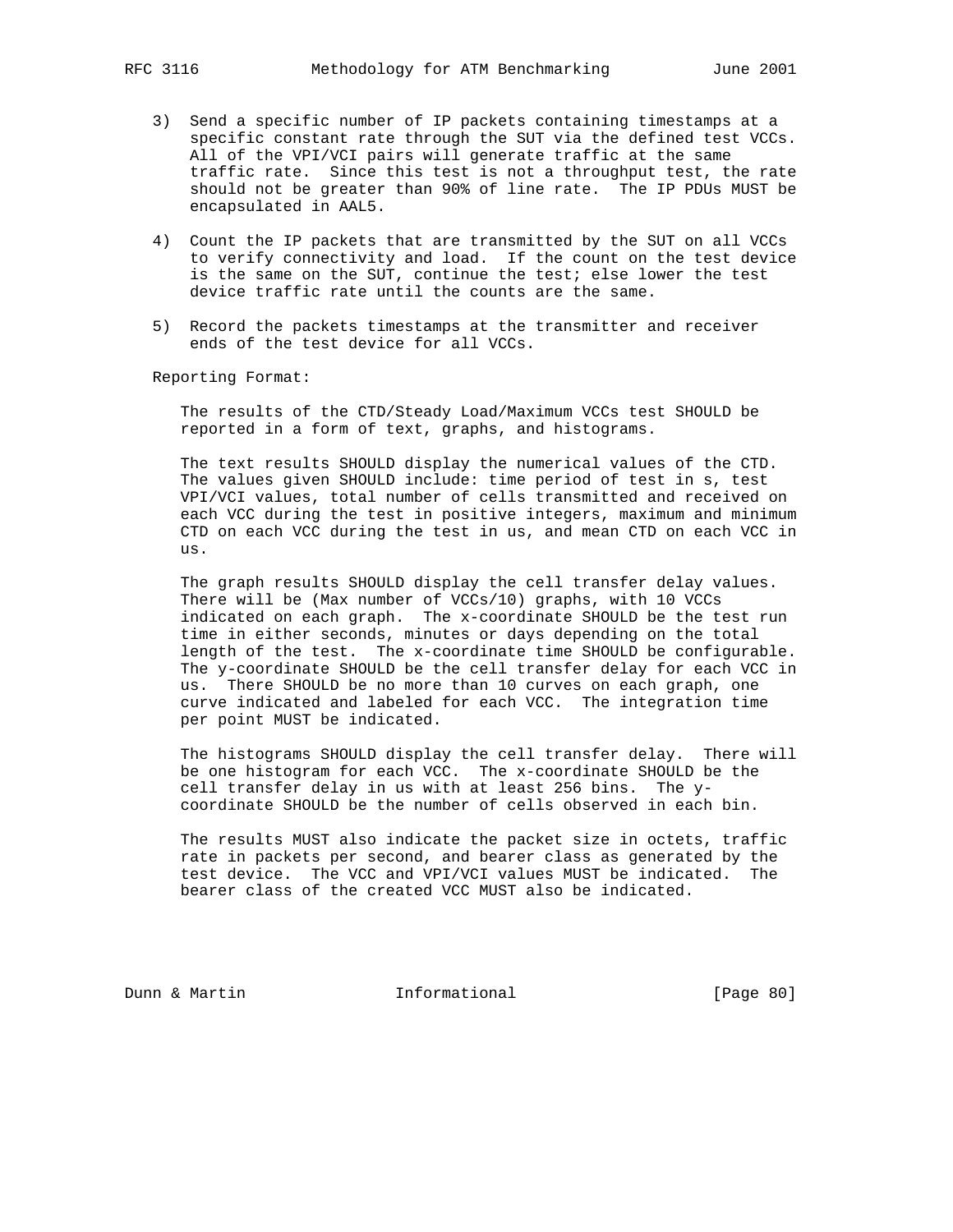## 3.2.6.5. CTD/Bursty VBR Load/One VCC

 Objective: To determine the SUT variation in cell transfer delay with one VCC as defined in RFC 2761 "Terminology for ATM Benchmarking".

Procedure:

- 1) Set up the SUT and test device using the bi-directional configuration.
- 2) Configure the SUT and test device with one VCC. The VCC SHOULD contain one VPI/VCI. The VCC MUST be configured as either a CBR or VBR connection. The VPI/VCI MUST not be one of the reserved ATM signaling channels (e.g., [0,5], [0,16]).
- 3) Send a specific number of IP packets containing timestamps at a specific VBR through the SUT via the defined test VCC. Since this test is not a throughput test, the rate should not be greater than 90% of line rate. The IP PDUs MUST be encapsulated in AAL5.
- 4) Count the IP packets that are transmitted by the SUT to verify connectivity and load. If the count on the test device is the same on the SUT, continue the test; else lower the test device traffic rate until the counts are the same.
- 5) Record the packets timestamps at the transmitter and receiver ends of the test device.

Reporting Format:

 The results of the CTD/Bursty VBR Load/One VCC test SHOULD be reported in a form of text, graph, and histogram.

 The text results SHOULD display the numerical values of the CTD. The values given SHOULD include: time period of test in s, test VPI/VCI value, total number of cells transmitted and received on the given VPI/VCI during the test in positive integers, minimum, maximum, and mean CTD during the test in us.

 The graph results SHOULD display the cell transfer delay values. The x-coordinate SHOULD be the test run time in either seconds, minutes or days depending on the total length of the test. The x-coordinate time SHOULD be configurable. The y-coordinate SHOULD be the cell transfer delay in us. The integration time per point MUST be indicated.

Dunn & Martin Informational [Page 81]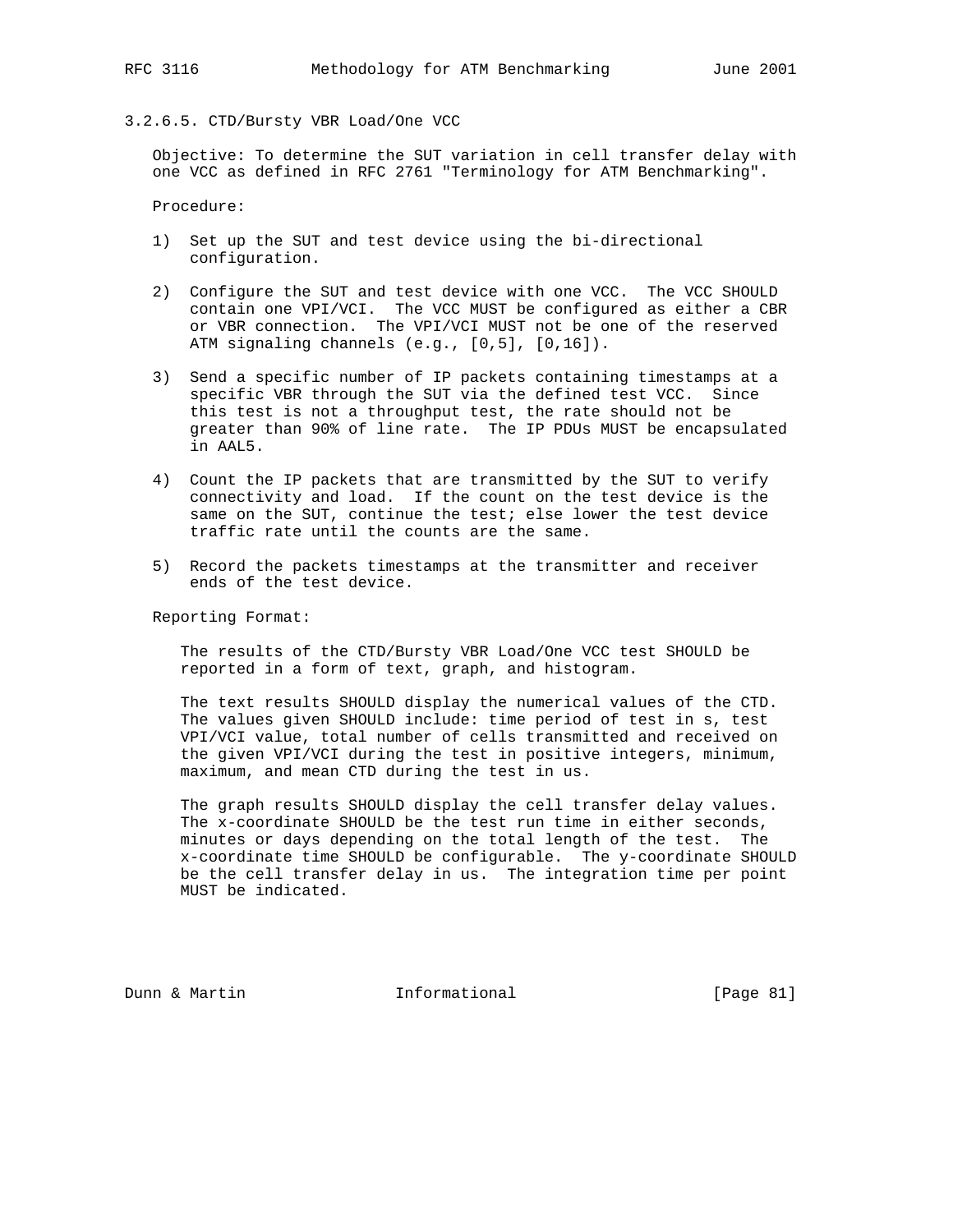The histogram results SHOULD display the cell transfer delay. The x-coordinate SHOULD be the cell transfer delay in us with at least 256 bins. The y-coordinate SHOULD be the number of cells observed in each bin.

 The results MUST also indicate the packet size in octets, traffic rate in packets per second, and bearer class as generated by the test device. The VCC and VPI/VCI values MUST be indicated. The PCR, SCR, and MBS MUST be indicated. The bearer class of the created VCC MUST also be indicated.

3.2.6.6. CTD/Bursty VBR Load/Twelve VCCs

 Objective: To determine the SUT variation in cell transfer delay with twelve VCCs as defined in RFC 2761 "Terminology for ATM Benchmarking".

Procedure:

- 1) Set up the SUT and test device using the bi-directional configuration.
- 2) Configure the SUT and test device with twelve VCCs, using 1 VPI and 12 VCIs. The VCC's MUST be configured as either a CBR or VBR connection. The VPI/VCIs MUST not be one of the reserved ATM signaling channels (e.g., [0,5], [0,16]).
- 3) Send a specific number of IP packets containing timestamps at a specific VBR through the SUT via the defined test VCCs. All of the VPI/VCI pairs will generate traffic at the same traffic rate. Since this test is not a throughput test, the rate should not be greater than 90% of line rate. The IP PDUs MUST be encapsulated in AAL5.
- 4) Count the IP packets that are transmitted by the SUT on all VCCs to verify connectivity and load. If the count on the test device is the same on the SUT, continue the test; else lower the test device traffic rate until the counts are the same.
- 5) Record the packets timestamps at the transmitter and receiver ends of the test device for all VCCs.

Reporting Format:

 The results of the CTD/Bursty VBR Load/Twelve VCCs test SHOULD be reported in a form of text, graph, and histograms.

Dunn & Martin Informational [Page 82]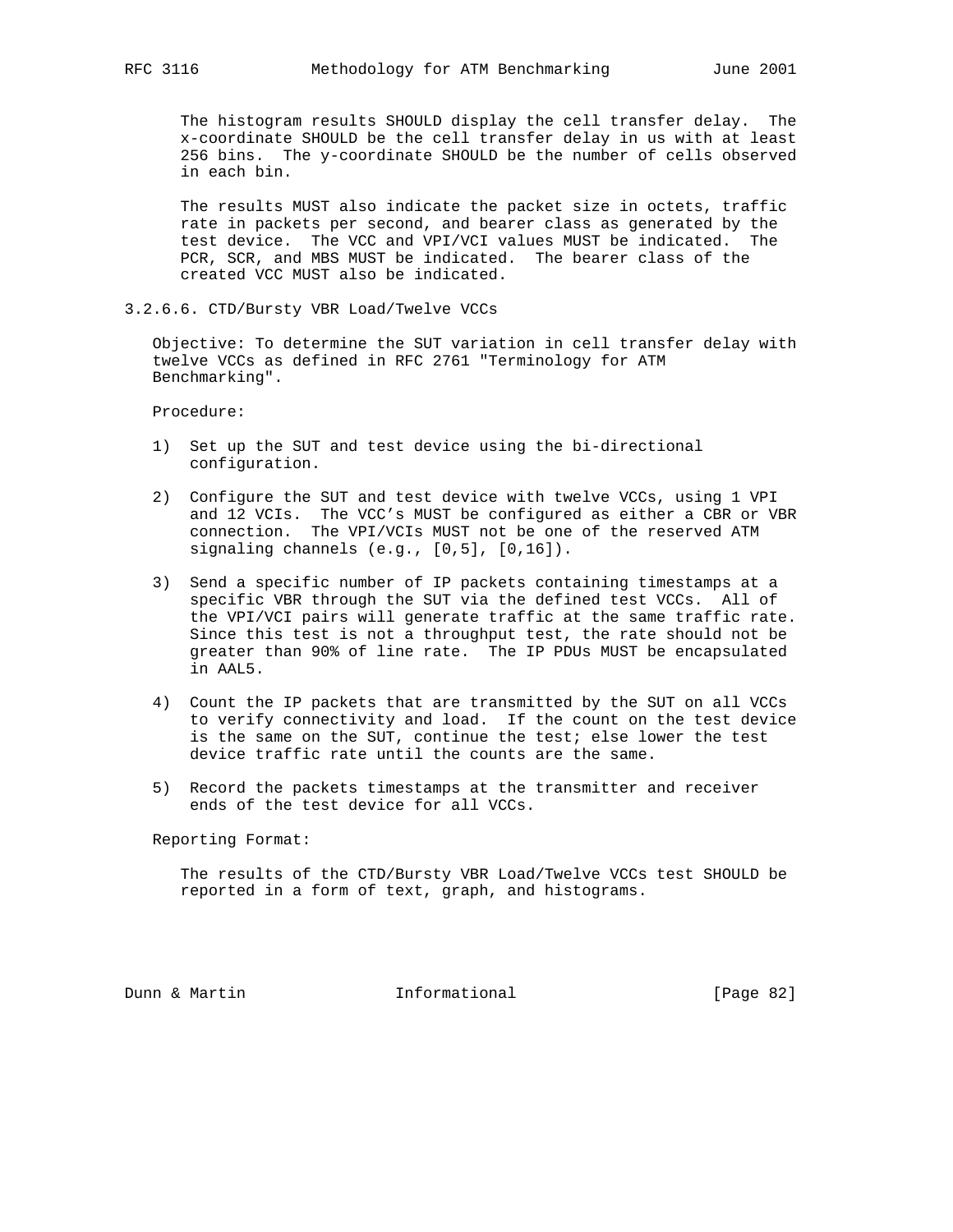The text results SHOULD display the numerical values of the CTD. The values given SHOULD include: time period of test in s, test VPI/VCI values, total number of cells transmitted and received on each VCC during the test in positive integers, maximum and minimum CTD on each VCC during the test in us, and mean CTD on each VCC in us.

 The graph results SHOULD display the cell transfer delay values. The x-coordinate SHOULD be the test run time in either seconds, minutes or days depending on the total length of the test. The x-coordinate time SHOULD be configurable. The y-coordinate SHOULD be the cell transfer delay for each VCC in ms. There SHOULD be 12 curves on the graph, one curves indicated and labeled for each VCC. The integration time per point MUST be indicated.

 The histograms SHOULD display the cell transfer delay. There will be one histogram for each VCC. The x-coordinate SHOULD be the cell transfer delay in us with at least 256 bins. The y coordinate SHOULD be the number of cells observed in each bin.

 The results MUST also indicate the packet size in octets, traffic rate in packets per second, and bearer class as generated by the test device. The VCC and VPI/VCI values MUST be indicated. The PCR, SCR, and MBS MUST be indicated. The bearer class of the created VCC MUST also be indicated.

3.2.6.7. CTD/Bursty VBR Load/Maximum VCCs

 Objective: To determine the SUT variation in cell transfer delay with the maximum number VCCs supported on the SUT as defined in RFC 2761 "Terminology for ATM Benchmarking".

Procedure:

- 1) Set up the SUT and test device using the bi-directional configuration.
- 2) Configure the SUT and test device with the maximum number of VCCs supported on the SUT. For example, if the maximum number of VCCs supported on the SUT is 1024, define 256 VPIs with 4 VCIs per VPI. The VCC's MUST be configured as either a CBR or VBR connection. The VPI/VCIs MUST not be one of the reserved ATM signaling channels (e.g., [0,5], [0,16]).
- 3) Send a specific number of IP packets containing timestamps at a specific VBR through the SUT via the defined test VCCs. All of the VPI/VCI pairs will generate traffic at the same traffic rate. Since this test is not a throughput test, the rate should not be

Dunn & Martin **Informational** [Page 83]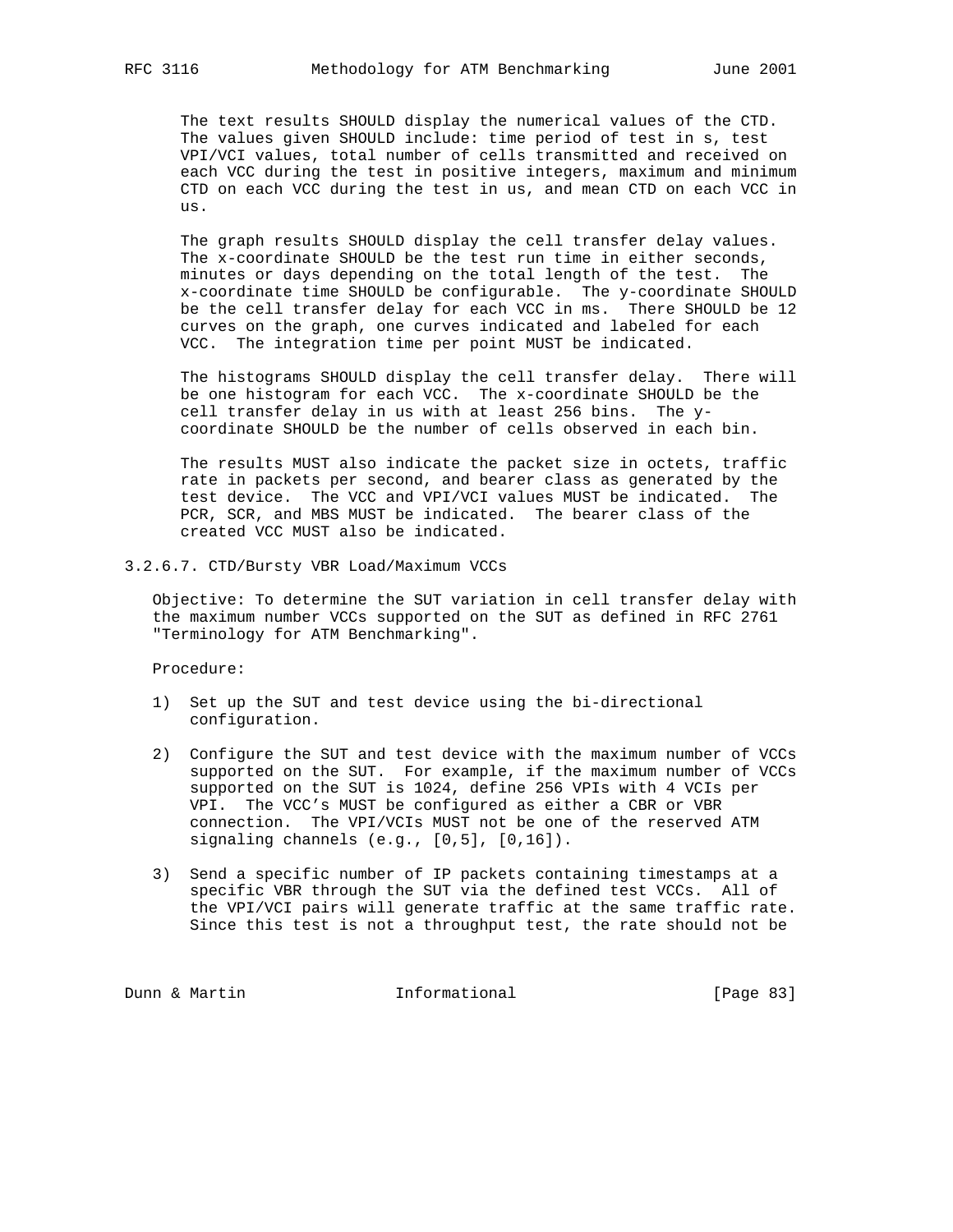greater than 90% of line rate. The IP PDUs MUST be encapsulated in AAL5.

- 4) Count the IP packets that are transmitted by the SUT on all VCCs to verify connectivity and load. If the count on the test device is the same on the SUT, continue the test; else lower the test device traffic rate until the counts are the same.
- 5) Record the packets timestamps at the transmitter and receiver ends of the test device for all VCCs.

Reporting Format:

 The results of the CTD/Bursty VBR Load/Maximum VCCs test SHOULD be reported in a form of text, graphs, and histograms.

 The text results SHOULD display the numerical values of the CTD. The values given SHOULD include: time period of test in s, test VPI/VCI values, total number of cells transmitted and received on each VCC during the test in positive integers, maximum and minimum CTD on each VCC during the test in us, and mean CTD on each VCC in us.

 The graph results SHOULD display the cell transfer delay values. There will be (Max number of VCCs/10) graphs, with 10 VCCs indicated on each graph. The x-coordinate SHOULD be the test run time in either seconds, minutes or days depending on the total length of the test. The x-coordinate time SHOULD be configurable. The y-coordinate SHOULD be the cell transfer delay for each VCC in us. There SHOULD be no more than 10 curves on each graph, one curve indicated and labeled for each VCC. The integration time per point MUST be indicated.

 The histograms SHOULD display the cell transfer delay. There will be one histogram for each VCC. The x-coordinate SHOULD be the cell transfer delay in us with at least 256 bins. The y coordinate SHOULD be the number of cells observed in each bin.

 The results MUST also indicate the packet size in octets, traffic rate in packets per second, and bearer class as generated by the test device. The VCC and VPI/VCI values MUST be indicated. The PCR, SCR, and MBS MUST be indicated. The bearer class of the created VCC MUST also be indicated.

Dunn & Martin **Informational** [Page 84]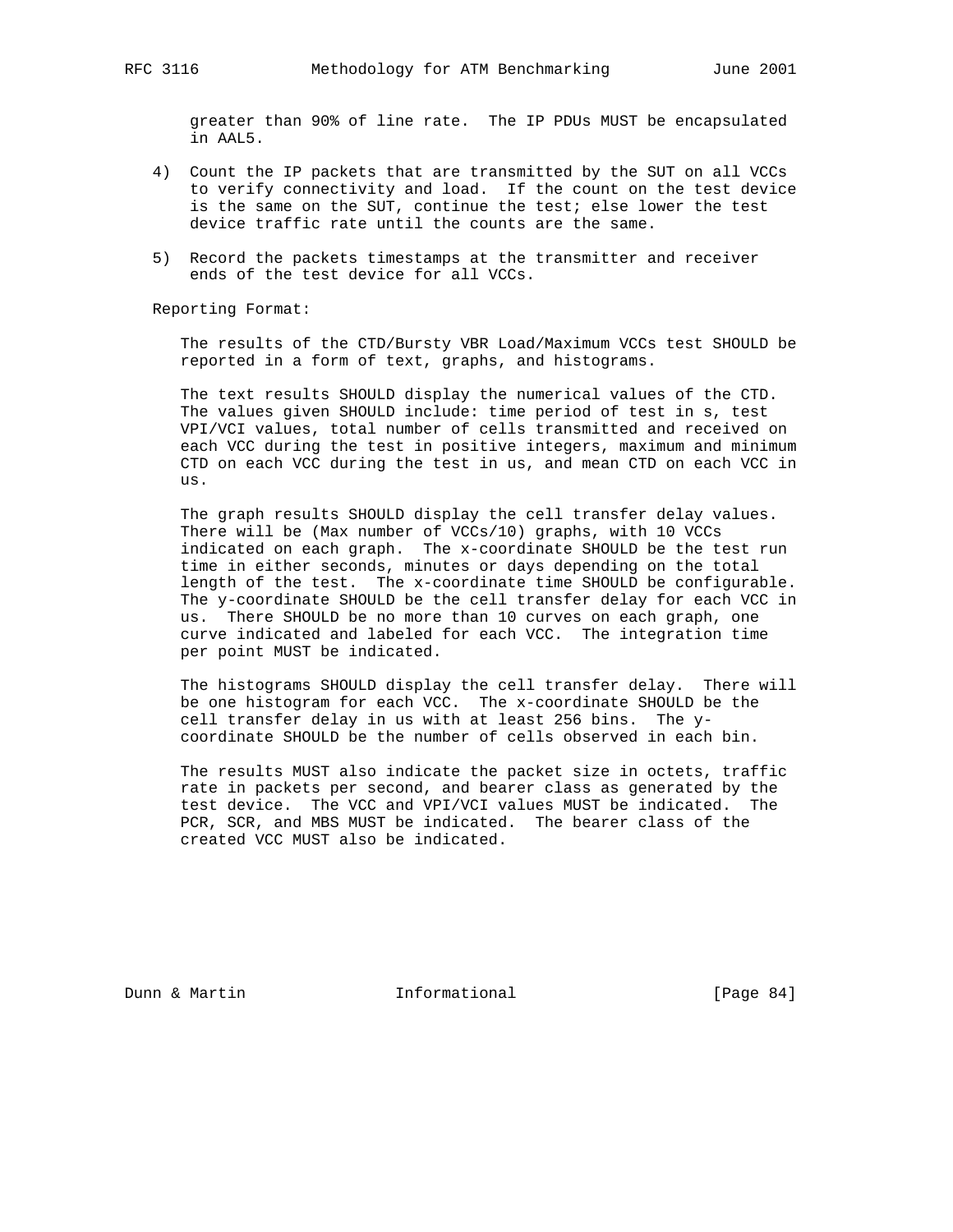## 3.2.6.8. CTD/Bursty UBR Load/One VCC

 Objective: To determine the SUT variation in cell transfer delay with one VCC as defined in RFC 2761 "Terminology for ATM Benchmarking".

Procedure:

- 1) Set up the SUT and test device using the bi-directional configuration.
- 2) Configure the SUT and test device with one VCC. The VCC SHOULD contain one VPI/VCI. The VCC MUST be configured as a UBR connection. The VPI/VCI MUST not be one of the reserved ATM signaling channels (e.g., [0,5], [0,16]).
- 3) Send a specific number of IP packets containing timestamps at a specific UBR through the SUT via the defined test VCC. Since this test is not a throughput test, the rate should not be greater than 90% of line rate. The IP PDUs MUST be encapsulated in AAL5.
- 4) Count the IP packets that are transmitted by the SUT to verify connectivity and load. If the count on the test device is the same on the SUT, continue the test; else lower the test device traffic rate until the counts are the same.
- 5) Record the packets timestamps at the transmitter and receiver ends of the test device.

Reporting Format:

 The results of the CTD/Bursty UBR Load/One VCC test SHOULD be reported in a form of text, graph, and histogram.

 The text results SHOULD display the numerical values of the CTD. The values given SHOULD include: time period of test in s, test VPI/VCI value, total number of cells transmitted and received on the given VPI/VCI during the test in positive integers, minimum, maximum, and mean CTD during the test in us.

 The graph results SHOULD display the cell transfer delay values. The x-coordinate SHOULD be the test run time in either seconds, minutes or days depending on the total length of the test. The x-coordinate time SHOULD be configurable. The y-coordinate SHOULD be the cell transfer delay in us. The integration time per point MUST be indicated.

Dunn & Martin **Informational** [Page 85]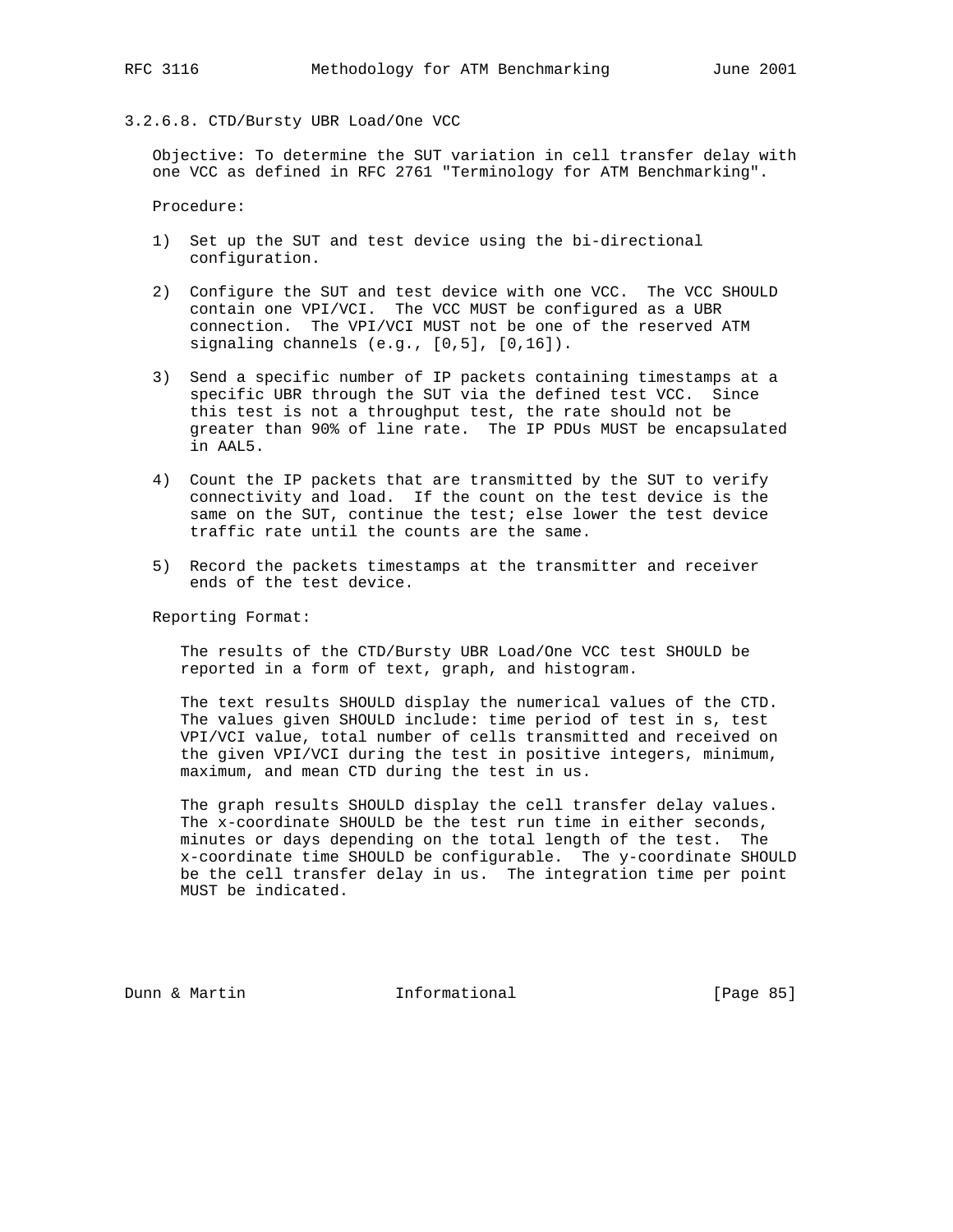The histogram results SHOULD display the cell transfer delay. The x-coordinate SHOULD be the cell transfer delay in us with at least 256 bins. The y-coordinate SHOULD be the number of cells observed in each bin.

 The results MUST also indicate the packet size in octets, traffic rate in packets per second, and bearer class as generated by the test device. The VCC and VPI/VCI values MUST be indicated. The bearer class of the created VCC MUST also be indicated.

3.2.6.9. CTD/Bursty UBR Load/Twelve VCCs

 Objective: To determine the SUT variation in cell transfer delay with twelve VCCs as defined in RFC 2761 "Terminology for ATM Benchmarking".

Procedure:

- 1) Set up the SUT and test device using the bi-directional configuration.
- 2) Configure the SUT and test device with twelve VCCs, using 1 VPI and 12 VCIs. The VCC's MUST be configured as a UBR connection. The VPI/VCIs MUST not be one of the reserved ATM signaling channels (e.g., [0,5], [0,16]).
- 3) Send a specific number of IP packets containing timestamps at a specific UBR through the SUT via the defined test VCCs. All of the VPI/VCI pairs will generate traffic at the same traffic rate. Since this test is not a throughput test, the rate should not be greater than 90% of line rate. The IP PDUs MUST be encapsulated in AAL5.
- 4) Count the IP packets that are transmitted by the SUT on all VCCs to verify connectivity and load. If the count on the test device is the same on the SUT, continue the test; else lower the test device traffic rate until the counts are the same.
- 5) Record the packets timestamps at the transmitter and receiver ends of the test device for all VCCs.

Reporting Format:

 The results of the CTD/Bursty UBR Load/Twelve VCCs test SHOULD be reported in a form of text, graph, and histograms.

 The text results SHOULD display the numerical values of the CTD. The values given SHOULD include: time period of test in s, test

Dunn & Martin **Informational** [Page 86]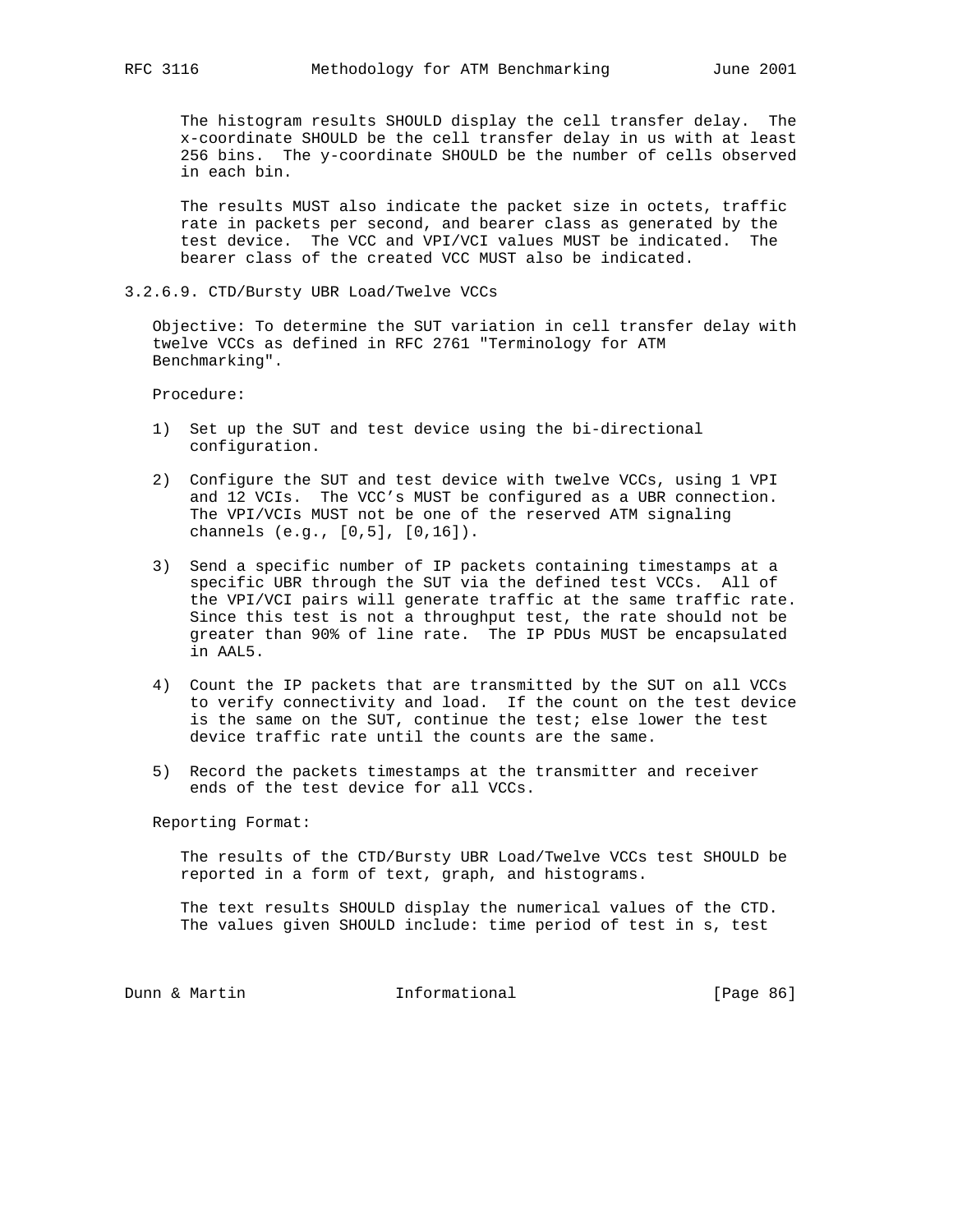VPI/VCI values, total number of cells transmitted and received on each VCC during the test in positive integers, maximum and minimum CTD on each VCC during the test in us, and mean CTD on each VCC in us.

 The graph results SHOULD display the cell transfer delay values. The x-coordinate SHOULD be the test run time in either seconds, minutes or days depending on the total length of the test. The x-coordinate time SHOULD be configurable. The y-coordinate SHOULD be the cell transfer delay for each VCC in ms. There SHOULD be 12 curves on the graph, one curves indicated and labeled for each VCC. The integration time per point MUST be indicated.

 The histograms SHOULD display the cell transfer delay. There will be one histogram for each VCC. The x-coordinate SHOULD be the cell transfer delay in us with at least 256 bins. The y coordinate SHOULD be the number of cells observed in each bin.

 The results MUST also indicate the packet size in octets, traffic rate in packets per second, and bearer class as generated by the test device. The VCC and VPI/VCI values MUST be indicated. The bearer class of the created VCC MUST also be indicated.

3.2.6.10. CTD/Bursty UBR Load/Maximum VCCs

 Objective: To determine the SUT variation in cell transfer delay with the maximum number VCCs supported on the SUT as defined in RFC 2761 "Terminology for ATM Benchmarking".

Procedure:

- 1) Set up the SUT and test device using the bi-directional configuration.
- 2) Configure the SUT and test device with the maximum number of VCCs supported on the SUT. For example, if the maximum number of VCCs supported on the SUT is 1024, define 256 VPIs with 4 VCIs per VPI. The VCC MUST be configured as a UBR connection. The VPI/VCIs MUST not be one of the reserved ATM signaling channels (e.g., [0,5], [0,16]).
- 3) Send a specific number of IP packets containing timestamps at a specific UBR through the SUT via the defined test VCCs. All of the VPI/VCI pairs will generate traffic at the same traffic rate. Since this test is not a throughput test, the rate should not be greater than 90% of line rate. The IP PDUs MUST be encapsulated in AAL5.

Dunn & Martin **Informational** [Page 87]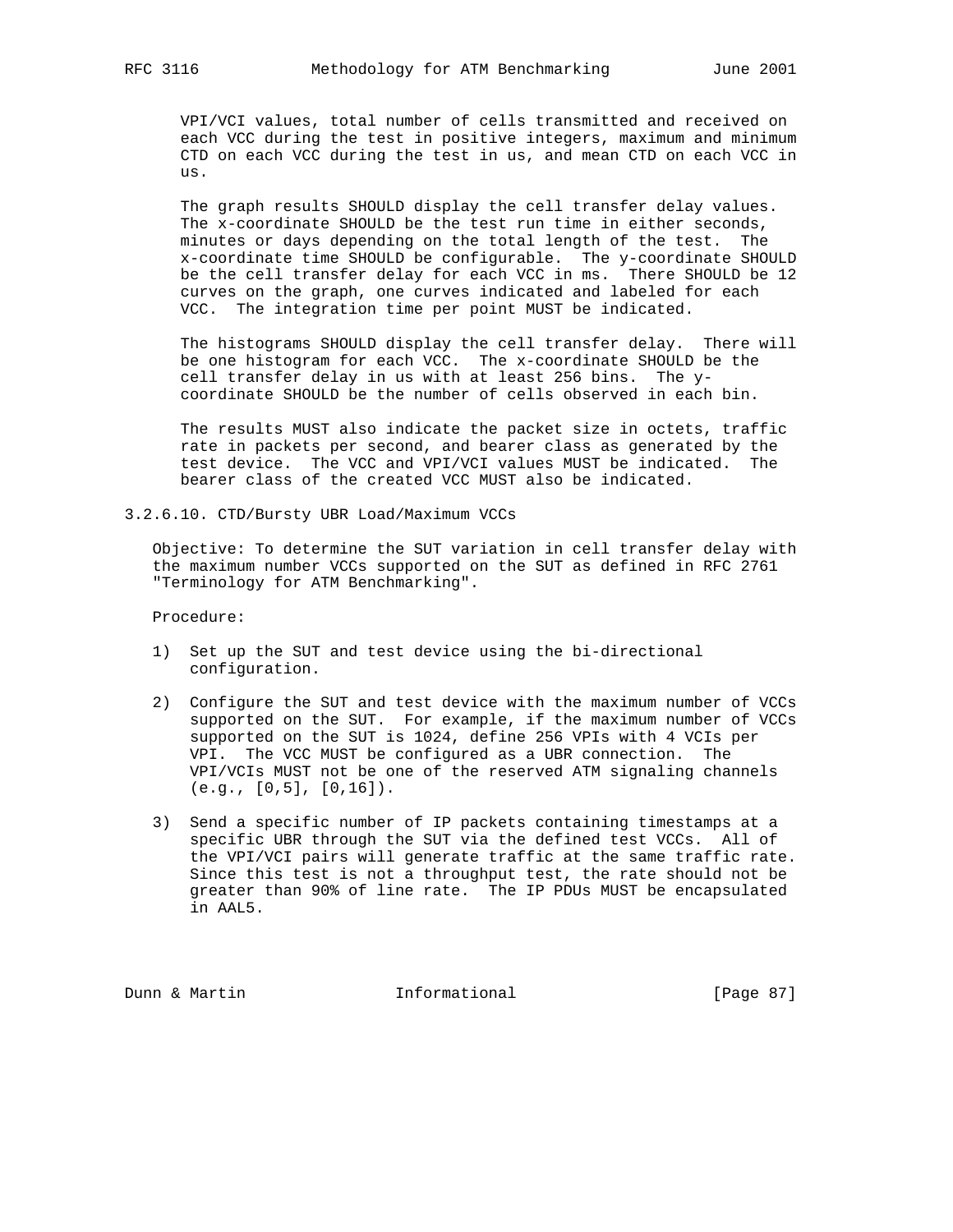- 4) Count the IP packets that are transmitted by the SUT on all VCCs to verify connectivity and load. If the count on the test device is the same on the SUT, continue the test; else lower the test device traffic rate until the counts are the same.
- 5) Record the packets timestamps at the transmitter and receiver ends of the test device for all VCCs.

 The results of the CTD/Bursty UBR Load/Maximum VCCs test SHOULD be reported in a form of text, graphs, and histograms.

 The text results SHOULD display the numerical values of the CTD. The values given SHOULD include: time period of test in s, test VPI/VCI values, total number of cells transmitted and received on each VCC during the test in positive integers, maximum and minimum CTD on each VCC during the test in us, and mean CTD on each VCC in us.

 The graph results SHOULD display the cell transfer delay values. There will be (Max number of VCCs/10) graphs, with 10 VCCs indicated on each graph. The x-coordinate SHOULD be the test run time in either seconds, minutes or days depending on the total length of the test. The x-coordinate time SHOULD be configurable. The y-coordinate SHOULD be the cell transfer delay for each VCC in us. There SHOULD be no more than 10 curves on each graph, one curve indicated and labeled for each VCC. The integration time per point MUST be indicated.

 The histograms SHOULD display the cell transfer delay. There will be one histogram for each VCC. The x-coordinate SHOULD be the cell transfer delay in us with at least 256 bins. The y coordinate SHOULD be the number of cells observed in each bin.

 The results MUST also indicate the packet size in octets, traffic rate in packets per second, and bearer class as generated by the test device. The VCC and VPI/VCI values MUST be indicated. The bearer class of the created VCC MUST also be indicated.

3.2.6.11. CTD/Mixed Load/Three VCC's

 Objective: To determine the SUT variation in cell transfer delay with three VCC's as defined in RFC 2761 "Terminology for ATM Benchmarking".

Dunn & Martin **Informational** [Page 88]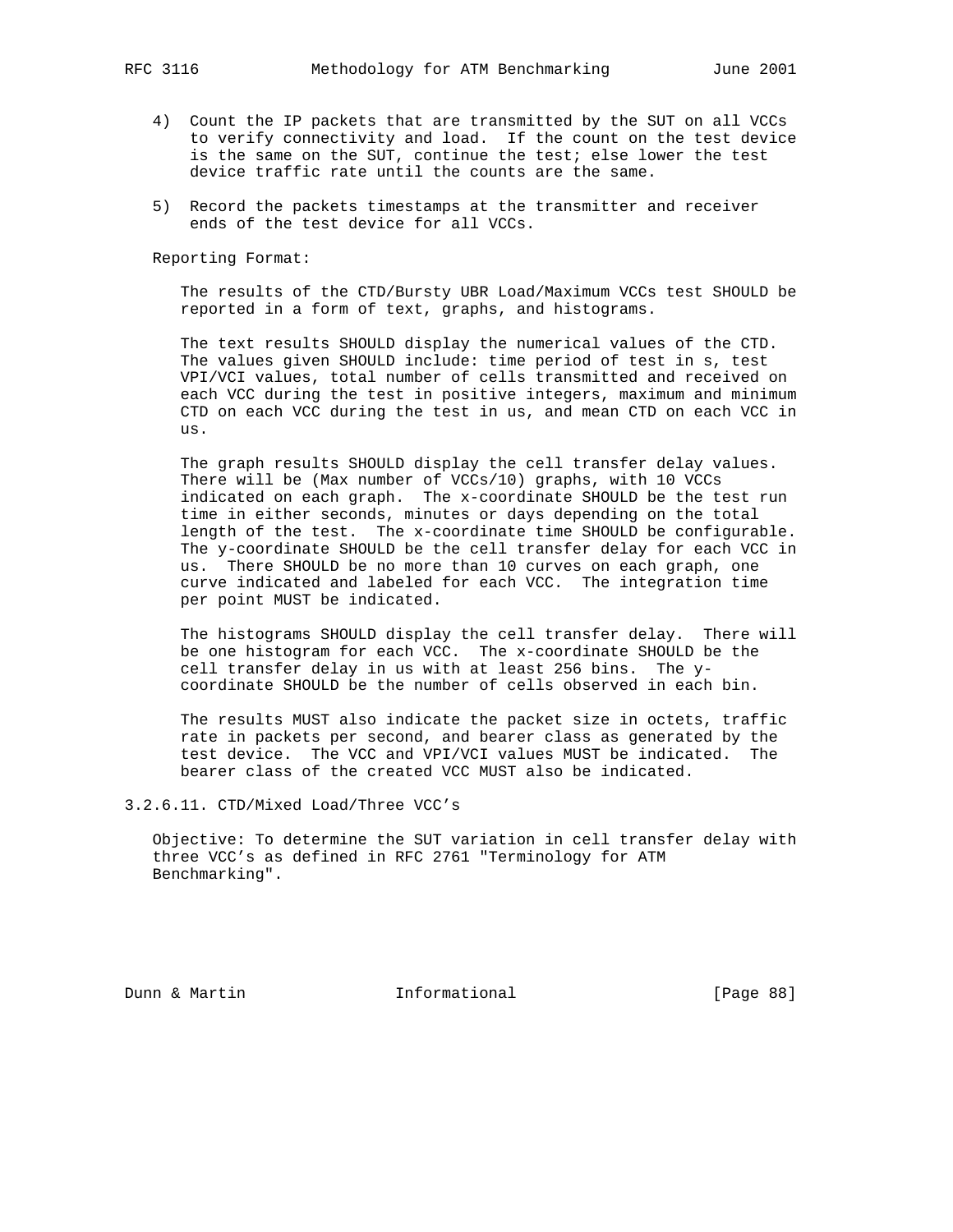Procedure:

- 1) Set up the SUT and test device using the bi-directional configuration.
- 2) Configure the SUT and test device with three VCC's. Each VCC MUST be defined as a different Bearer class: one CBR, one UBR and one VBR. Each VCC SHOULD contain one VPI/VCI. The VPI/VCI MUST not be one of the reserved ATM signaling channels (e.g., [0,5], [0,16]).
- 3) Send a specific number of IP packets containing timestamps through the SUT via the defined test VCCs. Each generated VCC stream MUST match the corresponding VCC Bearer class. All of the VPI/VCI pairs will generate traffic at the same traffic rate. Since this test is not a throughput test, the rate should not be greater than 90% of line rate. The IP PDUs MUST be encapsulated in AAL5.
- 4) Count the IP packets that are transmitted by the SUT to verify connectivity and load. If the count on the test device is the same on the SUT, continue the test; else lower the test device traffic rate until the counts are the same.
- 5) Record the packets timestamps at the transmitter and receiver ends of the test device for all VCC's.

Reporting Format:

 The results of the CTD/Mixed Load/Three VCC test SHOULD be reported in a form of text, graph, and histogram.

 The text results SHOULD display the numerical values of the CTD. The values given SHOULD include: time period of test in s, test VPI/VCI value, total number of cells transmitted and received on the given VPI/VCI during the test in positive integers, minimum, maximum, and mean CTD during the test in us.

 The graph results SHOULD display the cell transfer delay values. The x-coordinate SHOULD be the test run time in either seconds, minutes or days depending on the total length of the test. The x-coordinate time SHOULD be configurable. The y-coordinate SHOULD be the cell transfer delay in us. The integration time per point MUST be indicated.

Dunn & Martin Informational [Page 89]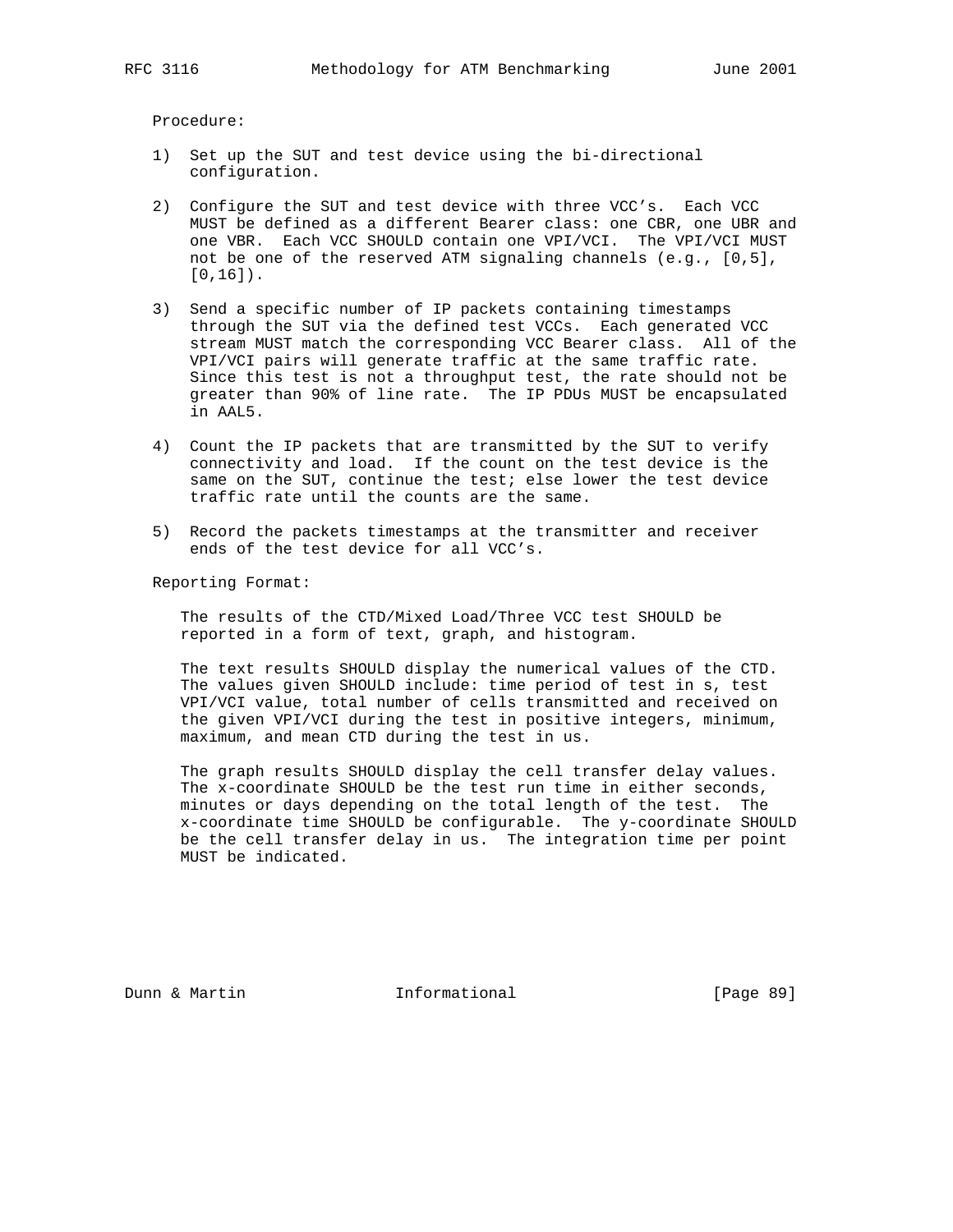The histogram results SHOULD display the cell transfer delay. The x-coordinate SHOULD be the cell transfer delay in us with at least 256 bins. The y-coordinate SHOULD be the number of cells observed in each bin.

 The results MUST also indicate the packet size in octets, traffic rate in packets per second, and bearer class as generated by the test device. The VCC and VPI/VCI values MUST be indicated. The PCR, SCR, and MBS MUST be indicated. The bearer class of the created VCC MUST also be indicated.

3.2.6.12. CTD/Mixed Load/Twelve VCCs

 Objective: To determine the SUT variation in cell transfer delay with twelve VCCs as defined in RFC 2761 "Terminology for ATM Benchmarking".

Procedure:

- 1) Set up the SUT and test device using the bi-directional configuration.
- 2) Configure the SUT and test device with twelve VCC's. Each VCC MUST be defined as one of the Bearer classes for a total of four CBR, four UBR and four VBR VCC's. Each VCC SHOULD contain one VPI/VCI. The VPI/VCI MUST not be one of the reserved ATM signaling channels (e.g., [0,5], [0,16]).
- 3) Send a specific number of IP packets containing timestamps through the SUT via the defined test VCCs. Each generated VCC stream MUST match the corresponding VCC Bearer class. All of the VPI/VCI pairs will generate traffic at the same traffic rate. Since this test is not a throughput test, the rate should not be greater than 90% of line rate. The IP PDUs MUST be encapsulated in AAL5.
- 4) Count the IP packets that are transmitted by the SUT on all VCCs to verify connectivity and load. If the count on the test device is the same on the SUT, continue the test; else lower the test device traffic rate until the counts are the same.
- 5) Record the packets timestamps at the transmitter and receiver ends of the test device for all VCCs.

Reporting Format:

 The results of the CTD/Mixed Load/Twelve VCCs test SHOULD be reported in a form of text, graph, and histograms.

Dunn & Martin **Informational** [Page 90]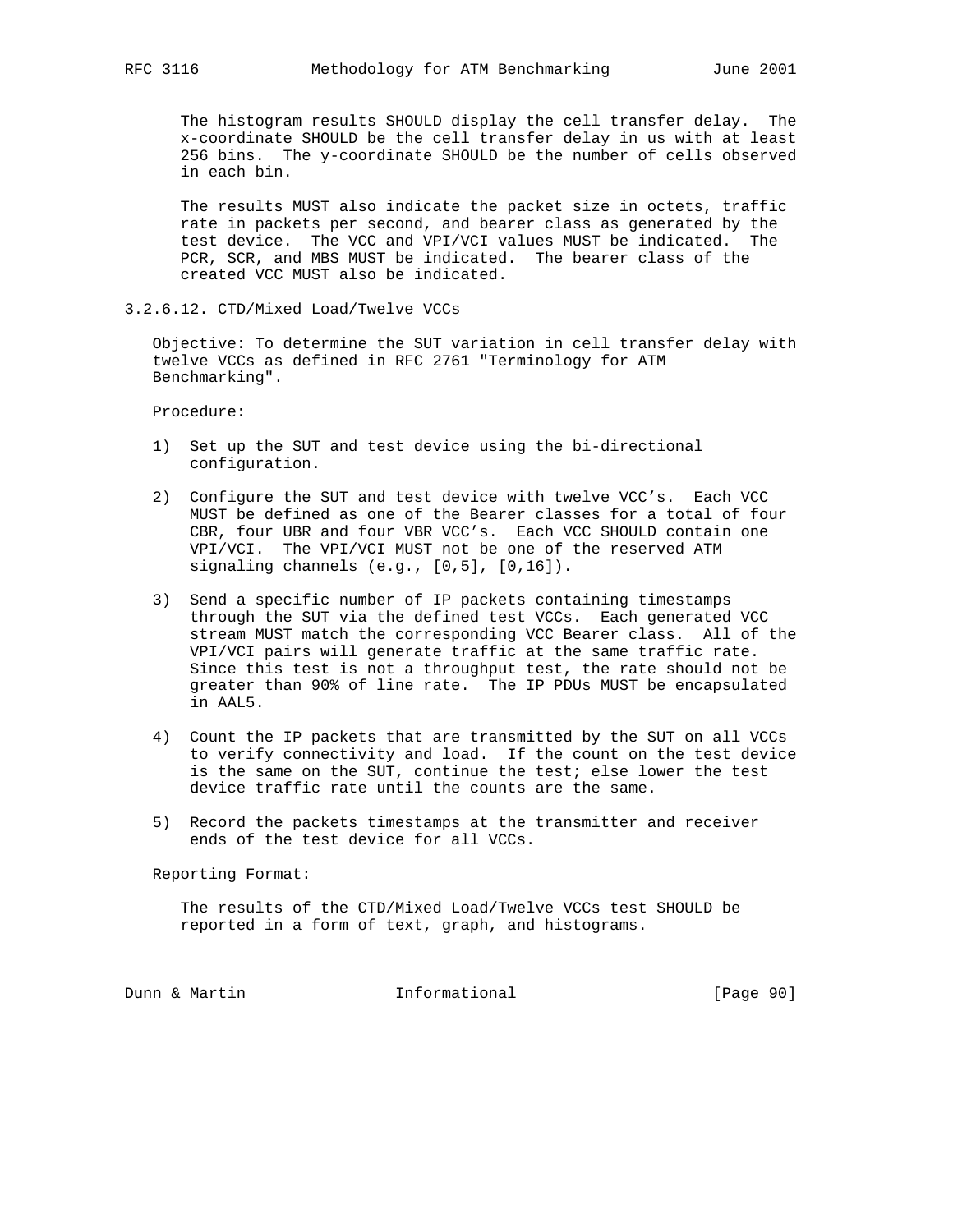The text results SHOULD display the numerical values of the CTD. The values given SHOULD include: time period of test in s, test VPI/VCI values, total number of cells transmitted and received on each VCC during the test in positive integers, maximum and minimum CTD on each VCC during the test in us, and mean CTD on each VCC in us.

 The graph results SHOULD display the cell transfer delay values. The x-coordinate SHOULD be the test run time in either seconds, minutes or days depending on the total length of the test. The x-coordinate time SHOULD be configurable. The y-coordinate SHOULD be the cell transfer delay for each VCC in ms. There SHOULD be 12 curves on the graph, one curves indicated and labeled for each VCC. The integration time per point MUST be indicated.

 The histograms SHOULD display the cell transfer delay. There will be one histogram for each VCC. The x-coordinate SHOULD be the cell transfer delay in us with at least 256 bins. The y coordinate SHOULD be the number of cells observed in each bin.

 The results MUST also indicate the packet size in octets, traffic rate in packets per second, and bearer class as generated by the test device. The VCC and VPI/VCI values MUST be indicated. The PCR, SCR, and MBS MUST be indicated. The bearer class of the created VCC MUST also be indicated.

3.2.6.13. CTD/Mixed Load/Maximum VCCs

 Objective: To determine the SUT variation in cell transfer delay with the maximum number VCCs supported on the SUT as defined in RFC 2761 "Terminology for ATM Benchmarking".

Procedure:

- 1) Set up the SUT and test device using the bi-directional configuration.
- 2) Configure the SUT and test device with maximum number of VCCs supported on the SUT. For example, if the maximum number of VCCs supported on the SUT is 1024, define 256 VPIs with 4 VCIs per VPI. Each VCC MUST be defined as one of the Bearer classes for a total of (max VCC/3) CBR, (max VCC/3) UBR and (max VCC/3) VBR VCC's. If the maximum number of VCC's is not divisible by 3, the total for each bearer class MUST be within 3 VCC's of each other. The VPI/VCI MUST not be one of the reserved ATM signaling channels (e.g., [0,5], [0,16]).

Dunn & Martin Informational [Page 91]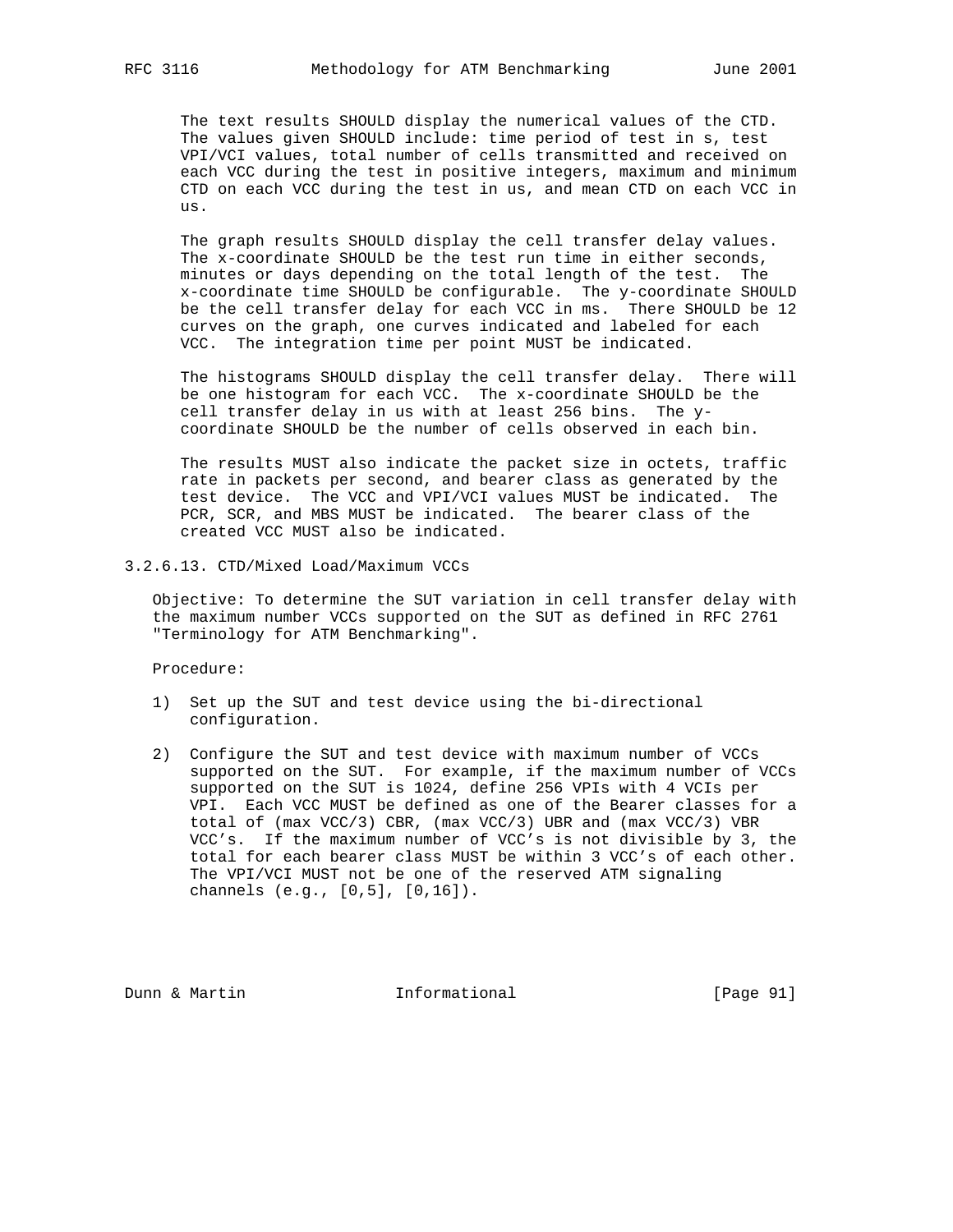- 3) Send a specific number of IP packets containing timestamps through the SUT via the defined test VCCs. Each generated VCC stream MUST match the corresponding VCC Bearer class. All of the VPI/VCI pairs will generate traffic at the same traffic rate. Since this test is not a throughput test, the rate should not be greater than 90% of line rate. The IP PDUs MUST be encapsulated in AAL5.
- 4) Count the IP packets that are transmitted by the SUT on all VCCs to verify connectivity and load. If the count on the test device is the same on the SUT, continue the test; else lower the test device traffic rate until the counts are the same.
- 5) Record the packets timestamps at the transmitter and receiver ends of the test device for all VCCs.

 The results of the CTD/Mixed Load/Maximum VCCs test SHOULD be reported in a form of text, graphs, and histograms.

 The text results SHOULD display the numerical values of the CTD. The values given SHOULD include: time period of test in s, test VPI/VCI values, total number of cells transmitted and received on each VCC during the test in positive integers, maximum and minimum CTD on each VCC during the test in us, and mean CTD on each VCC in us.

 The graph results SHOULD display the cell transfer delay values. There will be (Max number of VCCs/10) graphs, with 10 VCCs indicated on each graph. The x-coordinate SHOULD be the test run time in either seconds, minutes or days depending on the total length of the test. The x-coordinate time SHOULD be configurable. The y-coordinate SHOULD be the cell transfer delay for each VCC in us. There SHOULD be no more than 10 curves on each graph, one curve indicated and labeled for each VCC. The integration time per point MUST be indicated.

 The histograms SHOULD display the cell transfer delay. There will be one histogram for each VCC. The x-coordinate SHOULD be the cell transfer delay in us with at least 256 bins. The y coordinate SHOULD be the number of cells observed in each bin.

 The results MUST also indicate the packet size in octets, traffic rate in packets per second, and bearer class as generated by the test device. The VCC and VPI/VCI values MUST be indicated. The PCR, SCR, and MBS MUST be indicated. The bearer class of the created VCC MUST also be indicated.

Dunn & Martin **Informational** [Page 92]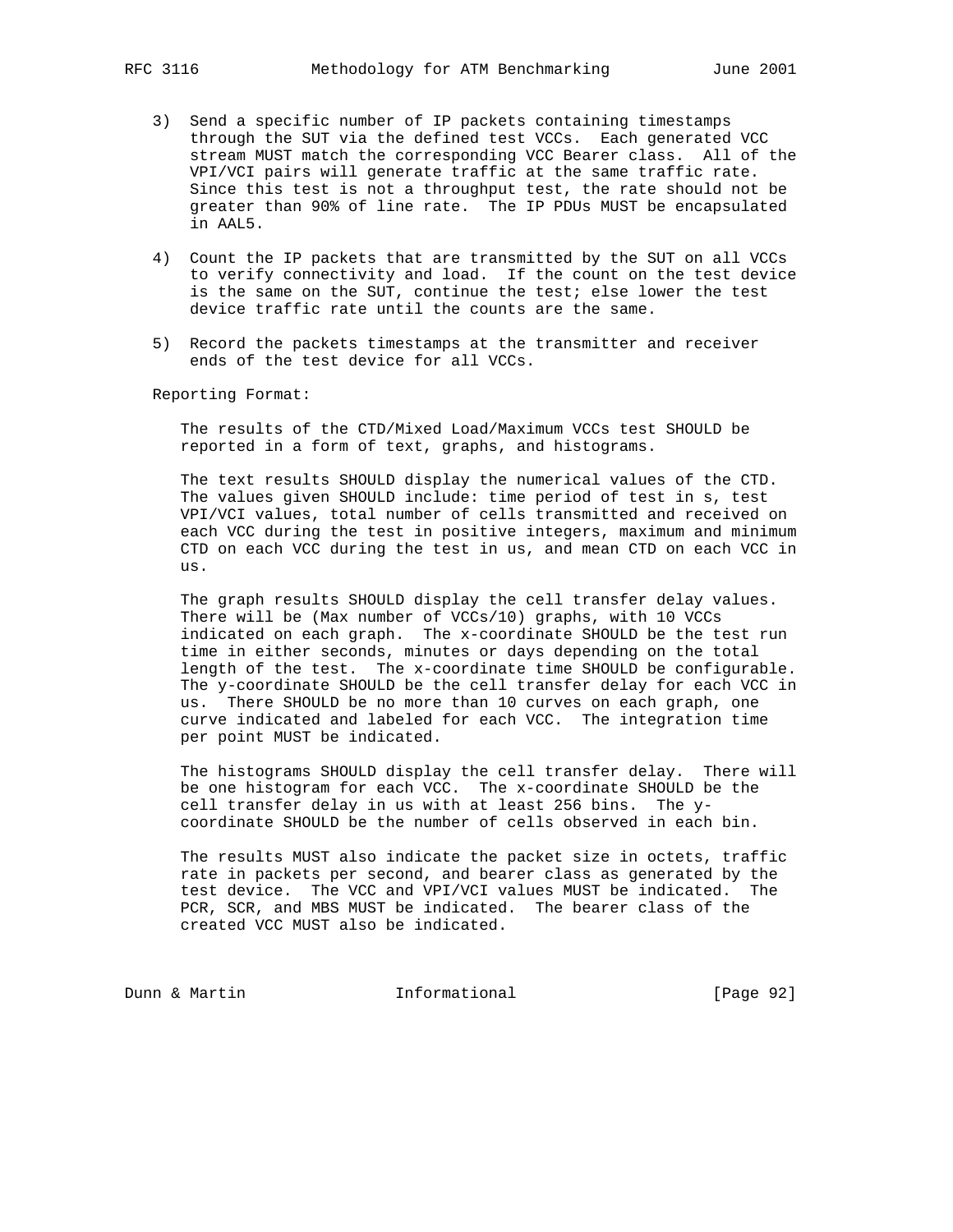3.3. ATM Adaptation Layer (AAL) Type 5 (AAL5)

3.3.1. IP Packet Loss due to AAL5 Re-assembly Errors

 Objective: To determine if the SUT will drop IP packets due AAL5 Re assembly Errors as defined in RFC 2761 "Terminology for ATM Benchmarking".

Procedure:

- 1) Set up the SUT and test device using the uni-directional configuration.
- 2) Send a specific number of cells at a specific rate through the SUT. Since this test is not a throughput test, the rate should not be greater than 90% of line rate. The cell payload SHOULD contain valid IP PDUs. The IP PDUs MUST be encapsulated in AAL5.
- 3) Count the cells that are transmitted by the SUT to verify connectivity and load. If the count on the test device is the same on the SUT, continue the test; else lower the test device traffic rate until the counts are the same.
- 4) Inject one error in the first bit of the AAL5 payload. Verify that the SUT does not drop any AAL5 PDU's.
- 5) Discontinue the AAL5 payload error.
- 6) Inject one error in the first bit of the AAL5 header for 4 consecutive IP PDUs in every 6 IP PDUs. Verify that the SUT does drop the AAL5 PDU's.
- 7) Discontinue the AAL5 payload error.

Reporting Format:

 The results of the AAL5 PDU Loss due to AAL5 PDU errors test SHOULD be reported in a form of a table. The rows SHOULD be labeled single error, one error per second, and four consecutive errors every 6 IP PDUs. The columns SHOULD be labeled AAL5 PDU loss and number of PDU's lost. The elements of column 1 SHOULD be either True or False, indicating whether the particular condition was observed for each test. The elements of column 2 SHOULD be non-negative integers.

 The table MUST also indicate the traffic rate in IP PDUs per second as generated by the test device.

Dunn & Martin Informational [Page 93]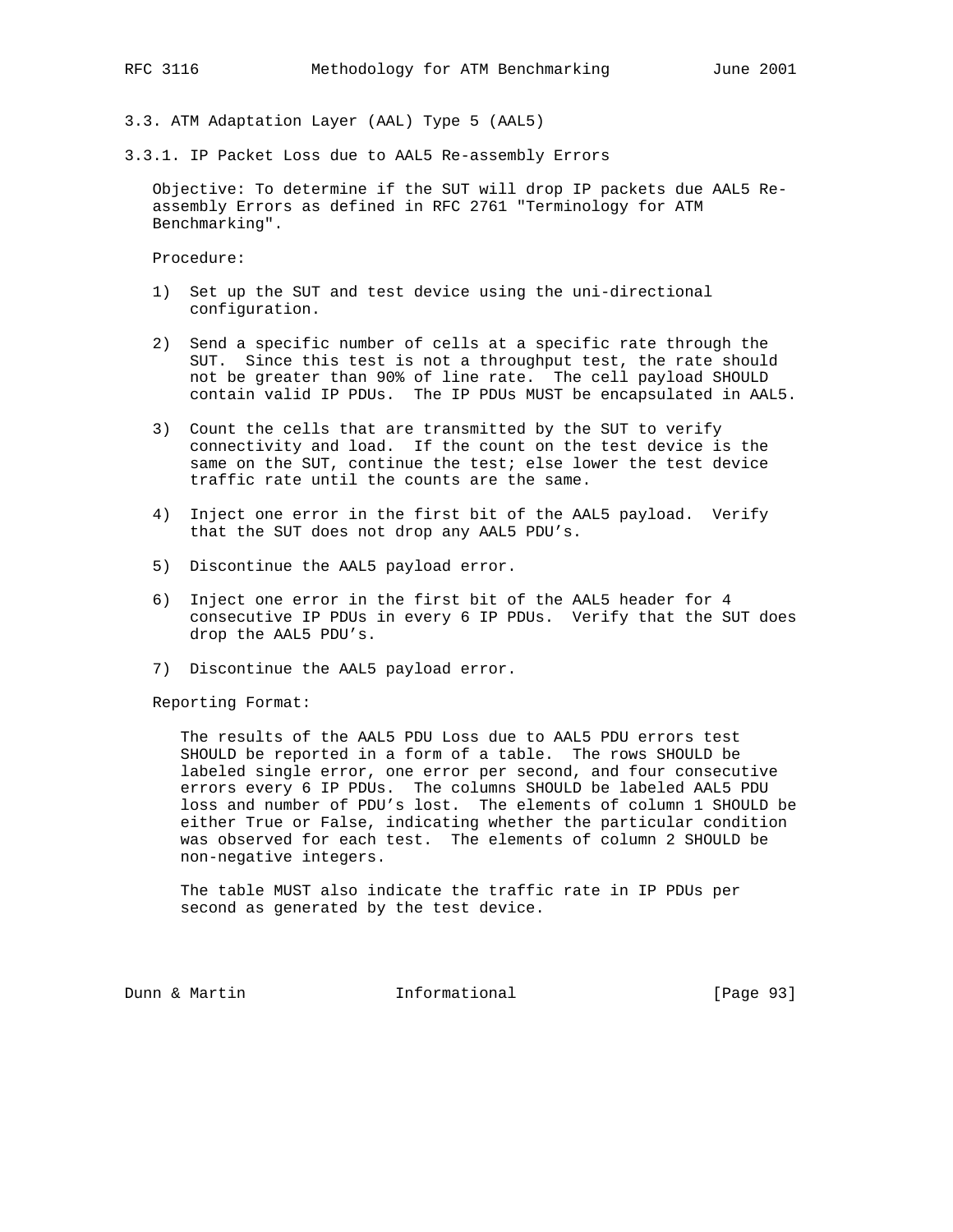## 3.3.2. AAL5 Reassembly Time.

 Objective: To determine the SUT AAL5 Reassembly Time as defined in RFC 2761 "Terminology for ATM Benchmarking".

Procedure:

- 1) Set up the SUT and test device using the uni-directional configuration.
- 2) Send a specific number of IP packets at a specific rate through the SUT. Since this test is not a throughput test, the rate should not be greater than 90% of line rate. The IP PDUs MUST be encapsulated in AAL5. The AAL5 PDU size is 65535 octets or 1365 ATM cells.
- 3) Count the IP packets that are transmitted by the SUT to verify connectivity and load. If the count on the test device is the same on the SUT, continue the test; else lower the test device traffic rate until the counts are the same.
- 4) Given an AAL5 reassembly timer of 'x' seconds, where 'x' is the actual value of the AAL5 reassembly timer on the SUT, sent traffic at 1365 cells per 'x' seconds. The expected results are that no AAL5 PDU's will be dropped.
- 5) Send traffic at 1360 cells per 'x' seconds. The expected results are that all AAL5 PDU's will be dropped.

Reporting Format:

 The results of the IP packet loss due to AAL5 reassembly timeout test SHOULD be reported in a form of a table. The rows SHOULD be labeled 1365 cells per 'x' seconds and 1360 cells per 'x' seconds. The columns SHOULD be labeled packet loss and number of packets lost. The elements of column 1 SHOULD be either True or False, indicating whether the particular condition was observed for each test. The elements of column 2 SHOULD be non-negative integers.

 The table MUST also indicate the packet size in octets and traffic rate in packets per second as generated by the test device, including the value of

Dunn & Martin **Informational** [Page 94]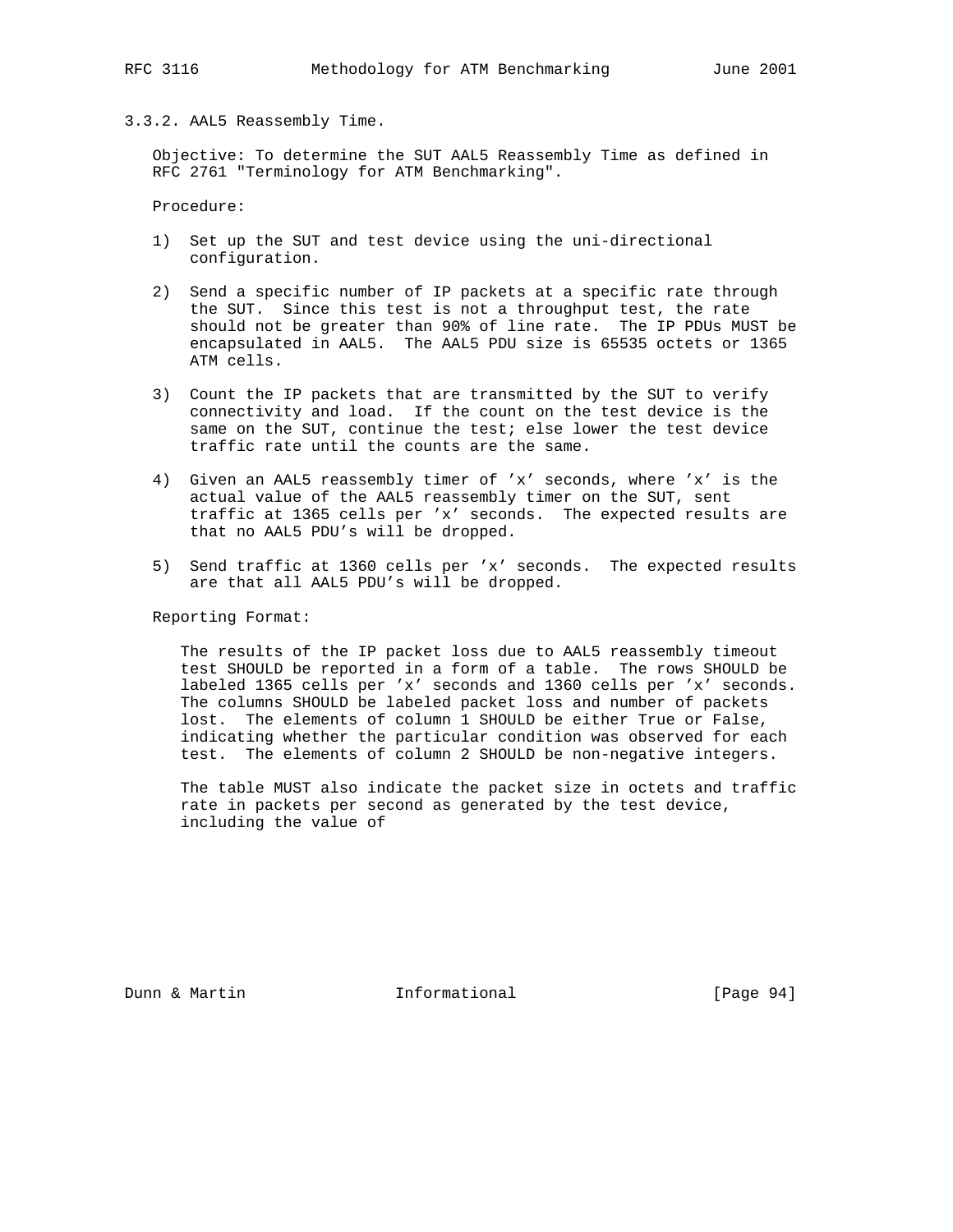3.3.3. AAL5 CRC Error Ratio.

## 3.3.3.1. Test Setup

 The AAL5 CRC error ratio measurements assume that both the transmitter and receiver payload information is synchronized. Synchronization MUST be achieved by supplying a known bit pattern to both the transmitter and receiver. If this bit pattern is longer than the packet size, the receiver MUST synchronize with the transmitter before tests can be run.

3.3.3.2. AAL5-CRC-ER/Steady Load/One VCC

 Objective: To determine the SUT ratio of AAL5 CRC PDU errors on one VCC in a transmission in relation to the total AAL5 PDU's sent as defined in RFC 2761 "Terminology for ATM Benchmarking".

Procedure:

- 1) Set up the SUT and test device using the bi-directional configuration.
- 2) Configure the SUT and test device with one VCC. The VCC SHOULD contain one VPI/VCI. The VCC MUST be configured as either a CBR, VBR, or UBR connection. The VPI/VCI MUST not be one of the reserved ATM signaling channels (e.g., [0,5], [0,16]).
- 3) Send a specific number of IP packets containing one of the specified bit patterns at a constant rate through the SUT via the defined test VCC. Since this test is not a throughput test, the rate should not be greater than 90% of line rate. The IP PDUs MUST be encapsulated in AAL5.
- 4) Count the IP packets that are transmitted by the SUT to verify connectivity and load. If the count on the test device is the same on the SUT, continue the test; else lower the test device traffic rate until the counts are the same.
- 5) Record the number of AAL5 CRC errors at the receiver end of the test device.

Reporting Format:

 The results of the AAL5-CRC-ER/Steady Load/One VCC test SHOULD be reported in a form of text and graph.

Dunn & Martin Informational [Page 95]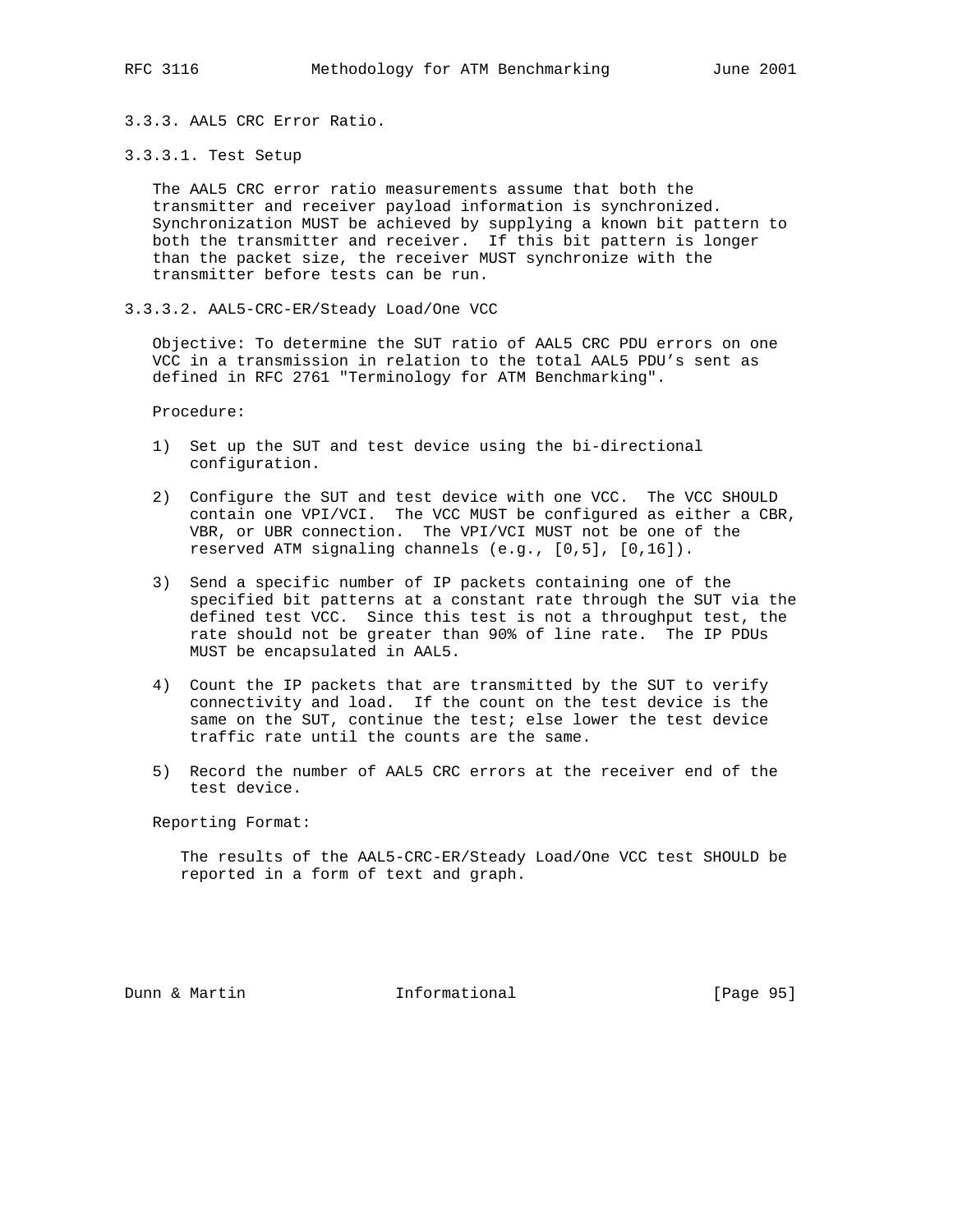The text results SHOULD display the numerical values of the AAL5- CRC-ER. The values given SHOULD include: time period of test in s, test VPI/VCI value, total number of AAL5 PDU's transmitted and received on the given VPI/VCI during the test in positive integers, and the AAL5-CRC-ER for the entire test.

 The graph results SHOULD display the AAL5 CRC error ratio values. The x-coordinate SHOULD be the test run time in either seconds, minutes or days depending on the total length of the test. The x-coordinate time SHOULD be configurable. The y-coordinate SHOULD be the AAL5-CRC-ER. The integration time per point MUST be indicated.

 The results MUST also indicate the packet size in octets, traffic rate in packets per second, and bearer class as generated by the test device. The VCC and VPI/VCI values MUST be indicated. The PCR, SCR, and MBS MUST be indicated. The bearer class of the created VCC MUST be indicated. The generated bit pattern MUST also be indicated.

3.3.3.3. AAL5-CRC-ER/Steady Load/Twelve VCCs

 Objective: To determine the SUT ratio of AAL5 CRC PDU errors on twelve VCC's in a transmission in relation to the total AAL5 PDU's sent as defined in RFC 2761 "Terminology for ATM Benchmarking".

Procedure:

- 1) Set up the SUT and test device using the bi-directional configuration.
- 2) Configure the SUT and test device with twelve VCCs, using 1 VPI and 12 VCIs. The VCC's MUST be configured as either a CBR, VBR, or UBR connection. The VPI/VCIs MUST not be one of the reserved ATM signaling channels (e.g., [0,5], [0,16]).
- 3) Send a specific number of IP packets containing one of the specified bit patterns at a constant rate through the SUT via the defined test VCCs. All of the VPI/VCI pairs will generate traffic at the same traffic rate.

 Since this test is not a throughput test, the rate should not be greater than 90% of line rate. The IP PDUs MUST be encapsulated in AAL5.

Dunn & Martin Informational [Page 96]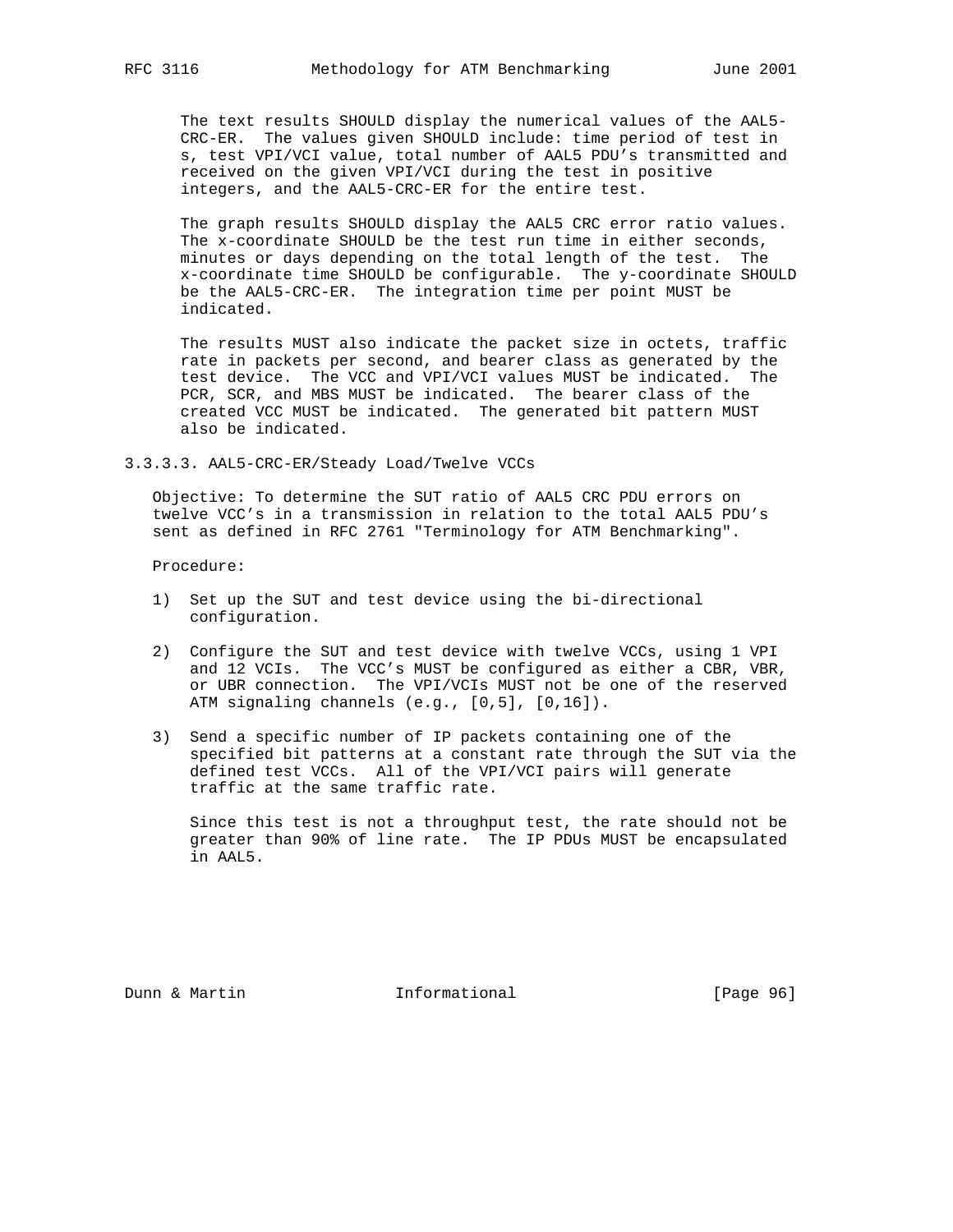- 4) Count the IP packets that are transmitted by the SUT on all VCCs to verify connectivity and load. If the count on the test device is the same on the SUT, continue the test; else lower the test device traffic rate until the counts are the same.
- 5) Record the number of AAL5 CRC errors at the receiver end of the test device for all VCCs.

 The results of the AAL5-CRC-ER/Steady Load/Twelve VCCs test SHOULD be reported in a form of text and graph.

 The text results SHOULD display the numerical values of the AAL5- CRC-ER. The values given SHOULD include: time period of test in s, test VPI/VCI value, total number of AAL5 PDU's transmitted and received on the given VPI/VCI during the test in positive integers, and the AAL5-CRC-ER for the entire test.

 The graph results SHOULD display the AAL5 CRC error ratio values. The x-coordinate SHOULD be the test run time in either seconds, minutes or days depending on the total length of the test. The x-coordinate time SHOULD be configurable. The y-coordinate SHOULD be the AAL5-CRC-ER for each VCC. There should be 12 curves on the graph, on curve indicated and labeled for each VCC. The integration time per point MUST be indicated.

 The results MUST also indicate the packet size in octets, traffic rate in packets per second, and bearer class as generated by the test device. The VCC and VPI/VCI values MUST be indicated. The PCR, SCR, and MBS MUST be indicated. The bearer class of the created VCC MUST be indicated. The generated bit pattern MUST also be indicated.

3.3.3.4. AAL5-CRC-ER/Steady Load/Maximum VCCs

 Objective: To determine the SUT ratio of AAL5 CRC PDU errors with the maximum number VCCs supported on the SUT in a transmission in relation to the total AAL5 PDU's sent as defined in RFC 2761 "Terminology for ATM Benchmarking".

Procedure:

- 1) Set up the SUT and test device using the bi-directional configuration.
- 2) Configure the SUT and test device with the maximum number of VCCs supported on the SUT. For example, if the maximum number of VCCs

Dunn & Martin **Informational** [Page 97]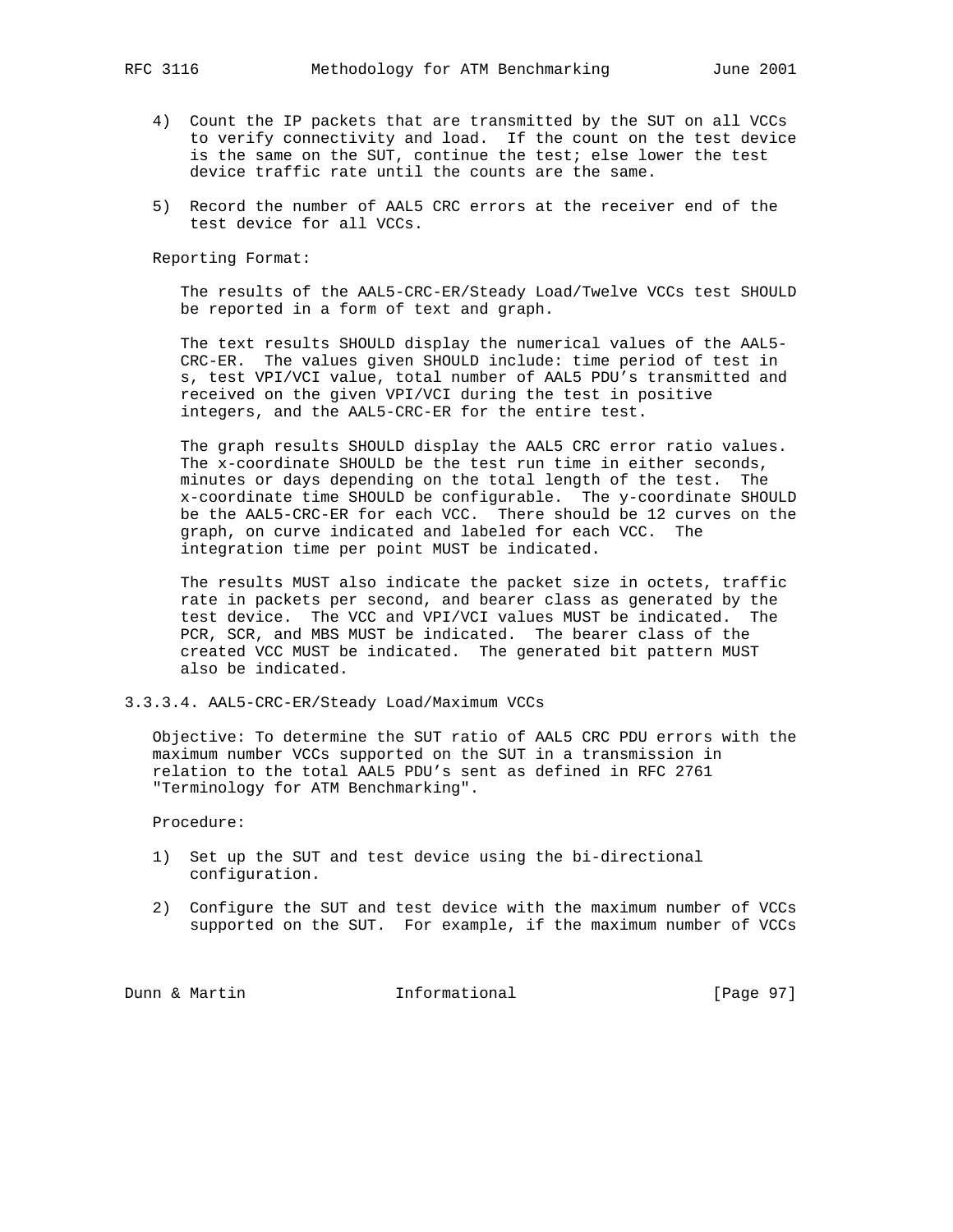supported on the SUT is 1024, define 256 VPIs with 4 VCIs per VPI. The VCC's MUST be configured as either a CBR, VBR, or UBR connection. The VPI/VCIs MUST not be one of the reserved ATM signaling channels (e.g., [0,5], [0,16]).

- 3) Send a specific number of IP packets containing one of the specified bit patterns at a constant rate through the SUT via the defined test VCCs. All of the VPI/VCI pairs will generate traffic at the same traffic rate. Since this test is not a throughput test, the rate should not be greater than 90% of line rate. The IP PDUs MUST be encapsulated in AAL5.
- 4) Count the IP packets that are transmitted by the SUT on all VCCs to verify connectivity and load. If the count on the test device is the same on the SUT, continue the test; else lower the test device traffic rate until the counts are the same.
- 5) Record the number of AAL5 CRC errors at the receiver end of the test device for all VCCs.

Reporting Format:

 The results of the AAL5-CRC-ER/Steady Load/Maximum VCCs test SHOULD be reported in a form of text and graph.

 The text results SHOULD display the numerical values of the AAL5- CRC-ER. The values given SHOULD include: time period of test in s, test VPI/VCI value, total number of AAL5 PDU's transmitted and received on the given VPI/VCI during the test in positive integers, and the AAL5-CRC-ER for the entire test.

 The graph results SHOULD display the AAL5 CRC error ratio values. There will be (Max number of VCCs/10) graphs, with 10 VCCs indicated on each graph. The x-coordinate SHOULD be the test run time in either seconds, minutes or days depending on the total length of the test. The x-coordinate time SHOULD be configurable. The y-coordinate SHOULD be the AAL5-CRC-ER for each VCC. There SHOULD be no more than 10 curves on each graph, one curve indicated and labeled for each VCC. The integration time per point MUST be indicated.

 The results MUST also indicate the packet size in octets, traffic rate in packets per second, and bearer class as generated by the test device. The VCC and VPI/VCI values MUST be indicated. The PCR, SCR, and MBS MUST be indicated. The bearer class of the created VCC MUST be indicated. The generated bit pattern MUST also be indicated.

Dunn & Martin **Informational** [Page 98]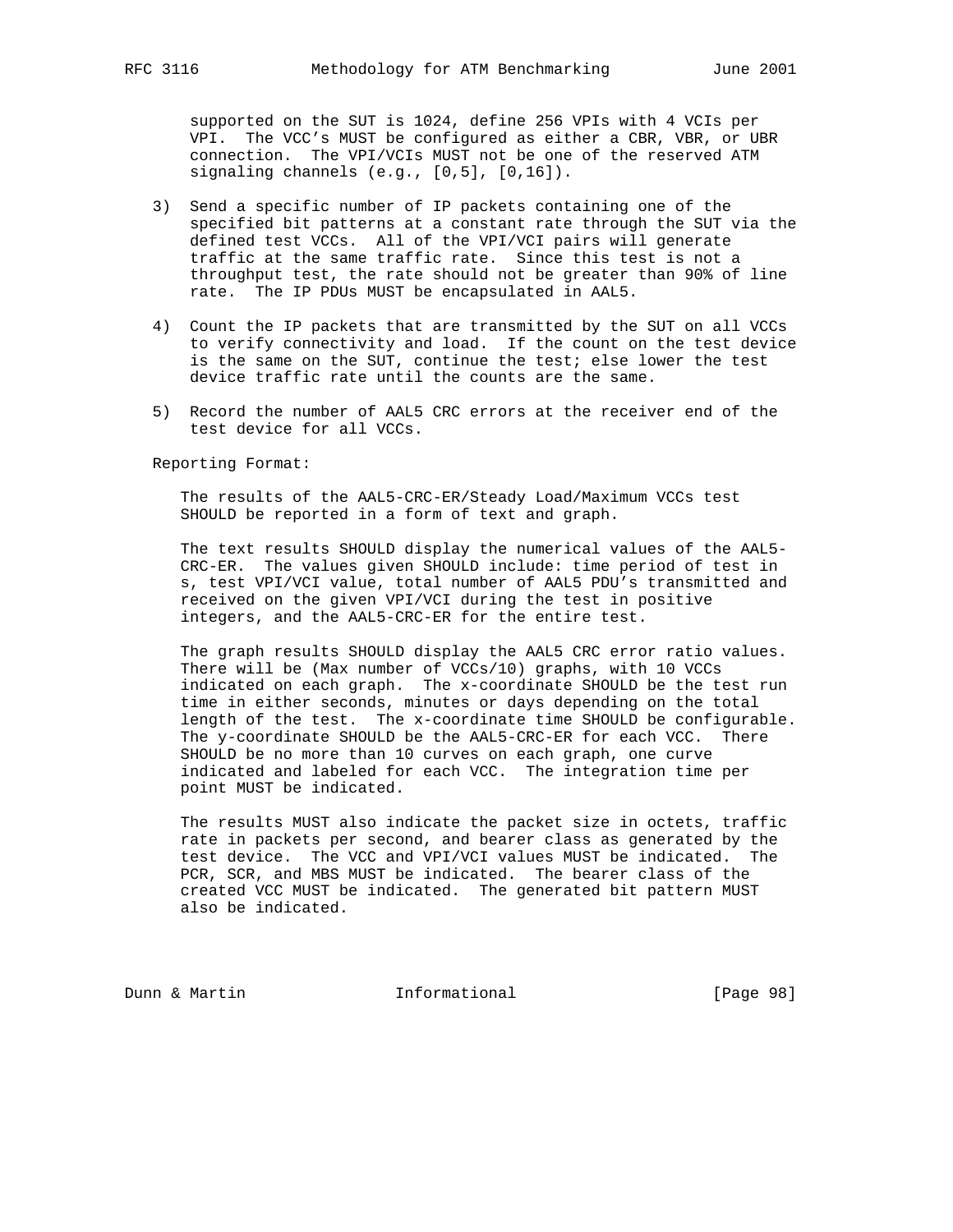## 3.3.3.5. AAL5-CRC-ER/Bursty VBR Load/One VCC

 Objective: To determine the SUT ratio of AAL5 CRC PDU errors on one VCC in a transmission in relation to the total AAL5 PDU's sent as defined in RFC 2761 "Terminology for ATM Benchmarking".

Procedure:

- 1) Set up the SUT and test device using the bi-directional configuration.
- 2) Configure the SUT and test device with one VCC. The VCC SHOULD contain one VPI/VCI. The VCC MUST be configured as either a CBR or VBR connection. The VPI/VCI MUST not be one of the reserved ATM signaling channels (e.g., [0,5], [0,16]). The PCR, SCR, and MBS must be configured using one of the specified traffic descriptors.
- 3) Send a specific number of IP packets containing one of the specified bit patterns at a specific VBR rate through the SUT via the defined test VCC. Since this test is not a throughput test, the rate should not be greater than 90% of line rate. The IP PDUs MUST be encapsulated in AAL5.
- 4) Count the IP packets that are transmitted by the SUT to verify connectivity and load. If the count on the test device is the same on the SUT, continue the test; else lower the test device traffic rate until the counts are the same.
- 5) Record the number of AAL5 CRC errors at the receiver end of the test device.

Reporting Format:

 The results of the AAL5-CRC-ER/Bursty VBR Load/One VCC test SHOULD be reported in a form of text and graph.

 The text results SHOULD display the numerical values of the AAL5- CRC-ER. The values given SHOULD include: time period of test in s, test VPI/VCI value, total number of AAL5 PDU's transmitted and received on the given VPI/VCI during the test in positive integers, and the AAL5-CRC-ER for the entire test.

 The graph results SHOULD display the AAL5 CRC error ratio values. The x-coordinate SHOULD be the test run time in either seconds, minutes or days depending on the total length of the test. The

Dunn & Martin **Informational** [Page 99]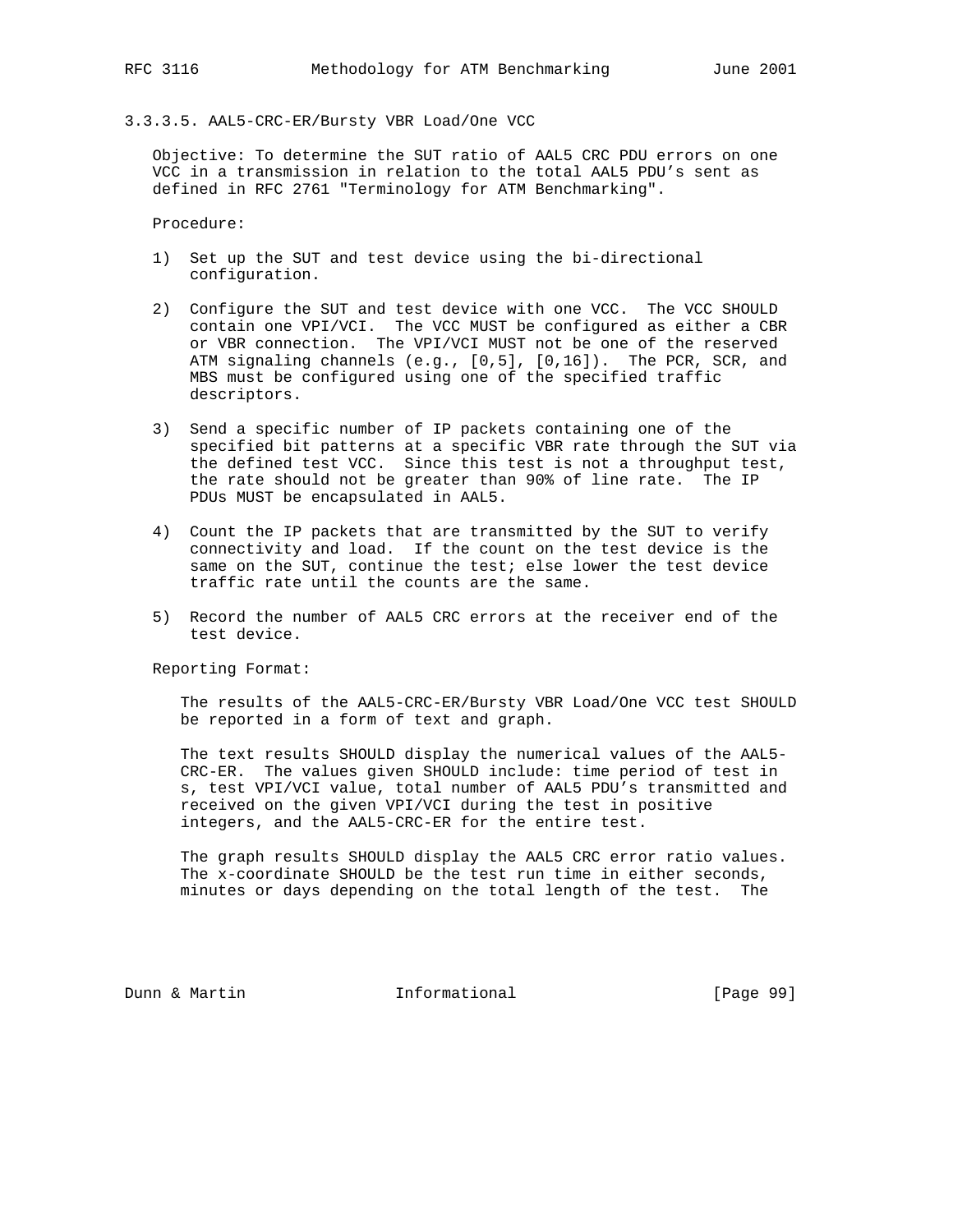x-coordinate time SHOULD be configurable. The y-coordinate SHOULD be the AAL5-CRC-ER. The integration time per point MUST be indicated.

 The results MUST also indicate the packet size in octets, traffic rate in packets per second, and bearer class as generated by the test device. The VCC and VPI/VCI values MUST be indicated. The PCR, SCR, and MBS MUST be indicated. The bearer class of the created VCC MUST be indicated. The generated bit pattern MUST also be indicated.

3.3.3.6. AAL5-CRC-ER/Bursty VBR Load/Twelve VCCs

 Objective: To determine the SUT ratio of AAL5 CRC PDU errors on twelve VCC's in a transmission in relation to the total AAL5 PDU's sent as defined in RFC 2761 "Terminology for ATM Benchmarking".

Procedure:

- 1) Set up the SUT and test device using the bi-directional configuration.
- 2) Configure the SUT and test device with twelve VCCs, using 1 VPI and 12 VCIs. The VCC's MUST be configured as either a CBR or VBR connection. The VPI/VCIs MUST not be one of the reserved ATM signaling channels (e.g., [0,5], [0,16]). The PCR, SCR, and MBS must be configured using one of the specified traffic descriptors.
- 3) Send a specific number of IP packets containing one of the specified bit patterns at a specific VBR rate through the SUT via the defined test VCCs. All of the VPI/VCI pairs will generate traffic at the same traffic rate. Since this test is not a throughput test, the rate should not be greater than 90% of line rate. The PCR, SCR, and MBS must be indicated. The IP PDUs MUST be encapsulated in AAL5.
- 4) Count the IP packets that are transmitted by the SUT on all VCCs to verify connectivity and load. If the count on the test device is the same on the SUT, continue the test; else lower the test device traffic rate until the counts are the same.
- 5) Record the number of AAL5 CRC errors at the receiver end of the test device for all VCCs.

Dunn & Martin **Informational** [Page 100]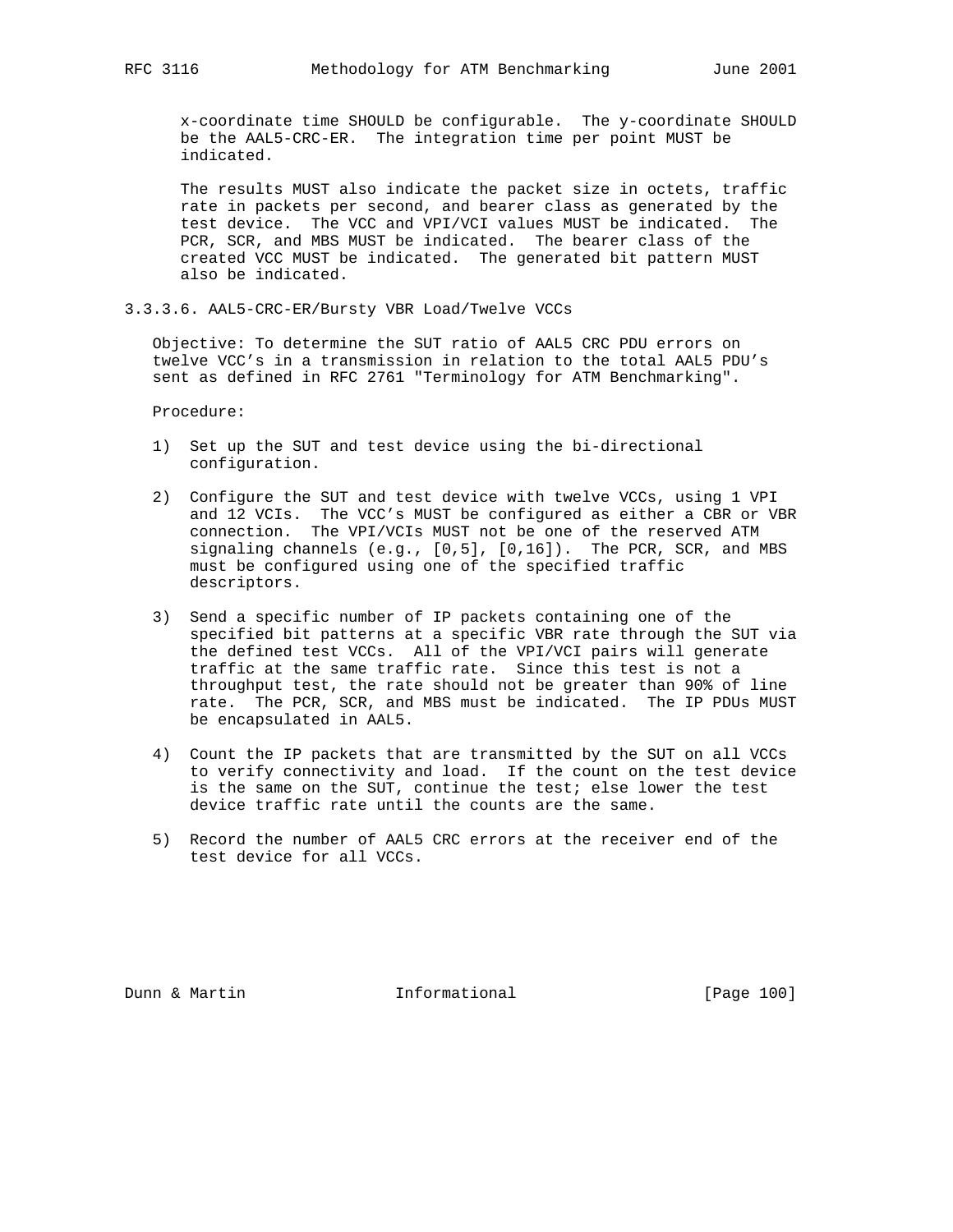The results of the AAL5-CRC-ER/Bursty VBR Load/Twelve VCCs test SHOULD be reported in a form of text and graph.

 The text results SHOULD display the numerical values of the AAL5- CRC-ER. The values given SHOULD include: time period of test in s, test VPI/VCI value, total number of AAL5 PDU's transmitted and received on the given VPI/VCI during the test in positive integers, and the AAL5-CRC-ER for the entire test.

 The graph results SHOULD display the AAL5 CRC error ratio values. The x-coordinate SHOULD be the test run time in either seconds, minutes or days depending on the total length of the test. The x-coordinate time SHOULD be configurable. The y-coordinate SHOULD be the AAL5-CRC-ER for each VCC. There should be 12 curves on the graph, on curve indicated and labeled for each VCC. The integration time per point MUST be indicated.

 The results MUST also indicate the packet size in octets, traffic rate in packets per second, and bearer class as generated by the test device. The VCC and VPI/VCI values MUST be indicated. The PCR, SCR, and MBS MUST be indicated. The bearer class of the created VCC MUST be indicated. The generated bit pattern MUST also be indicated.

3.3.3.7. AAL5-CRC-ER/Bursty VBR Load/Maximum VCCs

 Objective: To determine the SUT ratio of AAL5 CRC PDU errors with the maximum number VCCs supported on the SUT in a transmission in relation to the total AAL5 PDU's sent as defined in RFC 2761 "Terminology for ATM Benchmarking".

Procedure:

- 1) Set up the SUT and test device using the bi-directional configuration.
- 2) Configure the SUT and test device with the maximum number of VCCs supported on the SUT. For example, if the maximum number of VCCs supported on the SUT is 1024, define 256 VPIs with 4 VCIs per VPI. The VCC's MUST be configured as either a CBR or VBR connection. The VPI/VCIs MUST not be one of the reserved ATM signaling channels  $(e.g., [0,5], [0,16])$ . The PCR, SCR, and MBS must be configured using one of the specified traffic descriptors.

Dunn & Martin **Informational** [Page 101]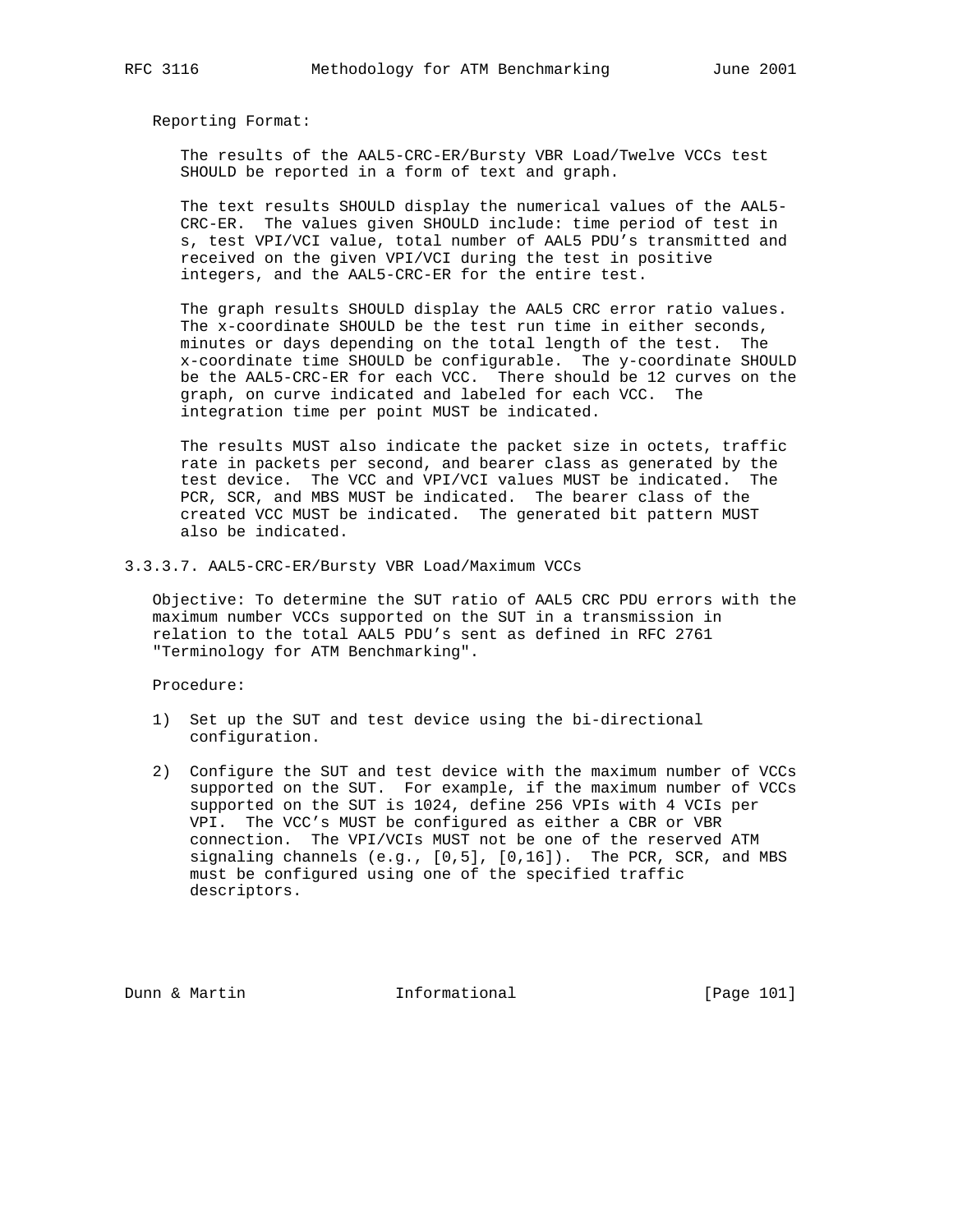- 3) Send a specific number of IP packets containing one of the specified bit patterns at a specific VBR rate through the SUT via the defined test VCCs. All of the VPI/VCI pairs will generate traffic at the same traffic rate. Since this test is not a throughput test, the rate should not be greater than 90% of line rate. The IP PDUs MUST be encapsulated in AAL5.
- 4) Count the IP packets that are transmitted by the SUT on all VCCs to verify connectivity and load. If the count on the test device is the same on the SUT, continue the test; else lower the test device traffic rate until the counts are the same.
- 5) Record the number of AAL5 CRC errors at the receiver end of the test device for all VCCs.

 The results of the AAL5-CRC-ER/Bursty VBR Load/Maximum VCCs test SHOULD be reported in a form of text and graph.

 The text results SHOULD display the numerical values of the AAL5- CRC-ER. The values given SHOULD include: time period of test in s, test VPI/VCI value, total number of AAL5 PDU's transmitted and received on the given VPI/VCI during the test in positive integers, and the AAL5-CRC-ER for the entire test.

 The graph results SHOULD display the AAL5 CRC error ratio values. There will be (Max number of VCCs/10) graphs, with 10 VCCs indicated on each graph. The x-coordinate SHOULD be the test run time in either seconds, minutes or days depending on the total length of the test. The x-coordinate time SHOULD be configurable. The y-coordinate SHOULD be the AAL5-CRC-ER for each VCC. There SHOULD be no more than 10 curves on each graph, one curve indicated and labeled for each VCC. The integration time per point MUST be indicated.

 The results MUST also indicate the packet size in octets, traffic rate in packets per second, and bearer class as generated by the test device. The VCC and VPI/VCI values MUST be indicated. The PCR, SCR, and MBS MUST be indicated. The bearer class of the created VCC MUST be indicated. The generated bit pattern MUST also be indicated.

3.3.3.8. AAL5-CRC-ER/Mixed Load/Three VCC's

 Objective: To determine the SUT ratio of AAL5 CRC PDU errors on three VCC's in a transmission in relation to the total AAL5 PDU's sent as defined in RFC 2761 "Terminology for ATM Benchmarking".

Dunn & Martin **Informational** [Page 102]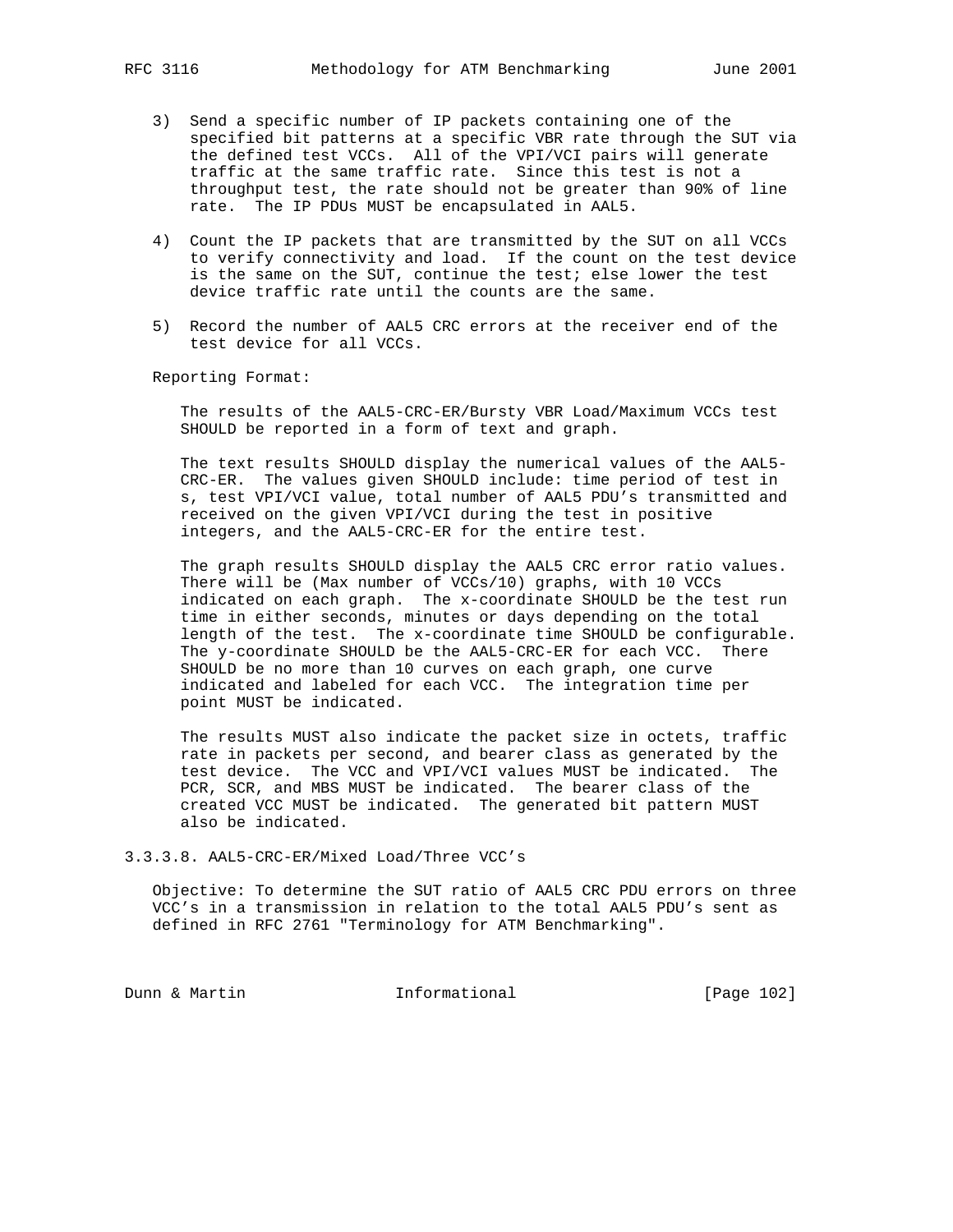Procedure:

- 1) Set up the SUT and test device using the bi-directional configuration.
- 2) Configure the SUT and test device with three VCC's. Each VCC MUST be defined as a different Bearer class; one CBR, one UBR and one VBR. Each VCC SHOULD contain one VPI/VCI. The VPI/VCI MUST not be one of the reserved ATM signaling channels (e.g., [0,5], [0,16]).
- 3) Send a specific number of IP packets containing one of the specified bit patterns through the SUT via the defined test VCCs. Each generated VCC stream MUST match the corresponding VCC Bearer class. All of the VPI/VCI pairs will generate traffic at the same traffic rate. Since this test is not a throughput test, the rate should not be greater than 90% of line rate. The IP PDUs MUST be encapsulated in AAL5.
- 4) Count the IP packets that are transmitted by the SUT to verify connectivity and load. If the count on the test device is the same on the SUT, continue the test; else lower the test device traffic rate until the counts are the same.
- 5) Record the number of AAL5 CRC errors at the receiver end of the test device for all VCCs.

Reporting Format:

 The results of the AAL5-CRC-ER/Bursty Mixed Load/Three VCCs test SHOULD be reported in a form of text and graph.

 The text results SHOULD display the numerical values of the AAL5- CRC-ER. The values given SHOULD include: time period of test in s, test VPI/VCI value, total number of AAL5 PDU's transmitted and received on the given VPI/VCI during the test in positive integers, and the AAL5-CRC-ER for the entire test.

 The graph results SHOULD display the AAL5 CRC error ratio values. The x-coordinate SHOULD be the test run time in either seconds, minutes or days depending on the total length of the test. The x-coordinate time SHOULD be configurable. The y-coordinate SHOULD be the AAL5-CRC-ER for each VCC. There should be 12 curves on the graph, on curve indicated and labeled for each VCC. The integration time per point MUST be indicated.

 The results MUST also indicate the packet size in octets, traffic rate in packets per second, and bearer class as generated by the

Dunn & Martin **Informational** [Page 103]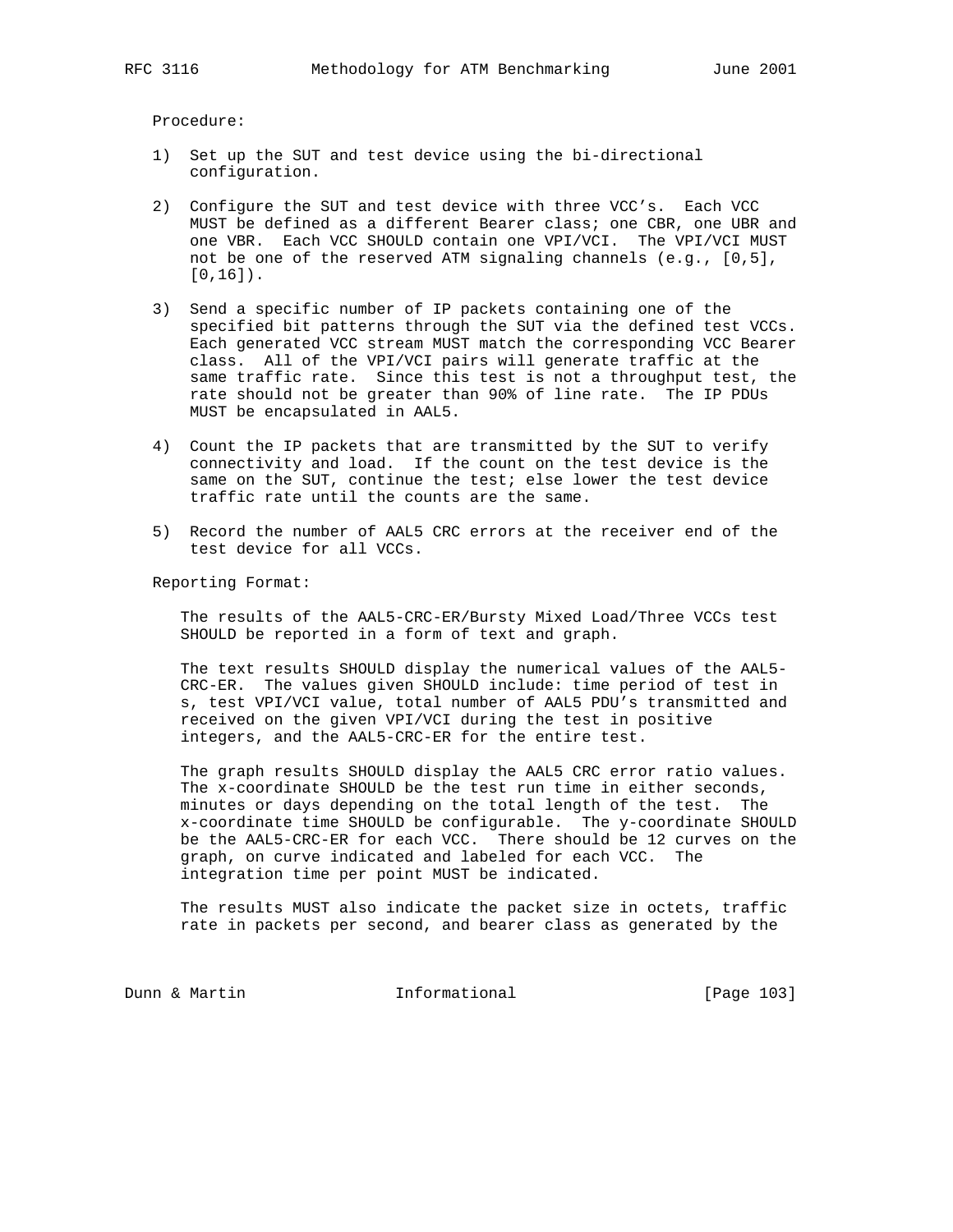test device. The VCC and VPI/VCI values MUST be indicated. The PCR, SCR, and MBS MUST be indicated. The bearer class of the created VCC MUST be indicated. The generated bit pattern MUST also be indicated.

#### 3.3.3.9. AAL5-CRC-ER/Mixed Load/Twelve VCCs

 Objective: To determine the SUT ratio of AAL5 CRC PDU errors on twelve VCC's in a transmission in relation to the total AAL5 PDU's sent as defined in RFC 2761 "Terminology for ATM Benchmarking".

Procedure:

- 1) Set up the SUT and test device using the bi-directional configuration.
- 2) Configure the SUT and test device with twelve VCC's. Each VCC MUST be defined as one of the Bearer classes for a total of four CBR, four UBR and four VBR VCC's. Each VCC SHOULD contain one VPI/VCI. The VPI/VCI MUST not be one of the reserved ATM signaling channels (e.g., [0,5], [0,16]).
- 3) Send a specific number of IP packets containing one of the specified bit patterns through the SUT via the defined test VCCs. Each generated VCC stream MUST match the corresponding VCC Bearer class. All of the VPI/VCI pairs will generate traffic at the same traffic rate. Since this test is not a throughput test, the rate should not be greater than 90% of line rate. The IP PDUs MUST be encapsulated in AAL5.
- 4) Count the IP packets that are transmitted by the SUT on all VCCs to verify connectivity and load. If the count on the test device is the same on the SUT, continue the test; else lower the test device traffic rate until the counts are the same.
- 5) Record the number of AAL5 CRC errors at the receiver end of the test device for all VCCs.

Reporting Format:

 The results of the AAL5-CRC-ER/Bursty Mixed Load/Twelve VCCs test SHOULD be reported in a form of text and graph.

 The text results SHOULD display the numerical values of the AAL5- CRC-ER. The values given SHOULD include: time period of test in s, test VPI/VCI value, total number of AAL5 PDU's transmitted and received on the given VPI/VCI during the test in positive integers, and the AAL5-CRC-ER for the entire test.

Dunn & Martin **Informational** [Page 104]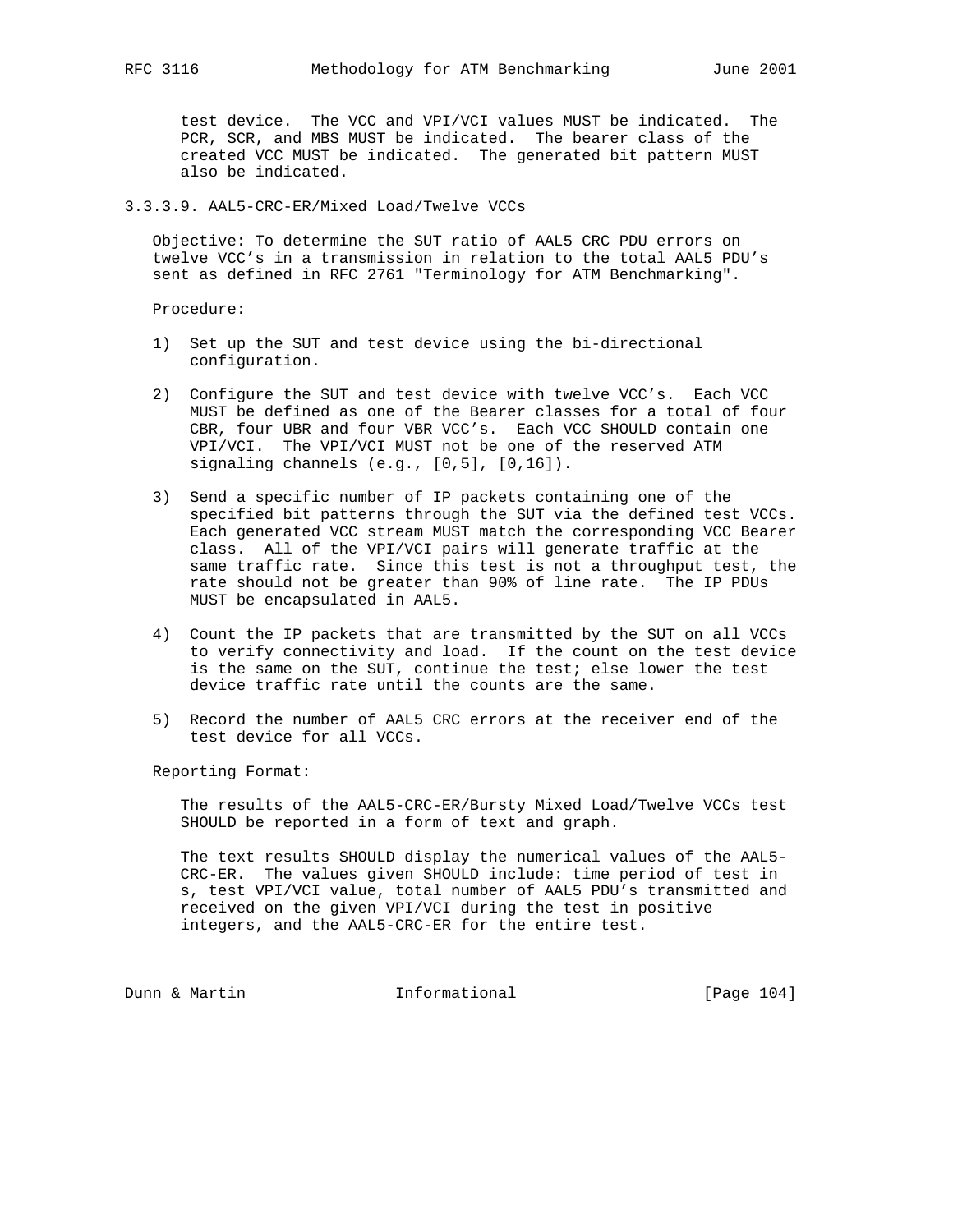The graph results SHOULD display the AAL5 CRC error ratio values. The x-coordinate SHOULD be the test run time in either seconds, minutes or days depending on the total length of the test. The x-coordinate time SHOULD be configurable. The y-coordinate SHOULD be the AAL5-CRC-ER for each VCC. There should be 12 curves on the graph, on curve indicated and labeled for each VCC. The integration time per point MUST be indicated.

 The results MUST also indicate the packet size in octets, traffic rate in packets per second, and bearer class as generated by the test device. The VCC and VPI/VCI values MUST be indicated. The PCR, SCR, and MBS MUST be indicated. The bearer class of the created VCC MUST be indicated. The generated bit pattern MUST also be indicated.

3.3.3.10. AAL5-CRC-ER/Mixed Load/Maximum VCCs

 Objective: To determine the SUT ratio of AAL5 CRC PDU errors with the maximum number VCCs supported on the SUT in a transmission in relation to the total AAL5 PDU's sent as defined in RFC 2761 "Terminology for ATM Benchmarking".

#### Procedure:

- 1) Set up the SUT and test device using the bi-directional configuration.
- 2) Configure the SUT and test device with maximum number of VCCs supported on the SUT. For example, if the maximum number of VCCs supported on the SUT is 1024, define 256 VPIs with 4 VCIs per VPI. Each VCC MUST be defined as one of the Bearer classes for a total of (max VCC/3) CBR, (max VCC/3) UBR and (max VCC/3) VBR VCC's. The VPI/VCI MUST not be one of the reserved ATM signaling channels (e.g., [0,5], [0,16]).
- 3) Send a specific number of IP packets containing one of the specified bit patterns through the SUT via the defined test VCCs. Each generated VCC stream MUST match the corresponding VCC Bearer class. All of the VPI/VCI pairs will generate traffic at the same traffic rate. Since this test is not a throughput test, the rate should not be greater than 90% of line rate. The IP PDUs MUST be encapsulated in AAL5.
- 4) Count the IP packets that are transmitted by the SUT on all VCCs to verify connectivity and load. If the count on the test device is the same on the SUT, continue the test; else lower the test device traffic rate until the counts are the same.

Dunn & Martin **Informational** [Page 105]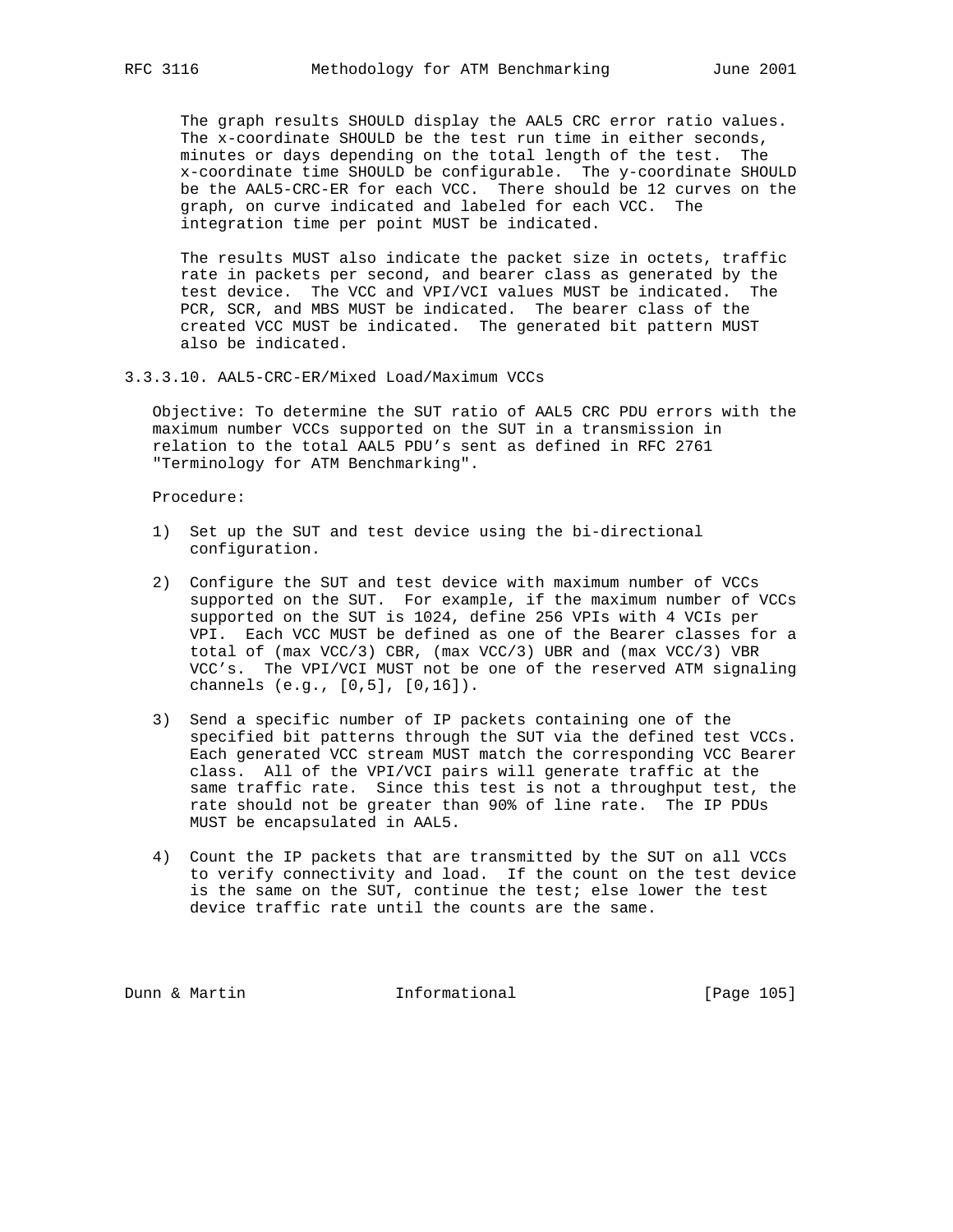5) Record the number of AAL5 CRC errors at the receiver end of the test device for all VCCs.

Reporting Format:

 The results of the AAL5-CRC-ER/Bursty Mixed Load/Maximum VCCs test SHOULD be reported in a form of text and graph.

 The text results SHOULD display the numerical values of the AAL5- CRC-ER. The values given SHOULD include: time period of test in s, test VPI/VCI value, total number of AAL5 PDU's transmitted and received on the given VPI/VCI during the test in positive integers, and the AAL5-CRC-ER for the entire test.

 The graph results SHOULD display the AAL5 CRC error ratio values. There will be (Max number of VCCs/10) graphs, with 10 VCCs indicated on each graph. The x-coordinate SHOULD be the test run time in either seconds, minutes or days depending on the total length of the test. The x-coordinate time SHOULD be configurable. The y-coordinate SHOULD be the AAL5-CRC-ER for each VCC. There SHOULD be no more than 10 curves on each graph, one curve indicated and labeled for each VCC. The integration time per point MUST be indicated.

 The results MUST also indicate the packet size in octets, traffic rate in packets per second, and bearer class as generated by the test device. The VCC and VPI/VCI values MUST be indicated. The PCR, SCR, and MBS MUST be indicated. The bearer class of the created VCC MUST be indicated. The generated bit pattern MUST also be indicated.

- 3.4. ATM Service: Signaling
- 3.4.1. CAC Denial Time and Connection Establishment Time

 Objective: To determine the CAC rejection time and Connection Establishment Time on the SUT as defined in RFC 2761 "Terminology for ATM Benchmarking".

Procedure:

- 1) Set up the SUT and test device using the bi-directional configuration.
- 2) Create a UNI signaling setup message, as described in Appendix C, specifying a PCR which will not allow CAC to reject the call.

Dunn & Martin **Informational** [Page 106]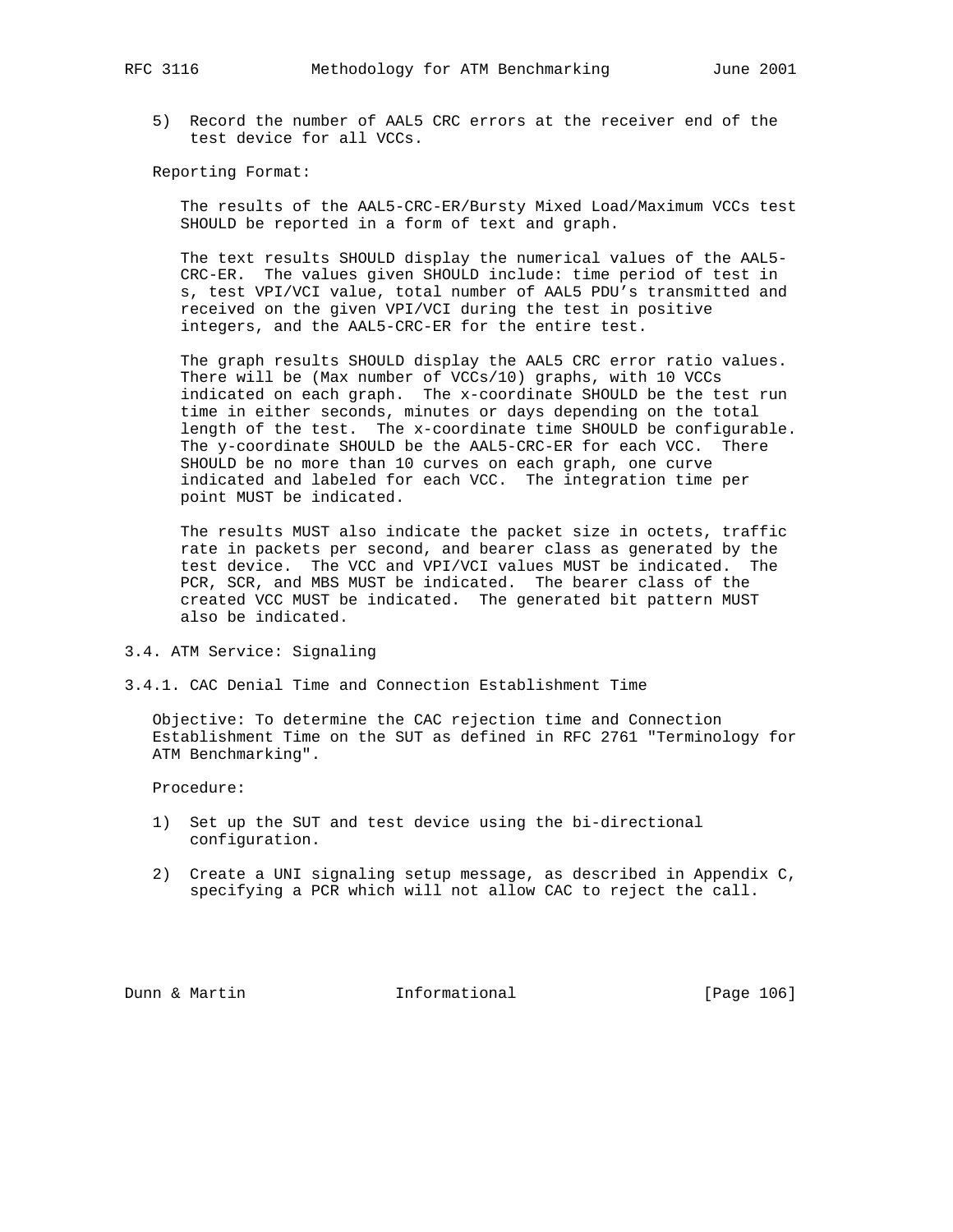- 3) Send the UNI signaling setup message. Note the time the setup message was sent. Verify that the SVC has been setup with the correct parameters. Note the time the connect message was received
- 4) Create a UNI signaling setup message, as described in Appendix C, specifying a PCR which will allow CAC to reject the call.
- 5) Send the UNI signaling setup message. Note the time the setup message was sent. Verify that the SVC has been rejected with the correct cause code. Note the time the release complete message was received.
- 6) Compute the rejection time as the difference between the time the release complete message was received and the time setup message was send.

 The results of the CAC Denial Time and Connection Establishment Time tests SHOULD be reported in a form of a table. The rows SHOULD be labeled call accepted and call rejected. The columns SHOULD be labeled time setup sent, time response received, and correct response. The elements of the columns 1 and 2 SHOULD be in seconds. The elements of column 3 SHOULD be be either True or False, indicating whether the particular condition was observed for each test.

 The table MUST also indicate the packet size in octets and traffic rate in packets per second as generated by the test device.

3.4.2. Connection Teardown Time

 Objective: To determine the Connection Teardown Time on the SUT as defined in RFC 2761 "Terminology for ATM Benchmarking".

Procedure:

- 1) Set up the SUT and test device using the bi-directional configuration.
- 2) Create a UNI signaling setup message, as described in Appendix C, specifying a PCR which will not allow CAC to reject the call.
- 3) Send the UNI signaling setup message. Note the time the setup message was sent. Verify that the SVC has been setup with the correct parameters. Note the time the connect message was received

Dunn & Martin **Informational** [Page 107]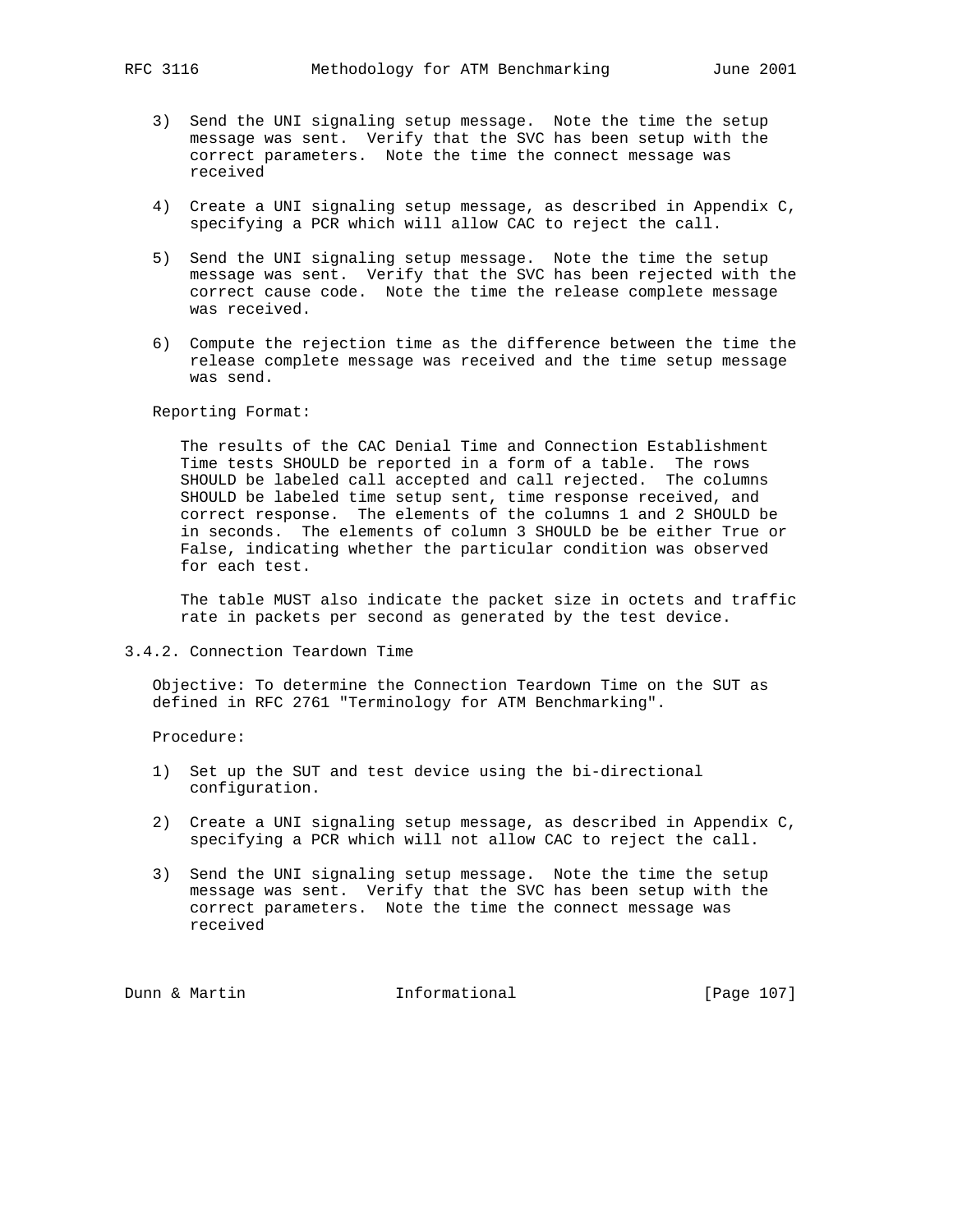- 4) Create a UNI signaling release message, as described in Appendix C, specifying a cause code of normal call clearing.
- 5) Send the UNI signaling release message. Note the time the release message was sent. Verify that the SVC has been terminated with the correct cause code. Note the time the release complete message was received.
- 6) Compute the release time as the difference between the time the release complete message was received and the time release message was send.

 The results of the Connection Teardown Time tests SHOULD be reported in a form of a table. The rows SHOULD be labeled call accepted and call released. The columns SHOULD be labeled time message sent, time response received, and correct response. The elements of the columns 1 and 2 SHOULD be in seconds. The elements of column 3 SHOULD be be either True or False, indicating whether the particular condition was observed for each test.

 The table MUST also indicate the packet size in octets and traffic rate in packets per second as generated by the test device.

#### 3.4.3. Crankback Time

 Objective: To determine the Crankback Time on the SUT as defined in RFC 2761 "Terminology for ATM Benchmarking".

Procedure:

- 1) Set up the SUT and test device using the uni-directional passthrough configuration.
- 2) Create a PNNI signaling setup message, as described in Appendix C, specifying a DTL which is not blocked by the far end SUT.
- 3) Send the PNNI signaling setup message. Note the time the setup message was sent. Verify that the connect message has been received by the near-end switch. Note the time the connect message was received
- 4) Create a PNNI signaling setup message, as described in Appendix C, specifying a DTL which is blocked by the far end SUT.
- 5) Send the PNNI signaling release message. Note the time the release message was sent. Note the time the release complete

Dunn & Martin **Informational** [Page 108]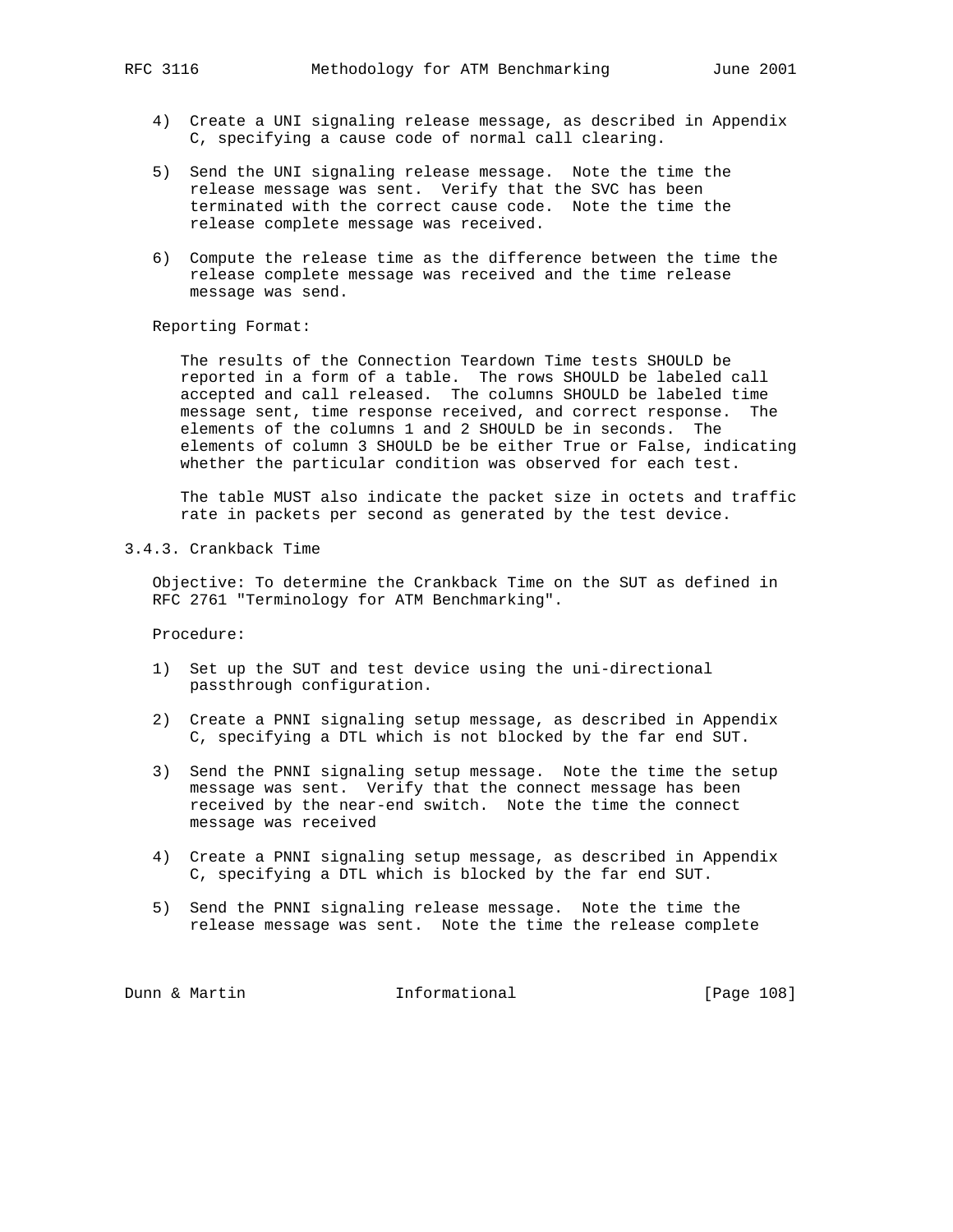message was received. Note the time the near-end switch sends it's own PNNI setup message (referred to as the near-end setup message) specifying the non- blocked DTL.

 6) Compute the crankback time as the difference between the time the near-end setup message was received and the time release message was send.

Reporting Format:

 The results of the Crankback Time tests SHOULD be reported in a form of a table. The rows SHOULD be labeled DTL call accepted and call released. The columns SHOULD be labeled time message sent, time response received, and correct response. The elements of the columns 1 and 2 SHOULD be in seconds. The elements of column 3 SHOULD be be either True or False, indicating whether the particular condition was observed for each test.

 The table MUST also indicate the packet size in octets and traffic rate in packets per second as generated by the test device.

3.4.4. Route Update Response Time

 Objective: To determine the Route Update Response Time on the SUT as defined in RFC 2761 "Terminology for ATM Benchmarking".

Procedure:

- 1) Set up the SUT and test device using the uni-directional passthrough configuration.
- 2) Create a PNNI PTSE as described in Appendix C, specifying a routing topology. Verify that the routing tables on the far-end and near-end switches are empty.
- 3) Send the PTSE message to the far-end switch. Note the time the PTSE message was sent. Verify that the PTSE message has been received by the far-end switch. Note the time the PTSE message was received.
- 4) Create another PNNI PTSE as described in Appendix C, specifying a change in the routing topology. Verify that the routing tables on the far-end and near-end switches contain the previous PTSE routes.
- 5) Send the PTSE message to the far-end switch. Note the time the PTSE message was sent. Verify that the PTSE message has been received by the far-end switch. Note the time the PTSE message

Dunn & Martin **Informational** [Page 109]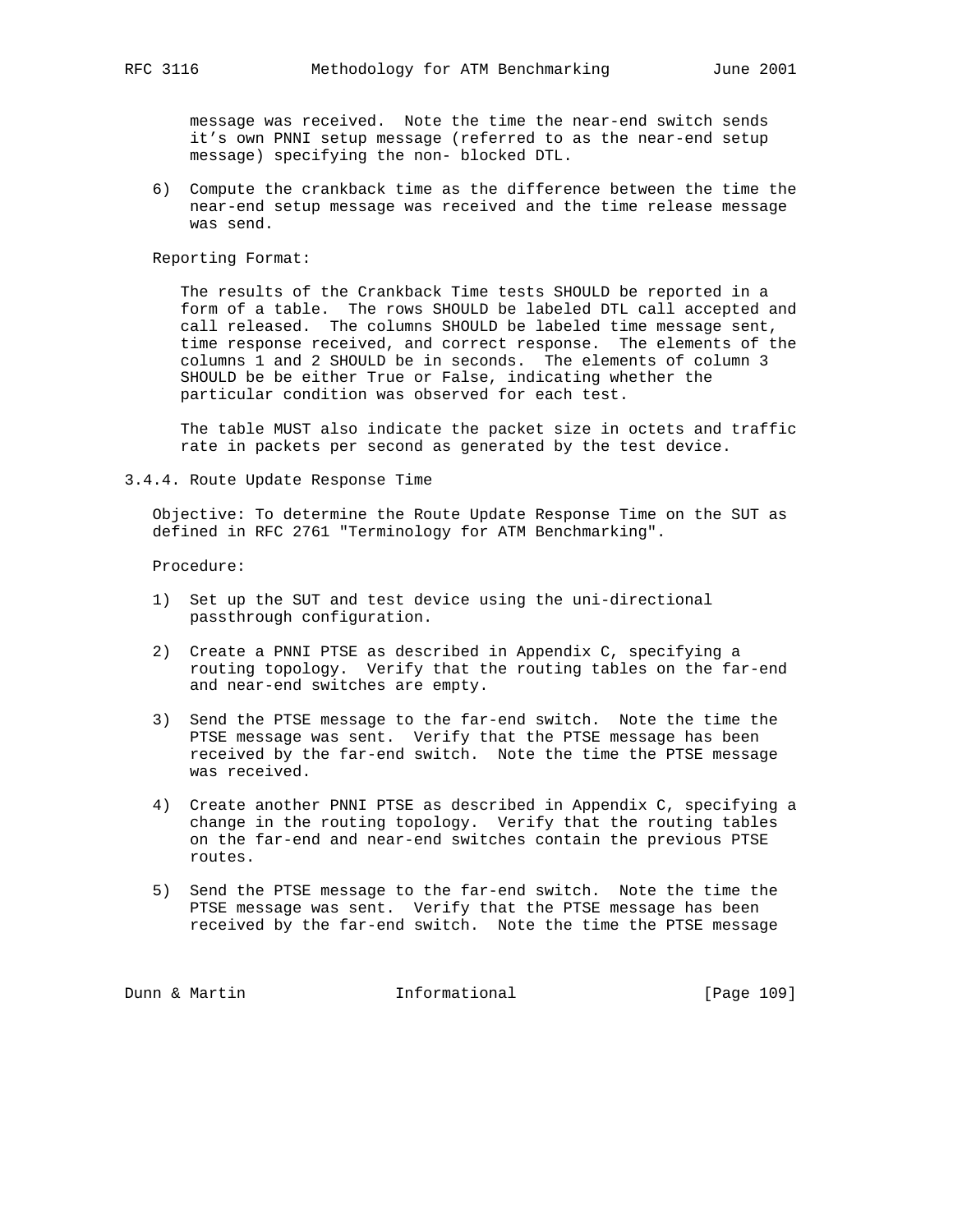was received. Note the time the PTSE was sent to the near-end switch. Note the time the PTSE message was received on the near-end switch.

 6) Compute the Route Update Response time as the difference between the time the far-end PTSE message was sent and the time far-end PTSE message was received by the near-end.

Reporting Format:

 The results of the Route Update Response Time tests SHOULD be reported in a form of a table. The rows SHOULD be labeled PTSE call accepted, far-end PTSE message send, and near-end message received. The columns SHOULD be labeled time message sent, time response received, and correct response. The elements of the columns 1 and 2 SHOULD be in seconds. The elements of column 3 SHOULD be be either True or False, indicating whether the particular condition was observed for each test.

 The table MUST also indicate the packet size in octets and traffic rate in packets per second as generated by the test device.

- 3.5. ATM Service: ILMI
- 3.5.1. MIB Alignment Time

 Objective: To determine the MIB Alignment Time on the SUT as defined in RFC 2761 "Terminology for ATM Benchmarking".

Procedure:

- 1) Set up the SUT and test device using the bi-directional configuration.
- 2) Send a Cold Start message to the SUT. Note the time the message was sent to the SUT. Verify that the Cold Start message has been received by the SUT. Note the time the message was received.
- 3) Send a Get Request message to the SUT. Note the time the message was sent to the SUT. Verify that the Get Request message has been received by the SUT. Note the time the message was received.
- 4) After all MIB elements are exchanged, verify that the final Get Request message has been received by the SUT. Note the time the message was send and received by the SUT.

Dunn & Martin **Informational** [Page 110]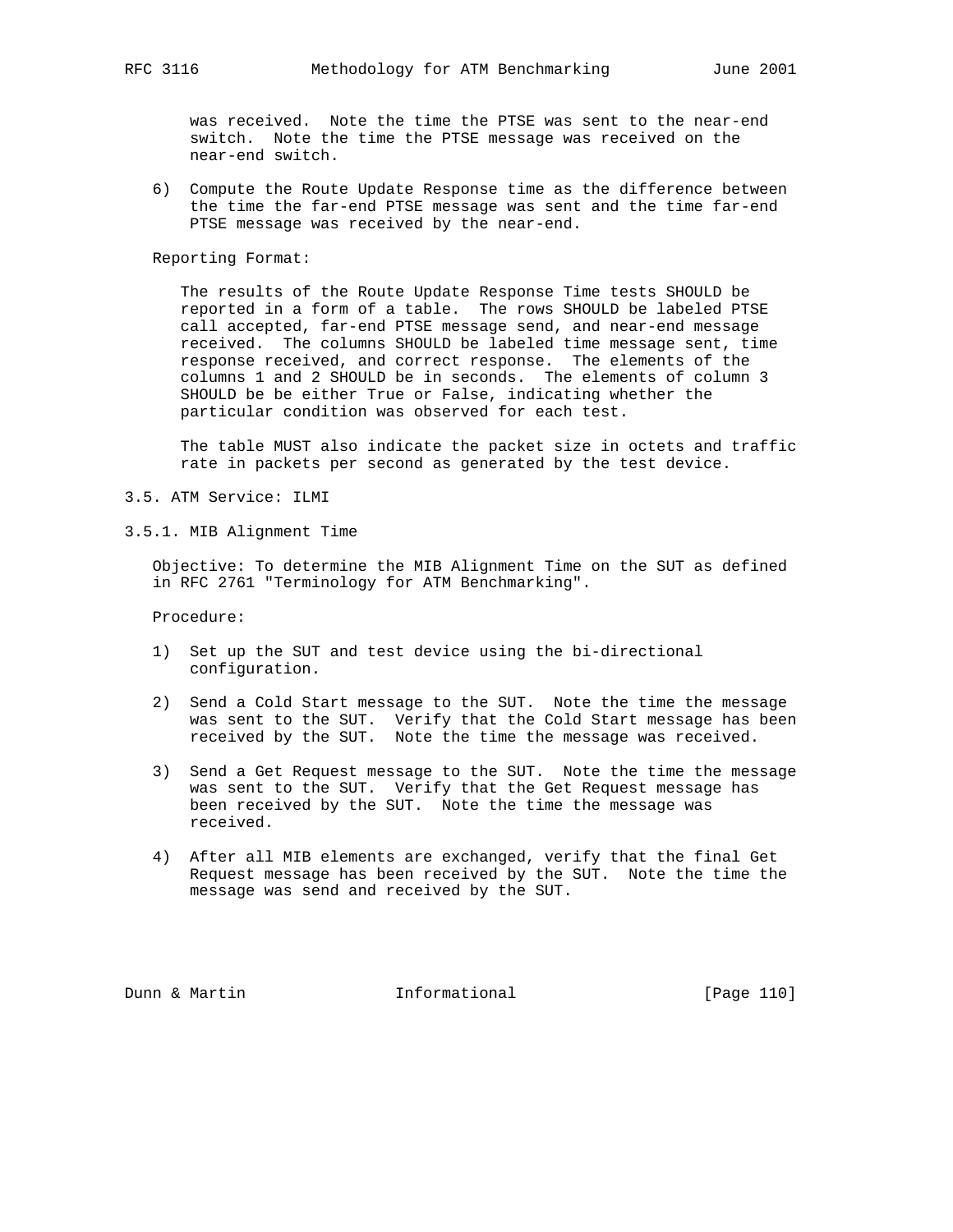5) Compute the MIB Alignment Time as the difference between the time the Cold Start message was sent and the time the final Get Request was received by the SUT.

Reporting Format:

 The results of the MIB Alignment Time tests SHOULD be reported in a form of a table. The rows SHOULD be labeled Cold Start Send, Cold Start accepted, Final Get Request send, and Final Get Request received. The columns SHOULD be labeled time message sent, time response received, and correct response. The elements of the columns 1 and 2 SHOULD be in seconds. The elements of column 3 SHOULD be be either True or False, indicating whether the particular condition was observed for each test.

 The table MUST also indicate the packet size in octets and traffic rate in packets per second as generated by the test device.

3.5.2. Address Registration Time

 Objective: To determine the Address Registration Time on the SUT as defined in RFC 2761 "Terminology for ATM Benchmarking".

Procedure:

- 1) Set up the SUT and test device using the bi-directional configuration.
- 2) Send a Set Request message to the SUT. Note the time the message was sent to the SUT. Verify that the Set Request message has been received by the SUT. Note the time the message was received.
- 3) Send a Get Request message to the SUT. Note the time the message was sent to the SUT. Verify that the Get Request message has been received by the SUT. Note the time the message was received.
- 4) After all MIB elements are exchanged, verify that the final Get Request message has been received by the SUT. Note the time the message was send and received by the SUT.
- 5) Compute the Address Registration Time as the difference between the time the Set Request message was sent and the time the final Get Request was received by the SUT.

Dunn & Martin **Informational** [Page 111]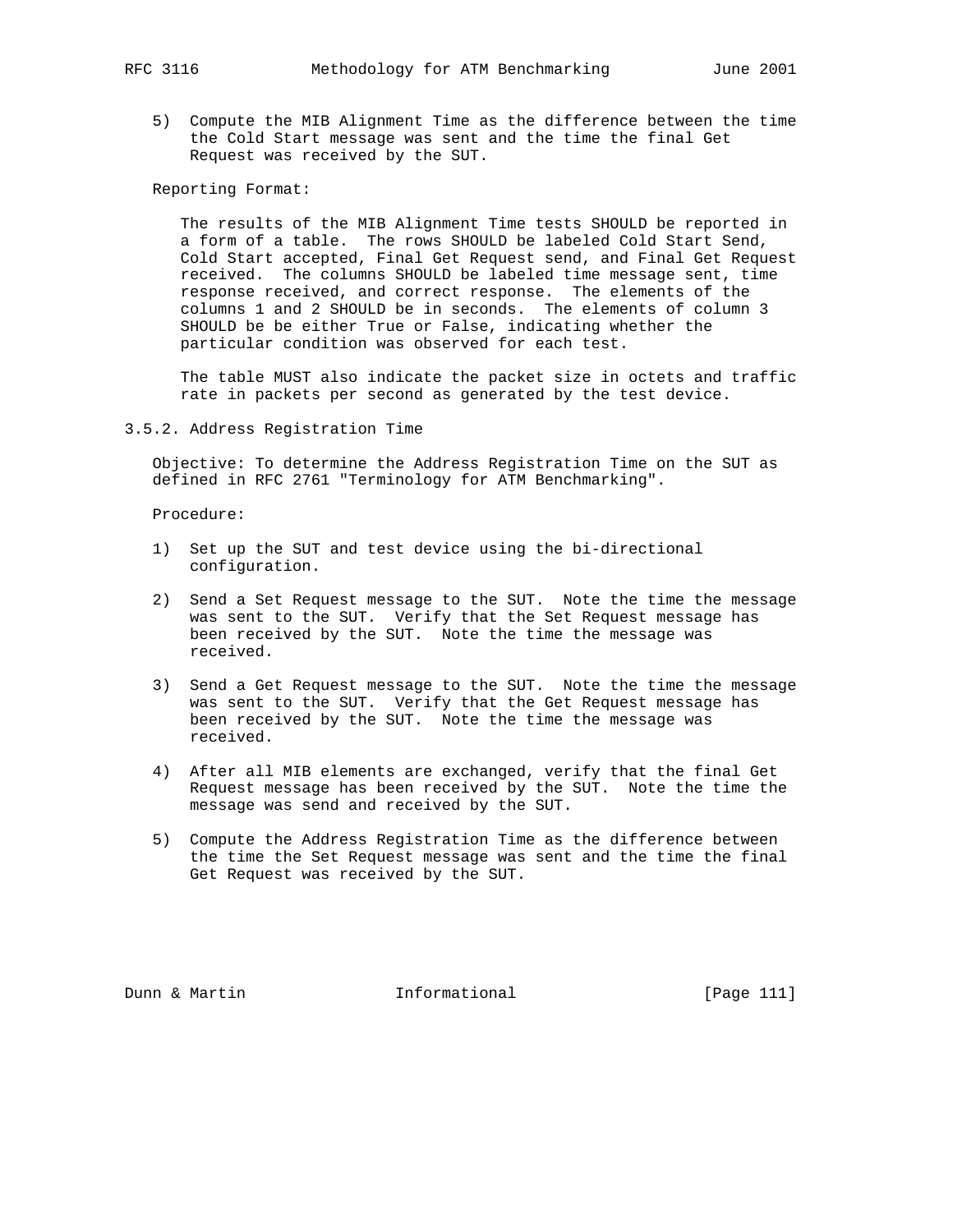Reporting Format:

 The results of the Address Registration Time tests SHOULD be reported in a form of a table. The rows SHOULD be labeled Set Request Send, Set Request accepted, Final Get Request send, and Final Get Request received. The columns SHOULD be labeled time message sent, time response received, and correct response. The elements of the columns 1 and 2 SHOULD be in seconds. The elements of column 3 SHOULD be be either True or False, indicating whether the particular condition was observed for each test.

 The table MUST also indicate the packet size in octets and traffic rate in packets per second as generated by the test device.

4. Security Considerations

 As this document is solely for the purpose of providing methodology and describes neither a protocol nor an implementation, there are no security considerations associated with this document.

5. Notices

 The IETF takes no position regarding the validity or scope of any intellectual property or other rights that might be claimed to pertain to the implementation or use of the technology described in this document or the extent to which any license under such rights might or might not be available; neither does it represent that it has made any effort to identify any such rights. Information on the IETFs procedures with respect to rights in standards-track and standards-related documentation can be found in BCP-11. Copies of claims of rights made available for publication and any assurances of licenses to be made available, or the result of an attempt made to obtain a general license or permission for the use of such proprietary rights by implementors or users of this specification can be obtained from the IETF Secretariat.

 The IETF invites any interested party to bring to its attention any copyrights, patents or patent applications, or other proprietary rights which may cover technology that may be required to practice this standard. Please address the information to the IETF Executive Director.

Dunn & Martin **Informational** [Page 112]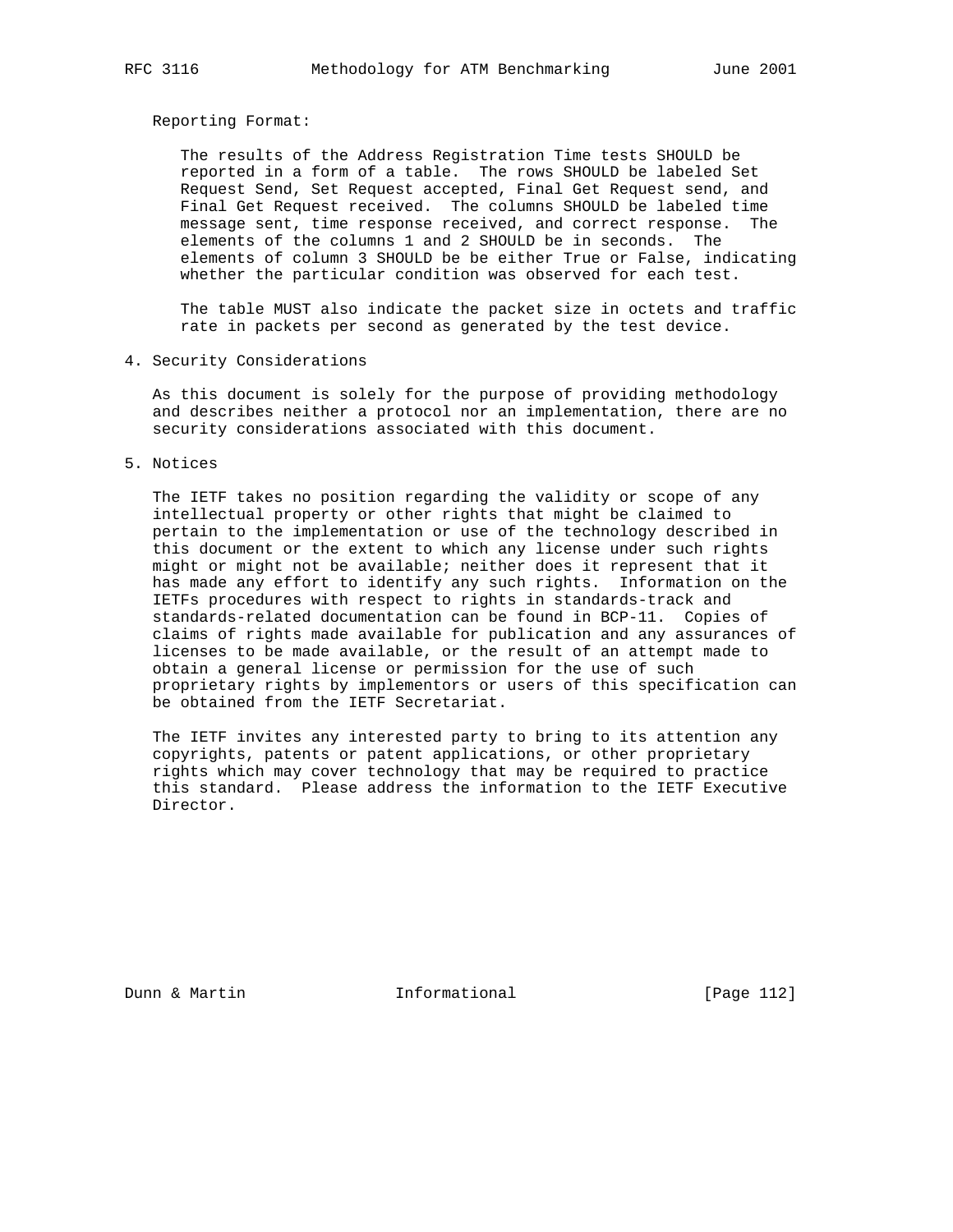| References |
|------------|
|            |

| [RFC2544] |       |  | Bradner, S. and J. McQuaid, "Benchmarking Methodology |
|-----------|-------|--|-------------------------------------------------------|
|           |       |  | for Network Interconnect Devices", RFC 2544, March    |
|           | 1999. |  |                                                       |

- [RFC2225] Laubach, M. and J. Halpern, "Classical IP and ARP over ATM", RFC 2225, April 1998.
- [RFC2761] Dunn, J. and C. Martin, "Terminology for ATM Benchmarking", RFC 2761, February 2000.
- [AF-ILMI4.0] ATM Forum Integrated Local Management Interface Version 4.0, af-ilmi-0065.000, September 1996.
- [AF-TEST-0022] Introduction to ATM Forum Test Specifications, af test-0022.00, December 1994.
- [AF-TM4.1] ATM Forum, Traffic Management Specification Version 4.1, af-tm-0121.00, April 1996.
- [AF-UNI3.1] ATM Forum, User Network Interface Specification Version 3.1, September 1994.
- [AF-UNI4.0] ATM Forum, User Network Interface Specification Version 4.0, July 1996.
- 7. Authors' Addresses

 Jeffrey Dunn Advanced Network Consultants, Inc. 4214 Crest Place Ellicott City, MD 21043, USA

 Phone: +1 (410) 750-1700 EMail: Jeffrey.Dunn@worldnet.att.net

 Cynthia Martin Advanced Network Consultants, Inc. 4214 Crest Place Ellicott City, MD 21043, USA

 Phone: +1 (410) 750-1700 EMail: Cynthia.E.Martin@worldnet.att.net

Dunn & Martin **Informational** [Page 113]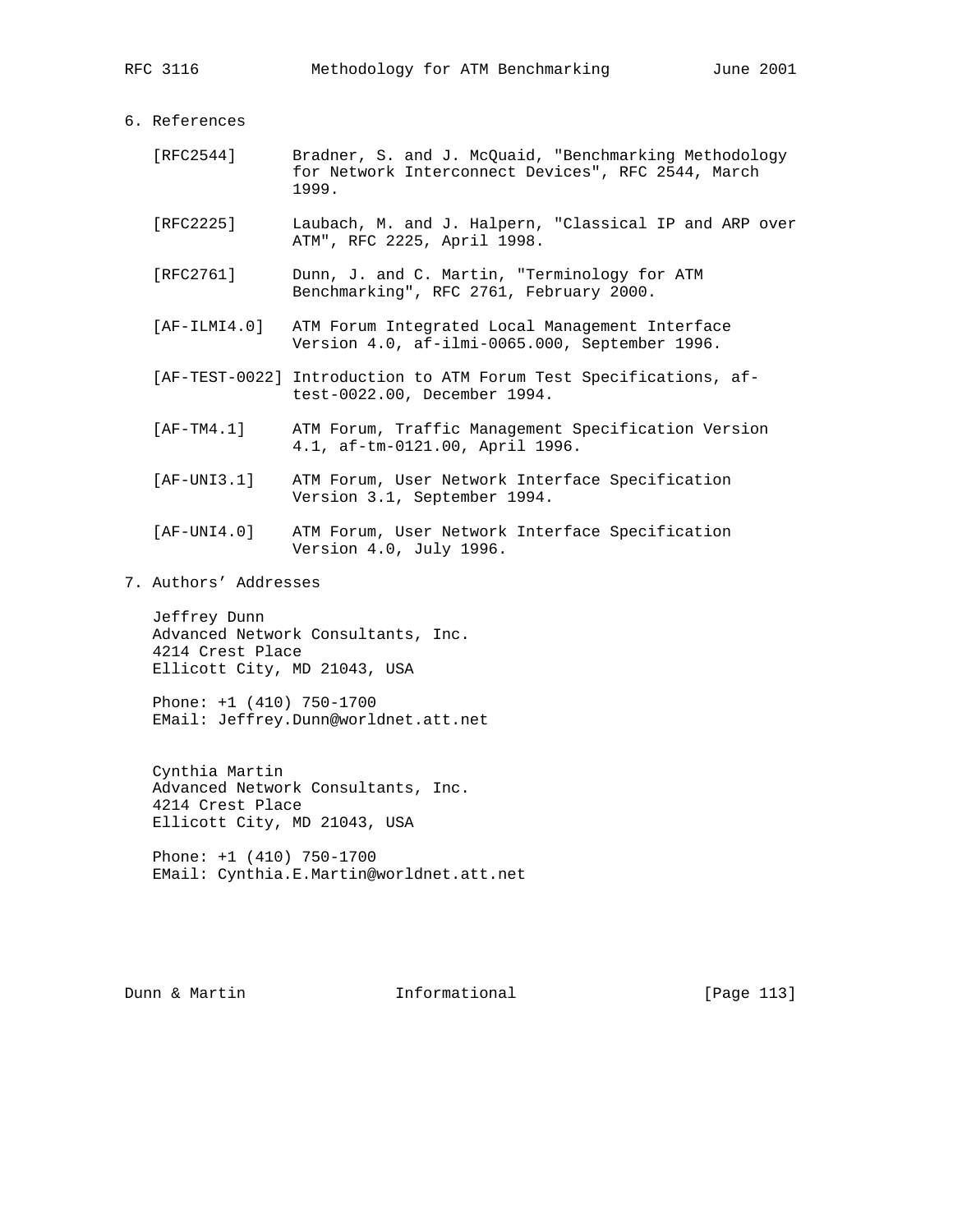Appendix A: Ranges

 ATM NSAP Network Prefix. 39 0000 0000 0000 0000 0000 0000-39 0000 0000 0000 0000 0000 00FF 39 0000 0000 0000 0000 0001 0000-39 0000 0000 0000 0000 0001 00FF 39 0000 0000 0000 0001 0000 0000 39 0000 0000 0000 0002 0020 0000 39 0000 0000 0300 0002 0030 0000 39 0000 0000 4000 0002 0060 0000 39 0000 0006 0060 0002 0030 0000 39 0000 0006 0050 0002 0030 0000 39 0000 0009 0300 0002 0030 0000 39 0000 00A0 0300 0002 0030 0000 39 0000 0B00 0300 0002 0030 0000 39 0000 C000 0300 0002 0030 0000 ATM NSAP End System Identifier. 1111 1111 1111 00-1111 1111 11FF 00 2222 2222 2000 00-2222 2222 2222 00 9999 999A 0000 00-9999 999C 0000 00 Appendix B: Rates PNNI Routing Update Size. 1) 1 PNNI routing entry update on non-aggregated addresses 2) 2 PNNI routing entry updates on non-aggregated addresses 3) 5 PNNI routing entry updates on non-aggregated addresses 4) 1 % of total available bandwidth or 1 Mb/s, whichever is less on non- aggregated addresses 5) 1 % of total available bandwidth or 1 Mb/s, whichever is less on of non-aggregated addresses and of aggregated addresses 6) 1 % of total available bandwidth or 1 Mb/s, whichever is less on aggregated addresses 7) 2 % of total available bandwidth or 2 Mb/s, whichever is less on non- aggregated addresses 8) 2 % of total available bandwidth or 2 Mb/s, whichever is less on of non-aggregated addresses and of aggregated addresses 9) 2 % of total available bandwidth or 2 Mb/s, whichever is less on aggregated addresses Dunn & Martin **Informational** [Page 114]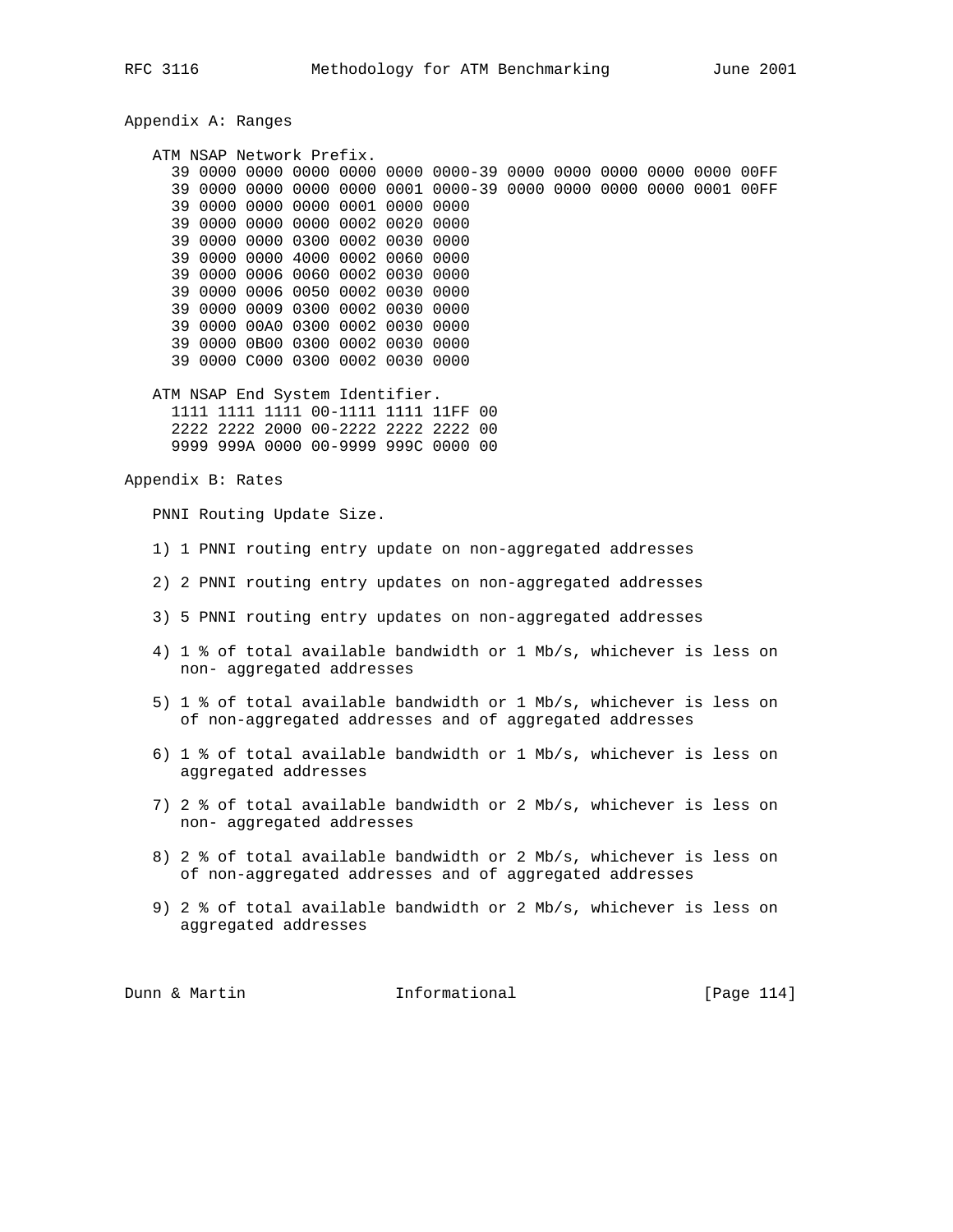PNNI Routing Update Repetition Interval.

 Repetition Interval begins after initial PNNI routing table stabilizes.

1) 1 update every 1 hour, for 24 hours

2) 1 update every 30 minutes, for 24 hours

3) 1 update every 5 minutes, for 1 hour

4) 1 update every 1 minute, for 15 minutes

5) 1 update every 30 seconds, for 5 minutes

6) 1 update every 30 seconds, for 1 minute

7) 1 update every 1 second, for 30 seconds

Maximum WAN Connection rates in packets per second (pps):

|                | 25.6  | $OC-3c$ | $OC-12c$ |
|----------------|-------|---------|----------|
| IP Packet Size |       |         |          |
| octets/cells   |       |         |          |
| 44/2           | 30188 | 176603  | 706412   |
| 64/2           | 30188 | 176603  | 706412   |
| 128/3          | 20125 | 117735  | 470940   |
| 256/6          | 10062 | 58867   | 235468   |
| 1024/22        | 2744  | 16054   | 64216    |
| 1518/32        | 1886  | 11037   | 44148    |
| 2048/43        | 1404  | 8214    | 32856    |
| 4472/94        | 642   | 3757    | 15028    |
| 9180/192       | 314   | 1839    | 7356     |

Maximum LAN Connection rates in packets per second (pps):

| $DS-1$ | $DS-3$ | Ε1   | E3    |
|--------|--------|------|-------|
|        |        |      |       |
|        |        |      |       |
| 1811   | 52133  | 2340 | 40000 |
| 1811   | 52133  | 2340 | 40000 |
| 1207   | 34755  | 1560 | 26666 |
| 603    | 17377  | 780  | 13333 |
| 164    | 4739   | 212  | 3636  |
| 113    | 3258   | 146  | 2500  |
| 84     | 2424   | 108  | 1860  |
| 38     | 1109   | 49   | 851   |
| 18     | 543    | 24   | 416   |
|        |        |      |       |

Dunn & Martin **Informational** [Page 115]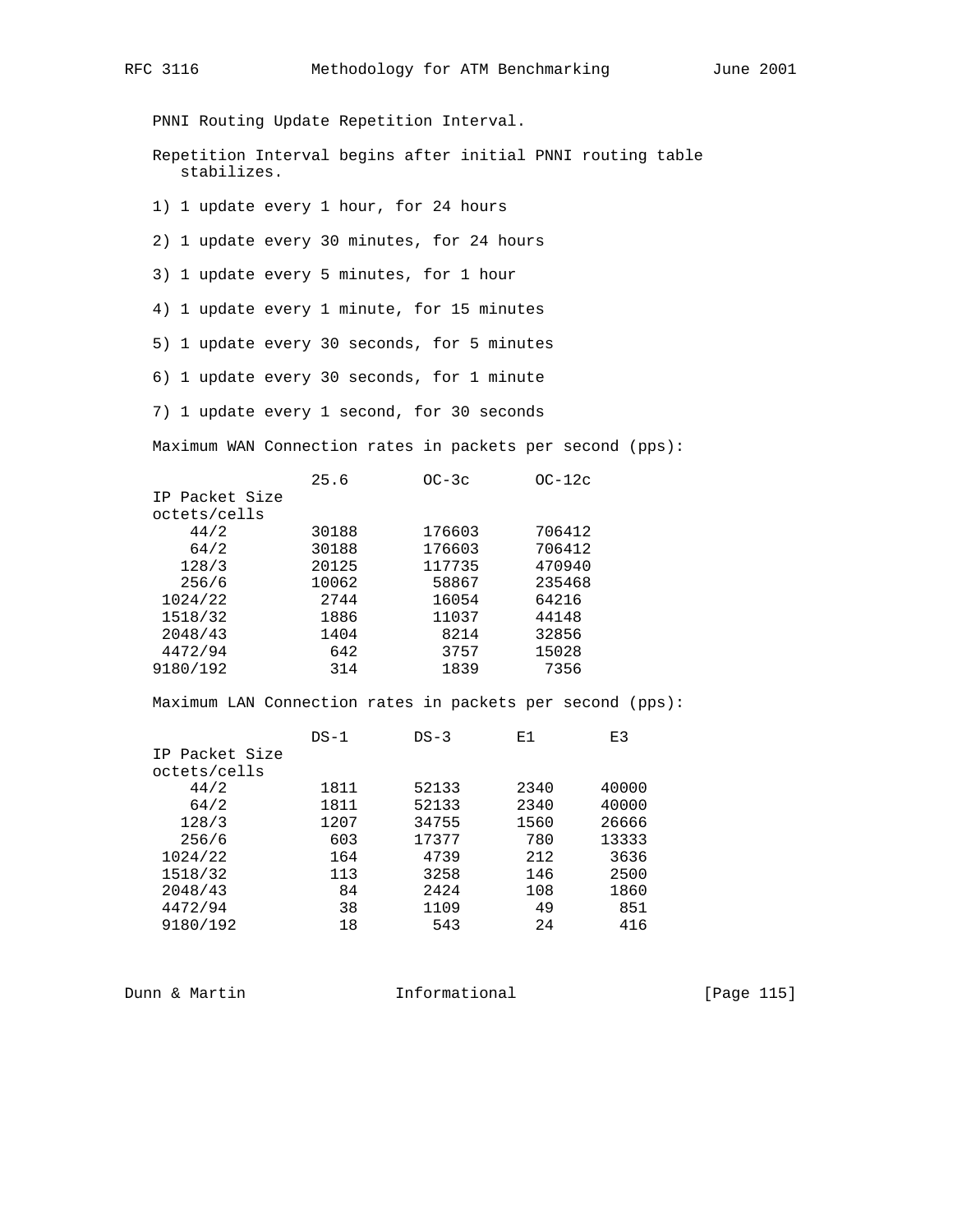Notes: 1. PDU size in cells is computed based on ceiling( ( PDU size in octets + 16) / 48). This assumes an 8 octet LLC/SNAP header and an 8 octet AAL/5 trailer. 2. Due to the number of possible configurations, IMA pps rates are not listed, but may be derived from the following formula: floor (IDCR/cells per packet), where cells per packet is computed as in note 1. 3. The following cell rates were used: DS-1 = 3622 cps (using ATM TC)  $E1 = 4681$  cps 25.6 Mb/s = 60377 cps  $E3 = 80000$  cps (using ATM TC) DS-3 = 104266 cps (using ATM TC) OC-3c = 353207 cps OC-12c = 1412828 cps Appendix C: PDU's TCP/IP over ATM Example 1. LLC: DSAP 0xAA (SNAP-SAP) SSAP 0xAA (SNAP-SAP)<br>Control 0x03 (Unnumbered Control 0x03 (Unnumbered Information)<br>SNAP: OUI 0x00-00-00 (Ethertype)  $0x00-00-00$  (Ethertype) PID 0x0800 (Internet Protocol) IP: Version = 4 Header length = 20 Type of service = 0 000. .... Precedence = Routine(0)  $\ldots$ 0  $\ldots$ . Delay = Normal (0) .... 0... Throughput = Normal (0) .... .0.. Reliability = Normal (0) Packet length = 40  $Id = 0$  Fragmentation Info = 0x0000 .0.. .... .... .... Don't Fragment Bit = FALSE ..0. .... .... .... More Fragments Bit = FALSE ...0 0000 0000 0000 Fragment offset = 0 Time to live = 255 Protocol =  $TCP (6)$  Header checksum = F9CF Source address = 15.19.209.236 Destination address = 15.19.209.237 TCP: Source port = smtp (25) Destination port = smtp (25) Sequence number = 1 Ack number = 0 Data offset = 20  $F$ lags =  $0x02$  ..0. .... URGENT Flag = FALSE ...0 .... ACK Flag = FALSE

Dunn & Martin **Informational** [Page 116]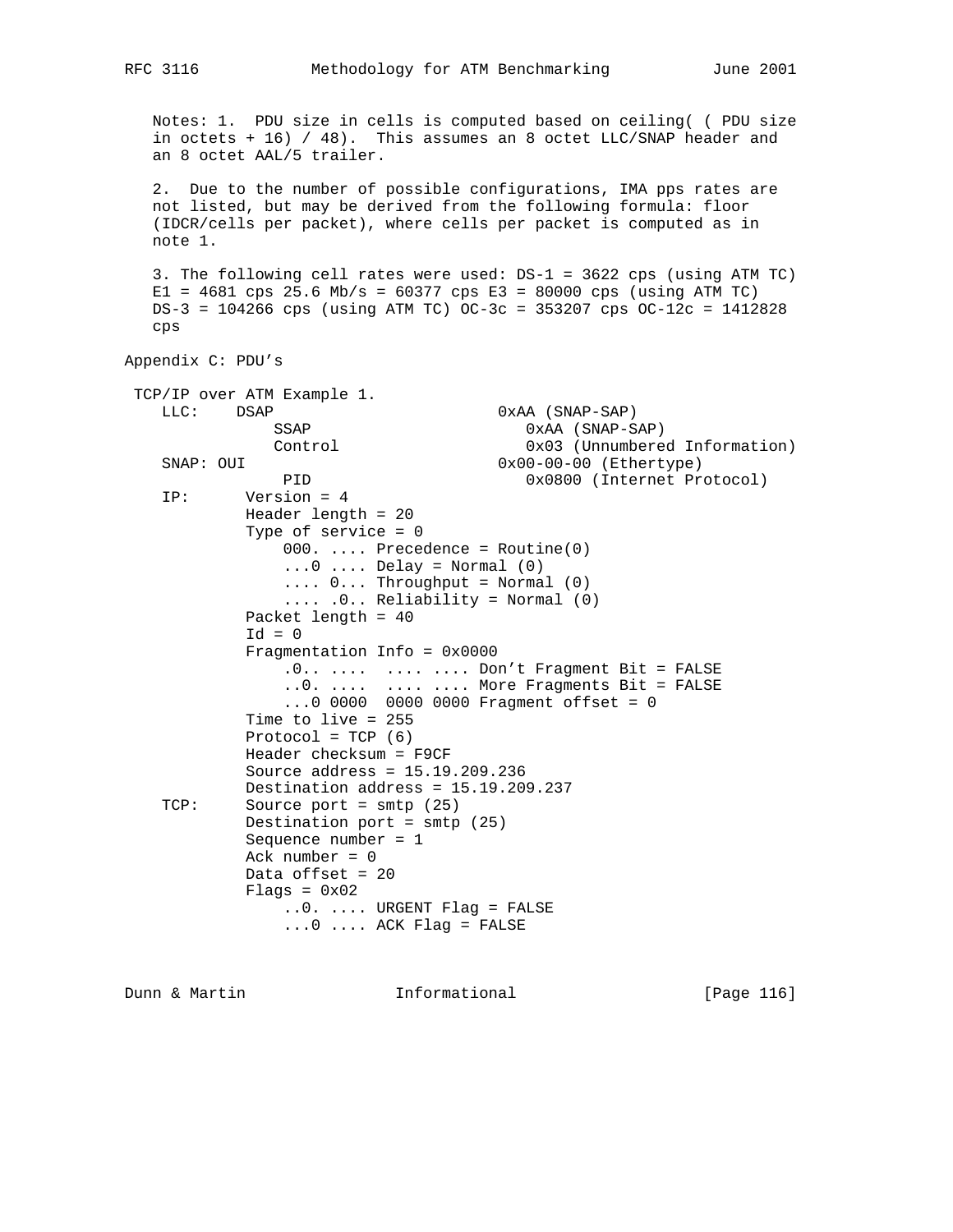.... 0... PUSH Flag = FALSE .... .0.. RST Flag = FALSE  $\ldots$  .1. SYN Flag = TRUE .... ...0 FIN Flag = FALSE Window = 0 Checksum = EDAF Urgent pointer = 00000000 TCP/IP over ATM Example 2. LLC: DSAP 0xAA (SNAP-SAP) SSAP 0xAA (SNAP-SAP) Control 0x03 (Unnumbered Information)<br>SNAP: OUI 0x00-00-00 (Ethertype)  $0x00-00-00$  (Ethertype) PID 0x0800 (Internet Protocol) IP: Version = 4 Header length = 20 Type of service = 0  $000.$  .... Precedence = Routine(0)  $\ldots$ 0  $\ldots$ . Delay = Normal (0)  $\ldots$  0... Throughput = Normal (0) .... .0.. Reliability = Normal (0) Packet length = 40  $Id = 0$  Fragmentation Info = 0x0000 .0.. .... .... .... Don't Fragment Bit = FALSE ..0. .... .... .... More Fragments Bit = FALSE ...0 0000 0000 0000 Fragment offset = 0 Time to live = 255 Protocol =  $TCP (6)$  Header checksum = F9CF Source address = 15.19.209.236 Destination address = 15.19.209.237 TCP: Source port = ftp-data (20) Destination port = 2000 Sequence number = 1 Ack number  $= 0$  Data offset = 20  $Flags = 0x02$  ..0. .... URGENT Flag = FALSE ...0 .... ACK Flag = FALSE .... 0... PUSH Flag = FALSE .... .0.. RST Flag = FALSE .... ..1. SYN Flag = TRUE  $\ldots$   $\ldots$  .  $\ldots$  FIN Flag = FALSE Window = 0 Checksum = E5FD Urgent pointer = 00000000

Dunn & Martin **Informational** [Page 117]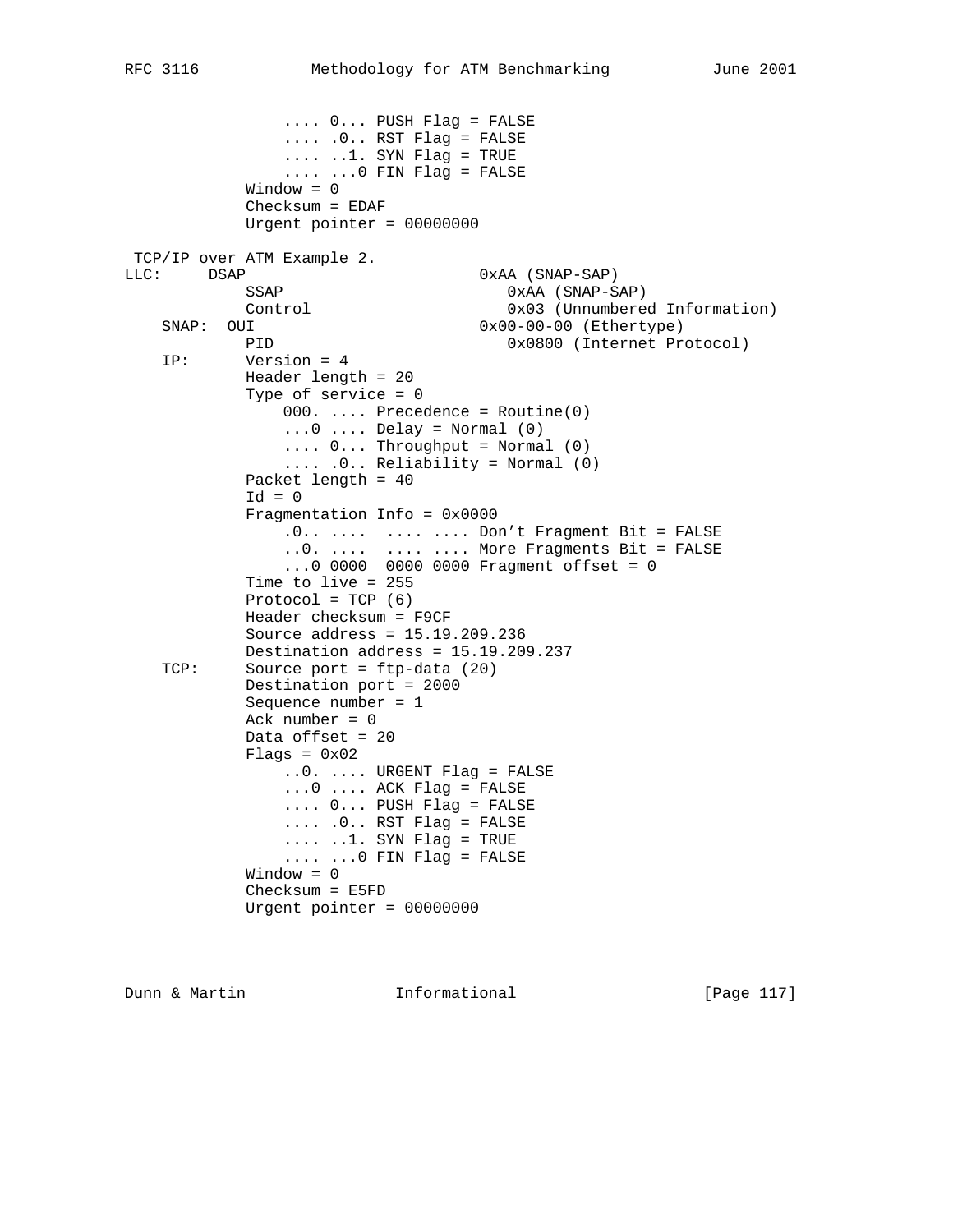```
 UDP/IP over ATM Example.
  LLC: DSAP 0xAA (SNAP-SAP)
          SSAP 0xAA (SNAP-SAP)
                                0x03 (Unnumbered Information)
   SNAP: OUI 0x00-00-00 (Ethertype)<br>PID 0x0800 (Internet Proto
                                0x0800 (Internet Protocol)
    IP: Version = 4
           Header length = 20
           Type of service = 0
               000. .... Precedence = Routine(0)
              \ldots0 \ldots Delay = Normal (0)
              \ldots 0... Throughput = Normal (0)
               .... .0.. Reliability = Normal (0)
           Packet length = 28
          Id = 0 Fragmentation Info = 0x0000
              .0.. .... .... .... Don't Fragment Bit = FALSE
               ..0. .... .... .... More Fragments Bit = FALSE
               ...0 0000 0000 0000 Fragment offset = 0
           Time to live = 255
          Protocol = ICMP (1) Header checksum = F9E0
           Source address = 15.19.209.236
           Destination address = 15.19.209.237
    ICMP: Type = Echo request (8)
          Code = 0 Checksum = F7FF
          Identifier = 0 (0x0)Sequence Number = 0 (0x0) RIP Routing Update over ATM.
    -- DATAGRAM HEADER
 offset data (hex) description
 00 FF FF FF FF FF FF dest MAC address is broadcast
 06 xx xx xx xx xx xx source hardware address
 12 08 00 type
         -- IP HEADER
         14 45 IP version - 4, header length (4
        byte units) - 5
 15 00 service field
16 00 EE total length
        16 00 EE<br>18 00 00<br>20 40 00
 20 40 00 flags (3 bits) 4 (do not
        fragment),
                             fragment offset-0
         22 0A TTL
```
Dunn & Martin **Informational** [Page 118]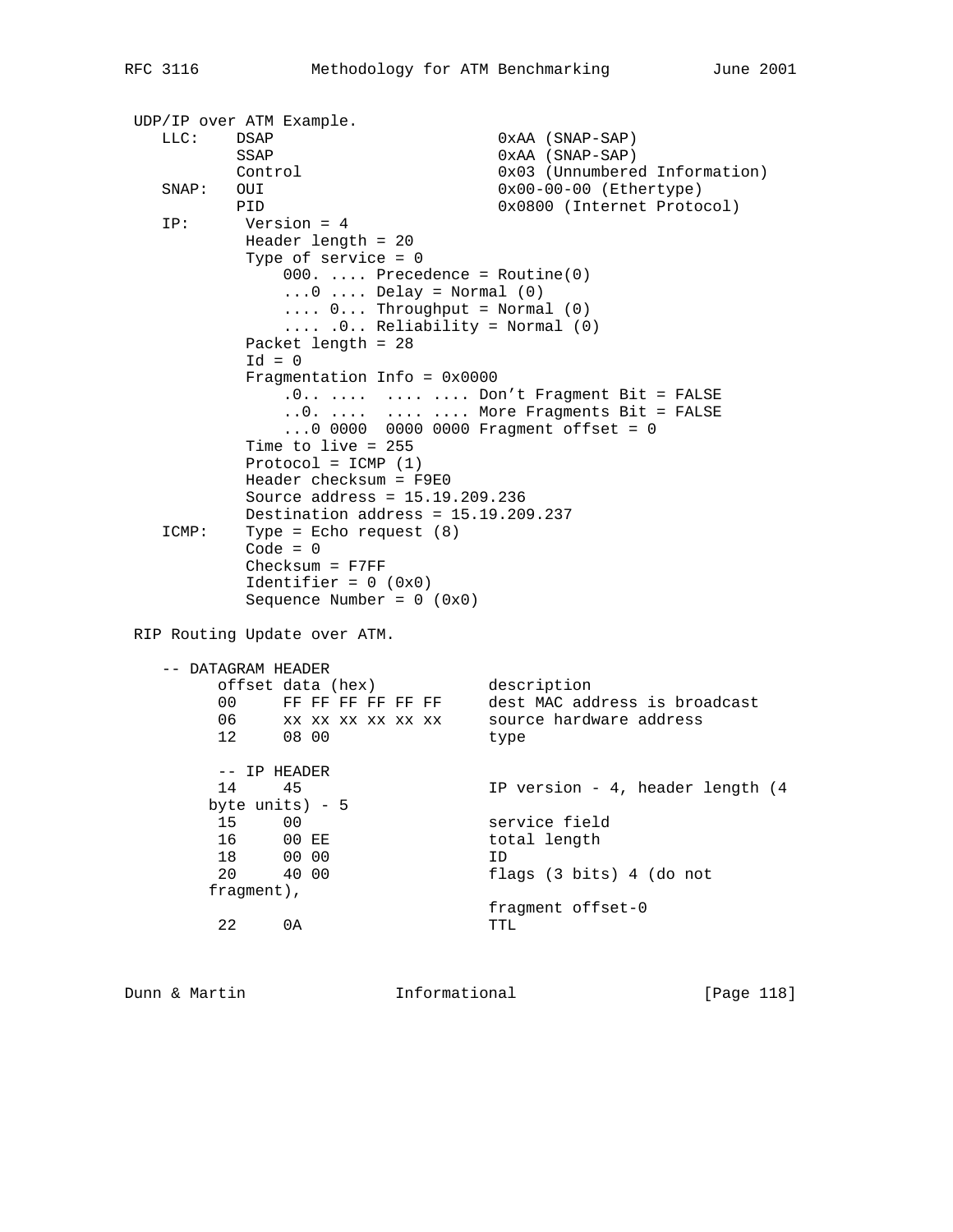| 23<br>24<br>26<br>33 FF                                         | 11<br>C4 8D<br>XX XX XX XX<br>30 xx xx xx                                      | $protocol - 17 (UDP)$<br>header checksum<br>source IP address<br>destination IP address<br>host part = FF for broadcast |
|-----------------------------------------------------------------|--------------------------------------------------------------------------------|-------------------------------------------------------------------------------------------------------------------------|
| -- UDP HEADER<br>34 02 08<br>36 02 08<br>38 00 DA<br>40 00 00   |                                                                                | source port $208 = RIP$<br>destination port 208 = RIP<br>UDP message length<br>UDP checksum                             |
| -- RIP packet<br>42 and $\overline{a}$<br>43 01<br>44 00 00     | 02                                                                             | $command = response$<br>$version = 1$<br>$\Omega$                                                                       |
| -- net 1<br>46 00 02<br>48<br>50<br>53 00                       | $00\quad 00$<br>XX XX XX<br>54 00 00 00 00<br>58 00 00 00 00<br>62 00 00 00 07 | $family = IP$<br>0<br>net 1 IP address<br>net not node<br>0<br>0<br>metric 7                                            |
| $--$ net $2$                                                    |                                                                                |                                                                                                                         |
| 66 00 02<br>68 00 00<br>73<br>74<br>78<br>82 and $\overline{a}$ | 70 xx xx xx<br>00<br>00 00 00 00<br>00 00 00 00<br>00 00 00 07                 | $family = IP$<br>0<br>net 2 IP address<br>net not node<br>0<br>$\Omega$<br>metric 7                                     |
| $--$ net 3<br>86 00 02<br>88<br>90<br>93<br>94<br>98<br>102     | 00 00<br>XX XX XX<br>00<br>00 00 00 00<br>00 00 00 00<br>00 00 00 07           | $family = IP$<br>0<br>net 3 IP address<br>net not node<br>0<br>0<br>metric 7                                            |
| $--$ net 4<br>106<br>108                                        | 00 02<br>00 00                                                                 | $family = IP$<br>0                                                                                                      |

Dunn & Martin **Informational** [Page 119]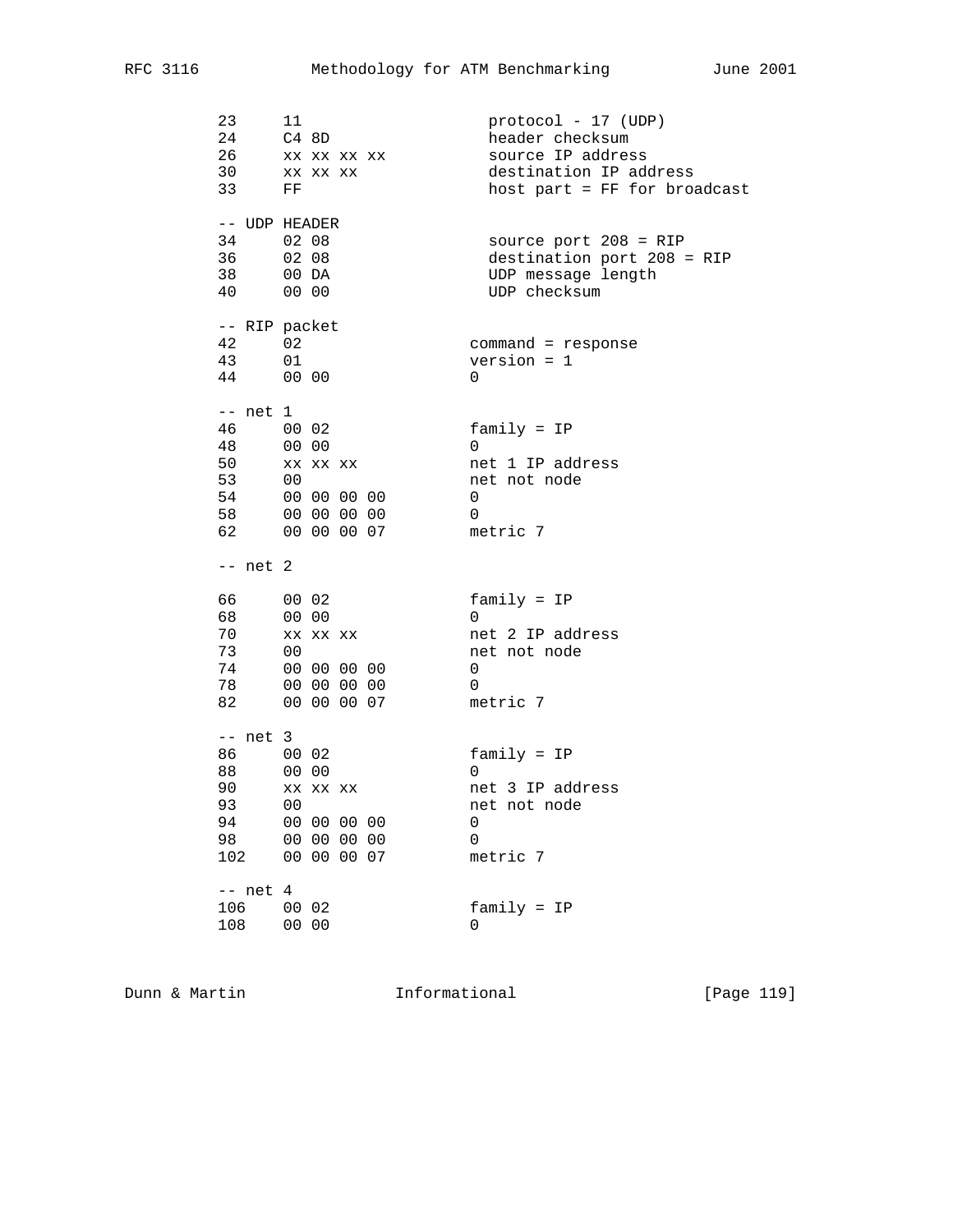| 110<br>113<br>114<br>118<br>122                                             | 00                      | XX XX XX | 00 00 00 00<br>00 00 00 00<br>00 00 00 07 | net 4 IP address<br>net not node<br>$\Omega$<br>$\Omega$<br>metric 7                       |
|-----------------------------------------------------------------------------|-------------------------|----------|-------------------------------------------|--------------------------------------------------------------------------------------------|
| -- net 5<br>126 00 02<br>128<br>130<br>133<br>134 00 00 00 00<br>138<br>142 | 00 00<br>00<br>00<br>00 |          | 00 00 00<br>00 00 00 07                   | $family = IP$<br>0<br>net 5 IP address<br>net not node<br>0<br>$\Omega$<br>metric 7        |
| -- net 6<br>146 00 02<br>148<br>150<br>153<br>154<br>158<br>162             | 00 00<br>00<br>00       | XX XX XX | 00 00 00 00<br>00 00 00<br>00 00 00 07    | $family = IP$<br>$\Omega$<br>net 6 IP address<br>net not node<br>0<br>$\Omega$<br>metric 7 |

 UNI 3.1 Signaling Setup Message Example. PCR will not allow CAC to reject the call.

| Protocol Discriminator  | : Q.93B UNI call control       |
|-------------------------|--------------------------------|
| Call Reference Length   | : 3                            |
| Call Reference Flaq     | : orig                         |
| Call Reference Value    | $\colon 0$                     |
| Message Type            | : SETUP                        |
| Ext                     | : last octet                   |
| Action Indicator        | : clear call                   |
| Message Length          | : 50                           |
| Information Element ID  | : ATM Traffic Descriptor       |
| Ext                     | : last octet                   |
| Coding Standard         | : ITU-T standard               |
| Action Indicator        | : clear call                   |
| IE Length               | : 9                            |
| Cell Rate Subfield ID   | : forward peak CR(CLP=0+1)     |
| Forward Peak Cell Rate  | : 1                            |
| Cell Rate Subfield ID   | : backward peak $CR$ (CLP=0+1) |
| Backward Peak Cell Rate | : 1                            |
| Cell Rate Subfield ID   | : best effort indicator        |
| Information Element ID  | : Broadband Bearer Capability  |
| Ext                     | : last octet                   |
| Coding Standard         | : ITU-T standard               |
|                         |                                |

Dunn & Martin **Informational** [Page 120]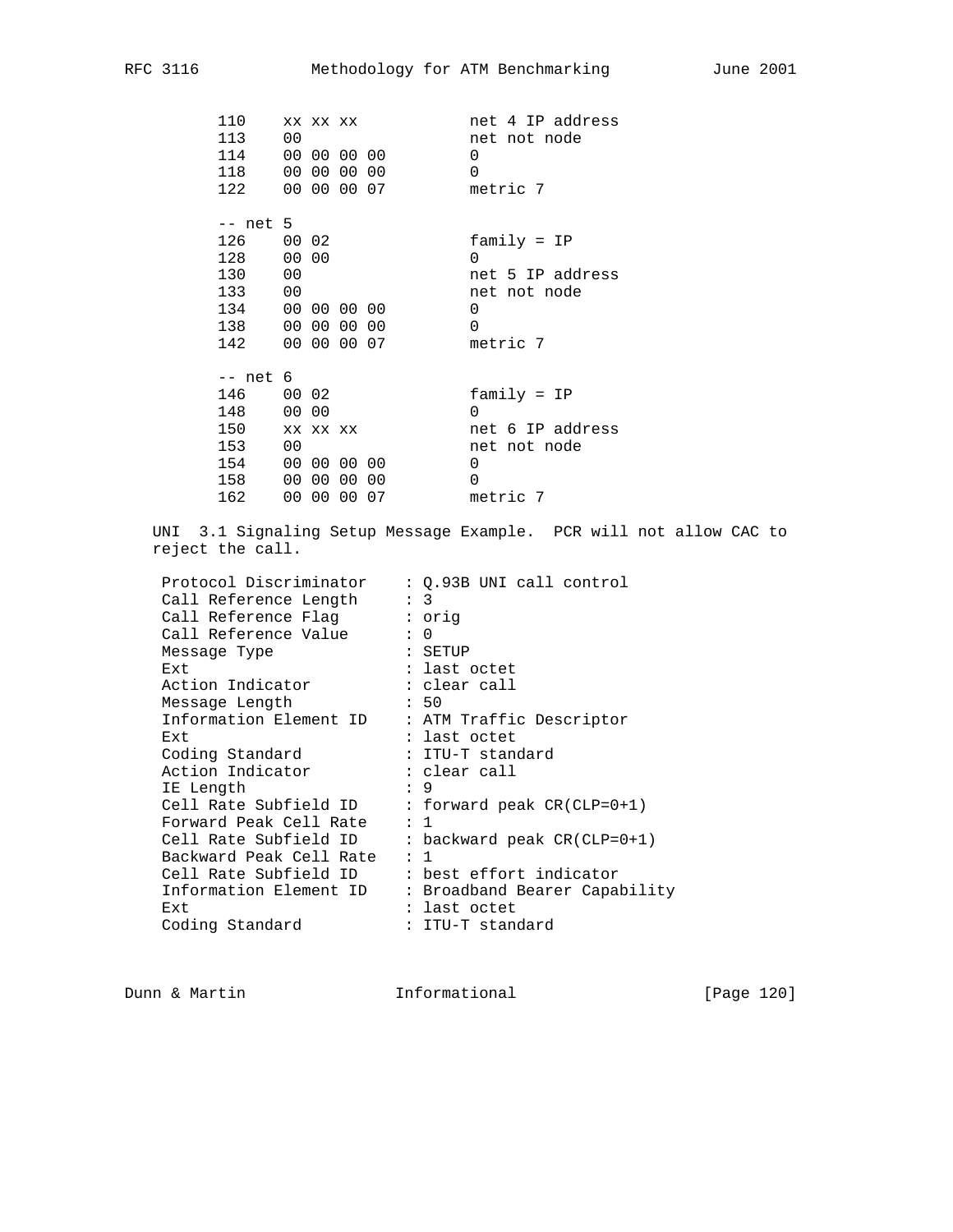Action Indicator : clear call<br>IE Length : 2 IE Length<br>- 2 Ext  $\overline{\phantom{a}}$  : last octet<br>Bearer Class : BCOB-X Bearer Class Ext : last octet Clipping Susceptibility : not susceptible to clipping User Plane Connection CFG : point-to-point Information Element ID : Called Party Number Ext : last octet Coding Standard : ITU-T standard Action Indicator : clear call IE Length : 21 Ext : last octet Addressing/Numbering Plan : ISO NSAP addressing ISO NSAP Address Octets : 3900000000000000000000000011111111111100 Information Element ID : Quality of Service Parameter Ext : last octet Coding Standard : ITU-T standard Action Indicator : clear call IE Length : 2 QoS Class Forward : QoS class 0 - unspecified QoS Class Backward : QoS class 0 - unspecified UNI 3.1 Signaling Setup Message Reject Example. PCR will allow CAC to reject the call. Protocol Discriminator : Q.93B UNI call control Call Reference Length : 3 Call Reference Flag : orig Call Reference Value : 0 Message Type  $\qquad \qquad :$  SETUP Ext : last octet Action Indicator : clear call Message Length : 50 Information Element ID : ATM Traffic Descriptor Ext : last octet Coding Standard : ITU-T standard Action Indicator : clear call IE Length : 8 Cell Rate Subfield ID : forward peak CR(CLP=0+1) Forward Peak Cell Rate : 300000 Cell Rate Subfield ID : backward peak CR(CLP=0+1) Backward Peak Cell Rate : 300000 Information Element ID : Broadband Bearer Capability<br>Ext : last octet Ext : last octet Coding Standard : ITU-T standard Flag : not significant Action Indicator : clear call

Dunn & Martin **Informational** [Page 121]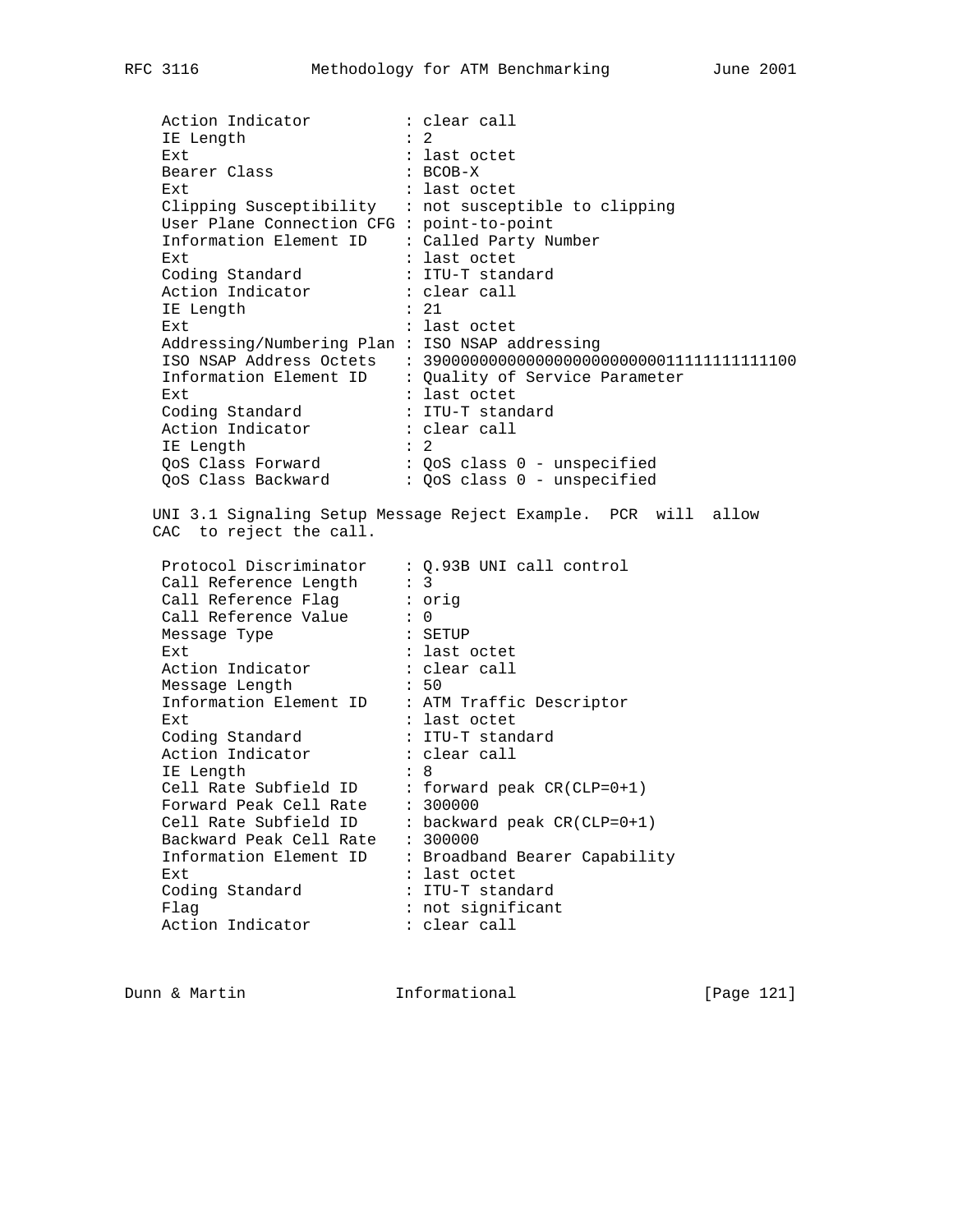IE Length : 3<br>: 3<br>: ar Ext : another octet Bearer Class : BCOB-X Ext : last octet Traffic Type  $\qquad \qquad : \qquad \text{constant}$  bit rate Timing Requirements : end-to-end timing required Ext : last octet Clipping Susceptibility : not susceptible to clipping User Plane Connection CFG : point-to-point Information Element ID : Called Party Number Ext : last octet Coding Standard : ITU-T standard Action Indicator : clear call IE Length : 21 Ext : last octet Addressing/Numbering Plan : ISO NSAP addressing ISO NSAP Address Octets : 3900000000000000000000000011111111111100 Information Element ID : Quality of Service Parameter Ext : last octet Coding Standard : ITU-T standard Action Indicator : clear call IE Length : 2 QoS Class Forward : QoS class 0 - unspecified QoS Class Backward : QoS class 0 - unspecified UNI 3.1 Signaling Release Message, specifying a cause code of normal call clearing. Protocol Discriminator : Q.93B UNI call control Call Reference Length : 3 Call Reference Flag : orig Call Reference Value : 0 Message Type : RELEASE Ext : last octet Action Indicator : clear call Message Length : 6 Information Element ID : Cause Ext : last octet Coding Standard : ITU-T standard Action Indicator : clear call IE Length : 2 IE Length  $\qquad \qquad : 2$ <br>Ext  $\qquad \qquad : \text{last octet}$  Location : user Ext : last octet Cause Value : NE: normal call clearing

 PNNI Signaling Setup Message, specifying a DTL which is not blocked by the far end SUT.

Dunn & Martin **Informational Informational** [Page 122]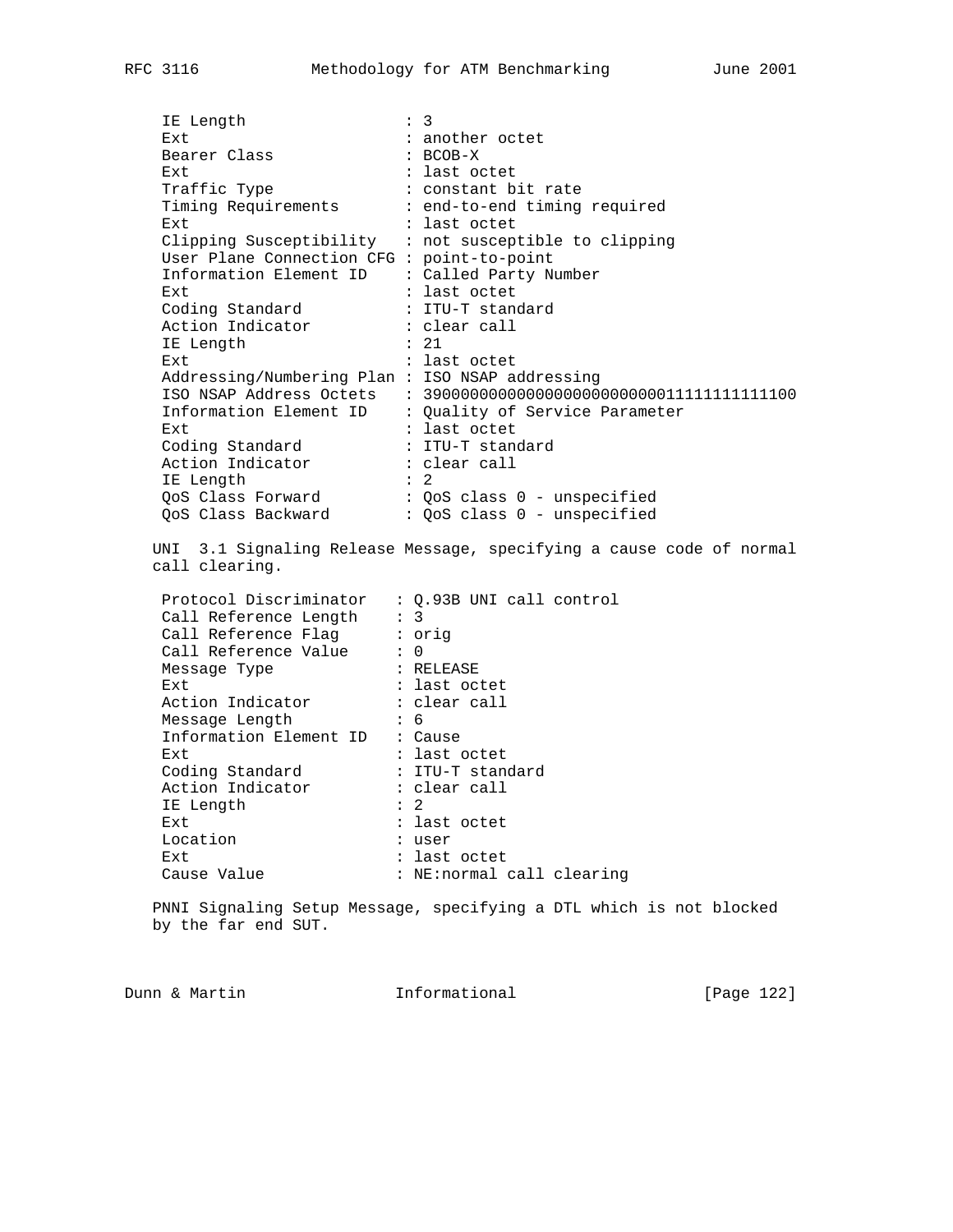Protocol Discriminator : PNNI signalling Call Reference Length : 3 Call Reference Flag : from Message Type : SETUP Ext : last octet Pass Along Request : no pass along request Action Indicator : clear call Message Length : 56 Message Length : 56<br>
Information Element ID : ATM Traffic Descriptor Ext : last octet Coding Standard : ITU-T standardized Pass Along Request : no pass along request Action Indicator : clear call IE Length : 0 Information Element ID : Broadband Bearer Capability Ext : last octet Coding Standard : ITU-T standardized Pass Along Request : no pass along request Action Indicator : clear call IE Length : 3 Ext : another octet Bearer Class : BCOB-X Ext : last octet ATM Transfer Capability : reserved for bwd compatibility Ext : last octet Clipping Susceptibility : not susceptible to clipping User Plane Connection cfg : point-to-point Information Element ID : Called Party Number Ext : last octet Coding Standard : ITU-T standardized Pass Along Request : no pass along request Action Indicator : clear call IE Length : 8 Ext : last octet Type of Number : unknown Addressing/Numbering Plan : ATM endsystem address ATM Endsystem Address Oct : 11111111111101 Information Element ID : Designated Transit List Ext : last octet Coding Standard : ATM Forum specific Pass Along Request : no pass along request Action Indicator : clear call IE Length : 29 Current Transit Pointer : 0 Logical Node/Port Indicat : Logical Node/Port Indicator Logical Node Identifier : 3900000000000000000000000011111111111100

Dunn & Martin **Informational Informational** [Page 123]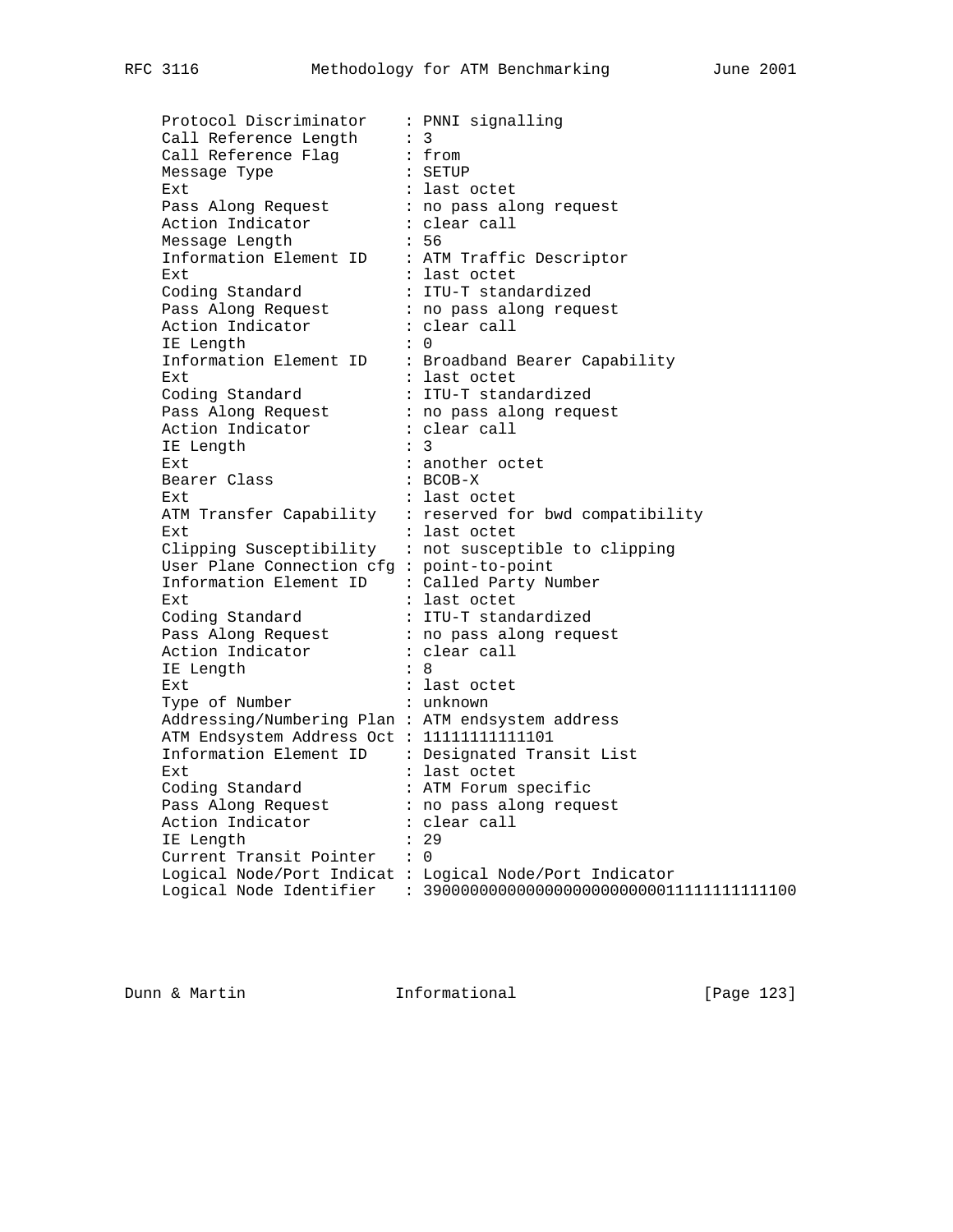PNNI Signaling Setup Message Reject, specifying a DTL which is blocked by the far end SUT.

| Protocol Discriminator                            | : PNNI signalling                                        |
|---------------------------------------------------|----------------------------------------------------------|
| Call Reference Length $: 3$                       |                                                          |
| Call Reference Flaq                               | : from                                                   |
| Call Reference Value                              | $\colon 0$                                               |
| Message Type                                      | : SETUP                                                  |
| Ext                                               | : last octet                                             |
| Pass Along Request                                | : no pass along request                                  |
| Action Indicator                                  | : clear call                                             |
| Message Length                                    | : 56                                                     |
| Information Element ID : ATM Traffic Descriptor   |                                                          |
| Ext.                                              | : last octet                                             |
| Coding Standard                                   | : ITU-T standardized                                     |
| Pass Along Request : no pass along request        |                                                          |
| Action Indicator : clear call                     |                                                          |
| IE Length                                         | $\colon 0$                                               |
|                                                   | Information Element ID : Broadband Bearer Capability     |
| Ext.                                              | : last octet                                             |
| Coding Standard                                   | : ITU-T standardized                                     |
| Pass Along Request : no pass along request        |                                                          |
| Action Indicator                                  | : clear call                                             |
| IE Length                                         | $\colon$ 3                                               |
| Bearer Class                                      | $: BCOB-X$                                               |
| Ext.                                              | : last octet                                             |
|                                                   | ATM Transfer Capability : reserved for bwd compatibility |
| Ext                                               | : last octet                                             |
|                                                   | Clipping Susceptibility : not susceptible to clipping    |
| User Plane Connection cfg : point-to-point        |                                                          |
| Information Element ID : Called Party Number      |                                                          |
| Ext                                               | : last octet                                             |
| Coding Standard                                   | : ITU-T standardized                                     |
| Pass Along Request : no pass along request        |                                                          |
| Action Indicator                                  | : clear call                                             |
| IE Length                                         | $\mathbf{R}$ :                                           |
| Ext                                               | : last octet                                             |
| Addressing/Numbering Plan : ATM endsystem address |                                                          |
| ATM Endsystem Address Oct : 11111111111101        |                                                          |
|                                                   | Information Element ID : Designated Transit List         |
| <b>Ext</b>                                        | : last octet                                             |
| Coding Standard                                   | : ATM Forum specific                                     |
| Pass Along Request                                | : no pass along request                                  |
| Action Indicator                                  | : clear call                                             |
| IE Length                                         | : 29                                                     |
| Current Transit Pointer : 0                       |                                                          |
|                                                   | Logical Node/Port Indicat : Logical Node/Port Indicator  |
| Logical Node Identifier                           | $: 390000000000000000000000001111111111100$              |

Dunn & Martin **Informational** [Page 124]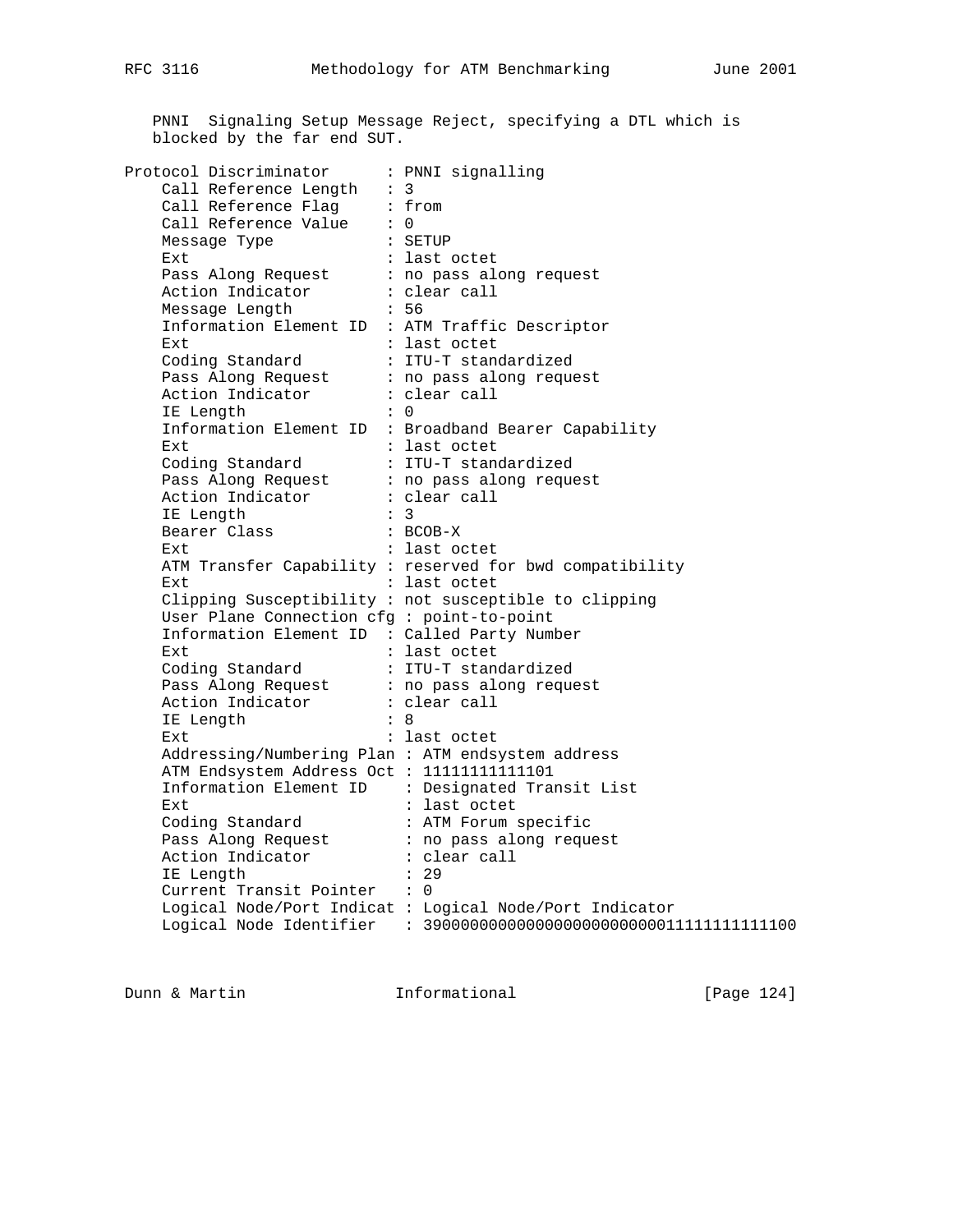PNNI Far End Request Message.

|         | Header: Packet Type                                |              | 5 (PTSE REQUEST)          |
|---------|----------------------------------------------------|--------------|---------------------------|
|         | Packet Length                                      | 40           |                           |
|         | Protocol Version                                   | $\mathbf{1}$ |                           |
|         | Newest Version Supported                           | 1            |                           |
|         | Oldest Version Supported                           | 0            |                           |
|         | Reserved                                           | $\Omega$     |                           |
| IG:     | Information Group Type 513 (Requested PTSE Header) |              |                           |
|         | Information Group Length 32                        |              |                           |
|         | Originating Node ID                                |              |                           |
|         |                                                    |              |                           |
|         | PTSE Request Count<br>1                            |              |                           |
|         | PTSE Identifier<br>$\Omega$                        |              |                           |
|         |                                                    |              |                           |
|         | PNNI PTSE, specifying a routing topology.          |              |                           |
|         |                                                    |              |                           |
| Header: | Packet Type                                        |              | 4 (DATABASE SUMMARY)      |
|         | Packet Length                                      | 76           |                           |
|         | Protocol Version                                   | 1            |                           |
|         | Newest Version Supported                           | $\mathbf{1}$ |                           |
|         | Oldest Version Supported                           | 0            |                           |
|         | Reserved                                           | 0            |                           |
|         | Initialize (I) Bit                                 |              | 1 (during init. of DB syn |
|         |                                                    |              | process)                  |
|         | More (M) Bit                                       |              | 1 (PTSEs to summarize)    |
|         | Master (MS) Bit                                    |              | 1 (both nodes)            |
|         | Reserved                                           | 0            |                           |
|         | Reserved                                           | $\mathbf 0$  |                           |
|         | DS Sequence Number                                 | $\Omega$     |                           |
| IG:     | Information Group Type 512 (Nodal PTSE Summaries)  |              |                           |
|         | Information Group Length                           | 60           |                           |
|         | Originating Node ID                                |              |                           |
|         |                                                    |              |                           |

 0001 Reserved 0 PTSE Summary Count 1 PTSE Type  $0$ Reserved 0 PTSE Identifier 0 PTSE Sequence Number 0 PTSE Checksum 0

PTSE Remaining Lifetime 0

Dunn & Martin **Informational** [Page 125]

Originating Node's Peer Group 00000000-00000000-00000000-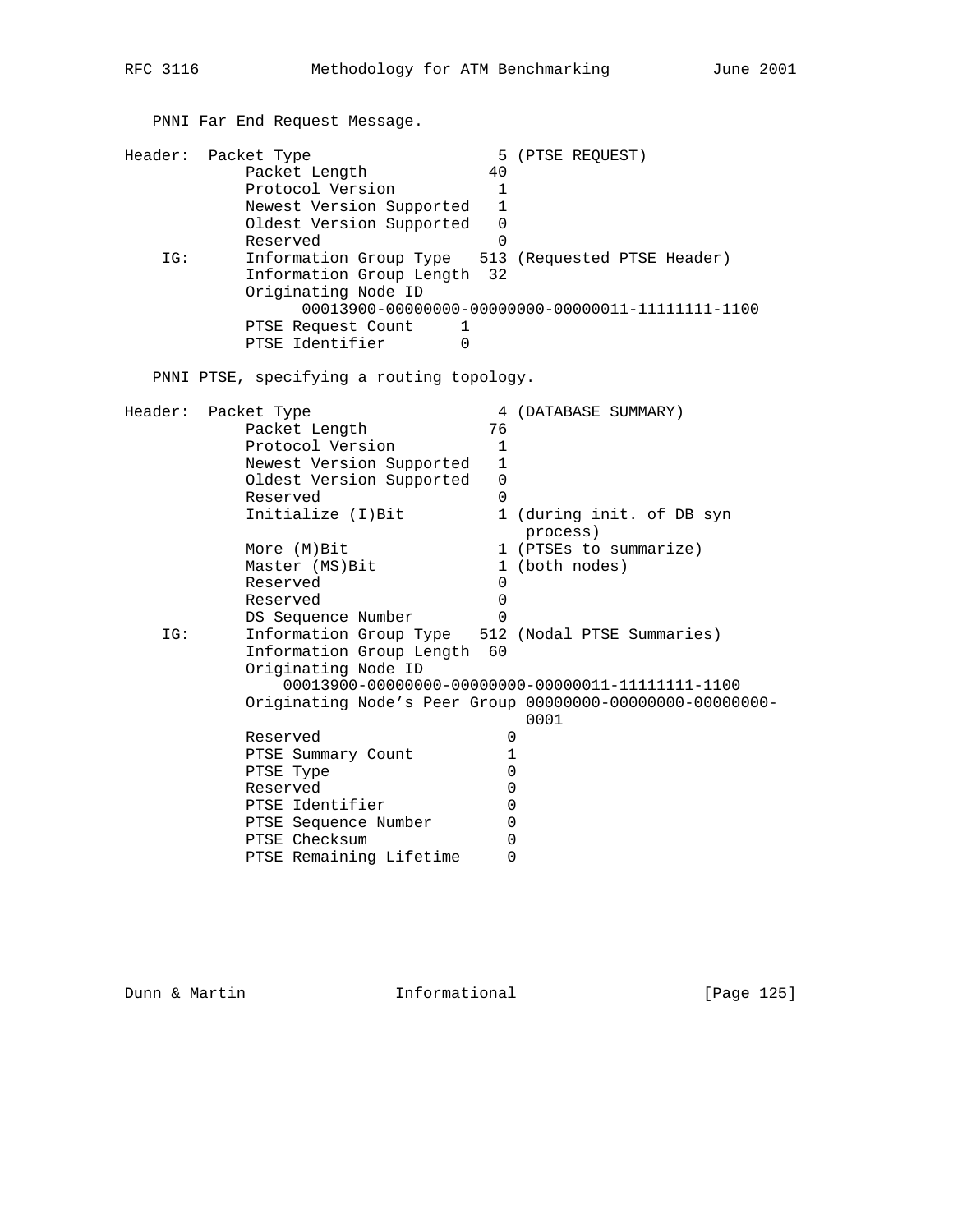PNNI PTSE Update, specifying a change in the routing topology.

| Header: | Packet Type                   | 2 (PTSP)                                                   |
|---------|-------------------------------|------------------------------------------------------------|
|         | Packet Length                 | 96                                                         |
|         | Protocol Version              | 1                                                          |
|         | Newest Version Supported      | $\mathbf{1}$                                               |
|         | Oldest Version Supported      | $\Omega$                                                   |
|         | Reserved                      | 0                                                          |
|         | Originating Node ID           |                                                            |
|         |                               |                                                            |
|         |                               | Originating Node's Peer Group 00000000-00000000-000000000- |
|         |                               | 0001                                                       |
| IG:     | Information Group Type        | 64 (PTSE)                                                  |
|         | Information Group Length      | 52                                                         |
|         | PTSE Type                     | $\Omega$                                                   |
|         | Reserved                      | 0                                                          |
|         | PTSE Identifier               | 0                                                          |
|         | PTSE Sequence Number          | 0                                                          |
|         | PTSE Checksum                 | 42252                                                      |
|         | PTSE Remaining Lifetime       | 3600                                                       |
| IG:     | Information Group Type        | 224<br>(Internal Reachable ATM<br>Addresses)               |
|         | Information Group Length      | 32                                                         |
|         | VP Capability Flag            | $\mathbf{1}$<br>(VPCs supported)                           |
|         | Reserved                      | 0                                                          |
|         | Reserved                      | 0                                                          |
|         | Port ID                       | $\Omega$                                                   |
|         | Scope of Advertisement        | 96                                                         |
|         | Address Information Length 14 |                                                            |
|         | Address Information Count     | 1                                                          |
|         | Prefix Length                 | 13                                                         |
|         | Reachable Address Prefix      | 39000000-00000000-00000000-01                              |
|         |                               |                                                            |

Dunn & Martin **Informational** [Page 126]